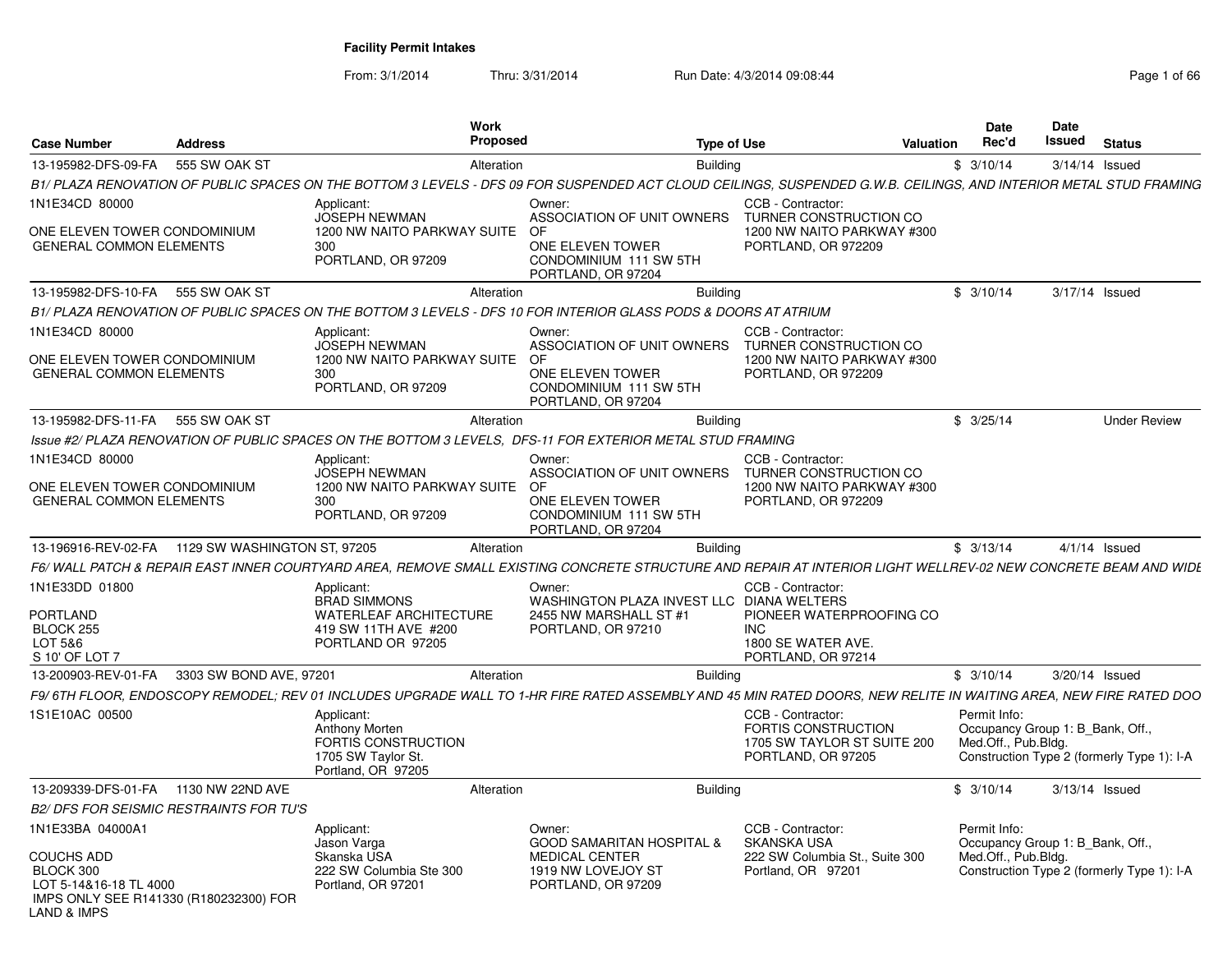From: 3/1/2014Thru: 3/31/2014 Run Date: 4/3/2014 09:08:44 Rege 2 of 66

| <b>Address</b>                             |                                                                                                              |                                                                                                                                                                                                                                                     |                                                                                                                                                                                                                                                |                                                                                                                                                                                                                                                                                                                                                                                                                       |                                                                                                                                                                                                                                                                                                                                                                                                        | <b>Date</b><br>Rec'd                                                                                                                                                                                                   | Date<br>Issued                                                                            | <b>Status</b>                                                                        |
|--------------------------------------------|--------------------------------------------------------------------------------------------------------------|-----------------------------------------------------------------------------------------------------------------------------------------------------------------------------------------------------------------------------------------------------|------------------------------------------------------------------------------------------------------------------------------------------------------------------------------------------------------------------------------------------------|-----------------------------------------------------------------------------------------------------------------------------------------------------------------------------------------------------------------------------------------------------------------------------------------------------------------------------------------------------------------------------------------------------------------------|--------------------------------------------------------------------------------------------------------------------------------------------------------------------------------------------------------------------------------------------------------------------------------------------------------------------------------------------------------------------------------------------------------|------------------------------------------------------------------------------------------------------------------------------------------------------------------------------------------------------------------------|-------------------------------------------------------------------------------------------|--------------------------------------------------------------------------------------|
|                                            |                                                                                                              |                                                                                                                                                                                                                                                     |                                                                                                                                                                                                                                                |                                                                                                                                                                                                                                                                                                                                                                                                                       |                                                                                                                                                                                                                                                                                                                                                                                                        |                                                                                                                                                                                                                        |                                                                                           | <b>Under Review</b>                                                                  |
|                                            |                                                                                                              |                                                                                                                                                                                                                                                     |                                                                                                                                                                                                                                                |                                                                                                                                                                                                                                                                                                                                                                                                                       |                                                                                                                                                                                                                                                                                                                                                                                                        |                                                                                                                                                                                                                        |                                                                                           |                                                                                      |
|                                            | Applicant:<br>JEHOSHUA FAJARDO<br>HOFFMAN CONSTRUCTION<br>PORTLAND, OR 97205                                 |                                                                                                                                                                                                                                                     |                                                                                                                                                                                                                                                | <b>THOMAS SMITH</b><br>OF OREGON<br>PORTLAND, OR 97205                                                                                                                                                                                                                                                                                                                                                                |                                                                                                                                                                                                                                                                                                                                                                                                        |                                                                                                                                                                                                                        |                                                                                           |                                                                                      |
|                                            |                                                                                                              |                                                                                                                                                                                                                                                     |                                                                                                                                                                                                                                                |                                                                                                                                                                                                                                                                                                                                                                                                                       |                                                                                                                                                                                                                                                                                                                                                                                                        |                                                                                                                                                                                                                        |                                                                                           | $3/25/14$ Issued                                                                     |
| <b>B2/ OPEN UP CEILING FOR SOFFIT WORK</b> |                                                                                                              |                                                                                                                                                                                                                                                     |                                                                                                                                                                                                                                                |                                                                                                                                                                                                                                                                                                                                                                                                                       |                                                                                                                                                                                                                                                                                                                                                                                                        |                                                                                                                                                                                                                        |                                                                                           |                                                                                      |
| LOT 5-8 EXC PT IN STS                      | Applicant:<br><b>JAMIE FISHER</b><br><b>ZGF</b><br>1223 SW WASHINGTON ST<br>PORTLAND, OR 97205               |                                                                                                                                                                                                                                                     |                                                                                                                                                                                                                                                | <b>Mike Kremers</b><br><b>R&amp;H CONSTRUCTION</b><br>1530 SW TAYLOR ST                                                                                                                                                                                                                                                                                                                                               |                                                                                                                                                                                                                                                                                                                                                                                                        |                                                                                                                                                                                                                        |                                                                                           |                                                                                      |
|                                            |                                                                                                              |                                                                                                                                                                                                                                                     |                                                                                                                                                                                                                                                |                                                                                                                                                                                                                                                                                                                                                                                                                       |                                                                                                                                                                                                                                                                                                                                                                                                        |                                                                                                                                                                                                                        |                                                                                           | <b>Under Review</b>                                                                  |
|                                            |                                                                                                              |                                                                                                                                                                                                                                                     |                                                                                                                                                                                                                                                |                                                                                                                                                                                                                                                                                                                                                                                                                       |                                                                                                                                                                                                                                                                                                                                                                                                        |                                                                                                                                                                                                                        |                                                                                           |                                                                                      |
| LLOYD CENTER TOWER CONDOMINIUM             | Applicant:<br><b>TONY SILVESTRINI</b><br><b>LANGLEY INVESTMENT</b><br>PROPERTIES, INC.<br>PORTLAND, OR 97204 |                                                                                                                                                                                                                                                     |                                                                                                                                                                                                                                                | CCB - Contractor:<br>PORTLAND, OR 97232                                                                                                                                                                                                                                                                                                                                                                               |                                                                                                                                                                                                                                                                                                                                                                                                        |                                                                                                                                                                                                                        |                                                                                           |                                                                                      |
|                                            |                                                                                                              |                                                                                                                                                                                                                                                     |                                                                                                                                                                                                                                                |                                                                                                                                                                                                                                                                                                                                                                                                                       |                                                                                                                                                                                                                                                                                                                                                                                                        |                                                                                                                                                                                                                        |                                                                                           |                                                                                      |
|                                            |                                                                                                              |                                                                                                                                                                                                                                                     |                                                                                                                                                                                                                                                |                                                                                                                                                                                                                                                                                                                                                                                                                       |                                                                                                                                                                                                                                                                                                                                                                                                        |                                                                                                                                                                                                                        |                                                                                           |                                                                                      |
|                                            | Applicant:<br>Vanessa Robinson<br><b>MAHLUM ARCHITECTS</b><br>1231 NW Hoyt, #102<br>Portland, OR 97209       |                                                                                                                                                                                                                                                     |                                                                                                                                                                                                                                                | PORTLAND, OR 97217                                                                                                                                                                                                                                                                                                                                                                                                    |                                                                                                                                                                                                                                                                                                                                                                                                        |                                                                                                                                                                                                                        |                                                                                           |                                                                                      |
|                                            |                                                                                                              |                                                                                                                                                                                                                                                     |                                                                                                                                                                                                                                                |                                                                                                                                                                                                                                                                                                                                                                                                                       |                                                                                                                                                                                                                                                                                                                                                                                                        |                                                                                                                                                                                                                        |                                                                                           | 3/10/14 Issued                                                                       |
|                                            |                                                                                                              |                                                                                                                                                                                                                                                     |                                                                                                                                                                                                                                                |                                                                                                                                                                                                                                                                                                                                                                                                                       |                                                                                                                                                                                                                                                                                                                                                                                                        |                                                                                                                                                                                                                        |                                                                                           |                                                                                      |
|                                            | Applicant:<br>Markus Brown<br><b>GBD Architects</b><br>1120 NW Couch, Ste 300<br>Portland, OR 97209          |                                                                                                                                                                                                                                                     |                                                                                                                                                                                                                                                | CCB - Contractor:<br>3611 SE 20TH ST, STE 300<br>PORTLAND OR 97202                                                                                                                                                                                                                                                                                                                                                    |                                                                                                                                                                                                                                                                                                                                                                                                        |                                                                                                                                                                                                                        |                                                                                           |                                                                                      |
|                                            |                                                                                                              | 101 SW MAIN ST, 97204<br>825 NE MULTNOMAH ST - Unit 1<br>F7/13TH & 14TH FLOORS, TI - DFS-01 FOR STRUCTURAL STAIRS<br>F10/4TH FLOOR ELEVATOR LOBBY, INSTALL SMOKE CURTAIN<br>2 N CENTER COURT ST, 97227<br>F4/ INSTALL HANGING ART PIECE IN INTERIOR | Work<br><b>Proposed</b><br>3181 SW SAM JACKSON PARK RD - Bldg BSC, 9 Alteration<br>805 SW BROADWAY SUITE 2100<br>Alteration<br>Alteration<br>1211 SW 5TH AVE. SUITE L-17<br>3181 SW SAM JACKSON PARK RD - Bldg DCH, 9 Alteration<br>Alteration | Owner:<br>OREGON STATE OF<br>PORTLAND, OR 97239<br>Owner:<br>KBSH ONE MAIN PLACE LLC<br>121 SW MORRISON ST #200<br>PORTLAND, OR 97204<br>Owner:<br><b>PACIFICORP</b><br>700 NE MULTNOMAH ST 7TH FLR<br>PORTLAND, OR 97232<br>Owner:<br>OREGON STATE OF<br>PORTLAND, OR 97239<br>Owner:<br>PORTLAND CITY OF (LEASED<br>1 CENTER CT #150<br>PORTLAND, OR 97227<br>Owner:<br>PORTLAND ARENA MGMT LLC<br>1 CENTER CT #150 | <b>Type of Use</b><br>Building<br>B1/ NORTH CAMPUS UTILITY PLANT UPGRADE (PHASE 2) - DFS-03 FOR MECHANICAL PIPING & DUCTWORK SEISMIC ANCHORING<br>CCB - Contractor:<br><b>Building</b><br>CCB - Contractor:<br>PORTLAND OR 97205<br><b>Building</b><br><b>LANGLEY INVESTMENT</b><br>PROPERTIES INC<br>Building<br>CCB - Contractor:<br>6712 N CUTTER CIRCLE<br><b>Building</b><br>LORENTZ BRUUN CO INC | <b>Valuation</b><br>3181 SW SAM JACKSON PARK RD HOFFMAN CONSTRUCTION CO<br>805 SW BROADWAY SUITE 2100<br>825 NE MULTNOMAH ST STE 1275<br>ANDERSEN CONSTRUCTION &<br>3181 SW SAM JACKSON PARK RD WEST COAST CONTRACTORS | \$3/31/14<br>Permit Info:<br>\$3/19/14<br>\$3/11/14<br>\$25,000 3/3/14<br>\$20,000 3/3/14 | Occupancy Group 1: B<br>Construction Type 2 (formerly Type 1): I-B<br>3/12/14 Issued |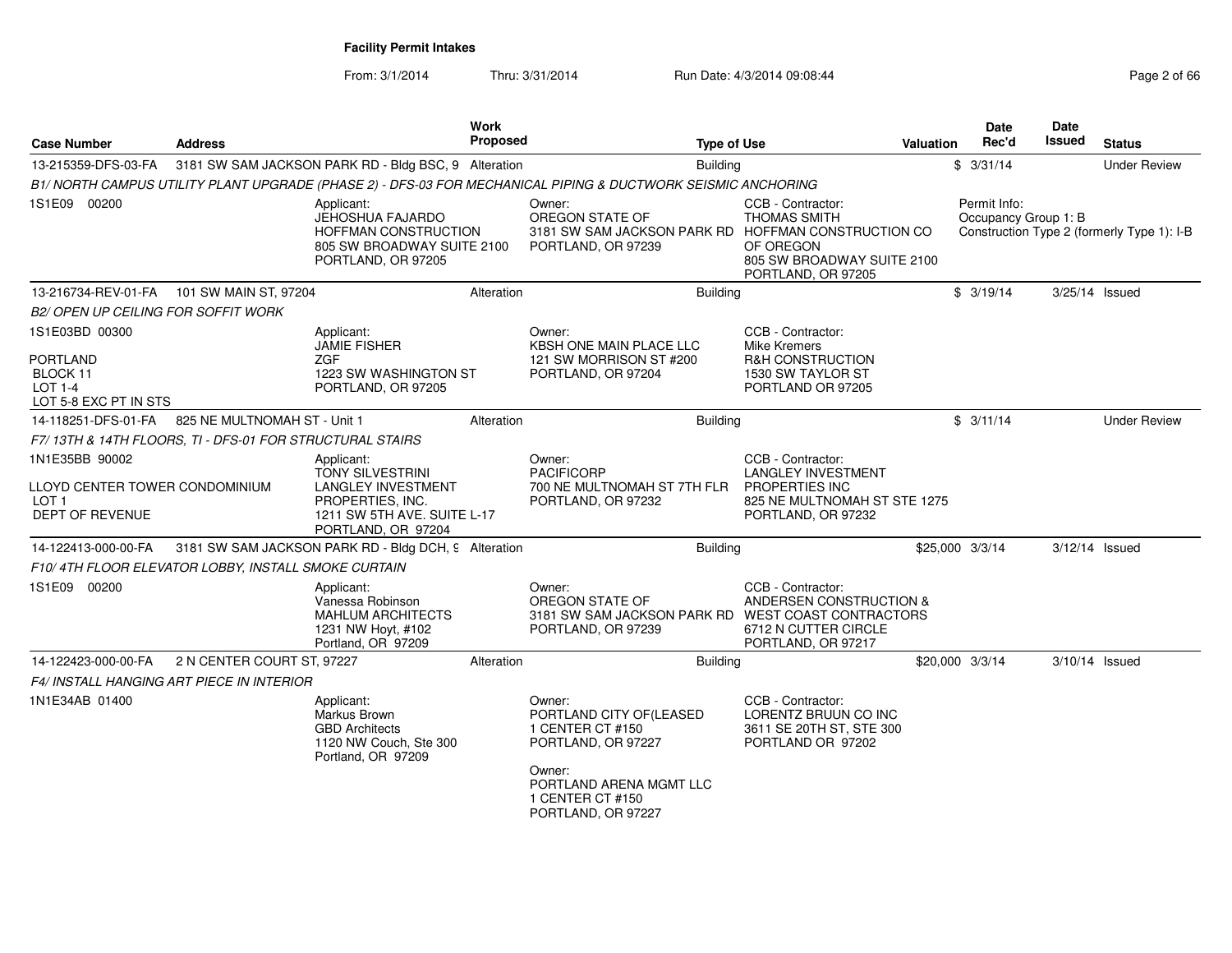From: 3/1/2014Thru: 3/31/2014 Run Date: 4/3/2014 09:08:44 Rege 3 of 66

| <b>Case Number</b>                                                                                                 | <b>Address</b>                     |                                                                                                                           | Work<br><b>Proposed</b> |                                                                                                  | <b>Type of Use</b> |                                                                                                                                                                | <b>Valuation</b> | <b>Date</b><br>Rec'd                           | Date<br><b>Issued</b> | <b>Status</b>                               |
|--------------------------------------------------------------------------------------------------------------------|------------------------------------|---------------------------------------------------------------------------------------------------------------------------|-------------------------|--------------------------------------------------------------------------------------------------|--------------------|----------------------------------------------------------------------------------------------------------------------------------------------------------------|------------------|------------------------------------------------|-----------------------|---------------------------------------------|
| 14-122619-000-00-FA                                                                                                | 919 NE 19TH AVE, 97232             |                                                                                                                           | Alteration              |                                                                                                  | <b>Building</b>    |                                                                                                                                                                |                  | \$6,500 3/3/14                                 |                       | 3/12/14 Under Inspection                    |
|                                                                                                                    |                                    | B2/ADD THREE WALLS, DOORS, CREATE TWO OFFICES, CEILING, ELEC.                                                             |                         |                                                                                                  |                    |                                                                                                                                                                |                  |                                                |                       |                                             |
| 1N1E35AC 00100<br>SULLIVANS ADD<br><b>BLOCK 36 TL 100</b>                                                          |                                    | Applicant:<br><b>MARK WOLFE</b><br>AMERICAN PROPERTY<br><b>MANAGEMENT</b><br>2154 NE BROADWAY<br>PORTLAND OR 97212        |                         | Owner:<br>WESTON INVESTMENT CO LLC<br>2154 NE BROADWAY RM 200<br>PORTLAND, OR 97232-1590         |                    |                                                                                                                                                                |                  | Permit Info:<br>Occupancy Group 1: B           |                       | Construction Type 2 (formerly Type 1): II-A |
| 14-122644-000-00-FA                                                                                                | 1221 SW YAMHILL ST                 |                                                                                                                           | Alteration              |                                                                                                  | <b>Building</b>    |                                                                                                                                                                |                  | \$4,000 3/3/14                                 |                       | 3/12/14 Under Inspection                    |
|                                                                                                                    |                                    | B2/ SUITE 260, REMOVE ONE WALL, ADD ONE, INFILL DOORWAY, CEILING, ELEC                                                    |                         |                                                                                                  |                    |                                                                                                                                                                |                  |                                                |                       |                                             |
| 1N1E33DD 06200A1<br><b>PORTLAND</b><br><b>BLOCK S1/2H</b><br>$LOT 1-8$<br>NON-HISTORIC<br>SEE R246865 FOR HISTORIC |                                    | Applicant:<br><b>MARK WOLFE</b><br><b>AMERICAN PROPERTY</b><br><b>MANAGEMENT</b><br>2154 NE BROADWAY<br>PORTLAND OR 97212 |                         | Owner:<br>WESTON INVESTMENT CO LLC<br>2154 NE BROADWAY RM 200<br>PORTLAND, OR 97232-1590         |                    |                                                                                                                                                                |                  | Permit Info:<br>Occupancy Group 1: B           |                       | Construction Type 2 (formerly Type 1): I-A  |
| 14-122706-000-00-FA                                                                                                |                                    | 3181 SW SAM JACKSON PARK RD - Bldg OPC, 9 Alteration                                                                      |                         |                                                                                                  | <b>Building</b>    |                                                                                                                                                                | \$258,000 3/3/14 |                                                |                       | <b>Under Review</b>                         |
|                                                                                                                    |                                    |                                                                                                                           |                         |                                                                                                  |                    | F4/ 1ST FLOOR, CAFE REMODEL; CASEWORK, COUNTERTOPS, FURRED OUT WALL, NEW METAL PANEL VENEER ON INTERIOR STOREFRONT, NEW STOREFRONT WINDOW, FLOORING, SUSPEN    |                  |                                                |                       |                                             |
| 1S1E09 00200                                                                                                       |                                    | Applicant:<br><b>JEROME KEYES</b><br><b>OHSU</b><br>3181 SW SAM JACKSON PARK<br>RD.<br>PORTLAND, OR 97239                 |                         | Owner:<br>OREGON STATE OF<br>3181 SW SAM JACKSON PARK RD 16916 SE FRANKLIN<br>PORTLAND, OR 97239 |                    | CCB - Contractor:<br>SCHAFFRAN CONSTRUCTION INC Occupancy Group 1: I-2<br>PORTLAND, OR 97236                                                                   |                  | Permit Info:                                   |                       | Construction Type 2 (formerly Type 1): I-A  |
| 14-122886-000-00-FA                                                                                                |                                    | 3181 SW SAM JACKSON PARK RD - Bldg OPC, 9 Alteration                                                                      |                         |                                                                                                  | <b>Building</b>    |                                                                                                                                                                | \$15,000 3/4/14  |                                                | 3/21/14 Issued        |                                             |
|                                                                                                                    |                                    |                                                                                                                           |                         |                                                                                                  |                    | F1/ DEMO WORK IN CAFE AREA, PREPARE FOR REMODEL; DEMO FLOORING TO SLAB, REMOVE CABINETRY, CEILING, SOFFITS, CASEWORK, EXTERIOR WINDOW, REMOVE AND REINSTALL EQ |                  |                                                |                       |                                             |
| 1S1E09 00200                                                                                                       |                                    | Applicant:<br><b>JEROME KEYES</b><br><b>OHSU</b><br>3181 SW SAM JACKSON PARK<br>RD.<br>PORTLAND, OR 97239                 |                         | Owner:<br>OREGON STATE OF<br>3181 SW SAM JACKSON PARK RD<br>PORTLAND, OR 97239                   |                    | CCB - Contractor:<br>SCHAFFRAN CONSTRUCTION INC Occupancy Group 1: I-2<br>16916 SE FRANKLIN<br>PORTLAND, OR 97236                                              |                  | Permit Info:                                   |                       | Construction Type 2 (formerly Type 1): I-A  |
| 14-123243-000-00-FA                                                                                                | 3251 SW SAM JACKSON PARK RD, 97201 |                                                                                                                           | Alteration              |                                                                                                  | <b>Building</b>    |                                                                                                                                                                | \$20,000 3/4/14  |                                                | 3/12/14 Issued        |                                             |
|                                                                                                                    |                                    | B2/NEW WALL INSTALLATION TO BOTTOM OF SOFFIT ON 9TH FLOOR HRC CAFE                                                        |                         |                                                                                                  |                    |                                                                                                                                                                |                  |                                                |                       |                                             |
| 1S1E09AC 03700<br>SECTION 09 1S 1E<br>TL 3700 0.07 ACRES                                                           |                                    | Applicant:<br>Bruce Jensen<br><b>Facilities Management</b><br>3181 SW SAM JACKSON PARK RD PORTLAND, OR 97239              |                         | Owner:<br>OREGON STATE OF<br>3181 SW SAM JACKSON PARK RD                                         |                    | CCB - Contractor:<br>FRED SHEARER & SONS INC<br>5500 SW ARCTIC DR<br>BEAVERTON, OR 97005                                                                       |                  | Permit Info:<br>Occupancy Group 1: I1.1<br>IFR |                       | Construction Type 2 (formerly Type 1):      |
|                                                                                                                    |                                    | PORTLAND, OR 97239                                                                                                        |                         |                                                                                                  |                    |                                                                                                                                                                |                  |                                                |                       |                                             |
| 14-123794-000-00-FA                                                                                                | 707 SW WASHINGTON ST, 97205        |                                                                                                                           | Alteration              |                                                                                                  | <b>Building</b>    |                                                                                                                                                                |                  | \$15,000 3/5/14                                | 3/12/14 Final         |                                             |
|                                                                                                                    |                                    | B2/SUITE 1501. TI FOR EXISTING TENANT: NEW WALL. 4' RELITES. CUT ONE WALL DOWN, FLOORING, ELEC, PAINT AND PATCH           |                         |                                                                                                  |                    |                                                                                                                                                                |                  |                                                |                       |                                             |
| 1N1E34CC 04600                                                                                                     |                                    | Applicant:<br><b>BRANDI STEVENS</b><br>111 SW COLUMBIA #1380<br>PORTLAND, OR 97201                                        |                         | Owner:<br><b>UBCT PARTNERSHIP</b><br>111 SW COLUMBIA ST #1380<br>PORTLAND, OR 97201              |                    | CCB - Contractor:<br>MELVIN MARK CONSTRUCTION CO<br>111 SW COLUMBIA ST STE 1380<br>PORTLAND, OR 972015873                                                      |                  |                                                |                       |                                             |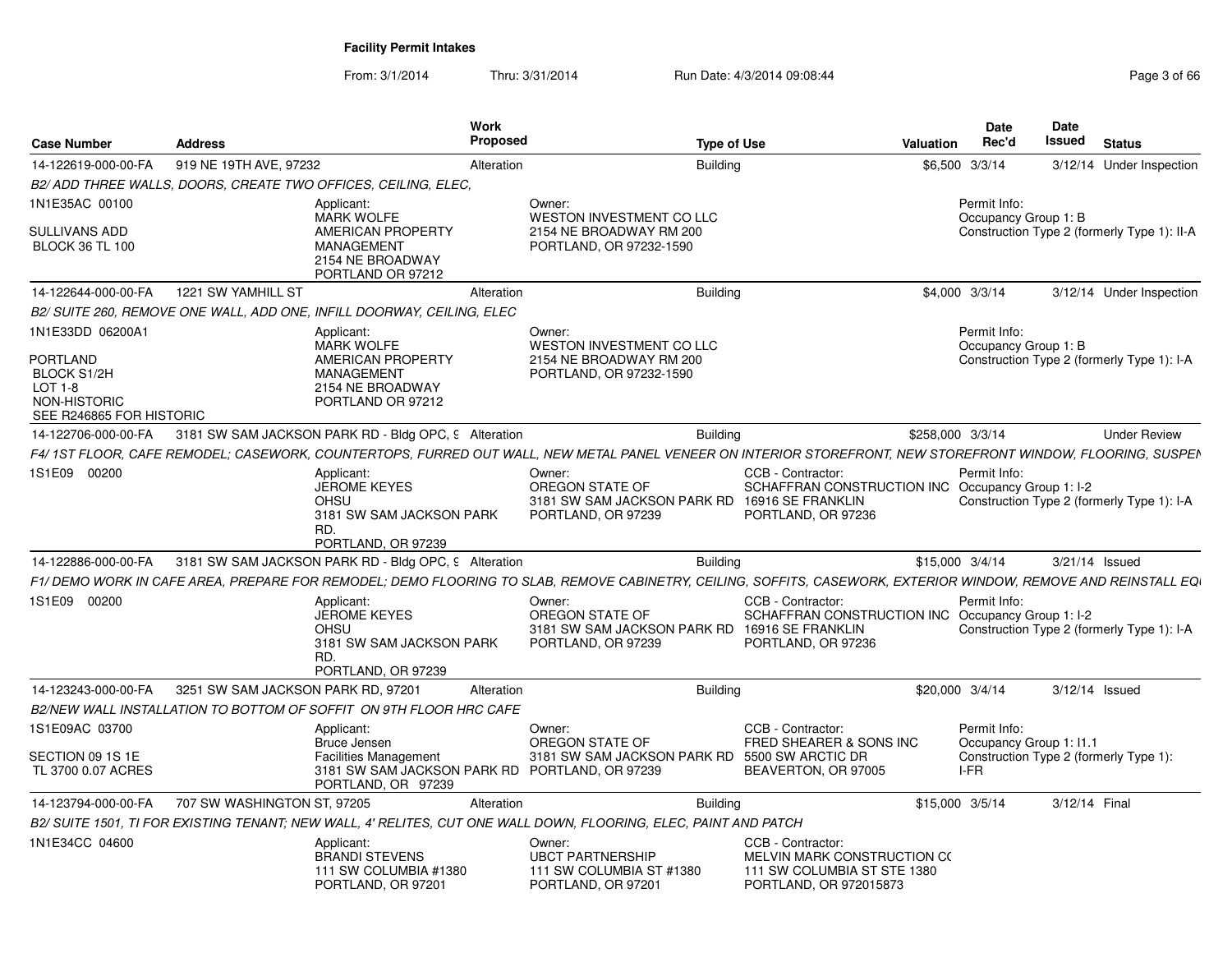From: 3/1/2014Thru: 3/31/2014 Run Date: 4/3/2014 09:08:44 Page 4 of 66

| <b>Case Number</b>                                                                                                                      | <b>Address</b>                                         |                                                                                                           | <b>Work</b><br><b>Proposed</b>                                                                                                                                                                                             | <b>Type of Use</b>                                                                                                                                                    | Date<br>Rec'd<br>Valuation | Date<br>Issued<br><b>Status</b>                                 |
|-----------------------------------------------------------------------------------------------------------------------------------------|--------------------------------------------------------|-----------------------------------------------------------------------------------------------------------|----------------------------------------------------------------------------------------------------------------------------------------------------------------------------------------------------------------------------|-----------------------------------------------------------------------------------------------------------------------------------------------------------------------|----------------------------|-----------------------------------------------------------------|
| 14-123931-000-00-FA                                                                                                                     | 3147 SW SAM JACKSON PARK RD. 97201                     |                                                                                                           | Alteration                                                                                                                                                                                                                 | <b>Building</b>                                                                                                                                                       | \$250,000 3/6/14           | 3/25/14 Issued                                                  |
|                                                                                                                                         |                                                        |                                                                                                           |                                                                                                                                                                                                                            | F14/ 4TH FLOOR, ROOM 450.12 X-RAY; REMOVE WALLS, DOORS, FLOORING, CEILING, CABINETS, EQUIPMENT, NEW FLOORING, CABINETS, REBUILD ONE WALL, EQUIPMENT, PATCH AND REPAI. |                            |                                                                 |
| 1S1E09AD 00100<br>SECTION 09 1S 1E<br>TL 100 0.65 ACRES<br><b>LAND &amp; IMPS</b><br>SEE R327835 (R991091601) FOR IMPS AND<br>AIR SPACE |                                                        | Applicant:<br><b>SEAN INGERSOLL</b><br><b>PKA ARCHITECTS</b><br>6969 SW HAMPTON ST.<br>PORTLAND, OR 97223 | Owner:<br>OREGON STATE OF(LEASED<br>PORTLAND, OR 97239<br>Owner:<br><b>BRIM OHSU</b><br>3181 SW SAM JACKSON PARK RD<br>PORTLAND, OR 97239<br>Owner:<br>MAIL STOP PP E                                                      | CCB - Contractor:<br>IN LINE COMMERCIAL CONST<br>3181 SW SAM JACKSON PARK RD PO BOX 5837<br><b>ALOHA, OR 97006</b>                                                    |                            |                                                                 |
|                                                                                                                                         |                                                        |                                                                                                           | 3181 SW SAM JACKSON PARK RD<br>PORTLAND, OR 97239                                                                                                                                                                          |                                                                                                                                                                       |                            |                                                                 |
|                                                                                                                                         | 14-123976-000-00-FA 3147 SW SAM JACKSON PARK RD. 97201 |                                                                                                           | Alteration                                                                                                                                                                                                                 | Building                                                                                                                                                              | \$250,000 3/6/14           | 3/18/14 Issued                                                  |
|                                                                                                                                         |                                                        |                                                                                                           |                                                                                                                                                                                                                            | F12/4TH FLOOR, ROOM 450.17 X-RAY; REMOVE WALLS, DOORS, FLOORING, CEILING, CABINETS, EQUIPMENT, NEW FLOORING, CABINETS, DOORS, REBUILD ONE WALL, EQUIPMENT, PATCH AN   |                            |                                                                 |
| 1S1E09AD 00100<br>SECTION 09 1S 1E<br>TL 100 0.65 ACRES<br><b>LAND &amp; IMPS</b><br>SEE R327835 (R991091601) FOR IMPS AND<br>AIR SPACE |                                                        | Applicant:<br><b>SEAN INGERSOLL</b><br>PKA ARCHITECTS<br>6969 SW HAMPTON ST.<br>PORTLAND, OR 97223        | Owner:<br>OREGON STATE OF(LEASED<br>PORTLAND, OR 97239<br>Owner:<br><b>BRIM OHSU</b><br>3181 SW SAM JACKSON PARK RD<br>PORTLAND, OR 97239<br>Owner:<br>MAIL STOP PP E<br>3181 SW SAM JACKSON PARK RD<br>PORTLAND, OR 97239 | CCB - Contractor:<br>IN LINE COMMERCIAL CONST<br>3181 SW SAM JACKSON PARK RD PO BOX 5837<br>ALOHA, OR 97006                                                           | Permit Info:               | Occupancy Group 1: B_Bank, Off.,<br>Med.Off., Pub.Bldg.         |
|                                                                                                                                         | 14-124196-000-00-FA   1225 W BURNSIDE ST               |                                                                                                           | Alteration                                                                                                                                                                                                                 | <b>Building</b>                                                                                                                                                       | \$32,341 3/6/14            | 3/11/14 Under Inspection                                        |
|                                                                                                                                         |                                                        |                                                                                                           |                                                                                                                                                                                                                            | F5/ CALIFORNIA CLOSET, 1235 W BURNSIDE; RELOCATE DEMISING WALL, PERPENDICULAR TO PRESENT LOCATION; TENANT TO DOWNSIZE SQUARE FOOTAGE OF SUITE, ELEC                   |                            |                                                                 |
| 1N1E33DA 05000A2<br><b>COUCHS ADD</b><br>BLOCK 82<br>LOT 1-8<br>MACH & EQUIP SEE R140654 (R180207460)<br>FOR LAND & IMPS                |                                                        | Applicant:<br><b>KENT POTTEBAUM</b><br><b>GBD ARCHITECTS</b><br>1120 NW COUCH, #300<br>PORTLAND OR 97209  | Owner:<br>CO LLC<br>99 SUMMER ST STE 900<br>BOSTON, MA 02110                                                                                                                                                               | CCB - Contractor:<br>PORTLAND DISTRICT COOLING & LEASE CRUTCHER LEWIS CORP<br>921 SW WASHINGTON #150<br>PORTLAND, OR 972050000                                        |                            |                                                                 |
|                                                                                                                                         | 14-124307-000-00-FA 3203 SE WOODSTOCK BLVD, 97202      |                                                                                                           | Alteration                                                                                                                                                                                                                 | Building                                                                                                                                                              | \$389,000 3/6/14           | <b>Under Review</b>                                             |
|                                                                                                                                         |                                                        |                                                                                                           |                                                                                                                                                                                                                            | F5/ GREENWOOD, REMODEL 1ST &2ND LEVEL, MEZZANINE; LEVEL ONE REMOVE ALL WALLS, DOORS, RESTROOMS, OPENING FOR NEW ELEVATOR, ADD BACK WALLS, DOORS, FOR OFFICES,         |                            |                                                                 |
| 1S1E13 00100<br>SECTION 13 1S 1E<br>TL 100 98.52 ACRES                                                                                  |                                                        | Applicant:<br><b>CRAIG GEARHEART</b><br>2344 NW 24TH AVE<br>PORTLAND, OR 97210                            | Owner:<br>THE REED INSTITUTE<br>3203 SE WOODSTOCK BLVD<br>PORTLAND, OR 97202-8138                                                                                                                                          | CCB - Contractor:<br><b>MARK BECKIUS</b><br>REIMERS & JOLIVETTE INC<br>2344 NW 24TH AVE<br>Portland, OR 97210                                                         | Permit Info:<br>$V-1HR$    | Occupancy Group 1: A2<br>Construction Type 2 (formerly Type 1): |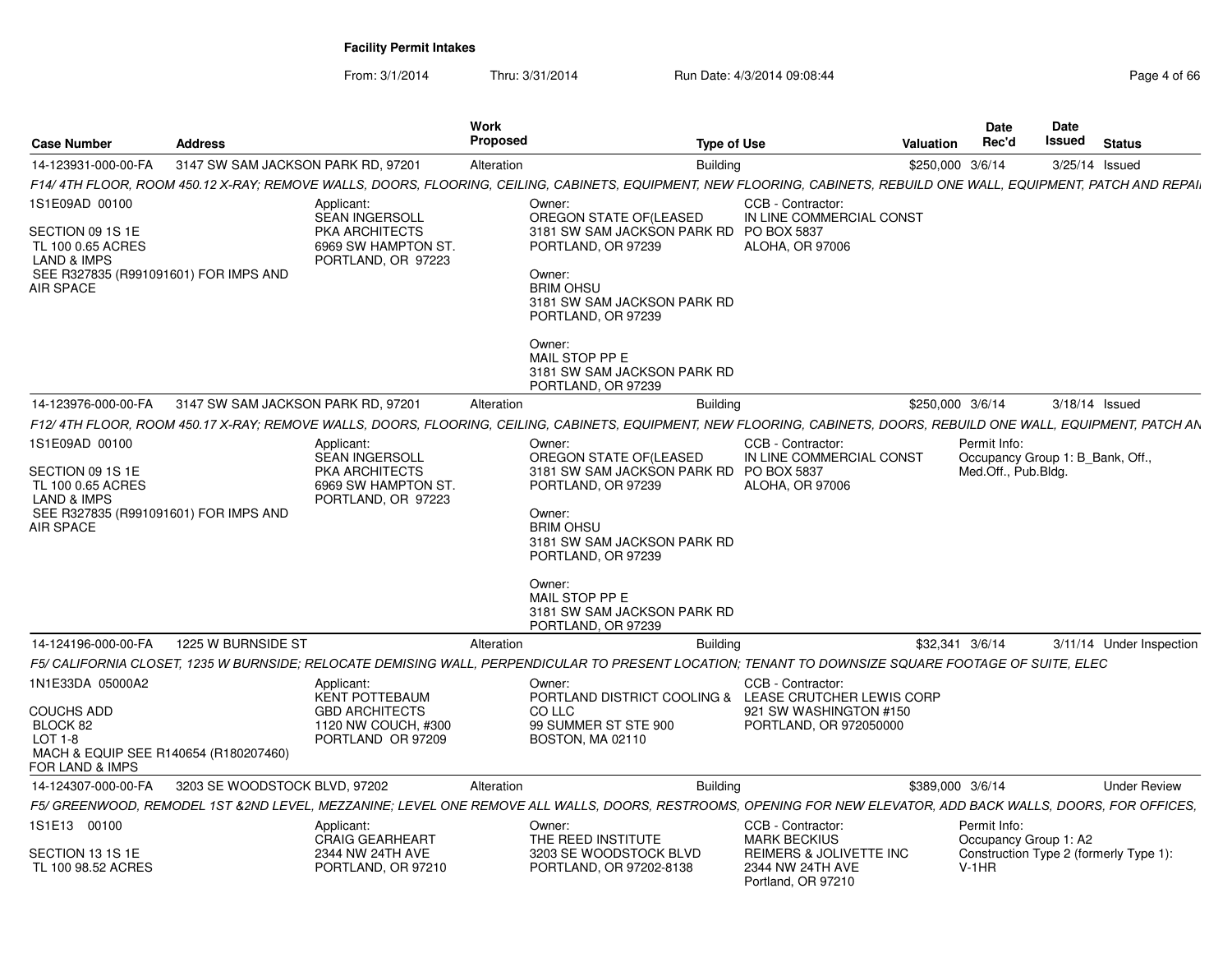From: 3/1/2014Thru: 3/31/2014 Run Date: 4/3/2014 09:08:44 Rege 5 of 66

| <b>Case Number</b>                                                                           | <b>Address</b>            |                                                                                                                   | Work<br><b>Proposed</b> |                                                                                                                                                           | <b>Type of Use</b> |                                                                                                                         | Valuation | <b>Date</b><br>Rec'd                                                                   | <b>Date</b><br>Issued | <b>Status</b>                                |
|----------------------------------------------------------------------------------------------|---------------------------|-------------------------------------------------------------------------------------------------------------------|-------------------------|-----------------------------------------------------------------------------------------------------------------------------------------------------------|--------------------|-------------------------------------------------------------------------------------------------------------------------|-----------|----------------------------------------------------------------------------------------|-----------------------|----------------------------------------------|
| 14-124708-000-00-FA                                                                          | 1100 SW 6TH AVE, 97204    |                                                                                                                   | Alteration              |                                                                                                                                                           | <b>Building</b>    |                                                                                                                         |           | \$55,000 3/7/14                                                                        |                       | 3/12/14 Under Inspection                     |
|                                                                                              |                           |                                                                                                                   |                         | B2/14TH FLOOR, REMOVE SOME WALLS, DOORS, FLOORING, RELOCATE HALLWAY DOOR, OPEN UP SPACE, CEILING, ELEC                                                    |                    |                                                                                                                         |           |                                                                                        |                       |                                              |
| 1S1E03BB 00700<br><b>PORTLAND</b><br>BLOCK 168<br>LOT 1-8 TL 700                             |                           | Applicant:<br><b>GORDON GRAAFF</b><br>WALSH CONSTRUCTION CO.<br>2905 SW 1ST AVE<br>PORTLAND OR 97209              |                         | Owner:<br>STANDARD INSURANCE CO<br>PO BOX 711<br>PORTLAND, OR 97204                                                                                       |                    | CCB - Contractor:<br><b>TOM MITCHELL</b><br>WALSH CONSTRUCTION CO<br>2905 SW 1ST AV<br>PORTLAND, OR 97201               |           | Permit Info:<br>Occupancy Group 1: B<br>Construction Type 2 (formerly Type 1):<br>I-FR |                       |                                              |
| 14-124725-000-00-FA                                                                          | 2145 NW OVERTON ST, 97210 |                                                                                                                   | Alteration              |                                                                                                                                                           | <b>Building</b>    |                                                                                                                         |           | \$21,595 3/7/14                                                                        | 3/14/14 Issued        |                                              |
|                                                                                              |                           |                                                                                                                   |                         | B2/ 1ST FLOOR, REMOVE HALLWAY WALL, OPEN UP ROOM, INFILL DOORS, NEW ENTRY DOOR, FLOORING, ELEC, FINISHES                                                  |                    |                                                                                                                         |           |                                                                                        |                       |                                              |
| 1N1E33BA 05700<br><b>COUCHS ADD</b><br>BLOCK 298<br>LOT 1&2&5-12&14-17 TL 5700               |                           | Applicant:<br><b>GARY FRYE</b><br><b>LEGACY HEALTH SYSTEM</b><br>1919 NW LOVEJOY<br>PORTLAND OR 97209             |                         | Owner:<br><b>LEGACY HEALTH SYSTEM</b><br>1919 NW LOVEJOY ST<br>PORTLAND, OR 97209                                                                         |                    | CCB - Contractor:<br><b>SHAWN L DAVIS</b><br>AMERICAN ACOUSTICS<br>13313 NE 176TH CIR<br>BATTLE GROUND, WA 98604        |           | Permit Info:<br>Occupancy Group 1: B                                                   |                       | Construction Type 2 (formerly Type 1): III-N |
| 14-124947-000-00-FA                                                                          | 101 SW MAIN ST, 97204     |                                                                                                                   | Alteration              |                                                                                                                                                           | <b>Building</b>    |                                                                                                                         |           | \$65,000 3/10/14                                                                       |                       | 3/17/14 Under Inspection                     |
|                                                                                              |                           | F7/ SUITE 1850 REMOVE PREVIOUS TENANT PARTITIONS AND RESTORE OPEN FLOOR PLAN                                      |                         |                                                                                                                                                           |                    |                                                                                                                         |           |                                                                                        |                       |                                              |
| 1S1E03BD 00300<br><b>PORTLAND</b><br>BLOCK 11<br><b>LOT 1-4</b><br>LOT 5-8 EXC PT IN STS     |                           | Applicant:<br><b>ANNE ROGNESS</b><br><b>ZGF ARCHITECTS</b><br>320 SW OAK ST SUITE 500<br>PORTLAND, OR 97204       |                         | Owner:<br><b>KBSH ONE MAIN PLACE LLC</b><br>121 SW MORRISON ST #200<br>PORTLAND, OR 97204                                                                 |                    | CCB - Contractor:<br>ROBERT TODD CONSTRUCTION<br><b>INC</b><br>4080 SE INTERNATIONAL WAY<br>B113<br>MILWAUKIE, OR 97222 |           | Permit Info:<br>Occupancy Group 1: B Bank, Off.,<br>Med.Off., Pub.Bldg.                |                       | Construction Type 2 (formerly Type 1): I-A   |
| 14-124991-000-00-FA                                                                          | 101 SW MAIN ST, 97204     |                                                                                                                   | Alteration              |                                                                                                                                                           | <b>Building</b>    |                                                                                                                         |           | \$42,000 3/10/14                                                                       |                       | <b>Under Review</b>                          |
|                                                                                              |                           |                                                                                                                   |                         | F9/ SUITE 1950 TENANT IMPROVEMENT - REMOVE OFFICE PARTITIONS. CREATE CONFERENCE ROOM. ADD COUNTER WITH SINK. REPAIR AND REPLACE CEILING GRID AS NECESSARY |                    |                                                                                                                         |           |                                                                                        |                       |                                              |
| 1S1E03BD 00300<br>PORTLAND<br>BLOCK 11<br><b>LOT 1-4</b><br>LOT 5-8 EXC PT IN STS            |                           | Applicant:<br>ANNE ROGNESS<br><b>ZGF ARCHITECTS</b><br>320 SW OAK ST SUITE 500<br>PORTLAND, OR 97204              |                         | Owner:<br>KBSH ONE MAIN PLACE LLC<br>121 SW MORRISON ST #200<br>PORTLAND, OR 97204                                                                        |                    | CCB - Contractor:<br>ROBERT TODD CONSTRUCTION<br><b>INC</b><br>4080 SE INTERNATIONAL WAY<br>B113<br>MILWAUKIE, OR 97222 |           |                                                                                        |                       |                                              |
| 14-124992-000-00-FA                                                                          | 12000 SW 49TH AVE, 97219  |                                                                                                                   | Alteration              |                                                                                                                                                           | Building           |                                                                                                                         |           | \$450,000 3/10/14                                                                      | 3/27/14 Issued        |                                              |
|                                                                                              |                           |                                                                                                                   |                         | F15/ CC BUILDING 2ND LEVEL OFFICE SWING SPACE REMODEL, NEW WALLS FOR PRIVATE OFFICES AND REMODEL OPEN OFFICE SPACE                                        |                    |                                                                                                                         |           |                                                                                        |                       |                                              |
| 1S1E31D 00200                                                                                |                           | Applicant:<br><b>RYAN BURT</b><br><b>GBD ARCITECTS</b><br>1120 NW COUCH ST SUITE 300<br>PORTLAND, OR 97209        |                         | Owner:<br>PORTLAND COMMUNITY<br><b>COLLEGE DIST</b><br>PO BOX 6119<br>ALOHA, OR 97007-0119                                                                |                    | CCB - Contractor:<br><b>HOWARD S WRIGHT</b><br><b>CONSTRUCTORS LP</b><br>P. O. BOX 3764<br>SEATTLE, WA 98124            |           | Permit Info:<br>Occupancy Group 1: B                                                   |                       | Construction Type 2 (formerly Type 1): I-B   |
| 14-125234-000-00-FA                                                                          | 100 SW MAIN ST, 97204     |                                                                                                                   | Alteration              |                                                                                                                                                           | <b>Building</b>    |                                                                                                                         |           | \$163,574 3/10/14                                                                      | 3/19/14 Issued        |                                              |
|                                                                                              |                           |                                                                                                                   |                         | F5/13TH & 16TH FLOOR INTERFACE. DEMO OF WALLS, DOORS, CASEWORK AND FINISHES. NEW WALLS, DOORS, RE-LITES, ELECTRICAL, LIGHTING AND CASEWORK                |                    |                                                                                                                         |           |                                                                                        |                       |                                              |
| 1S1E03BD 00600<br><b>PORTLAND</b><br>BLOCK 10<br>LOT 1 EXC PT IN STS<br>LOT 2-8 EXC PT IN ST |                           | Applicant:<br><b>MATT FITZGERALD</b><br><b>GBD ARCHITECTS</b><br>1120 NW COUCH ST. SUITE 300<br>PORTLAND OR 97209 |                         | Owner:<br>AAT OREGON OFFICE I LLC<br>11455 EL CAMINO REAL #200<br>SAN DIEGO, CA 92130-2047                                                                |                    | CCB - Contractor:<br>LEASE CRUTCHER LEWIS CORP<br>921 SW WASHINGTON #150<br>PORTLAND, OR 972050000                      |           |                                                                                        |                       |                                              |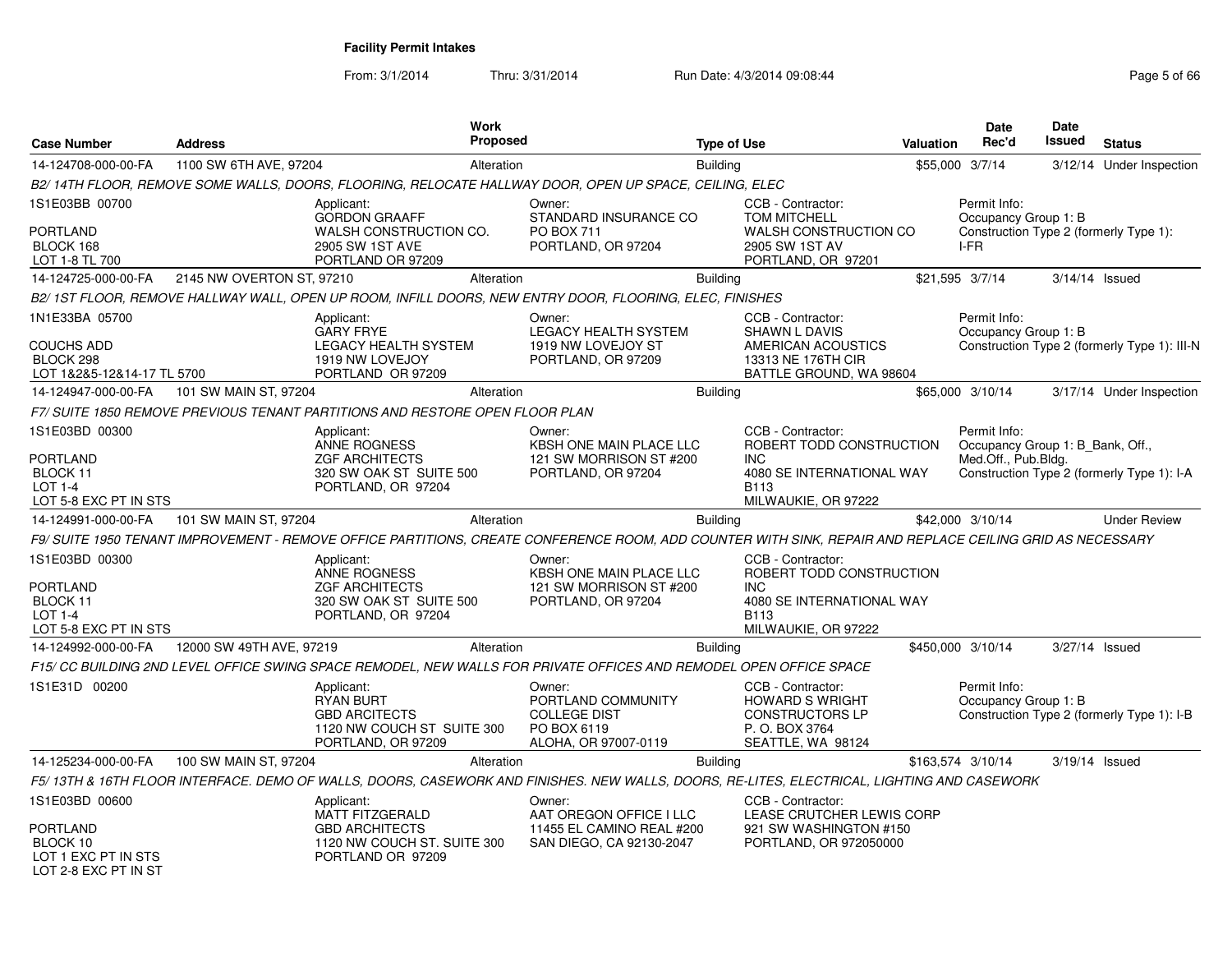From: 3/1/2014Thru: 3/31/2014 Run Date: 4/3/2014 09:08:44 Rege 6 of 66

| <b>Case Number</b>                                                                   | <b>Address</b>                     |                                                                                                                                      | <b>Work</b><br><b>Proposed</b> |                                                                                                                                  | <b>Type of Use</b> |                                                                                                                        | Valuation | <b>Date</b><br>Rec'd                                                    | Date<br>Issued   | <b>Status</b>                                |
|--------------------------------------------------------------------------------------|------------------------------------|--------------------------------------------------------------------------------------------------------------------------------------|--------------------------------|----------------------------------------------------------------------------------------------------------------------------------|--------------------|------------------------------------------------------------------------------------------------------------------------|-----------|-------------------------------------------------------------------------|------------------|----------------------------------------------|
| 14-125748-000-00-FA                                                                  | 3251 SW SAM JACKSON PARK RD, 97201 |                                                                                                                                      | Alteration                     |                                                                                                                                  | <b>Building</b>    |                                                                                                                        |           | \$7,600 3/11/14                                                         | 3/21/14 Issued   |                                              |
|                                                                                      |                                    | F15/9TH FLOOR ROOM 9D00C - MINOR ROOM MODIFICATIONS FOR MECHANICAL WORK                                                              |                                |                                                                                                                                  |                    |                                                                                                                        |           |                                                                         |                  |                                              |
| 1S1E09AC 03700                                                                       |                                    | Applicant:                                                                                                                           |                                | Owner:                                                                                                                           |                    | CCB - Contractor:                                                                                                      |           | Permit Info:                                                            |                  |                                              |
| SECTION 09 1S 1E<br>TL 3700 0.07 ACRES                                               |                                    | <b>JEROME KEYES</b><br>OHSU<br>3181 SW SAM JACKSON PARK<br>RD.<br>PORTLAND, OR 97239                                                 |                                | OREGON STATE OF<br>3181 SW SAM JACKSON PARK RD 16916 SE FRANKLIN<br>PORTLAND, OR 97239                                           |                    | SCHAFFRAN CONSTRUCTION INC Occupancy Group 1: 11.1<br>PORTLAND, OR 97236                                               |           | Construction Type 2 (formerly Type 1):<br>I-FR                          |                  |                                              |
| 14-125867-000-00-FA                                                                  | 9600 NE CASCADES PKY, 97220        |                                                                                                                                      | Alteration                     |                                                                                                                                  | <b>Building</b>    |                                                                                                                        |           | \$45,000 3/11/14                                                        | $3/25/14$ Issued |                                              |
|                                                                                      |                                    |                                                                                                                                      |                                | F15/ DDI-DS PRO, LLC 4,955 SQ FT NEW TENANT OFFICE TI, REMOVE AND REPLACE OFFICE WALLS, CEILINGS & SOFFITS                       |                    |                                                                                                                        |           |                                                                         |                  |                                              |
| 1N2E16 00100                                                                         |                                    | Applicant:<br>MICHAEL OLSON<br>427 NW 6TH AVE<br>PORTLAND, OR 97209                                                                  |                                | Owner:<br>PORT OF PORTLAND<br>PO BOX 3529<br>PORTLAND, OR 97208-3529                                                             |                    | CCB - Contractor:<br>SUMMIT INDUSTRIES INC<br>PO BOX 10345<br>PORTLAND, OR 972960345                                   |           | Permit Info:<br>Occupancy Group 1: B_Bank, Off.,<br>Med.Off., Pub.Bldg. |                  | Construction Type 2 (formerly Type 1): III-B |
| 14-125879-000-00-FA                                                                  | 1849 SW SALMON ST, 97205           |                                                                                                                                      | Alteration                     |                                                                                                                                  | <b>Building</b>    |                                                                                                                        |           | \$70,000 3/11/14                                                        | 3/19/14 Issued   |                                              |
|                                                                                      |                                    |                                                                                                                                      |                                | F4/ SUN DECK/POOL DOOR REPLACEMENT WITH ALUMINUM FRAMED SLIDING, FOLDING,GLAZED DOOR SYSTEM, NEW FLOOR AND HEAD TRACK, TILE, ETC |                    |                                                                                                                        |           |                                                                         |                  |                                              |
| 1N1E33DC 05800                                                                       |                                    | Applicant:<br><b>TIM GRINSTEAD</b>                                                                                                   |                                | Owner:<br><b>MULTNOMAH AMATEUR</b>                                                                                               |                    | <b>Primary Contractor:</b><br>TO BID                                                                                   |           | Permit Info:<br>Occupancy Group 1: A-3_Assembly -                       |                  |                                              |
| SECTION 33 1N 1E<br>TL 5800 2.82 ACRES                                               |                                    | <b>GBD ARCHITECTS</b><br>1120 NW COUCH ST<br>PORTLAND, OR 97209                                                                      |                                | ATHLETIC CLUB<br>1849 SW SALMON ST<br>PORTLAND, OR 97205-1726                                                                    |                    |                                                                                                                        |           | General                                                                 |                  | Construction Type 2 (formerly Type 1): I-A   |
| 14-125889-000-00-FA                                                                  | 1211 SW 5TH AVE, 97204             |                                                                                                                                      | Alteration                     |                                                                                                                                  | <b>Building</b>    |                                                                                                                        |           | \$137,552 3/11/14                                                       | 3/20/14 Issued   |                                              |
|                                                                                      |                                    |                                                                                                                                      |                                | F15/ SUITE 2800 TECHNOLUTIONS OFFICE TI, NEW WALLS FOR OFFICES, CONFERENCE ROOM, RECEPTION & BREAK ROOM                          |                    |                                                                                                                        |           |                                                                         |                  |                                              |
| 1S1E03BC 00900<br><b>PORTLAND</b><br>BLOCK 167<br>LOT 1-8                            |                                    | Applicant:<br>TONY SILVESTRINI<br><b>LANGLEY INVESTMENT</b><br>PROPERTIES, INC.<br>1211 SW 5TH AVE. SUITE L-17<br>PORTLAND, OR 97204 |                                | Owner:<br>PACWEST CENTER LLC<br>1211 SW 5TH AVE #2230<br>PORTLAND, OR 97204                                                      |                    | CCB - Contractor:<br><b>LANGLEY INVESTMENT</b><br>PROPERTIES INC<br>825 NE MULTNOMAH ST STE 1275<br>PORTLAND, OR 97232 |           | Permit Info:<br>Occupancy Group 1: B Bank, Off.,<br>Med.Off., Pub.Bldg. |                  |                                              |
| 14-125909-000-00-FA                                                                  | 530 SW 5TH AVE, 97204              |                                                                                                                                      | Alteration                     |                                                                                                                                  | <b>Building</b>    |                                                                                                                        |           | \$129,013 3/11/14                                                       | 3/24/14 Issued   |                                              |
|                                                                                      |                                    |                                                                                                                                      |                                | F9/ SUITE 900 RALLY MARKETING 2728 SQ FT NEW TENANT REMODEL, NEW WALLS FOR OFFICES, CONFERENCE ROOM, BREAK & SERVER ROOMS        |                    |                                                                                                                        |           |                                                                         |                  |                                              |
| 1N1E34CD 09600<br><b>PORTLAND</b><br>BLOCK 63<br>LOT 5&6<br><b>HISTORIC PROPERTY</b> |                                    | Applicant:<br>DEE ANN BRANCHINI<br>5d CONTRACTORS<br>610 SW ALDER, SUITE 1221<br>PORTLAND, OR 97205                                  |                                | Owner:<br>RGOF YEON BUILDING LLC<br>551 FIFTH AVE 23RD FLOOR<br>NEW YORK, NY 10176                                               |                    | CCB - Contractor:<br>5D CONTRACTORS LLC<br>PO BOX 416<br>CORBETT, OR 97019                                             |           | Permit Info:<br>Occupancy Group 1: B_Bank, Off.,<br>Med.Off., Pub.Bldg. |                  |                                              |
| POTENTIAL ADDITIONAL TAX                                                             |                                    |                                                                                                                                      |                                |                                                                                                                                  |                    |                                                                                                                        |           |                                                                         |                  |                                              |
| 14-125920-000-00-FA                                                                  | 720 SW WASHINGTON ST, 97205        |                                                                                                                                      | Alteration                     |                                                                                                                                  | <b>Building</b>    |                                                                                                                        |           | \$13,000 3/11/14                                                        |                  | <b>Under Review</b>                          |
|                                                                                      |                                    |                                                                                                                                      |                                | F5/ EXPAND BICYCLE PARKING IN BASEMENT AREA, REMOVE PORTION OF WALL TO ENLARGE SPACE, CEILING, ELEC                              |                    |                                                                                                                        |           |                                                                         |                  |                                              |
| 1N1E34CC 06600                                                                       |                                    | Applicant:<br><b>DEE ANN BRANCHINI</b>                                                                                               |                                | Owner:<br><b>GPO MORGAN LLC</b>                                                                                                  |                    | CCB - Contractor:<br>5D CONTRACTORS LLC                                                                                |           |                                                                         |                  |                                              |
| PORTLAND<br>BLOCK 213<br>LOT 1&2&7&8                                                 |                                    | 5d CONTRACTORS<br>610 SW ALDER, SUITE 1221<br>PORTLAND, OR 97205                                                                     |                                | 522 SW 5TH AVE #1105<br>PORTLAND, OR 97204                                                                                       |                    | <b>PO BOX 416</b><br>CORBETT, OR 97019                                                                                 |           |                                                                         |                  |                                              |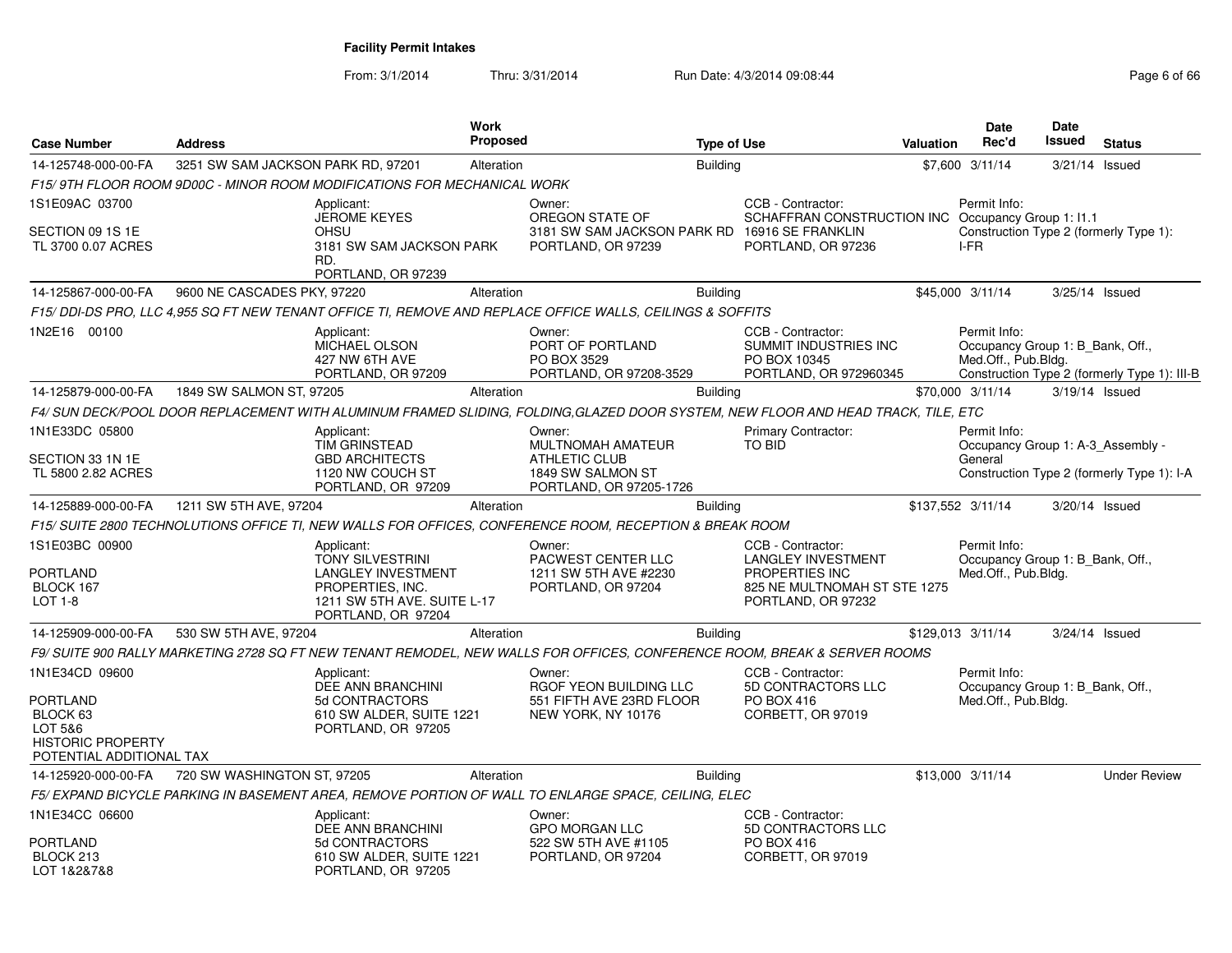From: 3/1/2014Thru: 3/31/2014 Run Date: 4/3/2014 09:08:44 Page 7 of 66

| <b>Case Number</b>                                                                                           | <b>Address</b>                      | Work<br><b>Proposed</b>                                                                                                                                                                               |                                                                      | <b>Type of Use</b>                                                                              | <b>Valuation</b>  | <b>Date</b><br>Rec'd                            | Date<br>Issued | <b>Status</b>                              |
|--------------------------------------------------------------------------------------------------------------|-------------------------------------|-------------------------------------------------------------------------------------------------------------------------------------------------------------------------------------------------------|----------------------------------------------------------------------|-------------------------------------------------------------------------------------------------|-------------------|-------------------------------------------------|----------------|--------------------------------------------|
| 14-126299-000-00-FA                                                                                          | 1015 NW 22ND AVE, 97210             | Alteration                                                                                                                                                                                            | <b>Building</b>                                                      |                                                                                                 |                   | \$70,387 3/12/14                                | 3/27/14 Issued |                                            |
|                                                                                                              |                                     | F10/ 2ND FLOOR EMERGENCY DEPT ELOPEMENT IMPROVEMENT - ADD 2 DOORS WITHIN SUITE TO IMPROVE SECURITY AT THE BEHAVAVORAL HEATH AREA AND RELOCATE STAFF OFFICE                                            |                                                                      |                                                                                                 |                   |                                                 |                |                                            |
| 1N1E33BA 07800                                                                                               |                                     | Applicant:<br><b>JAN ECKELMAN</b>                                                                                                                                                                     | Owner:<br><b>GOOD SAMARITAN HOSPITAL</b>                             | CCB - Contractor:<br><b>HOWARD S WRIGHT</b>                                                     |                   | Permit Info:<br>Occupancy Group 1: I-2_Hospital |                |                                            |
| <b>COUCHS ADD</b><br><b>TL 7800 BLOCK 304</b>                                                                |                                     | <b>ZGF ARCHITECTURE</b><br>1223 SW WASHINGTON SUITE 20( PORTLAND, OR 97209<br>PORTLAND, OR 97205                                                                                                      | 1919 NW LOVEJOY ST                                                   | <b>CONSTRUCTORS LP</b><br>P. O. BOX 3764<br>SEATTLE, WA 98124                                   |                   |                                                 |                | Construction Type 2 (formerly Type 1): I-A |
| 14-126528-000-00-FA                                                                                          | 1015 NW 22ND AVE, 97210             | Alteration                                                                                                                                                                                            | <b>Building</b>                                                      |                                                                                                 |                   | \$46,500 3/13/14                                |                | <b>Under Review</b>                        |
|                                                                                                              |                                     | B2/ CATH LAB #3 EQUIPMENT REPLACEMENTAny alteration to the Fire Protection systems will need to meet current codes. This work will require separate permits. Please contact Fire Marshal for details. |                                                                      |                                                                                                 |                   |                                                 |                |                                            |
| 1N1E33BA 07800                                                                                               |                                     | Applicant:<br><b>BEN WOBIG</b>                                                                                                                                                                        | Owner:<br><b>GOOD SAMARITAN HOSPITAL</b>                             | CCB - Contractor:<br>CHRISTENSON ELECTRIC INC                                                   |                   |                                                 |                |                                            |
| <b>COUCHS ADD</b><br><b>TL 7800 BLOCK 304</b>                                                                |                                     | CHRISTENSON ELECTRIC INC<br>111 SW COLUMBIA ST SUITE 480<br>PORTLAND, OR 97201                                                                                                                        | 1919 NW LOVEJOY ST<br>PORTLAND, OR 97209                             | 111 SW COLUMBIA, SUITE 480<br>PORTLAND, OR 97201                                                |                   |                                                 |                |                                            |
| 14-126597-000-00-FA                                                                                          | 1650 NW NAITO PKY - Unit 304, 97209 | Alteration                                                                                                                                                                                            | Building                                                             |                                                                                                 | \$474,237 3/13/14 |                                                 |                | <b>Under Review</b>                        |
|                                                                                                              |                                     | F 15/3RD FLOOR LEGACY CLINICAL INFORMATION/TRAINING CENTER COMPLETE 14,377 SQ FT REMODEL OF EXISTING TENANT, REMOVE EXISTING WALLS AND RECONFIGURE OFFICE SPACE                                       |                                                                      |                                                                                                 |                   |                                                 |                |                                            |
| 1N1E28DD 00400                                                                                               |                                     | Applicant:<br><b>JASON CHUPP</b>                                                                                                                                                                      | Owner:<br>THE REALTY ASSOCIATES                                      | CCB - Contractor:<br><b>SWINERTON BUILDERS INC</b>                                              |                   | Permit Info:<br>Occupancy Group 1: B            |                |                                            |
| WATSONS ADD<br>LOT 1-10 TL 400                                                                               |                                     | SWINERTON BUILDERS. INC.<br>2300 SW 1ST AVE. SUITE #103<br>PORTLAND, OR 97201                                                                                                                         | 1301 DOVE ST #860<br>NEWPORT BEACH, CA 92660                         | 260 TOWNSEND ST<br>SAN FRANCISCO, CA 94107                                                      |                   | I-FR                                            |                | Construction Type 2 (formerly Type 1):     |
|                                                                                                              |                                     |                                                                                                                                                                                                       | Owner:<br>FUND IX LP<br>1301 DOVE ST #860<br>NEWPORT BEACH, CA 92660 |                                                                                                 |                   |                                                 |                |                                            |
| 14-126621-000-00-FA                                                                                          | 333 SW 5TH AVE, 97204               | Alteration                                                                                                                                                                                            | Building                                                             |                                                                                                 | \$150,000 3/13/14 |                                                 | 3/27/14 Issued |                                            |
|                                                                                                              |                                     | F12/BASEMENT LOCKER ROOM REMODEL, RECONFIGURE BATHRROMS, SHOWERS AND JANITOR CLOSET                                                                                                                   |                                                                      |                                                                                                 |                   |                                                 |                |                                            |
| 1N1E34CD 06800                                                                                               |                                     | Applicant:<br><b>ERIC HOFFMAN</b>                                                                                                                                                                     | Owner:<br>OTB LLC                                                    | CCB - Contractor:<br><b>RON HANSON</b>                                                          |                   |                                                 |                |                                            |
| PORTLAND<br>BLOCK 82<br>S 0.56' OF LOT 2<br>LOT 3&4<br>HISTORIC PROPERTY; POTENTIAL<br><b>ADDITIONAL TAX</b> |                                     | SUM DESIGN STUDIO<br>2505 SE 11TH AVE SUITE 268<br>PORTLAND, OR 97202                                                                                                                                 | 2712 SE 20TH AVE<br>PORTLAND, OR 97202-2231                          | <b>SCHOMMER &amp; SON</b><br>6421 NE COLWOOD WY.<br>PORTLAND OR 97218                           |                   |                                                 |                |                                            |
| 14-126668-000-00-FA                                                                                          | 111 SW 5TH AVE, 97204-3626          | Alteration                                                                                                                                                                                            | <b>Building</b>                                                      |                                                                                                 |                   | \$95,000 3/13/14                                | 3/21/14 Issued |                                            |
|                                                                                                              |                                     | F10/23RD FLOOR HOLLAND & KNIGHT EXISTING TENANT, OFFICE MODIFICATIONS TO FILE & CONFERENCE ROOMS, INTALL ROLLER SHADES AT THE EXTERIOR WINDOW SYSTEM                                                  |                                                                      |                                                                                                 |                   |                                                 |                |                                            |
| 1N1E34CD 01300                                                                                               |                                     | Applicant:<br><b>MATT FITZGERALD</b><br><b>GBD ARCHITECTS</b><br>1120 NW COUCH ST. SUITE 300<br>PORTLAND OR 97209                                                                                     |                                                                      | CCB - Contractor:<br><b>RUSSELL CONSTRUCTION INC</b><br>20915 SW 105TH AVE<br>TUALATIN OR 97062 |                   | Permit Info:<br>Occupancy Group 1: B            |                | Construction Type 2 (formerly Type 1): I-A |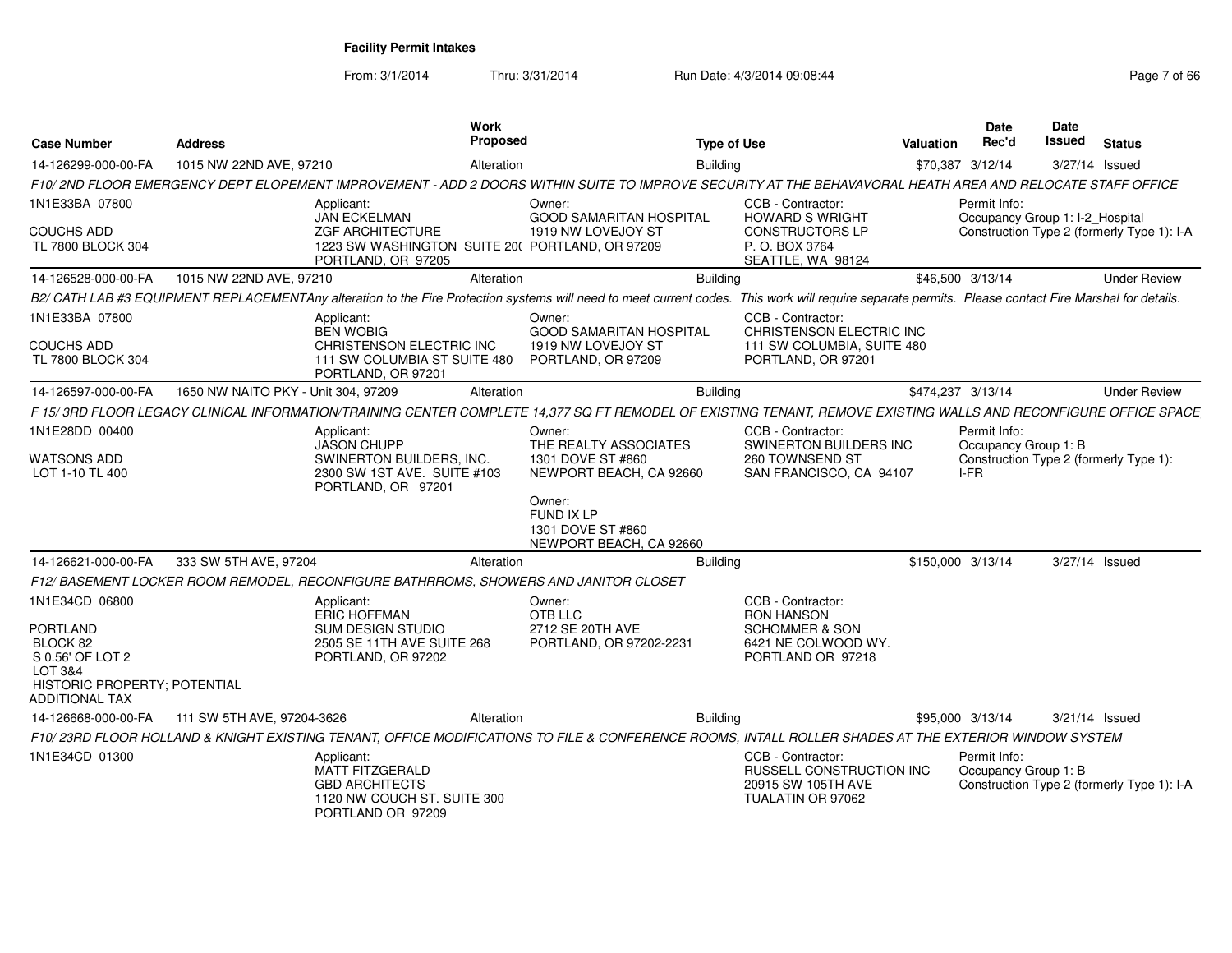From: 3/1/2014Thru: 3/31/2014 Run Date: 4/3/2014 09:08:44 Page 8 of 66

| <b>Case Number</b>                                                                                                                                       | <b>Address</b>                     |                                                                                                                            | Work<br>Proposed | <b>Type of Use</b>                                                                                                 |                                                                  | <b>Valuation</b>  | <b>Date</b><br>Rec'd                                                    | Date<br><b>Issued</b> | <b>Status</b>                               |
|----------------------------------------------------------------------------------------------------------------------------------------------------------|------------------------------------|----------------------------------------------------------------------------------------------------------------------------|------------------|--------------------------------------------------------------------------------------------------------------------|------------------------------------------------------------------|-------------------|-------------------------------------------------------------------------|-----------------------|---------------------------------------------|
| 14-126685-000-00-FA                                                                                                                                      | 3181 SW SAM JACKSON PARK RD, 97201 |                                                                                                                            | Alteration       | <b>Building</b>                                                                                                    |                                                                  | \$210,000 3/13/14 |                                                                         | 3/24/14 Issued        |                                             |
|                                                                                                                                                          |                                    | F10/ REPAIR THE EXISTING SEISMIC JOINTS LOCATED ON THE 6TH LEVEL                                                           |                  |                                                                                                                    |                                                                  |                   |                                                                         |                       |                                             |
| 1S1E09 00200<br>SECTION 09 1S 1E<br>TL 200 26.24 ACRES<br>LAND & IMPS SEE R327745 (R991090552)<br>FOR AIRSPACE & IMPS & R327746<br>(R991090555) FOR IMPS |                                    | Applicant:<br><b>BRIAN HJELTE</b><br><b>WATERLEAF ARCHITECTURE</b><br>419 SW 11TH AVE - STE 200<br>PORTLAND, OR 97205      |                  | Owner:<br>OREGON STATE OF<br>3181 SW SAM JACKSON PARK RD 222 SW Columbia St., Suite 300<br>PORTLAND, OR 97239      | CCB - Contractor:<br><b>SKANSKA USA</b><br>Portland, OR 97201    |                   | Permit Info:<br>Occupancy Group 1: S-2                                  |                       | Construction Type 2 (formerly Type 1): I-A  |
| 14-126793-000-00-FA                                                                                                                                      | 305 NE 102ND AVE, 97220            |                                                                                                                            | Alteration       | <b>Building</b>                                                                                                    |                                                                  |                   | \$7,000 3/13/14                                                         | 3/24/14 Final         |                                             |
|                                                                                                                                                          |                                    | B2/ SUITE 260; ADD WALLS AND DOORS FOR TWO OFFICES AND WORK AREA, CEILING, ELEC                                            |                  |                                                                                                                    |                                                                  |                   |                                                                         |                       |                                             |
| 1N2E33DA 00600<br><b>HUDSON AC</b><br>LOT 14&15 EXC PT IN ST                                                                                             |                                    | Applicant:<br><b>MARK WOLFE</b><br><b>AMERICAN PROPERTY</b><br><b>MANAGEMENT</b><br>2510 NE MULTNOMAH<br>PORTLAND OR 97232 |                  | Owner:<br><b>WESTON INVESTMENT CO LLC</b><br>2154 NE BROADWAY RM 200<br>PORTLAND, OR 97232-1590                    |                                                                  |                   | Permit Info:<br>Occupancy Group 1: B_Bank, Off.,<br>Med.Off., Pub.Bldg. |                       |                                             |
| 14-126804-000-00-FA                                                                                                                                      | 919 NE 19TH AVE, 97232             |                                                                                                                            | Alteration       | <b>Building</b>                                                                                                    |                                                                  |                   | \$8,500 3/13/14                                                         |                       | 3/24/14 Under Inspection                    |
|                                                                                                                                                          |                                    |                                                                                                                            |                  | B2/ SUITE 170; REMOVE SOME WALLS, RECONFIGURE AND ADD WALLS, DOORS, RELITES, FOR OFFICES, WORK AREA, CEILING, ELEC |                                                                  |                   |                                                                         |                       |                                             |
| 1N1E35AC 00100<br><b>SULLIVANS ADD</b><br><b>BLOCK 36 TL 100</b>                                                                                         |                                    | Applicant:<br><b>MARK WOLFE</b><br><b>AMERICAN PROPERTY</b><br><b>MANAGEMENT</b><br>2510 NE MULTNOMAH<br>PORTLAND OR 97232 |                  | Owner:<br>WESTON INVESTMENT CO LLC<br>2154 NE BROADWAY RM 200<br>PORTLAND, OR 97232-1590                           |                                                                  |                   | Permit Info:<br>Occupancy Group 1: B                                    |                       | Construction Type 2 (formerly Type 1): II-A |
| 14-126812-000-00-FA                                                                                                                                      | 919 NE 19TH AVE, 97232             |                                                                                                                            | Alteration       | <b>Building</b>                                                                                                    |                                                                  |                   | \$20,000 3/13/14                                                        |                       | 3/21/14 Under Inspection                    |
|                                                                                                                                                          |                                    | F12/ SUITE 200N ABC ANALYTICS 4.045 SQ FT NEW TENANT REMODEL WITH BREAKROOM AND SINK                                       |                  |                                                                                                                    |                                                                  |                   |                                                                         |                       |                                             |
| 1N1E35AC 00100<br><b>SULLIVANS ADD</b><br><b>BLOCK 36 TL 100</b>                                                                                         |                                    | Applicant:<br><b>MARK WOLFE</b><br><b>AMERICAN PROPERTY</b><br><b>MANAGEMENT</b><br>2510 NE MULTNOMAH<br>PORTLAND OR 97232 |                  | Owner:<br><b>WESTON INVESTMENT CO LLC</b><br>2154 NE BROADWAY RM 200<br>PORTLAND, OR 97232-1590                    |                                                                  |                   | Permit Info:<br>Occupancy Group 1: B                                    |                       | Construction Type 2 (formerly Type 1): II-A |
| 14-126877-000-00-FA                                                                                                                                      | 3251 SW SAM JACKSON PARK RD, 97201 |                                                                                                                            | Alteration       | <b>Building</b>                                                                                                    |                                                                  |                   | \$70,000 3/13/14                                                        |                       | $4/1/14$ Issued                             |
|                                                                                                                                                          |                                    | F1/6TH FLOOR, INSTALL SOUND BOOTH, LOCKING DOOR, FLOORING, ELEC                                                            |                  |                                                                                                                    |                                                                  |                   |                                                                         |                       |                                             |
| 1S1E09AC 03700<br>SECTION 09 1S 1E<br>TL 3700 0.07 ACRES                                                                                                 |                                    | Applicant:<br><b>STEVE SCHWAEBER</b><br>PKA ARCHITECTS<br>6969 SW HAMPTON ST.<br>PORTLAND, OR 97239                        |                  | Owner:<br>OREGON STATE OF<br>3181 SW SAM JACKSON PARK RD PO BOX 5837<br>PORTLAND, OR 97239                         | CCB - Contractor:<br>IN LINE COMMERCIAL CONST<br>ALOHA, OR 97006 |                   | Permit Info:<br>Occupancy Group 1: I1.1<br>I-FR                         |                       | Construction Type 2 (formerly Type 1):      |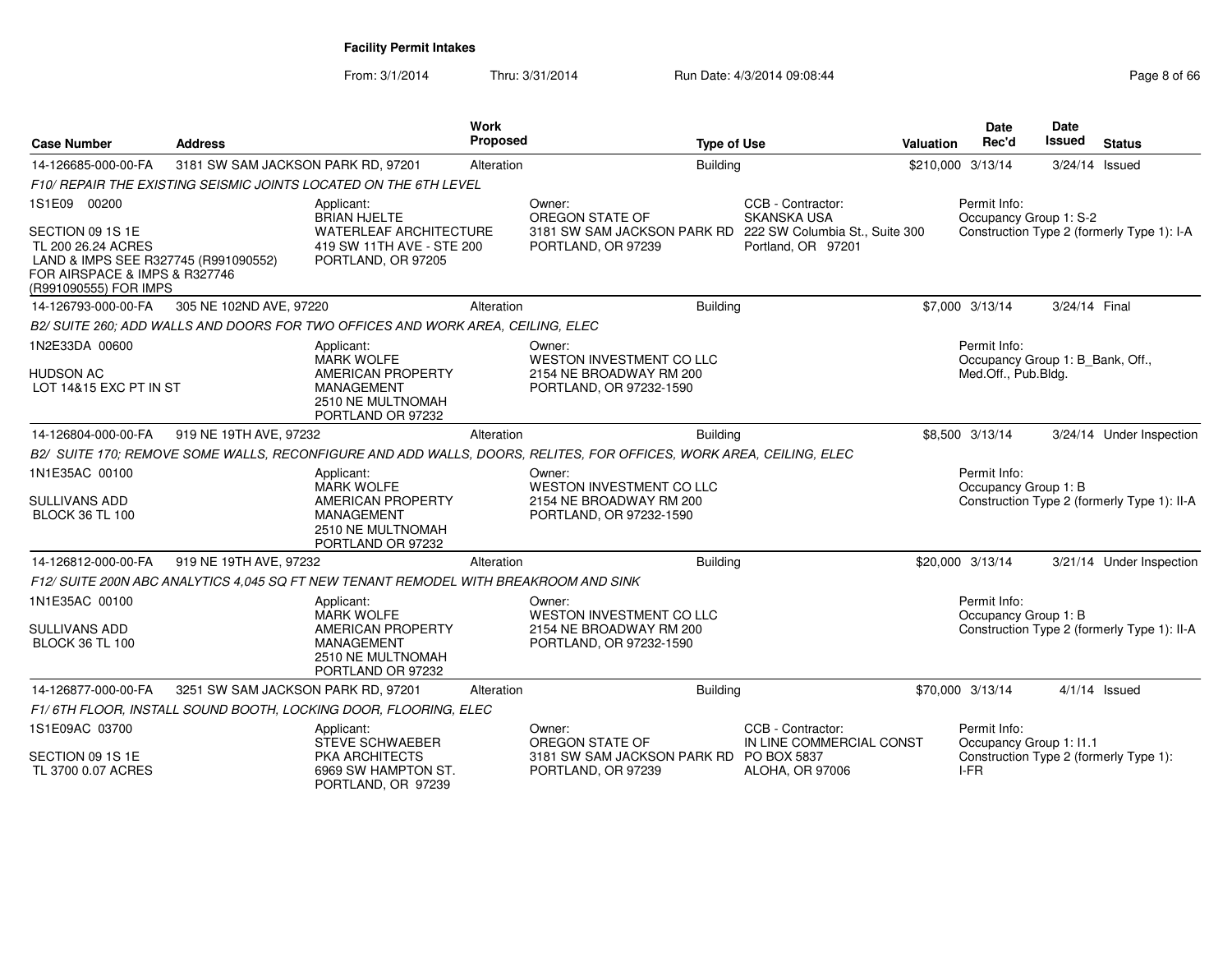From: 3/1/2014Thru: 3/31/2014 Run Date: 4/3/2014 09:08:44 Rege 9 of 66

| <b>Case Number</b>                                                                                                               | <b>Address</b>                             | Work<br>Proposed                                                                                            |                                                                                                         | <b>Type of Use</b> |                                                                                                                                                                  | <b>Valuation</b> | Date<br>Rec'd                                                           | Date<br>Issued | <b>Status</b>                              |
|----------------------------------------------------------------------------------------------------------------------------------|--------------------------------------------|-------------------------------------------------------------------------------------------------------------|---------------------------------------------------------------------------------------------------------|--------------------|------------------------------------------------------------------------------------------------------------------------------------------------------------------|------------------|-------------------------------------------------------------------------|----------------|--------------------------------------------|
| 14-126978-000-00-FA                                                                                                              | 34 NW 1ST AVE, 97209                       | Alteration                                                                                                  |                                                                                                         | <b>Building</b>    |                                                                                                                                                                  |                  | \$5,000 3/14/14                                                         | 3/21/14 Final  |                                            |
|                                                                                                                                  |                                            | B2/1ST FLOOR, PHASE 1; ***new tenant AirBnB***DEMO ALL PARTITIONS, PREPARE FOR NEW TENANT, ELEC             |                                                                                                         |                    |                                                                                                                                                                  |                  |                                                                         |                |                                            |
| 1N1E34DB 00400<br><b>COUCHS ADD</b><br>BLOCK <sub>9</sub><br>LOT 6&7<br>HISTORIC PROPERTY 15 YR 2000<br>POTENTIAL ADDITIONAL TAX |                                            | Applicant:<br><b>Thomas Ellicott</b><br>BEARDSLEY BLDG, DEV.<br>115 SW Ash, #500<br>Portland, OR 97204      | Owner:<br><b>FOUNTAIN VILLAGE</b><br><b>DEVELOPMENT INC</b><br>115 SW ASH ST #500<br>PORTLAND, OR 97204 |                    | CCB - Contractor:<br>NOVO CONSTRUCTION INC<br>1460 OBRIEN DRIVE<br>MENLO PARK, CA 94025                                                                          |                  | Permit Info:<br>Occupancy Group 1: B Bank, Off.,<br>Med.Off., Pub.Bldg. |                |                                            |
| 14-127251-000-00-FA                                                                                                              |                                            | 3181 SW SAM JACKSON PARK RD - Bldg OHS, 9 Alteration                                                        |                                                                                                         | <b>Building</b>    |                                                                                                                                                                  |                  | \$157,250 3/14/14                                                       |                | $4/1/14$ Issued                            |
|                                                                                                                                  | B1/7TH FLOOR ROOM 7B05 NEW TELECOM CLOSET  |                                                                                                             |                                                                                                         |                    |                                                                                                                                                                  |                  |                                                                         |                |                                            |
| 1S1E09 00200                                                                                                                     |                                            | Applicant:<br><b>JEROME KEYES</b><br><b>OHSU</b><br>3181 SW SAM JACKSON PARK<br>RD.<br>PORTLAND, OR 97239   | Owner:<br>OREGON STATE OF<br>PORTLAND, OR 97239                                                         |                    | CCB - Contractor:<br><b>THOMAS SMITH</b><br>3181 SW SAM JACKSON PARK RD HOFFMAN CONSTRUCTION CO<br>OF OREGON<br>805 SW BROADWAY SUITE 2100<br>PORTLAND, OR 97205 |                  | Permit Info:<br>Occupancy Group 1: I-2                                  |                | Construction Type 2 (formerly Type 1): I-A |
| 14-127263-000-00-FA                                                                                                              | 610 SW ALDER ST, 97205                     | Alteration                                                                                                  |                                                                                                         | <b>Building</b>    |                                                                                                                                                                  |                  | \$23,000 3/14/14                                                        |                | 3/27/14 Issued                             |
|                                                                                                                                  |                                            | F10/ SUITE 220 INTERIOR DEMO AND STRUCTURAL CLEAN-UP AND NEW CEILING AT CORRIDOR                            |                                                                                                         |                    |                                                                                                                                                                  |                  |                                                                         |                |                                            |
| 1N1E34CC 08000<br><b>PORTLAND</b>                                                                                                |                                            | Applicant:<br><b>DAN YOUNG</b><br><b>OREGON BUSINESS</b>                                                    | Owner:<br>RALPH SCHLESINGER COMPANY 5D CONTRACTORS LLC<br>LLC.                                          |                    | CCB - Contractor:<br>PO BOX 416                                                                                                                                  |                  | Permit Info:<br>Occupancy Group 1: B Bank, Off.,<br>Med.Off., Pub.Bldg. |                |                                            |
| TL 8000 LOT 1-3 BLOCK 178                                                                                                        |                                            | <b>ARCHITECTURE</b><br>PO BOX 80301<br>PORTLAND, OR 97280                                                   | 610 SW ALDER ST #1221<br>PORTLAND, OR 97205-3613                                                        |                    | CORBETT, OR 97019                                                                                                                                                |                  |                                                                         |                |                                            |
| 14-127291-000-00-FA                                                                                                              | 5331 SW MACADAM AVE, 97201                 | Alteration                                                                                                  |                                                                                                         | <b>Building</b>    |                                                                                                                                                                  |                  | \$20,000 3/14/14                                                        |                | 3/21/14 Issued                             |
|                                                                                                                                  |                                            | F10/ SUITE 214 OREGON SLEEP NEW WALLS FOR CONFERENCE ROOM & RECEPTION AREA                                  |                                                                                                         |                    |                                                                                                                                                                  |                  |                                                                         |                |                                            |
| 1S1E15BD 03900<br>SECTION 15 1S 1E<br>TL 3900 3.66 ACRES                                                                         |                                            | Applicant:<br>DAVID BROWN<br><b>MELVIN MARK COMPANIES</b><br>111 SW COLUMBIA, STE 1380<br>PORTLAND OR 97201 | Owner:<br>WATER TOWER BUILDING LLC<br>111 SW COLUMBIA ST #1380<br>PORTLAND, OR 97239                    |                    | CCB - Contractor:<br>MELVIN MARK CONSTRUCTION C(Occupancy Group 1: B<br>111 SW COLUMBIA ST STE 1380<br>PORTLAND, OR 972015873                                    |                  | Permit Info:<br>IV-HT                                                   |                | Construction Type 2 (formerly Type 1):     |
| 14-127471-000-00-FA                                                                                                              |                                            | 3181 SW SAM JACKSON PARK RD - Bldg OHS, 9 Alteration                                                        |                                                                                                         | <b>Building</b>    |                                                                                                                                                                  |                  | \$34,300 3/17/14                                                        |                | 3/26/14 Under Inspection                   |
|                                                                                                                                  |                                            | F15/5TH FLOOR 05C03 PICC REMODEL, REPLACE EXISTING CEILING TILE WITH NEW, EXISTING GRID TO REMAIN           |                                                                                                         |                    |                                                                                                                                                                  |                  |                                                                         |                |                                            |
| 1S1E09 00200                                                                                                                     |                                            | Applicant:<br><b>JEROME KEYES</b><br><b>OHSU</b><br>3181 SW SAM JACKSON PARK<br>RD.<br>PORTLAND, OR 97239   | Owner:<br>OREGON STATE OF<br>PORTLAND, OR 97239                                                         |                    | CCB - Contractor:<br><b>SKANSKA USA</b><br>3181 SW SAM JACKSON PARK RD 222 SW Columbia St., Suite 300<br>Portland, OR 97201                                      |                  | Permit Info:<br>Occupancy Group 1: I-2                                  |                | Construction Type 2 (formerly Type 1): I-A |
| 14-127485-000-00-FA                                                                                                              |                                            | 3181 SW SAM JACKSON PARK RD - Bldg VIAB, § Alteration                                                       |                                                                                                         | <b>Building</b>    |                                                                                                                                                                  |                  | \$61,000 3/17/14                                                        |                | 3/26/14 Under Inspection                   |
|                                                                                                                                  | F13/1ST FLOOR BREAKROOM AND OFFICE REMODEL |                                                                                                             |                                                                                                         |                    |                                                                                                                                                                  |                  |                                                                         |                |                                            |
| 1S1E09 00200                                                                                                                     |                                            | Applicant:<br><b>JEROME KEYES</b><br>OHSU<br>3181 SW SAM JACKSON PARK<br>RD.<br>PORTLAND, OR 97239          | Owner:<br>OREGON STATE OF<br>3181 SW SAM JACKSON PARK RD PO BOX 5837<br>PORTLAND, OR 97239              |                    | CCB - Contractor:<br>IN LINE COMMERCIAL CONST<br><b>ALOHA, OR 97006</b>                                                                                          |                  | Permit Info:<br>Occupancy Group 1: B                                    |                | Construction Type 2 (formerly Type 1): I-B |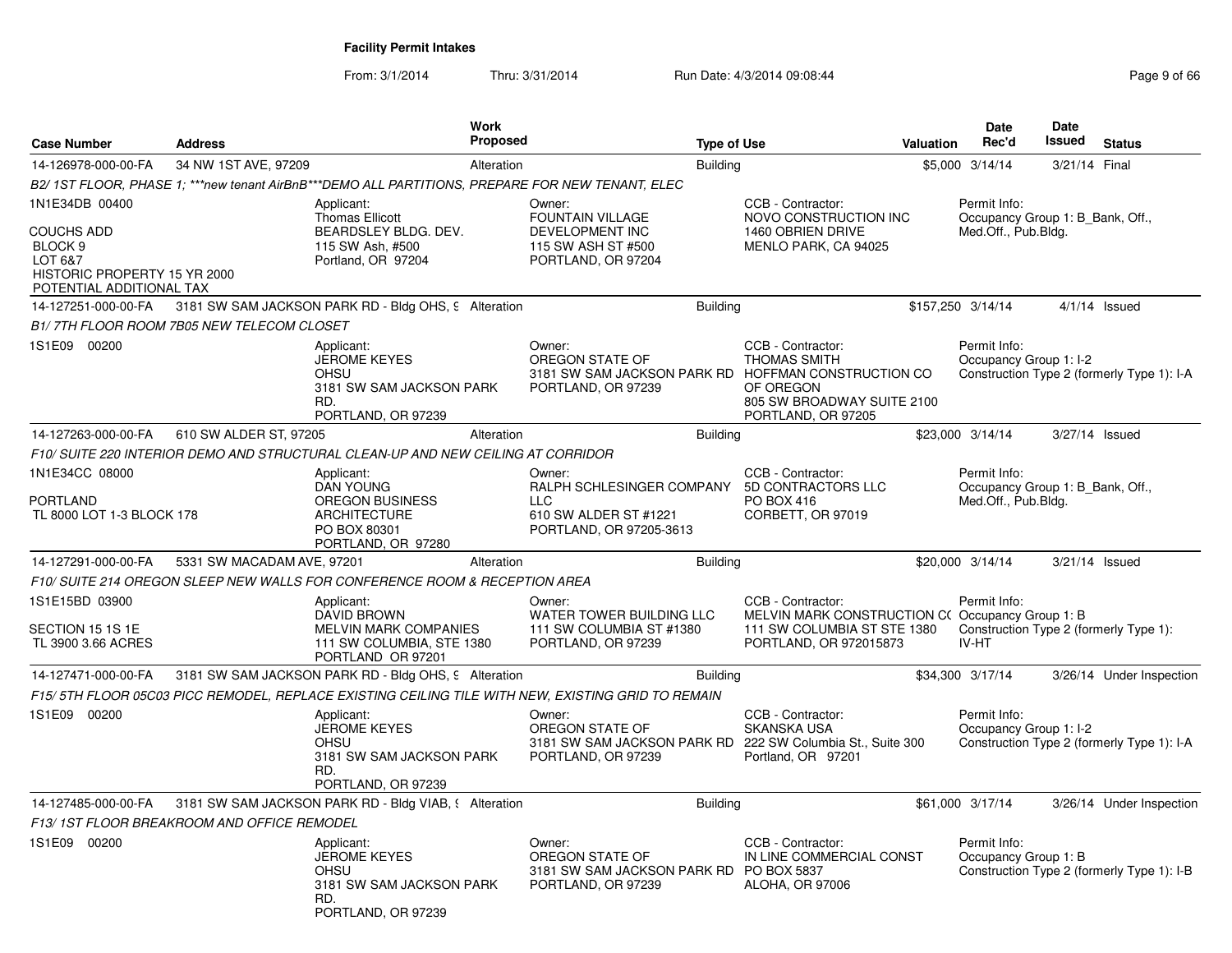From: 3/1/2014

| <b>Case Number</b>                                                                             | <b>Address</b>                                  |                                                                                                                                                   | Work<br><b>Proposed</b> | <b>Type of Use</b>                                                                                                                                                                                                                                     |                                                                                                                  | Valuation           | Date<br>Rec'd                                                           | <b>Date</b><br><b>Issued</b> | <b>Status</b>                               |
|------------------------------------------------------------------------------------------------|-------------------------------------------------|---------------------------------------------------------------------------------------------------------------------------------------------------|-------------------------|--------------------------------------------------------------------------------------------------------------------------------------------------------------------------------------------------------------------------------------------------------|------------------------------------------------------------------------------------------------------------------|---------------------|-------------------------------------------------------------------------|------------------------------|---------------------------------------------|
| 14-127497-000-00-FA                                                                            | 808 SW CAMPUS DR, 97201                         |                                                                                                                                                   | Alteration              | Building                                                                                                                                                                                                                                               |                                                                                                                  |                     | \$50,000 3/17/14                                                        |                              | $4/1/14$ Issued                             |
|                                                                                                |                                                 | F14/ KOHLER PAVILION PNEUMATIC TUBE UPGRADE - ADD 1 STATION AND 1 TRANSFER UNIT TO KPV-07                                                         |                         |                                                                                                                                                                                                                                                        |                                                                                                                  |                     |                                                                         |                              |                                             |
| 1S1E09 00600                                                                                   |                                                 | Applicant:<br>Vanessa Robinson<br><b>MAHLUM ARCHITECTS</b><br>1231 NW Hoyt, #102<br>Portland, OR 97209                                            |                         | Owner:<br>OREGON STATE OF (MEDICAL<br><b>DEPT</b><br>3181 SW SAM JACKSON PARK RD Portland, OR 97201<br>PORTLAND, OR 97239                                                                                                                              | CCB - Contractor:<br>SKANSKA USA<br>222 SW Columbia St., Suite 300                                               |                     |                                                                         |                              |                                             |
| 14-127574-000-00-FA                                                                            | 0615 SW PALATINE HILL RD, 97219                 |                                                                                                                                                   | Alteration              | Building                                                                                                                                                                                                                                               |                                                                                                                  | \$1,500,000 3/17/14 |                                                                         |                              | <b>Under Review</b>                         |
|                                                                                                |                                                 |                                                                                                                                                   |                         | F2/JUNIPER HALL; COMPLETE REMODEL, ADA ENTRY, ACCESSIBLE PARKING, SIDING, WINDOWS, ROOF, RECONFIGURE DORM ROOMS, RESTROOMS, KITCHEN AREA, FULL SEISMIC UPGRADE                                                                                         |                                                                                                                  |                     |                                                                         |                              |                                             |
| 1S1E27D 00100<br>SECTION 27 1S 1E                                                              |                                                 | Applicant:<br>Larry Atchison<br>LEWIS & CLARK COLLEGE<br>TL 100 85.50 ACRES SPLIT LEVY (R709301280 0615 SW PALATINE HILL RD<br>PORTLAND, OR 97219 |                         | Owner:<br>LEWIS & CLARK COLLEGE<br>0615 SW PALATINE HILL RD MSC<br>31<br>PORTLAND, OR 97219                                                                                                                                                            | CCB - Contractor:<br><b>FORTIS CONSTRUCTION</b><br>1705 SW TAYLOR ST SUITE 200<br>PORTLAND, OR 97205             |                     |                                                                         |                              |                                             |
| 14-128053-000-00-FA                                                                            | 1515 SW 5TH AVE, 97201                          |                                                                                                                                                   | Alteration              | Owner:<br><b>BUSINESS OFFICE</b><br>0615 SW PALATINE HILL RD MSC<br>31<br>PORTLAND, OR 97219<br><b>Building</b>                                                                                                                                        |                                                                                                                  | \$110,000 3/18/14   |                                                                         | 3/21/14 Issued               |                                             |
|                                                                                                |                                                 |                                                                                                                                                   |                         |                                                                                                                                                                                                                                                        |                                                                                                                  |                     |                                                                         |                              |                                             |
| 1S1E03BC 03700<br><b>PORTLAND</b><br>BLOCK 164<br>LOT 1-8<br>DEFERRED ADDITIONAL TAX LIABILITY |                                                 | Applicant:<br><b>MARK WOLFE</b><br>AMERICAN PROPERTY<br><b>MANAGEMENT</b><br>2510 NE MULTNOMAH<br>PORTLAND OR 97232                               |                         | F11/ SUITE 1000 & 1032 THE OREGONIAN 16,609 NEW TENANT REMODEL. NEW WALLS, CEILINGS FOR PRIVATE OFFICES, CONFERENCE ROOM, BEAKROOM AND ACCESSIBLE RESTROOM<br>Owner:<br>WESTON INVESTMENT CO LLC<br>2154 NE BROADWAY RM 200<br>PORTLAND, OR 97232-1590 |                                                                                                                  |                     | Permit Info:<br>Occupancy Group 1: B<br>I-FR                            |                              | Construction Type 2 (formerly Type 1):      |
| 14-128773-000-00-FA                                                                            | 211 SE CARUTHERS ST, 97214                      |                                                                                                                                                   | Alteration              | Building                                                                                                                                                                                                                                               |                                                                                                                  |                     | \$9.965 3/19/14                                                         |                              | $4/2/14$ Issued                             |
|                                                                                                | B2/ MUSIC LIBRARY; RACKING/SHELVING FOR STORAGE |                                                                                                                                                   |                         |                                                                                                                                                                                                                                                        |                                                                                                                  |                     |                                                                         |                              |                                             |
| 1S1E03DD 00600<br>PORTLAND GENERAL ELEC STA L<br>LOT 1 TL 600                                  |                                                 | Applicant:<br><b>JIM MCCORD</b><br>SPACESAVER SPECIALISTS INC<br>9730 SW Herman Rd.<br>Tualatin, OR 97062                                         |                         | Owner:<br>PORTLAND OPERA ASSOCIATION<br><b>INC</b><br>211 SE CARUTHERS ST<br>PORTLAND, OR 97214                                                                                                                                                        | CCB - Contractor:<br><b>JIM MCCORD</b><br>SPACESAVER SPECIALISTS INC<br>9730 SW Herman Rd.<br>Tualatin, OR 97062 |                     | Permit Info:<br>Occupancy Group 1: B Bank, Off.,<br>Med.Off., Pub.Bldg. |                              | Construction Type 2 (formerly Type 1): II-A |
| 14-128810-000-00-FA                                                                            | 5331 SW MACADAM AVE, 97201                      |                                                                                                                                                   | Alteration              | <b>Building</b>                                                                                                                                                                                                                                        |                                                                                                                  |                     | \$6,200 3/19/14                                                         |                              | 3/21/14 Under Inspection                    |
|                                                                                                |                                                 |                                                                                                                                                   |                         | B2/ MACADAM DENTAL; REMOVE/ADD PARTITION WALL, ADD WALL SCONCES, INSERT VISION KIT INTO OFFICE DOOR, ELEC, FINISH                                                                                                                                      |                                                                                                                  |                     |                                                                         |                              |                                             |
| 1S1E15BD 03900<br>SECTION 15 1S 1E                                                             |                                                 | Applicant:<br>Darin Bouska<br>22605 SW Pinehurst Ct                                                                                               |                         | Owner:<br>WATER TOWER BUILDING LLC<br>111 SW COLUMBIA ST #1380                                                                                                                                                                                         | CCB - Contractor:<br>NORWEST CONTRACTORS INC<br>PO BOX 25305                                                     |                     | Permit Info:<br>Occupancy Group 1: B                                    |                              | Construction Type 2 (formerly Type 1):      |
| TL 3900 3.66 ACRES                                                                             |                                                 | Sherwood, OR 97140                                                                                                                                |                         | PORTLAND, OR 97239                                                                                                                                                                                                                                     | PORTLAND, OR 97225                                                                                               |                     | IV-HT                                                                   |                              |                                             |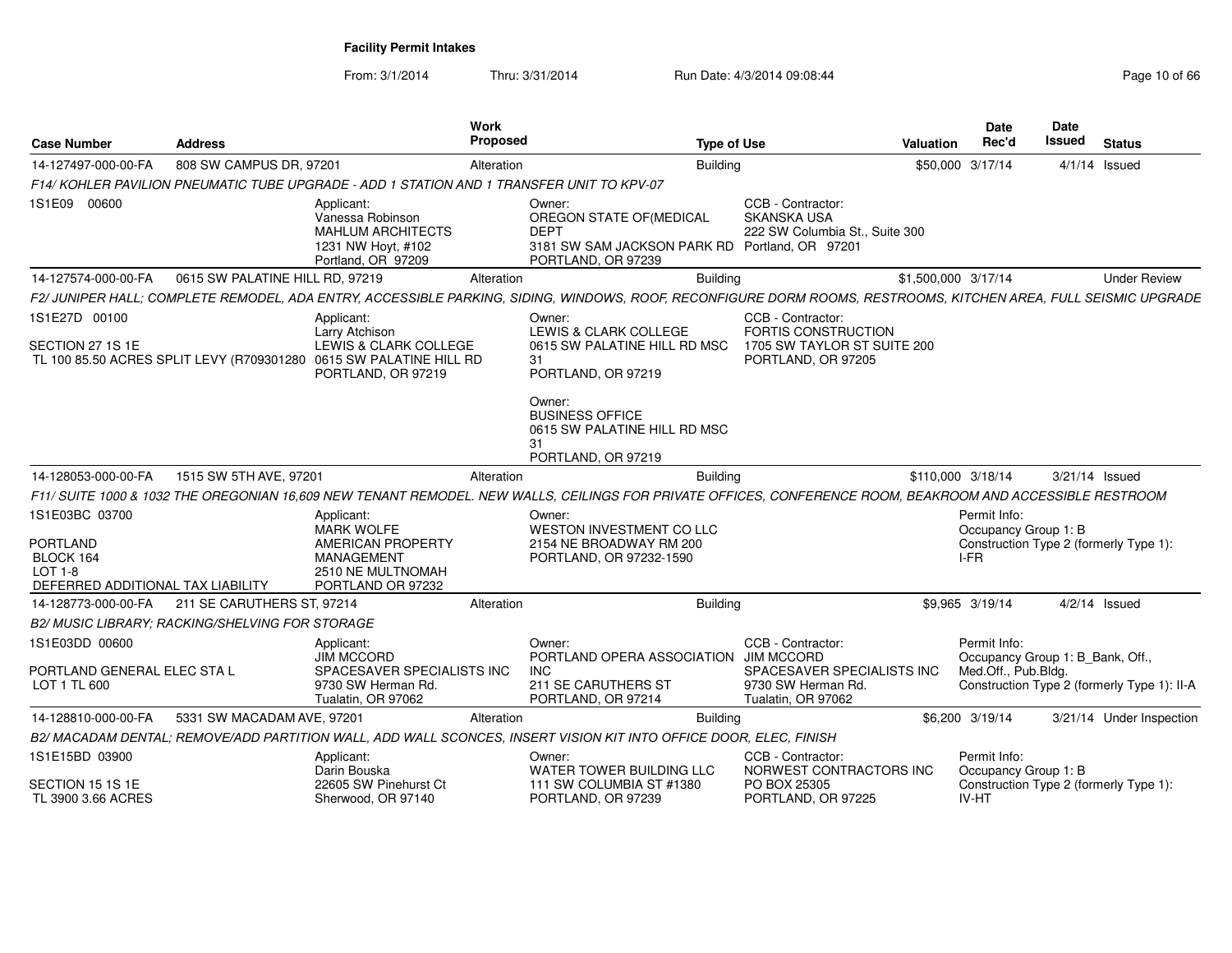| <b>Case Number</b>                                                                                                   | <b>Address</b>                                        |                                                                                                       | Work<br>Proposed                          |                                                                                           | <b>Type of Use</b>                                                                                                                                                | Valuation        | <b>Date</b><br>Rec'd                           | Date<br><b>Issued</b> | <b>Status</b>                                                                   |
|----------------------------------------------------------------------------------------------------------------------|-------------------------------------------------------|-------------------------------------------------------------------------------------------------------|-------------------------------------------|-------------------------------------------------------------------------------------------|-------------------------------------------------------------------------------------------------------------------------------------------------------------------|------------------|------------------------------------------------|-----------------------|---------------------------------------------------------------------------------|
| 14-128845-000-00-FA                                                                                                  | 2060 N MARINE DR, 97217                               |                                                                                                       | Alteration                                | Building                                                                                  |                                                                                                                                                                   | \$6,000 3/19/14  |                                                |                       | <b>Under Review</b>                                                             |
|                                                                                                                      | B2/HALL B: TOP CHORD OF WOODEN TRUSS REPAIR           |                                                                                                       |                                           |                                                                                           |                                                                                                                                                                   |                  |                                                |                       |                                                                                 |
| 2N1E33 00200<br>SECTION 33 2N 1E<br>TL 200 37.90 ACRES<br>SPLIT MAP & SPLIT LEVY R314517<br>(R941040110)             |                                                       | Applicant:<br><b>JOSH LIPSCOMB</b><br><b>METRO</b><br>600 NE GRAND AVE<br>PORTLAND OR 97232           | Owner:<br><b>METRO</b>                    | 600 NE GRAND AVE<br>PORTLAND, OR 97232-2799                                               | CCB - Contractor:<br><b>WESTERN WOOD STRUCTURES</b><br><b>INC</b><br>PO BOX 130<br>TUALATIN, OR 970620130                                                         |                  |                                                |                       |                                                                                 |
| 14-128912-000-00-FA                                                                                                  | 26 SW SALMON ST, 97204                                |                                                                                                       | Alteration                                | <b>Building</b>                                                                           |                                                                                                                                                                   | \$35,000 3/19/14 |                                                |                       | $4/1/14$ Issued                                                                 |
|                                                                                                                      |                                                       | F1/COMM ROOM. REMOVE PORTION OF WALL. ADD THREE WALLS TO ENLARGE ROOM. ELEC. PAINT. FINISH.           |                                           |                                                                                           |                                                                                                                                                                   |                  |                                                |                       |                                                                                 |
| 1S1E03BD 00200<br>PORTLAND<br>BLOCK 6<br>LOT 1-8                                                                     |                                                       | Applicant:<br>ALFRED BRAN<br>26 SW SALMON ST<br>PORTLAND, OR 97204                                    | Owner:                                    | IEH PORTLAND LLC<br>121 SW SALMON ST<br>PORTLAND, OR 97204-2901                           | CCB - Contractor:<br><b>MARK BECKIUS</b><br><b>REIMERS &amp; JOLIVETTE INC</b><br>2344 NW 24TH AVE<br>Portland, OR 97210                                          |                  |                                                |                       |                                                                                 |
| 14-128931-000-00-FA                                                                                                  | 808 SW 3RD AVE, 97204                                 |                                                                                                       | Alteration                                | <b>Building</b>                                                                           |                                                                                                                                                                   | \$8,000 3/19/14  |                                                |                       | 3/27/14 Issued                                                                  |
|                                                                                                                      |                                                       |                                                                                                       |                                           |                                                                                           | F2/8TH & 9TH FLOORS; NEW TI TO INCLUDE DEMO AND REMOVE NON-BEARING PARTITIONS, SUSPENDED CEILING AND ALL PERF STEEL STRUCTURE, FURRING, FLOOR FINISHES, STORE FR( |                  |                                                |                       |                                                                                 |
| 1S1E03BA 06000<br><b>PORTLAND</b><br>BLOCK 22<br>LOT 7&8<br>HISTORIC PROPERTY 15 YR 2000<br>POTENTIAL ADDITIONAL TAX |                                                       | Applicant:<br>ALAN VOLM<br>17750 SW UPPER BOONES<br>FERRY RD STE 190<br>DURHAM, OREGON 97224          | Owner:                                    | SN INVESTMENT PROPERTIES LL( ALAN VOLM<br>1121 SW SALMON ST 5TH FLR<br>PORTLAND, OR 97205 | CCB - Contractor:<br><b>PACIFIC CREST STRUCTURES</b><br>17750 SW UPPER BOONES<br>FERRY RD 190<br>DURHAM OR 97224                                                  |                  | Permit Info:<br>Occupancy Group 1: B<br>$I-FR$ |                       | Construction Type 2 (formerly Type 1):                                          |
| 14-129030-000-00-FA                                                                                                  | 1849 SW SALMON ST, 97205                              |                                                                                                       | Alteration                                | <b>Building</b>                                                                           |                                                                                                                                                                   | \$35,000 3/20/14 |                                                |                       | 3/31/14 Issued                                                                  |
|                                                                                                                      | <b>B1/MAC SPORTS PUB - WAITER BUS STATION REMODEL</b> |                                                                                                       |                                           |                                                                                           |                                                                                                                                                                   |                  |                                                |                       |                                                                                 |
| 1N1E33DC 05800<br>SECTION 33 1N 1E<br>TL 5800 2.82 ACRES                                                             |                                                       | Applicant:<br><b>TIM GRINSTEAD</b><br><b>GBD ARCHITECTS</b><br>1120 NW COUCH ST<br>PORTLAND, OR 97209 | Owner:<br><b>ATHLETIC CLUB</b>            | <b>MULTNOMAH AMATEUR</b><br>1849 SW SALMON ST<br>PORTLAND, OR 97205-1726                  | CCB - Contractor:<br><b>FRANK WHITE</b><br>JOHNSON PROJECT SOLUTIONS<br><b>INC</b><br><b>PO BOX 455</b><br>LAKE OSWEGO, OR 97034                                  |                  | Permit Info:<br>General                        |                       | Occupancy Group 1: A-3_Assembly -<br>Construction Type 2 (formerly Type 1): I-A |
| 14-129244-000-00-FA                                                                                                  | 6032 N CUTTER CIR, 97217                              |                                                                                                       | Alteration                                | <b>Building</b>                                                                           |                                                                                                                                                                   | \$22,756 3/20/14 |                                                | 3/31/14 Final         |                                                                                 |
|                                                                                                                      | <b>B1/HENRY V INSTALL 14' HIGH PALLET RACKING</b>     |                                                                                                       |                                           |                                                                                           |                                                                                                                                                                   |                  |                                                |                       |                                                                                 |
| 1N1E16 00200                                                                                                         |                                                       | Applicant:<br><b>DAVID MILLETTE</b><br><b>NORLIFT</b><br>5220 NE122ND AVE<br>PORTLAND, OR 97268       | Owner:<br><b>ROSAN INC</b><br>PO BOX 6712 | PORTLAND, OR 97228-6712                                                                   | CCB - Contractor:<br><b>B &amp; B INSTALLATIONS INC</b><br>14401 S GLEN OAK RD<br>OREGON CITY, OR 970459006                                                       |                  | Permit Info:<br>Occupancy Group 1: S1          |                       | Construction Type 2 (formerly Type 1): III-N                                    |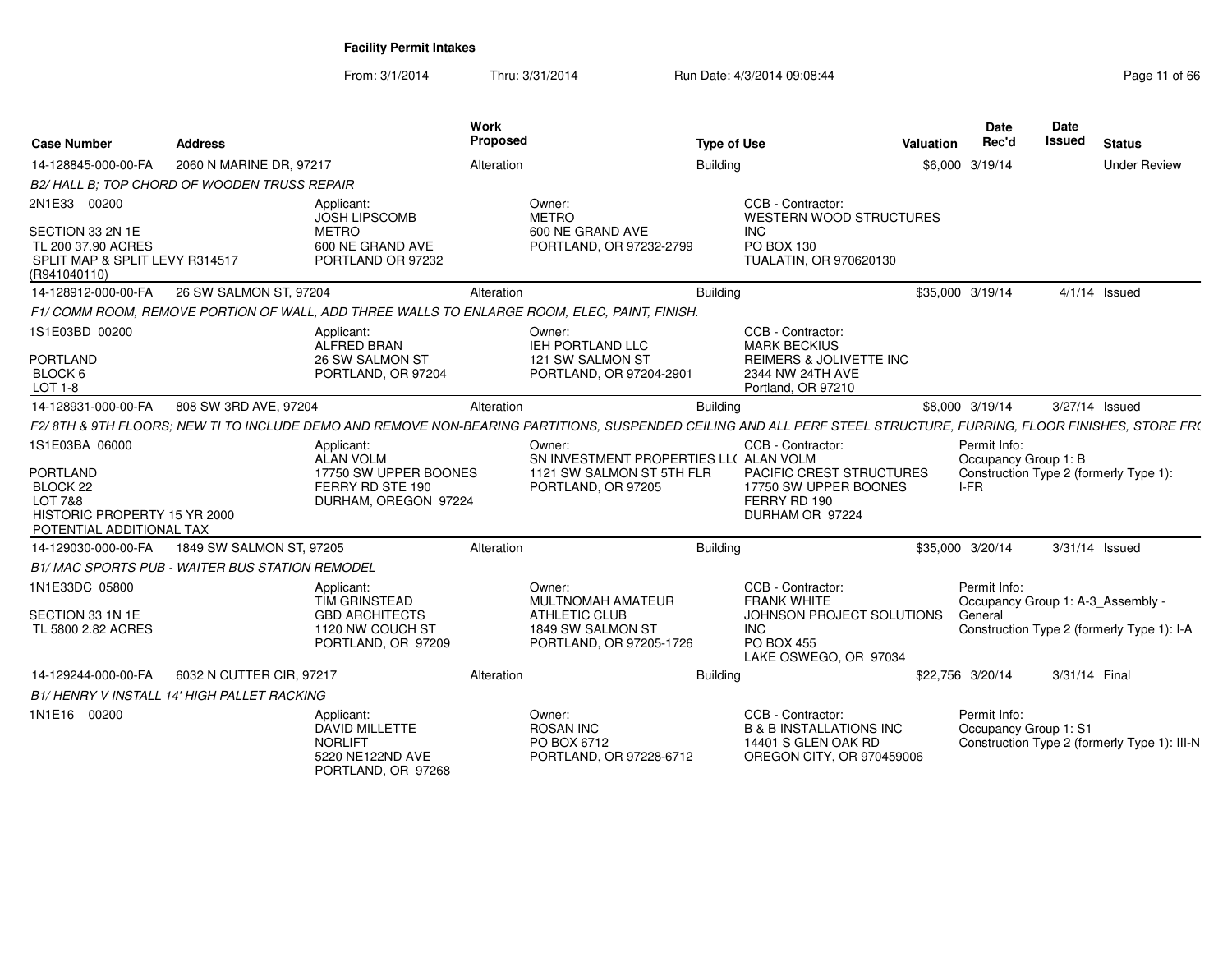| <b>Case Number</b>                                                                                                                                | <b>Address</b>               |                                                                                                 | <b>Work</b><br><b>Proposed</b> |                                                                                                           | <b>Type of Use</b>                                                                                   | <b>Valuation</b> | Date<br>Rec'd                                                           | Date<br>Issued | <b>Status</b>                                                                            |
|---------------------------------------------------------------------------------------------------------------------------------------------------|------------------------------|-------------------------------------------------------------------------------------------------|--------------------------------|-----------------------------------------------------------------------------------------------------------|------------------------------------------------------------------------------------------------------|------------------|-------------------------------------------------------------------------|----------------|------------------------------------------------------------------------------------------|
| 14-129659-000-00-FA                                                                                                                               | 123 NE 3RD AVE, 97232        |                                                                                                 | Alteration                     | <b>Building</b>                                                                                           |                                                                                                      |                  | \$45,150 3/21/14                                                        | 4/2/14         | Issued                                                                                   |
| F15/ SUITE 310 903 SQ FT OFFICE REMODEL FOR NEW TENANT                                                                                            |                              |                                                                                                 |                                |                                                                                                           |                                                                                                      |                  |                                                                         |                |                                                                                          |
| 1N1E34DA 02800                                                                                                                                    |                              | Applicant:<br><b>JENNIFER DZIENIS</b>                                                           |                                | Owner:<br>BRIDGEHEAD DEVELOPMENT LLC BNK CONSTRUCTION INC                                                 | CCB - Contractor:                                                                                    |                  | Permit Info:<br>Occupancy Group 1: B Bank, Off.,                        |                |                                                                                          |
| <b>EAST PORTLAND</b><br>BLOCK 68<br>INC PT VAC ST LOT 1&8<br>LOT 2&3&6&7<br>INC PT VAC ST LOT 4&5; HISTORIC<br>PROPERTY; POTENTIAL ADDITIONAL TAX |                              | <b>WORKS PARTNERSHIP</b><br><b>ARCHITECT</b><br>524 E BURNSIDE ST STE 320<br>PORTLAND, OR 97214 |                                | 1001 SE WATER AVE #120<br>PORTLAND, OR 97214-2147                                                         | 45 82nd dr. ste 53b<br>gladstone, or 97027                                                           |                  | Med.Off., Pub.Bldg.                                                     |                | Construction Type 2 (formerly Type 1): III-A                                             |
| 14-129726-000-00-FA                                                                                                                               | 1300 SW 5TH AVE, 97201       |                                                                                                 | Alteration                     | Building                                                                                                  |                                                                                                      |                  | \$26,500 3/21/14                                                        |                | 4/1/14 Under Inspection                                                                  |
|                                                                                                                                                   |                              | F14/27TH FLOOR SUITE 2705 KALAMA EXPORTS 5.571 SQ FT OFFICE REMODEL FOR NEW TENANT              |                                |                                                                                                           |                                                                                                      |                  |                                                                         |                |                                                                                          |
| 1S1E03BC 01800                                                                                                                                    |                              | Applicant:<br><b>ALEXIS BAUER</b>                                                               |                                | Owner:<br>FIRST INTERSTATE BANK OF OR                                                                     | CCB - Contractor:<br><b>STEVE BARTELL</b>                                                            |                  | Permit Info:<br>Occupancy Group 1: B                                    |                |                                                                                          |
| <b>PORTLAND</b><br><b>BLOCK 148 TL 1800</b>                                                                                                       |                              | <b>GROUP MACKENZIE</b><br>1515 SE WATER AVE.<br>PORTLAND, OR 97214                              |                                | PO BOX 2609<br>CARLSBAD, CA 92018-2609                                                                    | P & C CONSTRUCTION CO<br>2133 NW YORK ST<br>PORTLAND, OR 97210                                       |                  |                                                                         |                | Construction Type 2 (formerly Type 1): I-A                                               |
| 14-130001-000-00-FA                                                                                                                               | 3500 N INTERSTATE AVE, 97227 |                                                                                                 | Alteration                     | Building                                                                                                  |                                                                                                      |                  | \$96,754 3/21/14                                                        |                | 3/25/14 Issued                                                                           |
|                                                                                                                                                   |                              |                                                                                                 |                                | F14/ REPAIR CONCRETE AS NEEDED ALL PARKING LOT LEVELS. REPAIR & REPLACE EXISTING WATER & FIRE WATER LINES |                                                                                                      |                  |                                                                         |                |                                                                                          |
| 1N1E22CC 12100                                                                                                                                    |                              | Applicant:<br><b>SHAWN MCFAUL</b><br>1705 SW TAYLOR ST SUITE 200<br>PORTLAND, OR 97205          |                                | Owner:<br>KAISER FOUNDATION HEALTH<br>500 NE MULTNOMAH ST #100<br>PORTLAND, OR 97232-2099                 | CCB - Contractor:<br><b>FORTIS CONSTRUCTION</b><br>1705 SW TAYLOR ST SUITE 200<br>PORTLAND, OR 97205 |                  | Permit Info:<br>Occupancy Group 1: I-2                                  |                | Construction Type 2 (formerly Type 1): I-A                                               |
|                                                                                                                                                   |                              |                                                                                                 |                                | Owner:<br>PLAN OF THE NORTHWEST<br>500 NE MULTNOMAH ST #100<br>PORTLAND, OR 97232-2099                    |                                                                                                      |                  |                                                                         |                |                                                                                          |
| 14-130147-000-00-FA                                                                                                                               | 3050 SE DIVISION ST, 97202   |                                                                                                 | Alteration                     | <b>Building</b>                                                                                           |                                                                                                      |                  | \$15,000 3/24/14                                                        |                | $4/1/14$ Issued                                                                          |
|                                                                                                                                                   |                              |                                                                                                 |                                | F11/ SUITE 165 JOSEPHINE'S DRY GOODS ***APX 736 SQ FT***FIRST TIME TENANT REMODEL***see comments***       |                                                                                                      |                  |                                                                         |                |                                                                                          |
| 1S1E12BA 06000<br><b>EAST PORTLAND HTS</b>                                                                                                        |                              | Applicant:<br><b>DARRYL O'BEIRNE</b><br>SOLAS, LLC                                              |                                | Owner:<br>ADG IIIA LLC<br>2314 NW SAVIER ST                                                               | CCB - Contractor:<br>DARRYL O'BEIRNE<br>SOLAS, LLC                                                   |                  | Permit Info:<br>Occupancy Group 1: B_Bank, Off.,<br>Med.Off., Pub.Bldg. |                |                                                                                          |
| BLOCK 6<br><b>LOT 1-4</b>                                                                                                                         |                              | 2100 SE 29TH AVE<br>PORTLAND, OR 97214                                                          |                                | PORTLAND, OR 97210-2514                                                                                   | 2100 SE 29TH AVE<br>PORTLAND, OR 97214                                                               |                  |                                                                         |                | Construction Type 2 (formerly Type 1): III-B<br>Total Square Footage - Display Only: 736 |
| 14-130224-000-00-FA                                                                                                                               | 123 NE 3RD AVE, 97232        |                                                                                                 | Alteration                     | <b>Building</b>                                                                                           |                                                                                                      |                  | \$400,000 3/24/14                                                       |                | <b>Under Review</b>                                                                      |
|                                                                                                                                                   |                              |                                                                                                 |                                | F14/ VIBRANT TABLE REMODEL OF EXISTING SPACE FOR CONGREGATION AND ACCESSORY FOOD PREPARATION              |                                                                                                      |                  |                                                                         |                |                                                                                          |
| 1N1E34DA 02800                                                                                                                                    |                              | Applicant:<br><b>SEAN GRUMMER</b>                                                               |                                | Owner:<br>BRIDGEHEAD DEVELOPMENT LLC BEAM CONSTRUCTION &                                                  | CCB - Contractor:                                                                                    |                  | Permit Info:<br>Occupancy Group 1: B_Bank, Off.,                        |                |                                                                                          |
| <b>EAST PORTLAND</b><br>BLOCK 68<br>INC PT VAC ST LOT 1&8<br>LOT 2&3&6&7<br>INC PT VAC ST LOT 4&5; HISTORIC<br>PROPERTY; POTENTIAL ADDITIONAL TAX |                              | 330 SE MLK BLVD SUITE #350<br>PORTLAND, OR 97214                                                |                                | 1001 SE WATER AVE #120<br>PORTLAND, OR 97214-2147                                                         | MANAGEMENT<br>1001 SE WATER AVE, STE 120<br>PORTLAND, OR 97214                                       |                  | Med.Off., Pub.Bldg.                                                     |                | Construction Type 2 (formerly Type 1): III-A                                             |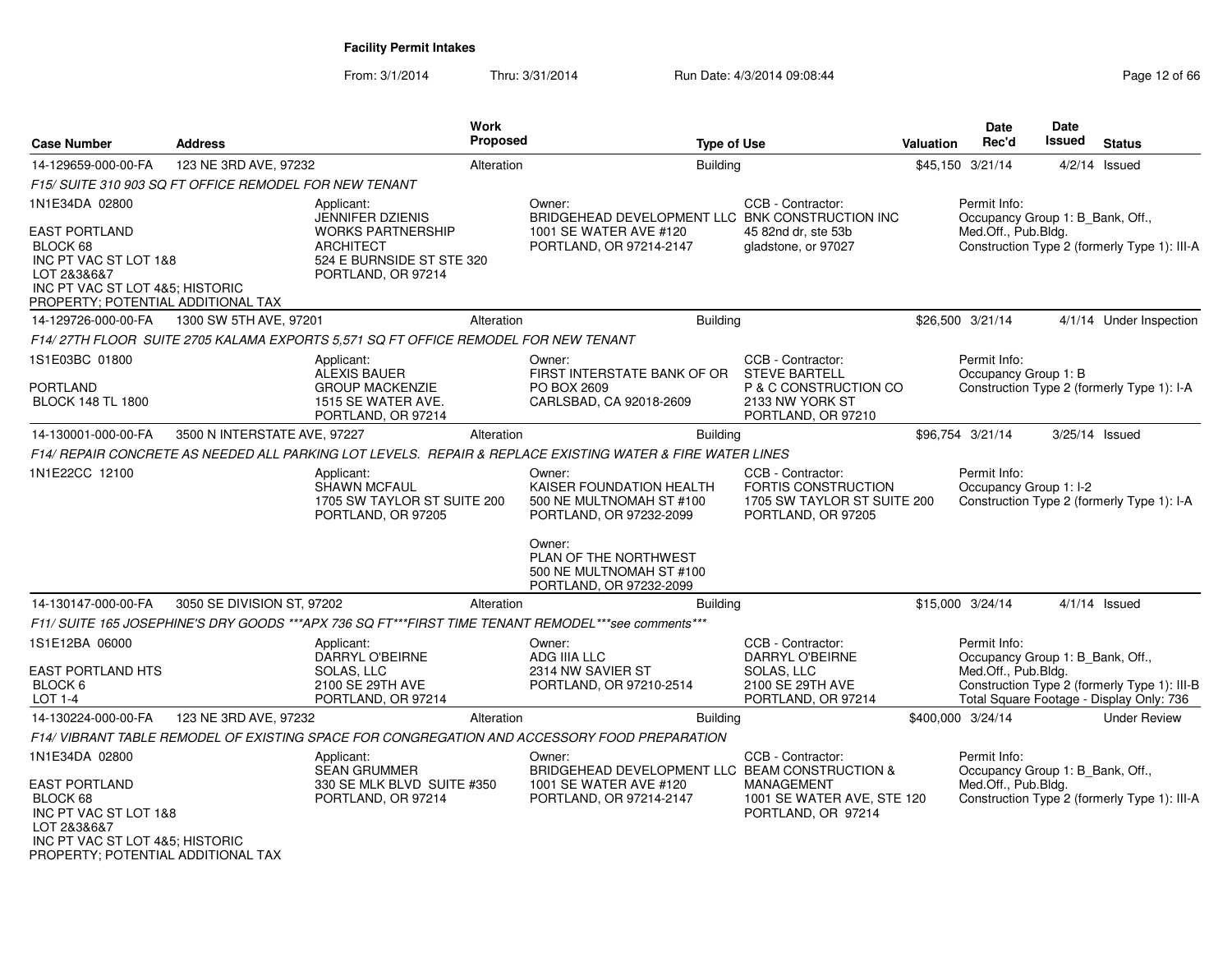| <b>Case Number</b>                                             | <b>Address</b>                                    |                                                                                                                                               | <b>Work</b><br>Proposed |                                                                                                        | <b>Type of Use</b> |                                                                                                                        | Valuation | Date<br>Rec'd                        | <b>Date</b><br><b>Issued</b> | <b>Status</b>                                                                           |
|----------------------------------------------------------------|---------------------------------------------------|-----------------------------------------------------------------------------------------------------------------------------------------------|-------------------------|--------------------------------------------------------------------------------------------------------|--------------------|------------------------------------------------------------------------------------------------------------------------|-----------|--------------------------------------|------------------------------|-----------------------------------------------------------------------------------------|
| 14-130697-000-00-FA                                            | 1300 SW 6TH AVE, 97201                            |                                                                                                                                               | Alteration              |                                                                                                        | <b>Building</b>    |                                                                                                                        |           | \$75,000 3/25/14                     |                              | <b>Under Review</b>                                                                     |
|                                                                |                                                   | F14/ MAIN LEVEL EXPAND EXERCISE AREA WITH NEW 2208 SQ FT HIGH INTENSITY TRAINING (H.I.T.) AREA WITH SEPARATE SHOWERS & LOCKER AREA            |                         |                                                                                                        |                    |                                                                                                                        |           |                                      |                              |                                                                                         |
| 1S1E03BC 01900                                                 |                                                   | Applicant:                                                                                                                                    |                         | Owner:                                                                                                 |                    | CCB - Contractor:                                                                                                      |           | Permit Info:                         |                              |                                                                                         |
| <b>PORTLAND</b><br>BLOCK 166<br>LOT 1-8                        |                                                   | <b>TODD GARNER</b><br>1300 SW 6TH AVE<br>PORTLAND, OR 97201                                                                                   |                         | <b>ERICKSON REALTY LTD</b><br>4900 SW GRIFFITH DR STE 133<br>BEAVERTON, OR 97005                       |                    | <b>METRO INTERIORS INC</b><br>P O BOX 42547<br>PORTLAND, OR 97242-2547                                                 |           | Occupancy Group 1: B<br>I-FR         |                              | Construction Type 2 (formerly Type 1):                                                  |
| 14-131124-000-00-FA                                            |                                                   | 3181 SW SAM JACKSON PARK RD - Bldg BSC, 9 Alteration                                                                                          |                         |                                                                                                        | <b>Building</b>    |                                                                                                                        |           | \$140,000 3/26/14                    |                              | $4/1/14$ Issued                                                                         |
|                                                                |                                                   | F14/ 2ND FLOOR COLD ROOM, INSTALL NEW PRE-MANUFACTURED COLD-ROOM WITH ASSOCIATED MECH & ELECTRICAL                                            |                         |                                                                                                        |                    |                                                                                                                        |           |                                      |                              |                                                                                         |
| 1S1E09 00200                                                   |                                                   | Applicant:<br><b>JEROME KEYES</b><br><b>OHSU</b><br>3181 SW SAM JACKSON PARK<br>RD.<br>PORTLAND, OR 97239                                     |                         | Owner:<br>OREGON STATE OF<br>3181 SW SAM JACKSON PARK RD HOFFMAN CONSTRUCTION CO<br>PORTLAND, OR 97239 |                    | CCB - Contractor:<br><b>THOMAS SMITH</b><br>OF OREGON<br>805 SW BROADWAY SUITE 2100<br>PORTLAND, OR 97205              |           | Permit Info:<br>Occupancy Group 1: B |                              | Construction Type 2 (formerly Type 1): I-B                                              |
| 14-131235-000-00-FA                                            | 888 SW 5TH AVE                                    |                                                                                                                                               | Alteration              |                                                                                                        | <b>Building</b>    |                                                                                                                        |           | \$193,592 3/26/14                    |                              | <b>Under Review</b>                                                                     |
|                                                                |                                                   | F14/ SUITE 1170 PROPEL INSURANCE 4914 SQ FT EXPANSION ADD NEW WALLS FOR PRIVATE OFFICES & CONFERENCE ROOM                                     |                         |                                                                                                        |                    |                                                                                                                        |           |                                      |                              |                                                                                         |
| 1S1E03BB 90003                                                 |                                                   | Applicant:                                                                                                                                    |                         | Owner:                                                                                                 |                    | <b>Primary Contractor:</b>                                                                                             |           | Permit Info:                         |                              |                                                                                         |
| PIONEER PLACE CONDOMINIUM<br>LOT <sub>3</sub>                  |                                                   | ROBERT BUCHANAN<br>GENERAL GROWTH PROPERTIES PARTNERSHIP<br>888 SW 5TH AVE SUITE 930<br>PORTLAND OR 97204                                     |                         | PIONEER PLACE LIMITED<br>PO BOX 617905<br>CHICAGO, IL 60661-7905                                       |                    | TO BID                                                                                                                 |           | Occupancy Group 1: B<br>I-FR         |                              | Construction Type 2 (formerly Type 1):                                                  |
| 14-131297-000-00-FA                                            | 409 SW 11TH AVE, 97205                            |                                                                                                                                               | Alteration              |                                                                                                        | <b>Building</b>    |                                                                                                                        |           | \$20,000 3/26/14                     |                              | $4/2/14$ Issued                                                                         |
|                                                                | F6/ROOMS 108 & 118 ROOM REMODEL WITH ADA UPGRADES |                                                                                                                                               |                         |                                                                                                        |                    |                                                                                                                        |           |                                      |                              |                                                                                         |
| 1N1E33DD 02000<br>PORTLAND<br>BLOCK 255<br>LOT 1&2             |                                                   | Applicant:<br><b>BRAD SIMMONS</b><br>WATERLEAF ARCHITECTURE<br>419 SW 11TH AVE #200<br>PORTLAND OR 97205                                      |                         | Owner:<br>PETER A NATHAN<br>2455 NW MARSHALL ST #1<br>PORTLAND, OR 97210                               |                    | CCB - Contractor:<br><b>STEVE REGALADO</b><br>REGALADO FINISH SERVICE<br>11311 SE 272ND AVE<br><b>BORING, OR 97009</b> |           |                                      |                              |                                                                                         |
| 14-131329-000-00-FA                                            | 555 SW OAK ST                                     |                                                                                                                                               | Alteration              |                                                                                                        | <b>Building</b>    |                                                                                                                        |           | \$105,000 3/26/14                    |                              | <b>Under Review</b>                                                                     |
|                                                                |                                                   | F6/6TH FLOOR NEW STRUCTURAL STEEL ABOVE CEILING FOR FUTURE HIGH DENSITY FILE SYSTEM. NEW WALLS AND FILE SYSTEM WILL BE UNDER SEPARATE PERMIT. |                         |                                                                                                        |                    |                                                                                                                        |           |                                      |                              |                                                                                         |
| 1N1E34CD 80000                                                 |                                                   | Applicant:                                                                                                                                    |                         | Owner:                                                                                                 |                    | CCB - Contractor:                                                                                                      |           |                                      |                              |                                                                                         |
| ONE ELEVEN TOWER CONDOMINIUM<br><b>GENERAL COMMON ELEMENTS</b> |                                                   | SABINE O'HALLORAN<br>ANKROM MOISAN ARCHITECTS<br>6720 SW MACADAM, STE 100<br>PORTLAND OR 97219                                                |                         | ASSOCIATION OF UNIT OWNERS<br>OF<br>ONE ELEVEN TOWER<br>CONDOMINIUM 111 SW 5TH<br>PORTLAND, OR 97204   |                    | FORTIS CONSTRUCTION<br>1705 SW TAYLOR ST SUITE 200<br>PORTLAND, OR 97205                                               |           |                                      |                              |                                                                                         |
| 14-131520-000-00-FA                                            | 3800 SE 22ND AVE, 97202                           |                                                                                                                                               | Alteration              |                                                                                                        | <b>Building</b>    |                                                                                                                        |           | \$65,000 3/26/14                     |                              | <b>Under Review</b>                                                                     |
|                                                                |                                                   | F6/ FRED MEYER MAIN OFFICE KITCHEN REMODEL, REMOVE AND RECONFIGURE SERVICE AREA AND REPLACE EQUIPMENT                                         |                         |                                                                                                        |                    |                                                                                                                        |           |                                      |                              |                                                                                         |
| 1S1E11DA 04300<br>SECTION 11 1S 1E<br>TL 4300 5.37 ACRES       |                                                   | Applicant:<br><b>CHAD ETHRIDGE</b><br>2300 3. 3RD LOOP #10<br>VANCOUVER, WA 98661                                                             |                         | Owner:<br>FRED MEYER STORES INC<br>1014 VINE ST 7TH FLOOR<br>CINCINNATI, OH 45202-1141                 |                    | CCB - Contractor:<br>Kevin Moisan<br><b>WESTERN CONSTRUCTION</b><br><b>SERVICES</b><br>2300 EAST THIRD LOOP #110       |           | Permit Info:<br>Factory, Low Hazard  |                              | Occupancy Group 1: F-2 Industrial Plant -<br>Construction Type 2 (formerly Type 1): V-B |
|                                                                |                                                   |                                                                                                                                               |                         |                                                                                                        |                    | VANCOUVER, WA 98661                                                                                                    |           |                                      |                              |                                                                                         |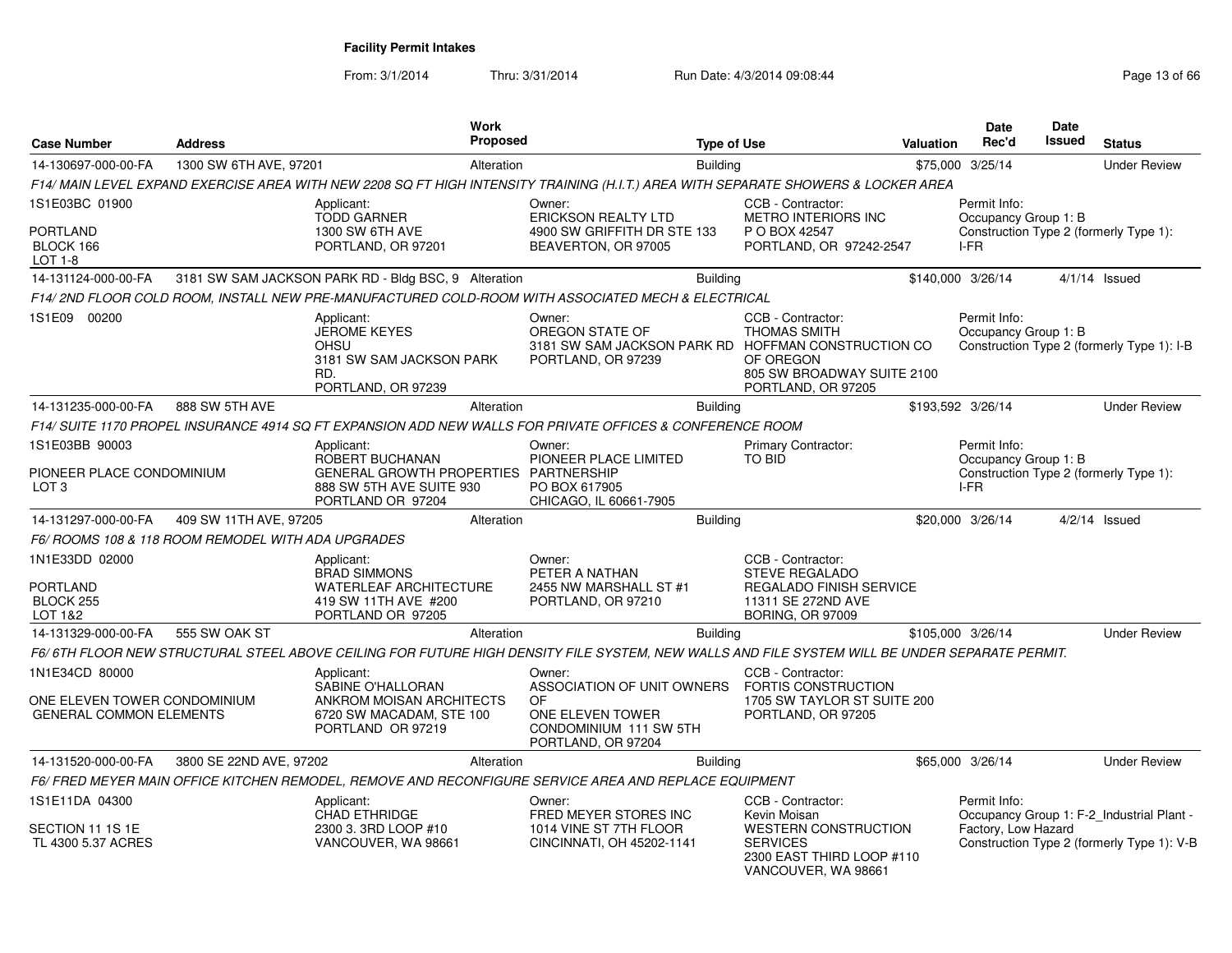| <b>Case Number</b>                                                 | <b>Address</b>               |                                                                                                                     | <b>Work</b><br><b>Proposed</b> |                                                                                                                 | <b>Type of Use</b> |                                                                                                          | <b>Valuation</b> | Date<br>Rec'd                                                           | Date<br>Issued | <b>Status</b>                              |
|--------------------------------------------------------------------|------------------------------|---------------------------------------------------------------------------------------------------------------------|--------------------------------|-----------------------------------------------------------------------------------------------------------------|--------------------|----------------------------------------------------------------------------------------------------------|------------------|-------------------------------------------------------------------------|----------------|--------------------------------------------|
| 14-131550-000-00-FA                                                | 2525 SW 1ST AVE, 97201       |                                                                                                                     | Alteration                     |                                                                                                                 | <b>Building</b>    |                                                                                                          |                  | \$600,000 3/26/14                                                       |                | <b>Under Review</b>                        |
|                                                                    |                              |                                                                                                                     |                                | F6/ PARKING LEVEL BIKE ENCLOSURE/STORAGE, FIRST FLOOR LOCKER ROOM EXPANSION AND EXTERIOR ENTANCE RAMP           |                    |                                                                                                          |                  |                                                                         |                |                                            |
| 1S1E10BB 00900                                                     |                              | Applicant:<br><b>SUSAN MAKRIS</b><br><b>GBD ARCHITECTS INC</b><br>1120 NW COUCH ST SUITE 300<br>PORTLAND OR 97209   |                                | Owner:<br><b>KBS ADP PLAZA LLC</b><br>121 SW MORRISON ST #200<br>PORTLAND, OR 97204                             |                    | Primary Contractor:<br><b>TO BID</b>                                                                     |                  | Permit Info:<br>Occupancy Group 1: B_Bank, Off.,<br>Med.Off., Pub.Bldg. |                |                                            |
| 14-131970-000-00-FA                                                | 2000 SW 1ST AVE, 97201       |                                                                                                                     | Alteration                     |                                                                                                                 | Building           |                                                                                                          |                  | \$24,500 3/27/14                                                        |                | $4/2/14$ Issued                            |
|                                                                    |                              |                                                                                                                     |                                | F6/ SUITE 410 MAKE A WISH TENANT REMODEL AND 810 SQ FT EXPANSION, NEW WALLS AND ENTRY DOORS                     |                    |                                                                                                          |                  |                                                                         |                |                                            |
| 1S1E03CB 00300                                                     |                              | Applicant:                                                                                                          |                                | Owner:                                                                                                          |                    | CCB - Contractor:                                                                                        |                  | Permit Info:                                                            |                |                                            |
| SOUTH AUDITORIUM ADD<br><b>BLOCK H</b><br>LOT 2 TL 300             |                              | LINDSEY CARPENTER<br>1515 SE WATER AVE<br>PORTLAND, OR 97214                                                        |                                | AMCO-PORTLAND INC<br>1500 SW TAYLOR ST #100<br>PORTLAND, OR 97205                                               |                    | <b>ALAN VOLM</b><br>PACIFIC CREST STRUCTURES<br>17750 SW UPPER BOONES<br>FERRY RD 190<br>DURHAM OR 97224 |                  | Occupancy Group 1: B<br>I-FR                                            |                | Construction Type 2 (formerly Type 1):     |
| 14-132093-000-00-FA                                                |                              | 3181 SW SAM JACKSON PARK RD - Bldg MAC, 9 Alteration                                                                |                                |                                                                                                                 | <b>Building</b>    |                                                                                                          |                  | \$18,000 3/27/14                                                        |                | $4/2/14$ Issued                            |
|                                                                    |                              | F6/3RD FLOOR BACK OF SUITE 3153 IN MAIN CORRIDOR; CORE DRILLING & RACEWAYS                                          |                                |                                                                                                                 |                    |                                                                                                          |                  |                                                                         |                |                                            |
| 1S1E09 00200                                                       |                              | Applicant:<br><b>JEROME KEYES</b><br>OHSU<br>3181 SW SAM JACKSON PARK<br>RD.<br>PORTLAND, OR 97239                  |                                | Owner:<br>OREGON STATE OF<br>3181 SW SAM JACKSON PARK RD 16916 SE FRANKLIN<br>PORTLAND, OR 97239                |                    | CCB - Contractor:<br>SCHAFFRAN CONSTRUCTION INC<br>PORTLAND, OR 97236                                    |                  |                                                                         |                |                                            |
| 14-132124-000-00-FA                                                | 3500 N INTERSTATE AVE, 97227 |                                                                                                                     | Alteration                     |                                                                                                                 | <b>Building</b>    |                                                                                                          |                  | \$8,500 3/27/14                                                         |                | $4/2/14$ Issued                            |
|                                                                    |                              |                                                                                                                     |                                | F6/NE CORNER PARKING LOT REPAIR CONCRETE COLD JOINT TO ILLUMINATE TRIP HAZARD AND NW CORNER REPAIR TRENCH DRAIN |                    |                                                                                                          |                  |                                                                         |                |                                            |
| 1N1E22CC 12100                                                     |                              | Applicant:<br>SHAWN MCFAUL<br>1705 SW TAYLOR ST SUITE 200<br>PORTLAND, OR 97205                                     |                                | Owner:<br>KAISER FOUNDATION HEALTH<br>500 NE MULTNOMAH ST #100<br>PORTLAND, OR 97232-2099                       |                    | CCB - Contractor:<br><b>FORTIS CONSTRUCTION</b><br>1705 SW TAYLOR ST SUITE 200<br>PORTLAND, OR 97205     |                  | Permit Info:<br>Occupancy Group 1: I-2                                  |                | Construction Type 2 (formerly Type 1): I-A |
|                                                                    |                              |                                                                                                                     |                                | Owner:<br>PLAN OF THE NORTHWEST<br>500 NE MULTNOMAH ST #100<br>PORTLAND, OR 97232-2099                          |                    |                                                                                                          |                  |                                                                         |                |                                            |
| 14-132141-000-00-FA                                                | 1220 SW MORRISON ST, 97205   |                                                                                                                     | Alteration                     |                                                                                                                 | <b>Building</b>    |                                                                                                          |                  | \$3,500 3/27/14                                                         |                | $4/1/14$ Issued                            |
|                                                                    |                              | B1/ SUITE 500 RICHARD K HOWELL SOME INTERIOR DEMO AND BUILD 4 NEW WALLS                                             |                                |                                                                                                                 |                    |                                                                                                          |                  |                                                                         |                |                                            |
| 1N1E33DD 06200<br><b>PORTLAND</b><br><b>BLOCK S1/2H</b><br>LOT 1-8 |                              | Applicant:<br><b>MARK WOLFE</b><br>AMERICAN PROPERTY<br><b>MANAGEMENT</b><br>2510 NE MULTNOMAH<br>PORTLAND OR 97232 |                                | Owner:<br>WESTON INVESTMENT CO LLC<br>2154 NE BROADWAY RM 200<br>PORTLAND, OR 97232-1590                        |                    |                                                                                                          |                  | Permit Info:<br>Occupancy Group 1: B<br>$I-FR$                          |                | Construction Type 2 (formerly Type 1):     |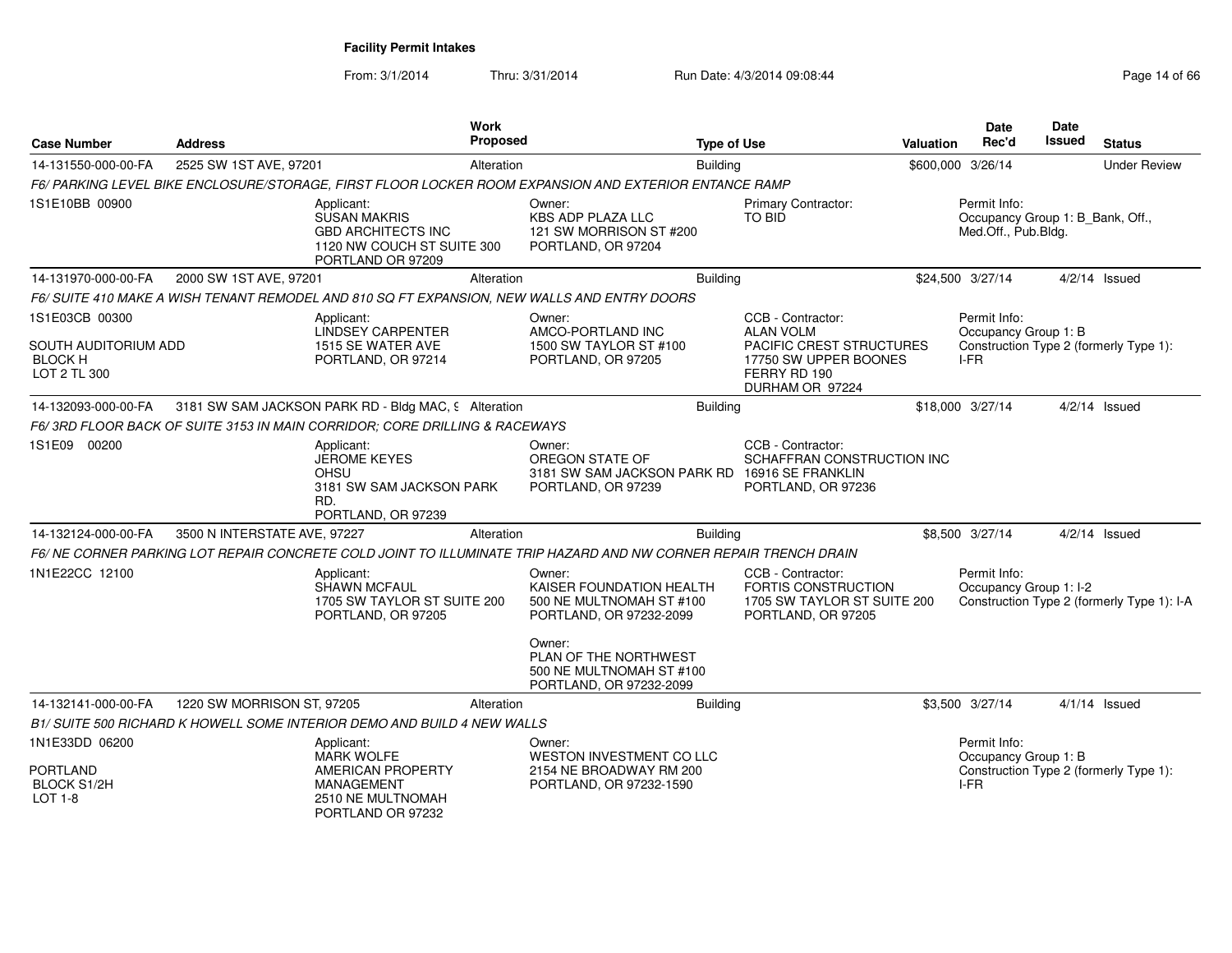| <b>Case Number</b>                                                                  | <b>Address</b>                |                                                                                                    | Work<br>Proposed |                                                                                                                                                              | <b>Type of Use</b> |                                                                                                                                        | Valuation | Date<br>Rec'd                                    | Date<br><b>Issued</b> | <b>Status</b>                              |
|-------------------------------------------------------------------------------------|-------------------------------|----------------------------------------------------------------------------------------------------|------------------|--------------------------------------------------------------------------------------------------------------------------------------------------------------|--------------------|----------------------------------------------------------------------------------------------------------------------------------------|-----------|--------------------------------------------------|-----------------------|--------------------------------------------|
| 14-132147-000-00-FA                                                                 | 1300 NE 16TH AVE, 97232       |                                                                                                    | Alteration       |                                                                                                                                                              | <b>Building</b>    |                                                                                                                                        |           | \$13,950 3/27/14                                 |                       | <b>Under Review</b>                        |
| B1/ REMODEL APT #601                                                                |                               |                                                                                                    |                  |                                                                                                                                                              |                    |                                                                                                                                        |           |                                                  |                       |                                            |
| 1N1E35AB 05600                                                                      |                               | Applicant:<br>Juan Rodriguez                                                                       |                  | Owner:<br>HOLLADAY PARK PLAZA INC                                                                                                                            |                    | CCB - Contractor:<br>CEJAS COMMERCIAL INTERIORS                                                                                        |           | Permit Info:<br>Occupancy Group 1: SR1.1         |                       |                                            |
| <b>HOLLADAYS ADD</b><br><b>BLOCK 178 TL 5600</b><br>SPLIT LEVY R182280 (R396212040) |                               | Holladay Park Plaza<br>1300 NE 16th Ave<br>Portland, OR 97232                                      |                  | 1300 NE 16TH AVE<br>PORTLAND, OR 97232-1467                                                                                                                  |                    | INC.<br>1300 NE 16TH AVE<br>PORTLAND, OR 97232                                                                                         |           | I-FR                                             |                       | Construction Type 2 (formerly Type 1):     |
| 14-132153-000-00-FA                                                                 | 1300 NE 16TH AVE, 97232       |                                                                                                    | Alteration       |                                                                                                                                                              | <b>Building</b>    |                                                                                                                                        |           | \$13,950 3/27/14                                 |                       | <b>Under Review</b>                        |
| B1/ REMODEL APT #611                                                                |                               |                                                                                                    |                  |                                                                                                                                                              |                    |                                                                                                                                        |           |                                                  |                       |                                            |
| 1N1E35AB 05600<br><b>HOLLADAYS ADD</b><br><b>BLOCK 178 TL 5600</b>                  |                               | Applicant:<br>Juan Rodriguez<br>Holladay Park Plaza<br>1300 NE 16th Ave                            |                  | Owner:<br><b>HOLLADAY PARK PLAZA INC</b><br>1300 NE 16TH AVE<br>PORTLAND, OR 97232-1467                                                                      |                    | CCB - Contractor:<br><b>CEJAS COMMERCIAL INTERIORS</b><br><b>INC</b><br>1300 NE 16TH AVE<br>PORTLAND, OR 97232                         |           | Permit Info:<br>Occupancy Group 1: SR1.1<br>I-FR |                       | Construction Type 2 (formerly Type 1):     |
| SPLIT LEVY R182280 (R396212040)<br>14-132479-000-00-FA                              |                               | Portland, OR 97232<br>3181 SW SAM JACKSON PARK RD - Bldg OHS, 9 Alteration                         |                  |                                                                                                                                                              | <b>Building</b>    |                                                                                                                                        |           | \$650,000 3/28/14                                |                       | <b>Under Review</b>                        |
|                                                                                     |                               |                                                                                                    |                  | F16/ OHS-SOUTH 5B REMODEL APX 2800 SQ FT 23 HR UNIT WITH 8 PRIVATE RECOVERY ROOMS FOR PHASE II RECOVERY                                                      |                    |                                                                                                                                        |           |                                                  |                       |                                            |
| 1S1E09 00200                                                                        |                               | Applicant:                                                                                         |                  | Owner:                                                                                                                                                       |                    | CCB - Contractor:                                                                                                                      |           | Permit Info:                                     |                       |                                            |
|                                                                                     |                               | Vanessa Robinson<br><b>MAHLUM ARCHITECTS</b><br>1231 NW Hoyt, #102<br>Portland, OR 97209           |                  | OREGON STATE OF<br>3181 SW SAM JACKSON PARK RD<br>PORTLAND, OR 97239                                                                                         |                    | <b>THOMAS SMITH</b><br>HOFFMAN CONSTRUCTION CO<br>OF OREGON<br>805 SW BROADWAY SUITE 2100<br>PORTLAND, OR 97205                        |           | Occupancy Group 1: I-2                           |                       | Construction Type 2 (formerly Type 1): I-A |
| 14-132645-000-00-FA                                                                 | 4810 N LAGOON AVE, 97217      |                                                                                                    | Alteration       |                                                                                                                                                              | <b>Building</b>    |                                                                                                                                        |           | \$48,000 3/28/14                                 |                       | <b>Under Review</b>                        |
| F13/SUITE 400 BOLTLESS INDUSTRIAL SHELVING/PALLER RACKING                           |                               |                                                                                                    |                  |                                                                                                                                                              |                    |                                                                                                                                        |           |                                                  |                       |                                            |
| 1N1E20A 00200                                                                       |                               | Applicant:<br>Dan Williams<br>14334 NW EAGLERIDGE LANE<br>PORTLAND OR 97229                        |                  | Owner:<br><b>ROSAN INC</b><br>PO BOX 6712<br>PORTLAND, OR 97228-6712                                                                                         |                    | CCB - Contractor:<br><b>DAVID LITTLE</b><br>ENGINEERED PRODUCTS A PAPE<br><b>COMPANY</b><br><b>PO BOX 407</b><br>EUGENE, OR 97440-0407 |           |                                                  |                       |                                            |
| 14-132824-000-00-FA                                                                 | 3203 SE WOODSTOCK BLVD, 97202 |                                                                                                    | Alteration       |                                                                                                                                                              | <b>Building</b>    |                                                                                                                                        |           | \$646,080 3/31/14                                |                       | <b>Under Review</b>                        |
|                                                                                     |                               |                                                                                                    |                  | F14/ PREXY INTERIOR REMODEL, NEW ELEVATOR OPENING, ADA BATHROOMS AND ENTRANCE, BIKE STORAGE, WALLS FOR CONFERENCE ROOMS AND OFFICES, REPLACE ROOF, NEW ENTR. |                    |                                                                                                                                        |           |                                                  |                       |                                            |
|                                                                                     |                               | Applicant:<br><b>Mark Beckius</b><br>Reimers & Jolivette<br>2344 NW 24th ave<br>Portland, OR 97210 |                  | Owner:<br>THE REED INSTITUTE<br>3203 SE WOODSTOCK BLVD<br>PORTLAND, OR 97202-8138                                                                            |                    | CCB - Contractor:<br><b>MARK BECKIUS</b><br>REIMERS & JOLIVETTE INC<br>2344 NW 24TH AVE<br>Portland, OR 97210                          |           |                                                  |                       |                                            |
| 14-132857-000-00-FA                                                                 | 111 SW COLUMBIA ST, 97258     |                                                                                                    | Alteration       |                                                                                                                                                              | <b>Building</b>    |                                                                                                                                        |           | \$8,200 3/31/14                                  |                       | <b>Under Review</b>                        |
| B1/ REMODEL SUITE 102, ADD NEW SINK                                                 |                               |                                                                                                    |                  |                                                                                                                                                              |                    |                                                                                                                                        |           |                                                  |                       |                                            |
| 1S1E03BD 01700                                                                      |                               | Applicant:<br><b>DAVID BROWN</b>                                                                   |                  | Owner:<br>COLUMBIA SQUARE LLC                                                                                                                                |                    | CCB - Contractor:<br>MELVIN MARK CONSTRUCTION C(Occupancy Group 1: B                                                                   |           | Permit Info:                                     |                       |                                            |
| <b>PORTLAND</b><br>BLOCK 129<br>LOT $1-8$                                           |                               | <b>MELVIN MARK COMPANIES</b><br>111 SW COLUMBIA, STE 1380<br>PORTLAND OR 97201                     |                  | 111 SW COLUMBIA ST #1380<br>PORTLAND, OR 97201-5845                                                                                                          |                    | 111 SW COLUMBIA ST STE 1380<br>PORTLAND, OR 972015873                                                                                  |           |                                                  |                       | Construction Type 2 (formerly Type 1): I-A |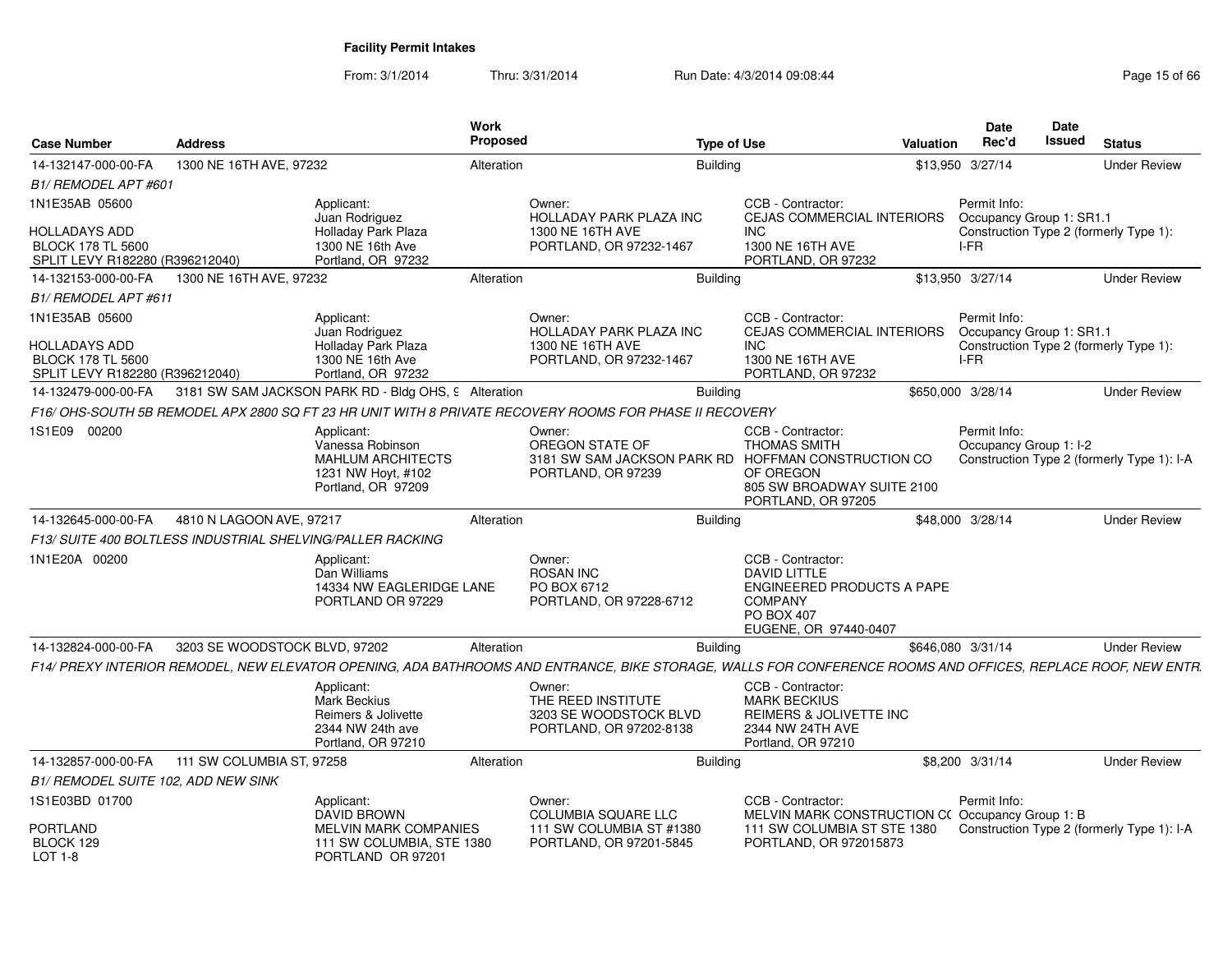|                                                                                              |                                            |                                                                                               | Work       |                                                                                                        |                                                                                                                          |                  | <b>Date</b>                                                             | Date         |                                              |
|----------------------------------------------------------------------------------------------|--------------------------------------------|-----------------------------------------------------------------------------------------------|------------|--------------------------------------------------------------------------------------------------------|--------------------------------------------------------------------------------------------------------------------------|------------------|-------------------------------------------------------------------------|--------------|----------------------------------------------|
| <b>Case Number</b>                                                                           | <b>Address</b>                             |                                                                                               | Proposed   |                                                                                                        | <b>Type of Use</b>                                                                                                       | <b>Valuation</b> | Rec'd                                                                   | Issued       | <b>Status</b>                                |
| 14-122428-000-00-FA                                                                          | 3050 SE DIVISION ST, 97202                 |                                                                                               | Alteration |                                                                                                        | Electrical                                                                                                               |                  | \$3/3/14                                                                |              | 3/26/14 Under Inspection                     |
|                                                                                              |                                            | power - SUITE 130 NEW PIZZA MARIA 718 RESTAURANT, 718 SQ FT DINING AND 585 SQ FT KITCHEN      |            |                                                                                                        |                                                                                                                          |                  |                                                                         |              |                                              |
| 1S1E12BA 06000<br><b>EAST PORTLAND HTS</b><br>BLOCK 6<br>LOT 1-4                             |                                            | Applicant:<br><b>BEAR ELECTRIC INC.</b><br><b>PO BOX 389</b><br>DONALD OR 97020-0389          |            | Owner:<br>ADG IIIA LLC<br>2314 NW SAVIER ST<br>PORTLAND, OR 97210-2514                                 |                                                                                                                          |                  | Permit Info:<br>Occupancy Group 1: B Bank, Off.,<br>Med.Off., Pub.Bldg. |              | Construction Type 2 (formerly Type 1): III-B |
| 14-122435-000-00-FA                                                                          | 621 SW JACKSON ST, 97201                   |                                                                                               | Alteration |                                                                                                        | Electrical                                                                                                               |                  | \$3/3/14                                                                |              | <b>Under Review</b>                          |
| access, fire alarm - 2ND FLOOR STAIR 203 ACCESS CONTROL                                      |                                            |                                                                                               |            |                                                                                                        |                                                                                                                          |                  |                                                                         |              |                                              |
| 1S1E04DA 04000                                                                               |                                            |                                                                                               |            |                                                                                                        |                                                                                                                          |                  | Permit Info:<br>Occupancy Group 1: R1<br>I-FR                           |              | Construction Type 2 (formerly Type 1):       |
| 14-122498-000-00-FA                                                                          | 3800 SE 22ND AVE, 97202                    |                                                                                               | Alteration |                                                                                                        | Electrical                                                                                                               |                  | \$3/3/14                                                                | 3/3/14 Final |                                              |
|                                                                                              |                                            | fire alarm bell - REMODEL EXISTING COMMERCIAL CAFE SPACE AND RESTROOMSPR# 70100213 CO75950    |            |                                                                                                        |                                                                                                                          |                  |                                                                         |              |                                              |
| 1S1E11DA 04300                                                                               |                                            | Applicant:                                                                                    |            | Owner:                                                                                                 |                                                                                                                          |                  |                                                                         |              |                                              |
| SECTION 11 1S 1E<br>TL 4300 5.37 ACRES                                                       |                                            | T & L COMMUNICATIONS INC.<br>PO BOX 87387<br>VANCOUVER WA 98687-7387                          |            | FRED MEYER STORES INC<br>1014 VINE ST 7TH FLOOR<br>CINCINNATI, OH 45202-1141                           |                                                                                                                          |                  |                                                                         |              |                                              |
| 14-122551-000-00-FA                                                                          | 4380 SW MACADAM AVE, 97201                 |                                                                                               | Alteration |                                                                                                        | Electrical                                                                                                               |                  | \$3/3/14                                                                | 3/3/14 Final |                                              |
| #365 Conf & Break room - fire alarm wiring                                                   |                                            |                                                                                               |            |                                                                                                        |                                                                                                                          |                  |                                                                         |              |                                              |
| 1S1E10DC 00800<br>SECTION 10 1S 1E<br>TL 800 3.18 ACRES<br>DEFERRAL-POTENTIAL ADDITIONAL TAX |                                            | Applicant:<br>SAFE TECHNOLOGY GROUP INC.<br>6400 NE HWY 99 STE G375<br>VACOUVER WA 98665-8748 |            | Owner:<br><b>RIVER FORUM LLC</b><br>235 MONTGOMERY ST FL 16<br>SAN FRANCISCO, CA 94104                 |                                                                                                                          |                  | Permit Info:<br>Occupancy Group 1: B                                    |              | Construction Type 2 (formerly Type 1): II-A  |
| 14-122577-000-00-FA                                                                          | 707 SW GAINES ST, 97201                    |                                                                                               | Alteration |                                                                                                        | Electrical                                                                                                               |                  | \$3/3/14                                                                |              | $3/3/14$ Issued                              |
|                                                                                              | SUITE 1230 RECONFIGURE OFFICE AREA - power |                                                                                               |            |                                                                                                        |                                                                                                                          |                  |                                                                         |              |                                              |
| 1S1E09 00600                                                                                 |                                            | Applicant:<br>DYNALECTRIC CO.<br>5711 SW HOOD AVE.<br>PORTLAND OR 97239-3716                  |            | Owner:<br>OREGON STATE OF (MEDICAL<br><b>DEPT</b><br>3181 SW SAM JACKSON PARK RD<br>PORTLAND, OR 97239 |                                                                                                                          |                  |                                                                         |              |                                              |
| 14-122756-000-00-FA                                                                          |                                            | 3181 SW SAM JACKSON PARK RD - Bldg DCH, 9 Alteration                                          |            |                                                                                                        | Electrical                                                                                                               |                  | \$3/4/14                                                                |              | <b>Under Review</b>                          |
| 4TH FL ELEVATOR LOBBY SMOKE CURTAIN - power                                                  |                                            |                                                                                               |            |                                                                                                        |                                                                                                                          |                  |                                                                         |              |                                              |
| 1S1E09 00200                                                                                 |                                            |                                                                                               |            | Owner:<br>OREGON STATE OF<br>3181 SW SAM JACKSON PARK RD<br>PORTLAND, OR 97239                         |                                                                                                                          |                  |                                                                         |              |                                              |
| 14-122757-000-00-FA                                                                          | 601 SW 2ND AVE, 97204                      |                                                                                               | Alteration |                                                                                                        | Electrical                                                                                                               |                  | \$3/4/14                                                                |              | $3/4/14$ Issued                              |
|                                                                                              |                                            |                                                                                               |            |                                                                                                        | power - 1ST FLOOR, REMODEL WOMENS LOCKER ROOM; NO LOSS OR GAIN OF FIXTURES, PATCH AND REPAIR, TILE, FLOORING, ELEC, PLBG |                  |                                                                         |              |                                              |
| 1S1E03BA 05000                                                                               |                                            | Applicant:<br>COCHRAN INC. dba BROADWAY                                                       |            | Owner:<br>MORRISON STREET CF LLC                                                                       |                                                                                                                          |                  |                                                                         |              |                                              |
| <b>PORTLAND</b><br>BLOCK <sub>20</sub><br>LOT 1-4 EXC PT IN ST & LOT 5-8                     |                                            | <b>ELECTRIC</b><br>7550 SW TECH CENTER DR STE<br>220<br>TIGARD OR 97223-8061                  |            | 1211 SW 5TH AVE #2230<br>PORTLAND, OR 97204                                                            |                                                                                                                          |                  |                                                                         |              |                                              |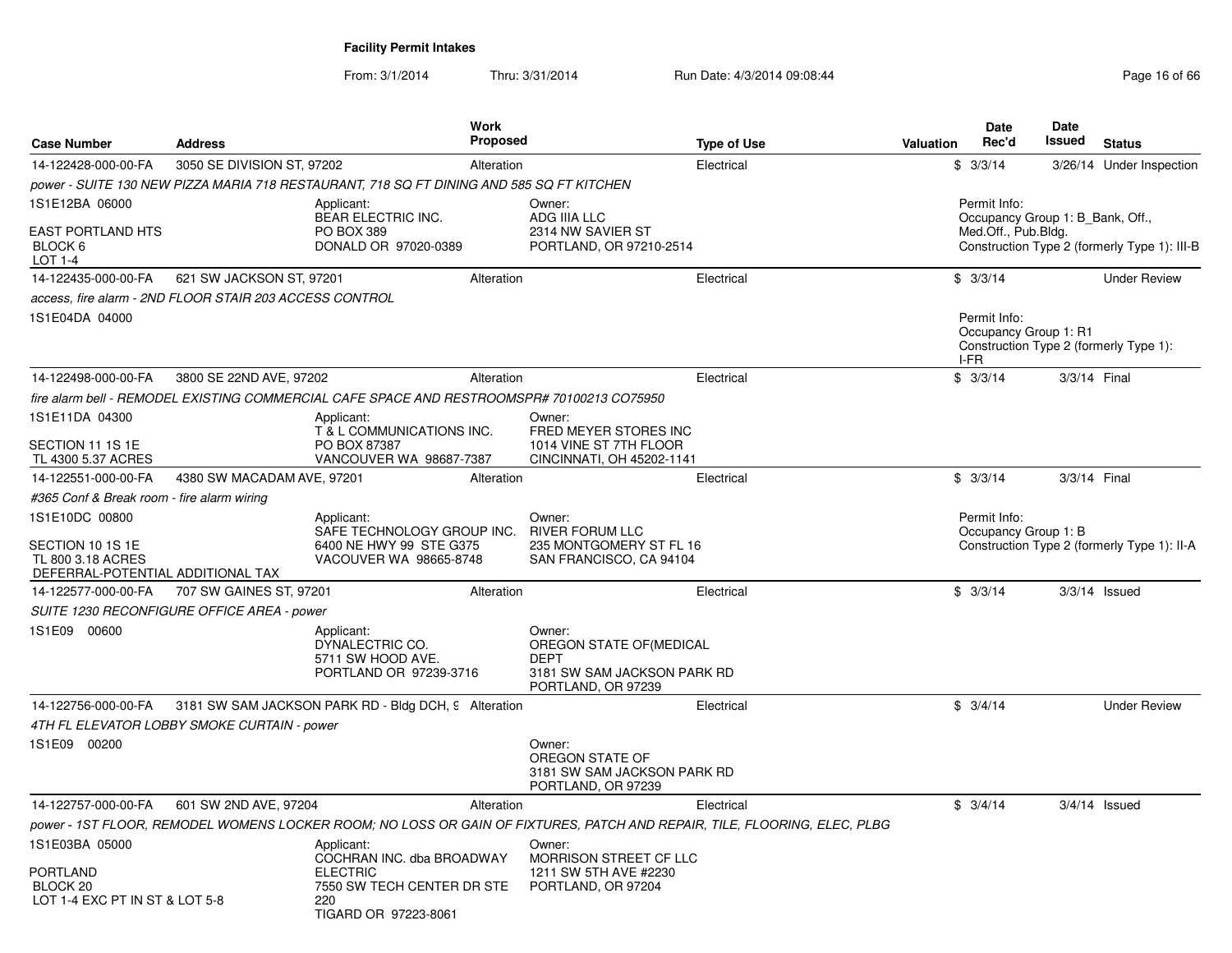| <b>Case Number</b>                                                                           | <b>Address</b>          | Work<br>Proposed                                                                                                                       |                                                                                | <b>Type of Use</b> | Valuation | Date<br>Rec'd                          | Date<br>Issued                   | <b>Status</b>                               |
|----------------------------------------------------------------------------------------------|-------------------------|----------------------------------------------------------------------------------------------------------------------------------------|--------------------------------------------------------------------------------|--------------------|-----------|----------------------------------------|----------------------------------|---------------------------------------------|
| 14-122758-000-00-FA                                                                          | 1221 SW YAMHILL ST      | Alteration                                                                                                                             |                                                                                | Electrical         |           | \$3/4/14                               |                                  | 3/4/14 Under Inspection                     |
|                                                                                              |                         | power - SUITE 260, REMOVE ONE WALL, ADD ONE, INFILL DOORWAY, CEILING, ELEC                                                             |                                                                                |                    |           |                                        |                                  |                                             |
| 1N1E33DD 06200A1                                                                             |                         | Applicant:<br>BACHOFNER ELECTRIC, LLC.                                                                                                 | Owner:<br>WESTON INVESTMENT CO LLC                                             |                    |           | Permit Info:<br>Occupancy Group 1: B   |                                  |                                             |
| PORTLAND<br><b>BLOCK S1/2H</b><br><b>LOT 1-8</b><br>NON-HISTORIC<br>SEE R246865 FOR HISTORIC |                         | 12031 NE MARX ST.<br>PORTLAND OR 97220                                                                                                 | 2154 NE BROADWAY RM 200<br>PORTLAND, OR 97232-1590                             |                    |           |                                        |                                  | Construction Type 2 (formerly Type 1): I-A  |
| 14-122759-000-00-FA                                                                          | 919 NE 19TH AVE, 97232  | Alteration                                                                                                                             |                                                                                | Electrical         |           | \$3/4/14                               |                                  | 3/4/14 Under Inspection                     |
|                                                                                              |                         | power - EPR DESIGN - ADD THREE WALLS, DOORS, CREATE TWO OFFICES, CEILING, ELEC,                                                        |                                                                                |                    |           |                                        |                                  |                                             |
| 1N1E35AC 00100<br>SULLIVANS ADD                                                              |                         | Applicant:<br>BACHOFNER ELECTRIC, LLC.<br>12031 NE MARX ST.                                                                            | Owner:<br>WESTON INVESTMENT CO LLC<br>2154 NE BROADWAY RM 200                  |                    |           | Permit Info:<br>Occupancy Group 1: B   |                                  | Construction Type 2 (formerly Type 1): II-A |
| <b>BLOCK 36 TL 100</b>                                                                       |                         | PORTLAND OR 97220                                                                                                                      | PORTLAND, OR 97232-1590                                                        |                    |           |                                        |                                  |                                             |
| 14-122760-000-00-FA                                                                          |                         | 3181 SW SAM JACKSON PARK RD - Bldg DCH, 9 Alteration                                                                                   |                                                                                | Electrical         |           | \$3/4/14                               |                                  | <b>Under Review</b>                         |
| 8TH FLOOR OR# 3 REMODEL - power                                                              |                         |                                                                                                                                        |                                                                                |                    |           |                                        |                                  |                                             |
| 1S1E09 00200                                                                                 |                         |                                                                                                                                        | Owner:<br>OREGON STATE OF<br>3181 SW SAM JACKSON PARK RD<br>PORTLAND, OR 97239 |                    |           |                                        |                                  |                                             |
| 14-122763-000-00-FA                                                                          | 837 SW 11TH AVE, 97205  | Alteration                                                                                                                             |                                                                                | Electrical         |           | \$3/4/14                               |                                  | 3/19/14 Under Inspection                    |
| #228 EASTERN WESTERN CORP TI - power                                                         |                         |                                                                                                                                        |                                                                                |                    |           |                                        |                                  |                                             |
| 1S1E04AA 00400<br><b>PORTLAND</b>                                                            |                         | Applicant:<br>LEAR ELECTRIC COMPANY INC.<br>6002 NE 112TH AVE                                                                          | Owner:<br><b>EASTERN WESTERN</b><br><b>CORPORATION</b>                         |                    |           | Permit Info:<br>Med.Off., Pub.Bldg.    | Occupancy Group 1: B_Bank, Off., |                                             |
| BLOCK 259<br>LOT 3&4                                                                         |                         | PORTLAND, OR 97220-1012<br>5140 SE CIR AVE                                                                                             | PO BOX 3228<br>PORTLAND, OR 97208-3228                                         |                    |           |                                        |                                  | Construction Type 2 (formerly Type 1): I-A  |
| 14-123069-000-00-FA                                                                          | 1 SW COLUMBIA ST, 97201 | Alteration                                                                                                                             |                                                                                | Electrical         |           | \$3/4/14                               | 3/4/14 Final                     |                                             |
| #650 Berry Wealth Strategies - voice/data                                                    |                         |                                                                                                                                        |                                                                                |                    |           |                                        |                                  |                                             |
| 1S1E03BD 01800                                                                               |                         | Applicant:<br>CHRISTENSON ELECTRIC INC.                                                                                                | Owner:<br><b>UMPQUA PLAZA LLC</b>                                              |                    |           | Permit Info:<br>Occupancy Group 1: B   |                                  |                                             |
| <b>PORTLAND</b><br>BLOCK 114<br>LOT 1-8                                                      |                         | 111 SW COLUMBIA ST. STE 480<br>PORTLAND OR 97201-5838                                                                                  | 555 CALIFORNIA ST 49TH FL<br>SAN FRANCISCO, CA 94104                           |                    |           |                                        |                                  | Construction Type 2 (formerly Type 1): I-B  |
| 14-123095-000-00-FA                                                                          |                         | 3181 SW SAM JACKSON PARK RD - Bldg OHS, 9 Alteration                                                                                   |                                                                                | Electrical         |           | \$3/4/14                               |                                  | $3/4/14$ Issued                             |
| 7A ICU Remodel - nurse call system                                                           |                         |                                                                                                                                        |                                                                                |                    |           |                                        |                                  |                                             |
| 1S1E09 00200                                                                                 |                         | Applicant:<br>OREGON ELECTRIC<br><b>CONSTRUCTION INC. /DBA</b><br>OREGON ELECTRIC GROUP.<br>1709 SE 3RD AVE.<br>PORTLAND OR 97214-4547 | Owner:<br>OREGON STATE OF<br>3181 SW SAM JACKSON PARK RD<br>PORTLAND, OR 97239 |                    |           | Permit Info:<br>Occupancy Group 1: I-2 |                                  | Construction Type 2 (formerly Type 1): I-A  |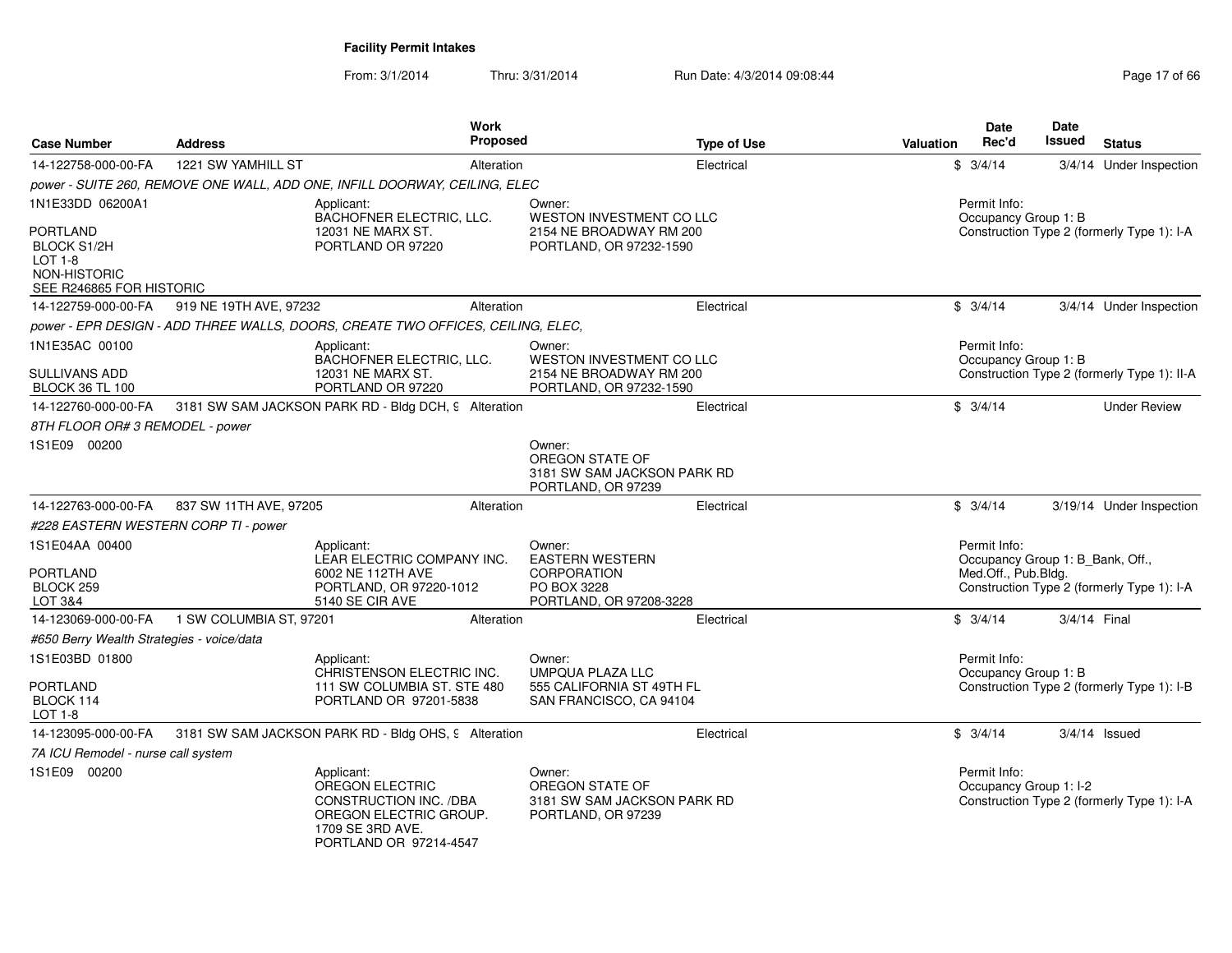| <b>Case Number</b>                                                            | <b>Address</b>                                           |                                                                                                                                                                | Work<br><b>Proposed</b> |                                                                                            | <b>Type of Use</b> | Valuation | Date<br>Rec'd                                                           | Date<br>Issued | <b>Status</b>                               |
|-------------------------------------------------------------------------------|----------------------------------------------------------|----------------------------------------------------------------------------------------------------------------------------------------------------------------|-------------------------|--------------------------------------------------------------------------------------------|--------------------|-----------|-------------------------------------------------------------------------|----------------|---------------------------------------------|
| 14-123103-000-00-FA                                                           |                                                          | 3181 SW SAM JACKSON PARK RD - Bldg OHS, 9 Alteration                                                                                                           |                         |                                                                                            | Electrical         |           | \$3/3/14                                                                |                | $3/3/14$ Issued                             |
|                                                                               |                                                          | 13th & 14th floors B & C Wing Pkg 3 Patient Rooms Remodel - nurse call system                                                                                  |                         |                                                                                            |                    |           |                                                                         |                |                                             |
| 1S1E09 00200                                                                  |                                                          | Applicant:<br>OREGON ELECTRIC<br><b>CONSTRUCTION INC. /DBA</b><br>OREGON ELECTRIC GROUP.<br>1709 SE 3RD AVE.<br>PORTLAND OR 97214-4547                         |                         | Owner:<br>OREGON STATE OF<br>3181 SW SAM JACKSON PARK RD<br>PORTLAND, OR 97239             |                    |           | Permit Info:<br>Occupancy Group 1: I-2                                  |                | Construction Type 2 (formerly Type 1): I-A  |
| 14-123108-000-00-FA                                                           | 501 N GRAHAM ST, 97227                                   |                                                                                                                                                                | Alteration              |                                                                                            | Electrical         |           | \$3/4/14                                                                |                | $3/4/14$ Issued                             |
|                                                                               |                                                          | power - SUITE 275, REMODEL; ADD RESTROOM IN OFFICE 201, REMOVE WALL BETWEEN OFFICES 213/214 FOR CONFERENCE ROOM. INFILL ONE DOOR, FLOORING, FIXTURES, FINISHES |                         |                                                                                            |                    |           |                                                                         |                |                                             |
| 1N1E27AC 01000<br><b>ABENDS ADD</b><br><b>BLOCK 1 TL 1000</b>                 |                                                          | Applicant:<br>CHRISTENSON ELECTRIC INC.<br>111 SW COLUMBIA ST. STE 480<br>PORTLAND OR 97201-5838                                                               |                         | Owner:<br><b>LEGACY HEALTH SYSTEM</b><br>1919 NW LOVEJOY ST<br>PORTLAND, OR 97209          |                    |           |                                                                         |                |                                             |
| 14-123118-000-00-FA                                                           | 3101 SW SAM JACKSON PARK RD, 97201                       |                                                                                                                                                                | Alteration              |                                                                                            | Electrical         |           | \$3/3/14                                                                |                | 3/3/14 Under Inspection                     |
| #N278 P&O RECEPTION REMODEL - power                                           |                                                          |                                                                                                                                                                |                         |                                                                                            |                    |           |                                                                         |                |                                             |
| 1S1E09 00500                                                                  |                                                          | Applicant:<br>MCCOY ELECTRIC CO INC.<br>P.O. BOX 42428<br>PORTLAND OR 97242-0428                                                                               |                         | Owner:<br>OREGON STATE OF<br>3181 SW SAM JACKSON PARK RD<br>PORTLAND, OR 97239             |                    |           |                                                                         |                |                                             |
| 14-123215-000-00-FA                                                           | 10280 NE CASCADES PKY, 97220                             |                                                                                                                                                                | Alteration              |                                                                                            | Electrical         |           | \$3/4/14                                                                |                | <b>Under Review</b>                         |
|                                                                               |                                                          | STAINLESS EXHAUST DUCTING FOR OWNER SUPPLIED DISHWASHER IN KITCHEN- power                                                                                      |                         |                                                                                            |                    |           |                                                                         |                |                                             |
| 1N2E15 00100                                                                  |                                                          |                                                                                                                                                                |                         | Owner:<br>PORT OF PORTLAND<br>PO BOX 3529<br>PORTLAND, OR 97208-3529                       |                    |           |                                                                         |                |                                             |
| 14-123307-000-00-FA                                                           | 12000 SW 49TH AVE, 97219                                 |                                                                                                                                                                | Alteration              |                                                                                            | Electrical         |           | \$3/4/14                                                                |                | <b>Under Review</b>                         |
|                                                                               |                                                          | pwr - VOLUNTARY SEISMIC UPGRADE IN CONJUCTION WITH INTERIOR RENOVATIONS OF 1ST AND 2ND FLOORS. REMOVE SOME WALLS, DOORS, ADD BACK SOME FOR CLASSROOMS, WORK F  |                         |                                                                                            |                    |           |                                                                         |                |                                             |
| 1S1E31D 00200                                                                 |                                                          |                                                                                                                                                                |                         | Owner:<br>PORTLAND COMMUNITY<br><b>COLLEGE DIST</b><br>PO BOX 6119<br>ALOHA, OR 97007-0119 |                    |           | Permit Info:<br>Occupancy Group 1: B_Bank, Off.,<br>Med.Off., Pub.Bldg. |                | Construction Type 2 (formerly Type 1): II-B |
| 14-123310-000-00-FA                                                           | 2545 SW TERWILLIGER BLVD, 97201                          |                                                                                                                                                                | Alteration              |                                                                                            | Electrical         |           | \$3/4/14                                                                |                | 3/4/14 Under Inspection                     |
| pwr - REMODEL APARTMENT #710 -pwr                                             |                                                          |                                                                                                                                                                |                         |                                                                                            |                    |           |                                                                         |                |                                             |
| 1S1E09AA 00200                                                                |                                                          | Applicant:<br>STEELE ELECTRIC LLC                                                                                                                              |                         | Owner:<br>TERWILLIGER PLAZA INC                                                            |                    |           | Permit Info:<br>Occupancy Group 1: R1                                   |                |                                             |
| SECTION 09 1S 1E<br>TL 200 3.09 ACRES                                         |                                                          | 716 ROXE DR<br>FOREST GROVE, OR 97116                                                                                                                          |                         | 2545 SW TERWILLIGER BLVD<br>PORTLAND, OR 97201-6302                                        |                    |           |                                                                         |                | Construction Type 2 (formerly Type 1): I-A  |
| 14-123314-000-00-FA                                                           | 777 NE M L KING BLVD, 97232                              |                                                                                                                                                                | Alteration              |                                                                                            | Electrical         |           | \$3/4/14                                                                |                | <b>Under Review</b>                         |
|                                                                               | OCC - INSTALL REFRIGERATION EQUIPMENT FOR WALK-IN COOLER |                                                                                                                                                                |                         |                                                                                            |                    |           |                                                                         |                |                                             |
| 1N1E34AD 00100                                                                |                                                          |                                                                                                                                                                |                         | Owner:<br><b>METRO</b>                                                                     |                    |           |                                                                         |                |                                             |
| <b>WHEELERS ADD</b><br><b>TL 100 BLOCK 28</b><br>BLKS 10-12820822827-29840-42 |                                                          |                                                                                                                                                                |                         | 600 NE GRAND AVE<br>PORTLAND, OR 97232-2736                                                |                    |           |                                                                         |                |                                             |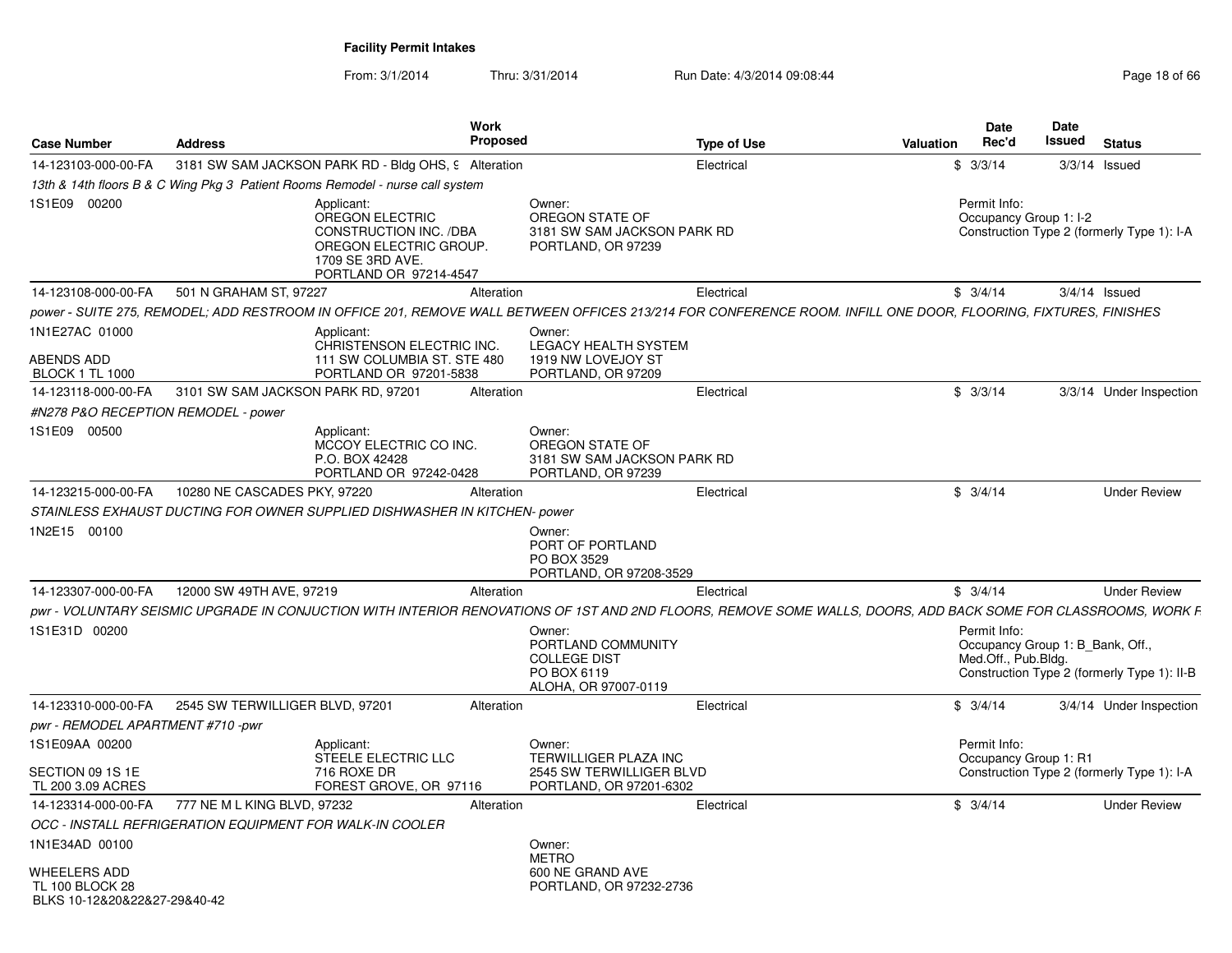| <b>Case Number</b>                                                                           | <b>Address</b>                                            |                                                                                                                           | <b>Work</b><br>Proposed                                                                                                                                          | <b>Type of Use</b>                                                                                                                                              | Valuation | Date<br>Rec'd | Date<br>Issued       | <b>Status</b>                                                                   |
|----------------------------------------------------------------------------------------------|-----------------------------------------------------------|---------------------------------------------------------------------------------------------------------------------------|------------------------------------------------------------------------------------------------------------------------------------------------------------------|-----------------------------------------------------------------------------------------------------------------------------------------------------------------|-----------|---------------|----------------------|---------------------------------------------------------------------------------|
| 14-123350-000-00-FA                                                                          | 4400 NE HALSEY ST - Bldg D                                |                                                                                                                           | Alteration                                                                                                                                                       | Electrical                                                                                                                                                      |           | \$3/5/14      |                      | $3/5/14$ Issued                                                                 |
|                                                                                              |                                                           |                                                                                                                           |                                                                                                                                                                  | voice/data - SUITE 129 - 18.365 SQ FT TI: REMOVE OFFICE PARTITION WALLS. DOORS. RECONFIGURE FOR MORE WORK SPACES. PARTITIONS FLOOR TO CEILING. CEILING. ELEC    |           |               |                      |                                                                                 |
| 1N2E31BB 03401                                                                               |                                                           | Applicant:<br>XTREME COMMUNICATIONS INC.<br><b>PO BOX 272</b><br>TROUTDALE OR 97060-0272                                  | Owner:<br>DAVIS BUSINESS CENTER LLC<br>PORTLAND, OR 97213                                                                                                        | 4400 NE HALSEY ST BLDG 2 #190                                                                                                                                   | I-FR      | Permit Info:  | Occupancy Group 1: B | Construction Type 2 (formerly Type 1):                                          |
| 14-123353-000-00-FA                                                                          | 919 NE 19TH AVE, 97232                                    |                                                                                                                           | Alteration                                                                                                                                                       | Electrical                                                                                                                                                      |           | \$3/5/14      |                      | 3/5/14 Final                                                                    |
|                                                                                              |                                                           |                                                                                                                           |                                                                                                                                                                  | hvac stat - SUITE 100; DEMO MOST WALLS, COUPLE OF RESTROOMS, RECONFIGURE WALLS FOR MULTIPLE OFFICES, CONFERENCE ROOMS, BREAK ROOM, NEW RECEPTION AREA, DOORS, F |           |               |                      |                                                                                 |
| 1N1E35AC 00100<br><b>SULLIVANS ADD</b><br><b>BLOCK 36 TL 100</b>                             |                                                           | Applicant:<br>HUNTER-DAVISSON INC.<br>1800 SE PERSHING ST.<br>PORTLAND OR 97202-2338                                      | Owner:<br>WESTON INVESTMENT CO LLC<br>2154 NE BROADWAY RM 200<br>PORTLAND, OR 97232-1590                                                                         |                                                                                                                                                                 |           | Permit Info:  | Occupancy Group 1: B | Construction Type 2 (formerly Type 1): II-A                                     |
| 14-123356-000-00-FA                                                                          | 308 SW 2ND AVE, 97204                                     |                                                                                                                           | Alteration                                                                                                                                                       | Electrical                                                                                                                                                      |           | \$3/5/14      |                      | <b>Under Review</b>                                                             |
|                                                                                              | 3RD FLOOR US ARMY CORPS OF ENGINEERS GDACS OFFICE - power |                                                                                                                           |                                                                                                                                                                  |                                                                                                                                                                 |           |               |                      |                                                                                 |
| 1N1E34CD 04600                                                                               |                                                           |                                                                                                                           | Owner:<br>NGP DUNCAN PLAZA<br>PO BOX 4900 DEPT #360<br>SCOTTSDALE, AZ 85261-4900<br>Owner:<br>PORTLAND LLC<br>PO BOX 4900 DEPT #360<br>SCOTTSDALE, AZ 85261-4900 |                                                                                                                                                                 |           | Permit Info:  |                      | Occupancy Group 1: A-2 Restaurant<br>Construction Type 2 (formerly Type 1): I-A |
| 14-123359-000-00-FA                                                                          | 4380 SW MACADAM AVE, 97201                                |                                                                                                                           | Alteration                                                                                                                                                       | Electrical                                                                                                                                                      |           | \$3/5/14      |                      | 3/5/14 Final                                                                    |
|                                                                                              | #365 Resevoir Conference & Break room TI - voice/data     |                                                                                                                           |                                                                                                                                                                  |                                                                                                                                                                 |           |               |                      |                                                                                 |
| 1S1E10DC 00800<br>SECTION 10 1S 1E<br>TL 800 3.18 ACRES<br>DEFERRAL-POTENTIAL ADDITIONAL TAX |                                                           | Applicant:<br><b>CAPITOL DATA &amp;</b><br>COMMUNICATIONS INC.<br><b>11401 NE MARX ST</b><br>PORTLAND, OR 97220-1041      | Owner:<br><b>RIVER FORUM LLC</b><br>235 MONTGOMERY ST FL 16<br>SAN FRANCISCO, CA 94104                                                                           |                                                                                                                                                                 |           | Permit Info:  | Occupancy Group 1: B | Construction Type 2 (formerly Type 1): II-A                                     |
| 14-123360-000-00-FA                                                                          | 400 SW 6TH AVE, 97204                                     |                                                                                                                           | Alteration                                                                                                                                                       | Electrical                                                                                                                                                      |           | \$3/5/14      |                      | $3/5/14$ Issued                                                                 |
|                                                                                              |                                                           | fire alarm - Protect - upgrade from conventional top addressable w/ emergency communication---silant night-- IFP-2000 ecs |                                                                                                                                                                  |                                                                                                                                                                 |           |               |                      |                                                                                 |
| 1N1E34CC 04000<br><b>PORTLAND</b><br>LOT 5-8 BLOCK 175                                       |                                                           | Applicant:<br>ELECTRICAL CONSTRUCTION<br>CO. (a dba for EC COMPANY)<br>PO BOX 10286<br>PORTLAND OR 97296-0286             | Owner:<br>400 SIXTH AVE LLC<br>520 SW 6TH AVE #610<br>PORTLAND, OR 97204                                                                                         |                                                                                                                                                                 |           | Permit Info:  | Occupancy Group 1: B | Construction Type 2 (formerly Type 1): II-B                                     |
| 14-123477-000-00-FA                                                                          | 930 SW HALL ST, 97201                                     |                                                                                                                           | Alteration                                                                                                                                                       | Electrical                                                                                                                                                      |           | \$3/5/14      |                      | $3/5/14$ Issued                                                                 |
|                                                                                              | power - PSC FOOTBALL LOCKER ROOM ADD EXIT DOOR            |                                                                                                                           |                                                                                                                                                                  |                                                                                                                                                                 |           |               |                      |                                                                                 |
| 1S1E04DA 07100<br><b>PORTLAND</b><br>INC PT VAC STS BLOCK 231                                |                                                           | Applicant:<br>MICHAEL NELSON<br>PORTLAND STATE UNIVERSITY.<br>P.O. BOX 751-FAC<br>Portland, OR 97207                      | Owner:<br>OREGON STATE OF (BOARD OF<br><b>PO BOX 751</b><br>PORTLAND, OR 97207<br>Owner:<br><b>HIGHER EDUCATION</b><br>PO BOX 751<br>PORTLAND, OR 97207          |                                                                                                                                                                 |           |               |                      |                                                                                 |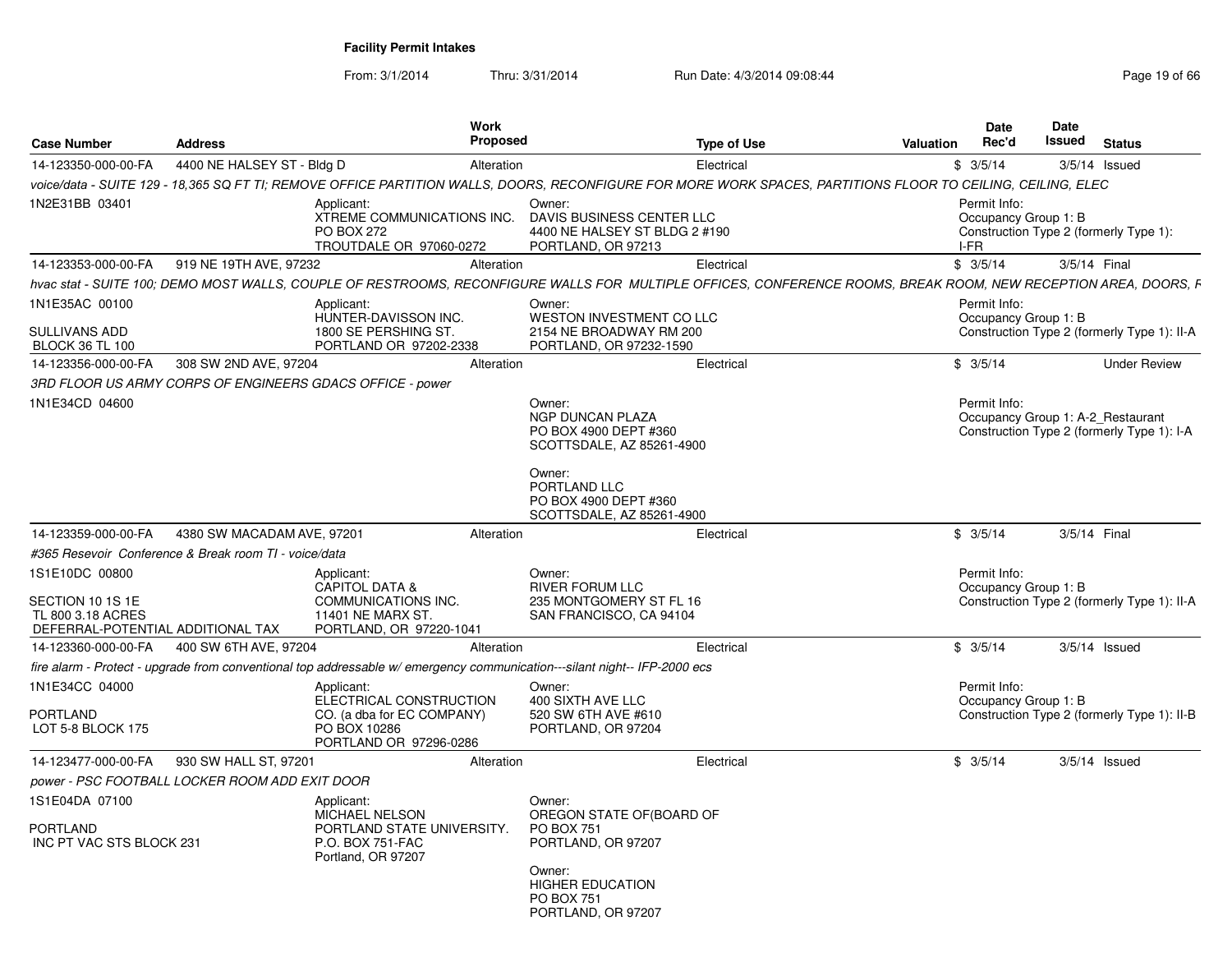| <b>Case Number</b>                                                           | <b>Address</b>                                    |                                                                                                                | Work<br><b>Proposed</b> | Type of Use                                                                                                                                                                    | <b>Valuation</b> | <b>Date</b><br>Rec'd                     | <b>Date</b><br>Issued | <b>Status</b>                              |
|------------------------------------------------------------------------------|---------------------------------------------------|----------------------------------------------------------------------------------------------------------------|-------------------------|--------------------------------------------------------------------------------------------------------------------------------------------------------------------------------|------------------|------------------------------------------|-----------------------|--------------------------------------------|
| 14-123541-000-00-FA                                                          | 538 SW 6TH AVE, 97204                             |                                                                                                                | Alteration              | Electrical                                                                                                                                                                     |                  | \$3/5/14                                 |                       | 3/5/14 Under Inspection                    |
|                                                                              |                                                   |                                                                                                                |                         | power - SUITES 520 & 1130 LEGAL AID SERVICES OF OREGON TI, REMOVE AND ADD NEW PARTITION WALLS FOR OFFICE RECONFIGURATION                                                       |                  |                                          |                       |                                            |
| 1N1E34CC 07900<br>PORTLAND<br>BLOCK 174<br>LOT 5&6                           |                                                   | Applicant:<br>HILLSBORO ELECTRIC LLC.<br>21185 NW EVERGREEN PKWY.<br><b>STE 110</b><br>HILLSBORO OR 97124-7127 |                         | Owner:<br>PORTLAND CASCADE BUILDING<br><b>LLC</b><br>166 KINGS HIGHWAY N<br>WESTPORT, CT 06880-2423                                                                            |                  |                                          |                       |                                            |
| 14-123883-000-00-FA                                                          | 707 SW WASHINGTON ST, 97205                       |                                                                                                                | Alteration              | Electrical                                                                                                                                                                     |                  | \$3/6/14                                 | 3/6/14 Final          |                                            |
| #1501 TI FOR EXISTING TENANT - power                                         |                                                   |                                                                                                                |                         |                                                                                                                                                                                |                  |                                          |                       |                                            |
| 1N1E34CC 04600                                                               |                                                   | Applicant:<br>CHRISTENSON ELECTRIC INC.<br>111 SW COLUMBIA ST. STE 480<br>PORTLAND OR 97201-5838               |                         | Owner:<br><b>UBCT PARTNERSHIP</b><br>111 SW COLUMBIA ST #1380<br>PORTLAND, OR 97201                                                                                            |                  |                                          |                       |                                            |
| 14-124197-000-00-FA                                                          | 1300 NE 16TH AVE, 97232                           |                                                                                                                | Alteration              | Electrical                                                                                                                                                                     |                  | \$3/6/14                                 |                       | <b>Under Review</b>                        |
|                                                                              | <i>power - CHILLER REPLACEMENT, BOILER ROOM</i>   |                                                                                                                |                         |                                                                                                                                                                                |                  |                                          |                       |                                            |
| 1N1E35AB 05600                                                               |                                                   |                                                                                                                |                         | Owner:<br><b>HOLLADAY PARK PLAZA INC</b>                                                                                                                                       |                  | Permit Info:<br>Occupancy Group 1: SR1.1 |                       |                                            |
| HOLLADAYS ADD<br><b>BLOCK 178 TL 5600</b><br>SPLIT LEVY R182280 (R396212040) |                                                   |                                                                                                                |                         | 1300 NE 16TH AVE<br>PORTLAND, OR 97232-1467                                                                                                                                    |                  | I-FR                                     |                       | Construction Type 2 (formerly Type 1):     |
| 14-124202-000-00-FA                                                          | 3375 SW TERWILLIGER BLVD, 97201                   |                                                                                                                | Alteration              | Electrical                                                                                                                                                                     |                  | \$3/6/14                                 | 3/6/14 Final          |                                            |
|                                                                              |                                                   |                                                                                                                |                         | FIRE MARSHAL FIXES - change all receptacle outlets within 6' of sinks to GFCI & add receptacle outlets to eliminate the need for plug strips used as extension cordspr# 264416 |                  |                                          |                       |                                            |
| 1S1E09 00200                                                                 |                                                   | Applicant:<br>DYNALECTRIC CO.<br>5711 SW HOOD AVE.<br>PORTLAND OR 97239-3716                                   |                         | Owner:<br>OREGON STATE OF<br>3181 SW SAM JACKSON PARK RD<br>PORTLAND, OR 97239                                                                                                 |                  | Permit Info:<br>Occupancy Group 1: B     |                       | Construction Type 2 (formerly Type 1): I-A |
| 14-124232-000-00-FA                                                          |                                                   | 3181 SW SAM JACKSON PARK RD - Bldg DCH, 9 Alteration                                                           |                         | Electrical                                                                                                                                                                     |                  | \$3/6/14                                 | 3/6/14 Final          |                                            |
|                                                                              | 11th fl Vey Auditorium Flat Panel Display - power |                                                                                                                |                         |                                                                                                                                                                                |                  |                                          |                       |                                            |
| 1S1E09 00200                                                                 |                                                   | Applicant:<br>DYNALECTRIC CO.<br>5711 SW HOOD AVE.<br>PORTLAND OR 97239-3716                                   |                         | Owner:<br>OREGON STATE OF<br>3181 SW SAM JACKSON PARK RD<br>PORTLAND, OR 97239                                                                                                 |                  |                                          |                       |                                            |
| 14-124332-000-00-FA                                                          |                                                   | 3181 SW SAM JACKSON PARK RD - Bldg DCH, 9 Alteration                                                           |                         | Electrical                                                                                                                                                                     |                  | \$3/7/14                                 | 3/7/14 Final          |                                            |
| #9405 Dishwasher                                                             |                                                   |                                                                                                                |                         |                                                                                                                                                                                |                  |                                          |                       |                                            |
| 1S1E09 00200                                                                 |                                                   | Applicant:<br>DYNALECTRIC CO.<br>5711 SW HOOD AVE.<br>PORTLAND OR 97239-3716                                   |                         | Owner:<br>OREGON STATE OF<br>3181 SW SAM JACKSON PARK RD<br>PORTLAND, OR 97239                                                                                                 |                  |                                          |                       |                                            |
| 14-124335-000-00-FA                                                          |                                                   | 3181 SW SAM JACKSON PARK RD - Bldg DCH, 9 Alteration                                                           |                         | Electrical                                                                                                                                                                     |                  | \$3/7/14                                 | 3/7/14 Final          |                                            |
| #10229 Dishwasher - power                                                    |                                                   |                                                                                                                |                         |                                                                                                                                                                                |                  |                                          |                       |                                            |
| 1S1E09 00200                                                                 |                                                   | Applicant:<br>DYNALECTRIC CO.<br>5711 SW HOOD AVE.<br>PORTLAND OR 97239-3716                                   |                         | Owner:<br>OREGON STATE OF<br>3181 SW SAM JACKSON PARK RD<br>PORTLAND, OR 97239                                                                                                 |                  |                                          |                       |                                            |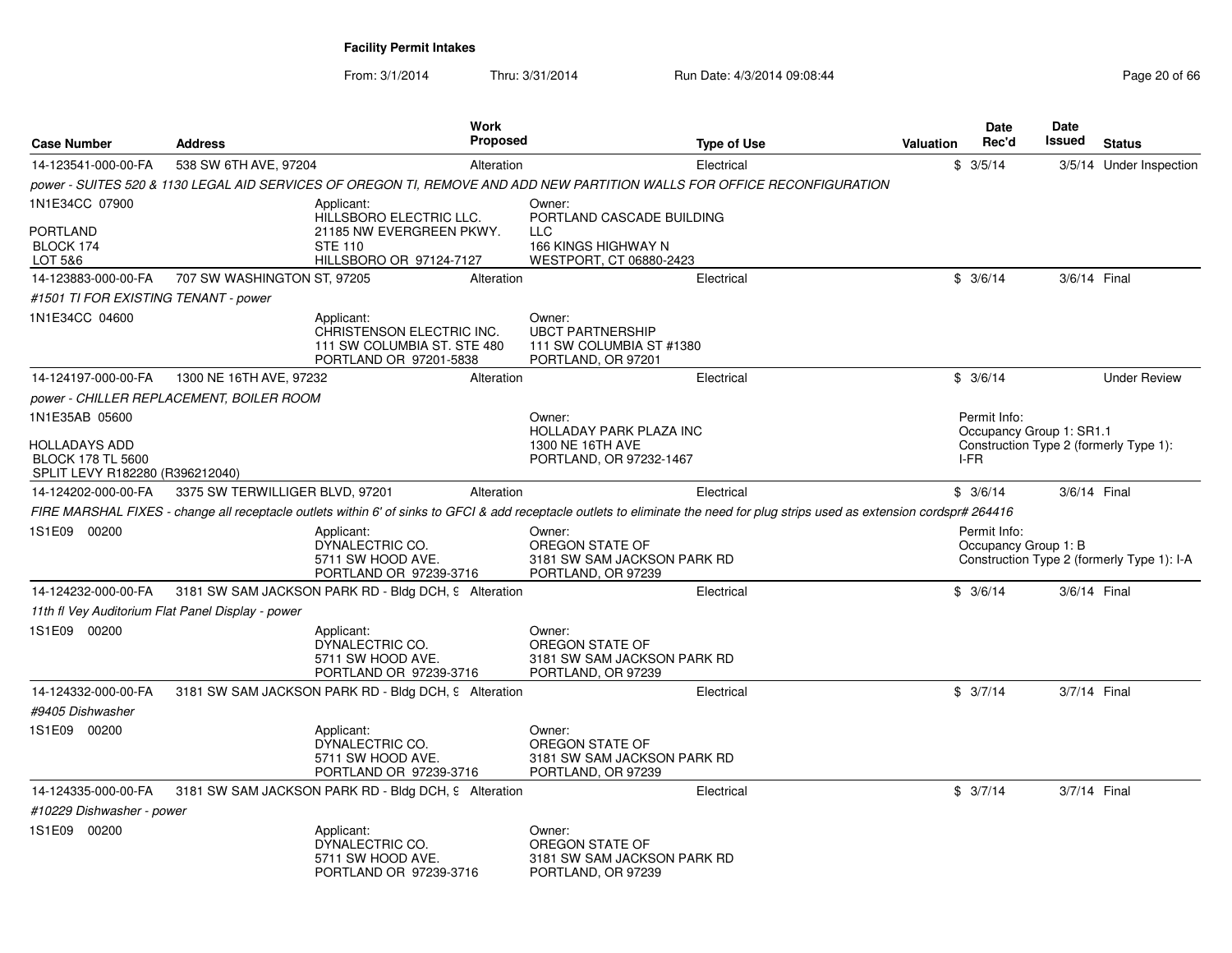| <b>Case Number</b>                                                                                     | <b>Address</b>                                      | Work<br><b>Proposed</b>                                                                                                                      |                                                                                           | <b>Type of Use</b><br>Valuation                                                                                                                                              | Date<br>Rec'd                                                           | Date<br>Issued | <b>Status</b>                                |
|--------------------------------------------------------------------------------------------------------|-----------------------------------------------------|----------------------------------------------------------------------------------------------------------------------------------------------|-------------------------------------------------------------------------------------------|------------------------------------------------------------------------------------------------------------------------------------------------------------------------------|-------------------------------------------------------------------------|----------------|----------------------------------------------|
| 14-124336-000-00-FA                                                                                    | 8922 NE ALDERWOOD RD - Bldg F                       | Alteration                                                                                                                                   | Electrical                                                                                |                                                                                                                                                                              | \$3/7/14                                                                |                | <b>Under Review</b>                          |
|                                                                                                        |                                                     |                                                                                                                                              |                                                                                           | KINTETSU WORLD EXPRESS 3222 SQ FT NEW TENANT REMODEL, REMOVE AND ADD WALLS AND RELOCATE SOME INTERIOR GLAZING - light switching with wall removal (need to determine scope o |                                                                         |                |                                              |
| 1N2E16B 02200                                                                                          |                                                     |                                                                                                                                              | Owner:<br>PORT OF PORTLAND (LEASED<br>PO BOX 320099<br>ALEXANDRIA, VA 22320-4099          |                                                                                                                                                                              | Permit Info:<br>Occupancy Group 1: B_Bank, Off.,<br>Med.Off., Pub.Bldg. |                | Construction Type 2 (formerly Type 1): III-B |
|                                                                                                        |                                                     |                                                                                                                                              | Owner:<br>NEW TOWER TRUST CO (PHASE<br>III)<br>PO BOX 320099<br>ALEXANDRIA, VA 22320-4099 |                                                                                                                                                                              |                                                                         |                |                                              |
|                                                                                                        |                                                     |                                                                                                                                              | Owner:<br><b>PTA K#122</b><br>PO BOX 320099<br>ALEXANDRIA, VA 22320-4099                  |                                                                                                                                                                              |                                                                         |                |                                              |
| 14-124337-000-00-FA                                                                                    | 1225 W BURNSIDE ST                                  | Alteration                                                                                                                                   | Electrical                                                                                |                                                                                                                                                                              | \$3/7/14                                                                |                | 3/7/14 Final                                 |
|                                                                                                        |                                                     | CALIFORNIA CLOSET RELOCATE DEMISING WALL - power PR# BBI 2014 VSP WALL                                                                       |                                                                                           |                                                                                                                                                                              |                                                                         |                |                                              |
| 1N1E33DA 05000A2                                                                                       |                                                     | Applicant:<br>COCHRAN INC. dba BROADWAY                                                                                                      | Owner:<br>PORTLAND DISTRICT COOLING &                                                     |                                                                                                                                                                              |                                                                         |                |                                              |
| <b>COUCHS ADD</b><br>BLOCK 82<br>$LOT 1-8$<br>MACH & EQUIP SEE R140654 (R180207460)<br>FOR LAND & IMPS |                                                     | <b>ELECTRIC</b><br>7550 SW TECH CENTER DR STE<br>220<br>TIGARD OR 97223-8061                                                                 | CO LLC<br>99 SUMMER ST STE 900<br>BOSTON, MA 02110                                        |                                                                                                                                                                              |                                                                         |                |                                              |
| 14-124339-000-00-FA                                                                                    | 3147 SW SAM JACKSON PARK RD, 97201                  | Alteration                                                                                                                                   | Electrical                                                                                |                                                                                                                                                                              | \$3/7/14                                                                |                | 3/7/14 Final                                 |
| #311 Quad recepts - power                                                                              |                                                     |                                                                                                                                              |                                                                                           |                                                                                                                                                                              |                                                                         |                |                                              |
| 1S1E09AD 00100<br>SECTION 09 1S 1E<br>TL 100 0.65 ACRES                                                |                                                     | Applicant:<br>DYNALECTRIC CO.<br>5711 SW HOOD AVE.<br>PORTLAND OR 97239-3716                                                                 | Owner:<br>OREGON STATE OF (LEASED<br>3181 SW SAM JACKSON PARK RD<br>PORTLAND, OR 97239    |                                                                                                                                                                              |                                                                         |                |                                              |
| LAND & IMPS<br>SEE R327835 (R991091601) FOR IMPS AND<br><b>AIR SPACE</b>                               |                                                     |                                                                                                                                              | Owner:<br><b>BRIM OHSU</b><br>3181 SW SAM JACKSON PARK RD<br>PORTLAND, OR 97239           |                                                                                                                                                                              |                                                                         |                |                                              |
|                                                                                                        |                                                     |                                                                                                                                              | Owner:<br>MAIL STOP PP E<br>3181 SW SAM JACKSON PARK RD<br>PORTLAND, OR 97239             |                                                                                                                                                                              |                                                                         |                |                                              |
| 14-124528-000-00-FA                                                                                    | 319 SW WASHINGTON ST, 97204                         | Alteration                                                                                                                                   | Electrical                                                                                |                                                                                                                                                                              | \$3/7/14                                                                |                | 3/7/14 Final                                 |
|                                                                                                        | voice / data - REMODEL OF SUITE 1020 - voice / data |                                                                                                                                              |                                                                                           |                                                                                                                                                                              |                                                                         |                |                                              |
| 1N1E34CD 07800                                                                                         |                                                     | Applicant:<br><b>DOUG REEDER</b><br>ORE-COM TELECOMMUNICATIONS LLC<br>13826 S MEYERS RD., #2127<br>OREGON CITY, OR 97045<br>doug@ore-com.com | Owner:<br>THREE NINETEEN WASHINGTON<br>PO BOX 416<br>MANCHESTER, VT 05254                 | CCB - Contractor:<br><b>DOUG REEDER</b><br>ORE-COM TELECOMMUNICATION: Med.Off., Pub.Bldg.<br>13826 S MEYERS RD., #2127<br>OREGON CITY, OR 97045<br>doug@ore-com.com          | Permit Info:<br>Occupancy Group 1: B Bank, Off.,                        |                |                                              |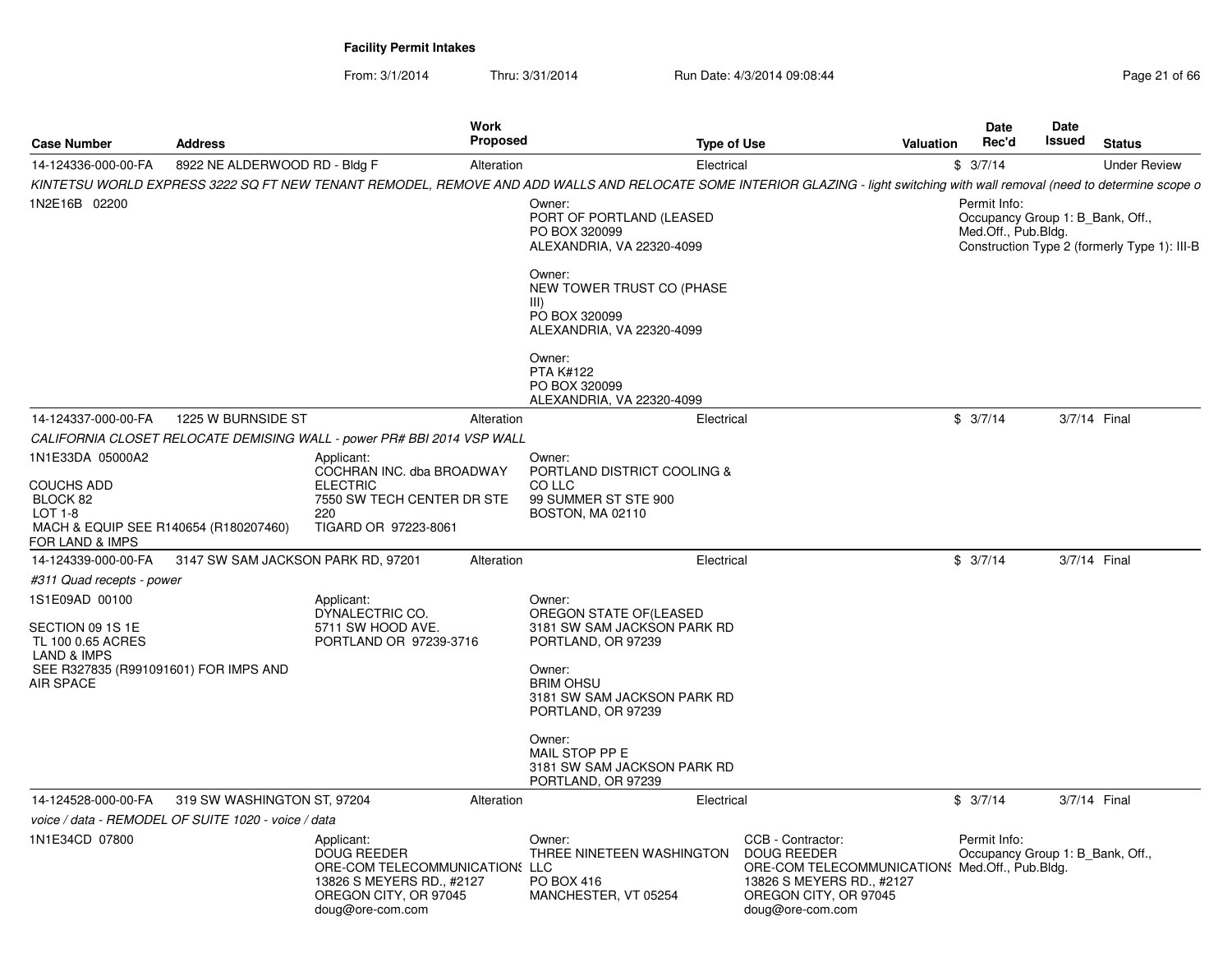| <b>Case Number</b>                                                      | <b>Address</b>             | Work                                                                                                                    | Proposed                                                                                                                                                         | <b>Type of Use</b> | <b>Valuation</b> | Date<br>Rec'd                          | Date<br>Issued | <b>Status</b>                              |
|-------------------------------------------------------------------------|----------------------------|-------------------------------------------------------------------------------------------------------------------------|------------------------------------------------------------------------------------------------------------------------------------------------------------------|--------------------|------------------|----------------------------------------|----------------|--------------------------------------------|
| 14-124610-000-00-FA                                                     |                            | 3181 SW SAM JACKSON PARK RD - Bldg OHS, 9 Alteration                                                                    |                                                                                                                                                                  | Electrical         |                  | \$3/7/14                               | 3/7/14 Final   |                                            |
| 13A, SOUTH: ADD 8 PATIENT LIFTS - power                                 |                            |                                                                                                                         |                                                                                                                                                                  |                    |                  |                                        |                |                                            |
| 1S1E09 00200                                                            |                            | Applicant:<br>DYNALECTRIC CO.<br>5711 SW HOOD AVE.<br>PORTLAND OR 97239-3716                                            | Owner:<br>OREGON STATE OF<br>3181 SW SAM JACKSON PARK RD<br>PORTLAND, OR 97239                                                                                   |                    |                  | Permit Info:<br>Occupancy Group 1: I-2 |                | Construction Type 2 (formerly Type 1): I-A |
| 14-124728-000-00-FA                                                     | 300 N WINNING ST, 97227    |                                                                                                                         | Alteration                                                                                                                                                       | Electrical         |                  | \$3/7/14                               |                | <b>Under Review</b>                        |
|                                                                         |                            |                                                                                                                         | pwr - VMC - INSTALL NEW DOMESTIC WATER BOILER NEXT TO EXISTING DOMESTIC WATER BOILER IN MECHANICAL ROOM - pwr                                                    |                    |                  |                                        |                |                                            |
| 1N1E34AB 01200                                                          |                            |                                                                                                                         | Owner:<br>PORTLAND CITY OF                                                                                                                                       |                    |                  |                                        |                |                                            |
| MC MILLENS ADD<br>BLOCK 7&8&10-12&16 TL 1200                            |                            |                                                                                                                         | 1120 SW 5TH AVE #1204<br>PORTLAND, OR 97204-1912                                                                                                                 |                    |                  |                                        |                |                                            |
| 14-124815-000-00-FA                                                     | 1410 SW MORRISON ST, 97205 |                                                                                                                         | Alteration                                                                                                                                                       | Electrical         |                  | \$3/10/14                              |                | <b>Under Review</b>                        |
|                                                                         |                            |                                                                                                                         | Voice/data - SUITE 700; TI, REMOVE WALLS DOORS, RECONFIGURE FOR OFFICE, DOORS AND RELITES, CONFERENCE ROOM, WORK ROOM, RECEPTION AREA, NEW ADA RESTROOM, OPEN OF |                    |                  |                                        |                |                                            |
| 1N1E33DD 07400                                                          |                            | Applicant:<br>NORDISK SYSTEMS INC                                                                                       | Owner:<br>WESTON INVESTMENT CO LLC                                                                                                                               |                    |                  | Permit Info:<br>Occupancy Group 1: B   |                |                                            |
| PORTLAND<br>BLOCK 310<br>LOT 1&2<br>N 40' OF LOT 3                      |                            | 6400 SE LAKE RD STE 450<br>MILWAUKIE OR 97222-2186                                                                      | 2154 NE BROADWAY RM 200<br>PORTLAND, OR 97232-1590                                                                                                               |                    |                  |                                        |                | Construction Type 2 (formerly Type 1): I-B |
| 14-124871-000-00-FA                                                     |                            | 3181 SW SAM JACKSON PARK RD - Bldg OHS, 9 Alteration                                                                    |                                                                                                                                                                  | Electrical         |                  | \$3/10/14                              |                | 3/10/14 Under Inspection                   |
| 7B Telcom Room panels - power                                           |                            |                                                                                                                         |                                                                                                                                                                  |                    |                  |                                        |                |                                            |
| 1S1E09 00200                                                            |                            | Applicant:<br>COCHRAN INC. dba BROADWAY<br><b>ELECTRIC</b><br>7550 SW TECH CENTER DR STE<br>220<br>TIGARD OR 97223-8061 | Owner:<br>OREGON STATE OF<br>3181 SW SAM JACKSON PARK RD<br>PORTLAND, OR 97239                                                                                   |                    |                  | Permit Info:<br>Occupancy Group 1: I-2 |                | Construction Type 2 (formerly Type 1): I-A |
| 14-125170-000-00-FA                                                     | 805 SW BROADWAY, 97205     |                                                                                                                         | Alteration                                                                                                                                                       | Electrical         |                  | \$3/10/14                              | 3/10/14 Issued |                                            |
| #2290 NW Strategies - voice/data/coax                                   |                            |                                                                                                                         |                                                                                                                                                                  |                    |                  |                                        |                |                                            |
| 1S1E03BB 04400                                                          |                            | Applicant:<br><b>WEST COAST BUSINESS</b>                                                                                | Owner:<br>FOX TOWER L L C                                                                                                                                        |                    |                  |                                        |                |                                            |
| PORTLAND<br>BLOCK 210<br>$LOT 1-8$<br>DEFERRED ADDITIONAL TAX LIABILITY |                            | COMMUNICATIONS INC.<br>PO BOX 33770<br>PORTLAND OR 97292-3770                                                           | 805 SW BROADWAY #2020<br>PORTLAND, OR 97205                                                                                                                      |                    |                  |                                        |                |                                            |
| 14-125177-000-00-FA                                                     | 805 SW BROADWAY, 97205     |                                                                                                                         | Alteration                                                                                                                                                       | Electrical         |                  | \$3/10/14                              | 3/10/14 Issued |                                            |
| Ringside cat-5 cable                                                    |                            |                                                                                                                         |                                                                                                                                                                  |                    |                  |                                        |                |                                            |
| 1S1E03BB 04400                                                          |                            | Applicant:<br><b>WEST COAST BUSINESS</b>                                                                                | Owner:<br>FOX TOWER L L C                                                                                                                                        |                    |                  |                                        |                |                                            |
| PORTLAND<br>BLOCK 210<br>$LOT 1-8$<br>DEFERRED ADDITIONAL TAX LIABILITY |                            | COMMUNICATIONS INC.<br>PO BOX 33770<br>PORTLAND OR 97292-3770                                                           | 805 SW BROADWAY #2020<br>PORTLAND, OR 97205                                                                                                                      |                    |                  |                                        |                |                                            |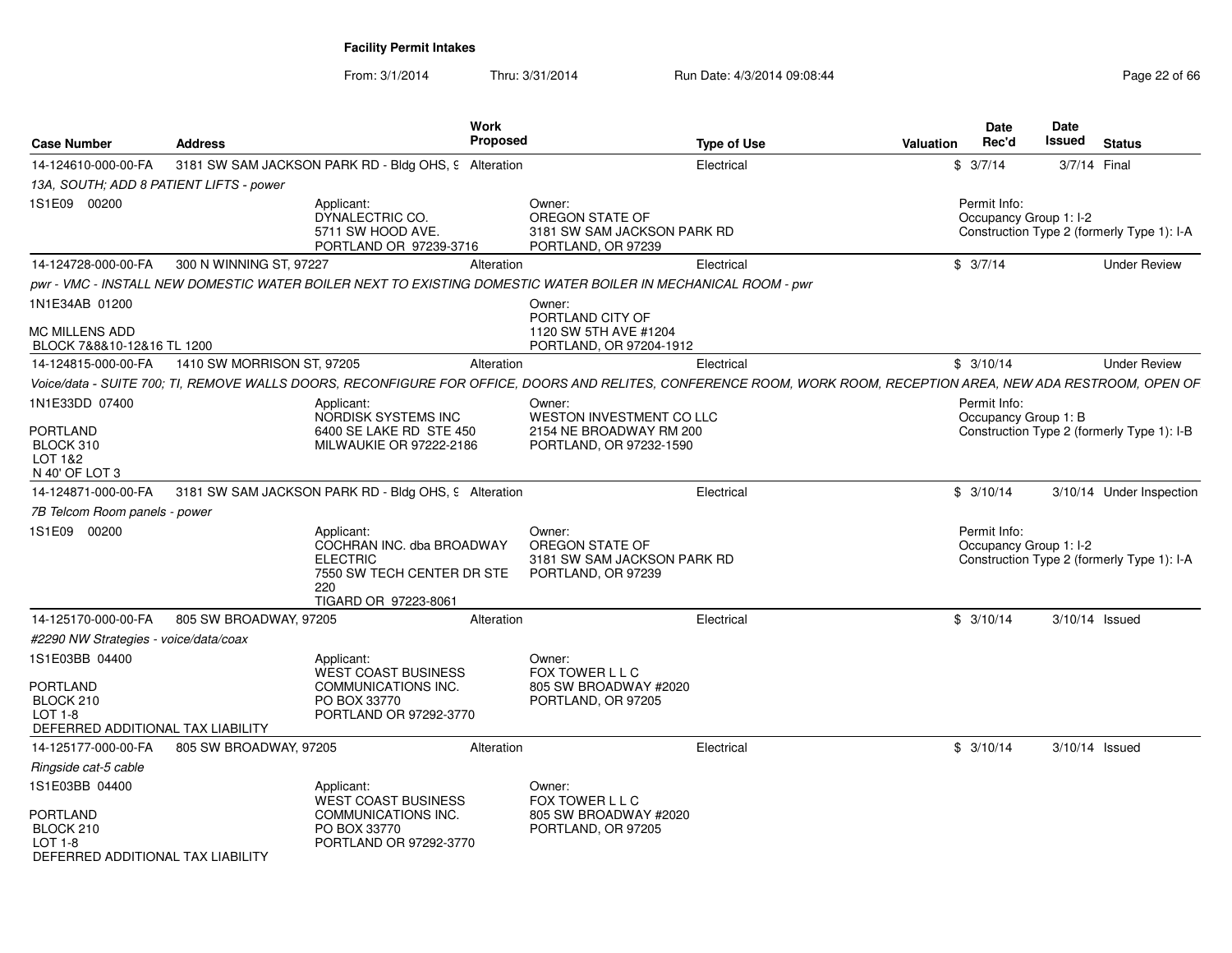| <b>Case Number</b>                                                         | <b>Address</b>                                   |                                                                 | Work<br><b>Proposed</b> | <b>Type of Use</b>                                                                                                                        | <b>Valuation</b> | <b>Date</b><br>Rec'd                             | Date<br>Issued   | <b>Status</b>                               |
|----------------------------------------------------------------------------|--------------------------------------------------|-----------------------------------------------------------------|-------------------------|-------------------------------------------------------------------------------------------------------------------------------------------|------------------|--------------------------------------------------|------------------|---------------------------------------------|
| 14-125212-000-00-FA                                                        | 555 SW OAK ST                                    |                                                                 | Alteration              | Electrical                                                                                                                                |                  | \$3/10/14                                        | 3/10/14 Issued   |                                             |
| 6TH FL PLAZA REMODEL - voice/data                                          |                                                  |                                                                 |                         |                                                                                                                                           |                  |                                                  |                  |                                             |
| 1N1E34CD 80000                                                             |                                                  | Applicant:<br>CHRISTENSON ELECTRIC INC.                         |                         | Owner:<br>ASSOCIATION OF UNIT OWNERS                                                                                                      |                  | Permit Info:<br>Occupancy Group 1: B_Bank, Off., |                  |                                             |
| ONE ELEVEN TOWER CONDOMINIUM<br><b>GENERAL COMMON ELEMENTS</b>             |                                                  | 111 SW COLUMBIA ST. STE 480<br>PORTLAND OR 97201-5838           |                         | OF<br>ONE ELEVEN TOWER<br>CONDOMINIUM 111 SW 5TH<br>PORTLAND, OR 97204                                                                    |                  | Med.Off., Pub.Bldg.                              |                  |                                             |
| 14-125230-000-00-FA                                                        | 538 SW 6TH AVE, 97204                            |                                                                 | Alteration              | Electrical                                                                                                                                |                  | \$3/10/14                                        | 3/10/14 Issued   |                                             |
|                                                                            |                                                  |                                                                 |                         | hvac - SUITES 520 & 1130 LEGAL AID SERVICES OF OREGON TI, REMOVE AND ADD NEW PARTITION WALLS FOR OFFICE RECONFIGURATION - (4 thermostats) |                  |                                                  |                  |                                             |
| 1N1E34CC 07900                                                             |                                                  | Applicant:<br>OHAC INC                                          |                         | Owner:<br>PORTLAND CASCADE BUILDING                                                                                                       |                  |                                                  |                  |                                             |
| PORTLAND<br>BLOCK 174<br>LOT 5&6                                           |                                                  | 19300 SW 118TH AVE<br><b>TUALATIN OR 97062-7293</b>             |                         | <b>LLC</b><br>166 KINGS HIGHWAY N<br>WESTPORT, CT 06880-2423                                                                              |                  |                                                  |                  |                                             |
| 14-125400-000-00-FA                                                        | 1200 NW NAITO PKY                                |                                                                 | Alteration              | Electrical                                                                                                                                |                  | \$3/11/14                                        | 3/11/14 Final    |                                             |
|                                                                            | #260 Finity Communications - voice/data/security |                                                                 |                         |                                                                                                                                           |                  |                                                  |                  |                                             |
| 1N1E34BA 00100                                                             |                                                  | Applicant:<br>ADVANCED COMMUNICATIONS                           |                         | Owner:<br>ALBERS MILL BUILDING LLC                                                                                                        |                  |                                                  |                  |                                             |
| <b>COUCHS ADD</b><br>BLOCK 318<br>LOT 2-15 TL 100                          |                                                  | <b>SERVICES INC.</b><br>PO BOX 231196<br>PORTLAND OR 97281-1196 |                         | 2701 NW VAUGHN ST #390<br>PORTLAND, OR 97210                                                                                              |                  |                                                  |                  |                                             |
| 14-125451-000-00-FA                                                        | 133 SW 2ND AVE, 97204                            |                                                                 | Alteration              | Electrical                                                                                                                                |                  | \$3/11/14                                        | $3/11/14$ Issued |                                             |
| #105 Esan Thai Cuisine Inc. - CCTV Installation                            |                                                  |                                                                 |                         |                                                                                                                                           |                  |                                                  |                  |                                             |
| 1N1E34CD 02200                                                             |                                                  | Applicant:<br><b>ADT LLC</b>                                    |                         | Owner:<br>PT POPE PROPERTIES LLC                                                                                                          |                  |                                                  |                  |                                             |
| <b>PORTLAND</b><br>BLOCK 31<br><b>LOT 3&amp;4</b>                          |                                                  | 7989 SW CIRRUS DR<br>BEAVERTON, OR 97008-5977                   |                         | 133 SW 2ND AVE #301<br>PORTLAND, OR 97204-3526                                                                                            |                  |                                                  |                  |                                             |
| 14-125497-000-00-FA                                                        | 1100 SW 6TH AVE, 97204                           |                                                                 | Alteration              | Electrical                                                                                                                                |                  | \$3/11/14                                        |                  | <b>Under Review</b>                         |
| 14th fl Modifications - power                                              |                                                  |                                                                 |                         |                                                                                                                                           |                  |                                                  |                  |                                             |
| 1S1E03BB 00700                                                             |                                                  |                                                                 |                         | Owner:<br>STANDARD INSURANCE CO                                                                                                           |                  | Permit Info:<br>Occupancy Group 1: B             |                  |                                             |
| <b>PORTLAND</b><br>BLOCK 168<br>LOT 1-8 TL 700                             |                                                  |                                                                 |                         | <b>PO BOX 711</b><br>PORTLAND, OR 97204                                                                                                   |                  | Construction Type 2 (formerly Type 1):<br>I-FR   |                  |                                             |
| 14-125533-000-00-FA                                                        | 4380 SW MACADAM AVE, 97201                       |                                                                 | Alteration              | Electrical                                                                                                                                |                  | \$3/11/14                                        |                  | <b>Under Review</b>                         |
| #460 Expansion - power                                                     |                                                  |                                                                 |                         |                                                                                                                                           |                  |                                                  |                  |                                             |
| 1S1E10DC 00800                                                             |                                                  |                                                                 |                         | Owner:<br><b>RIVER FORUM LLC</b>                                                                                                          |                  | Permit Info:<br>Occupancy Group 1: B             |                  |                                             |
| SECTION 10 1S 1E<br>TL 800 3.18 ACRES<br>DEFERRAI-POTENTIAI ADDITIONAI TAX |                                                  |                                                                 |                         | 235 MONTGOMERY ST FL 16<br>SAN FRANCISCO, CA 94104                                                                                        |                  |                                                  |                  | Construction Type 2 (formerly Type 1): II-A |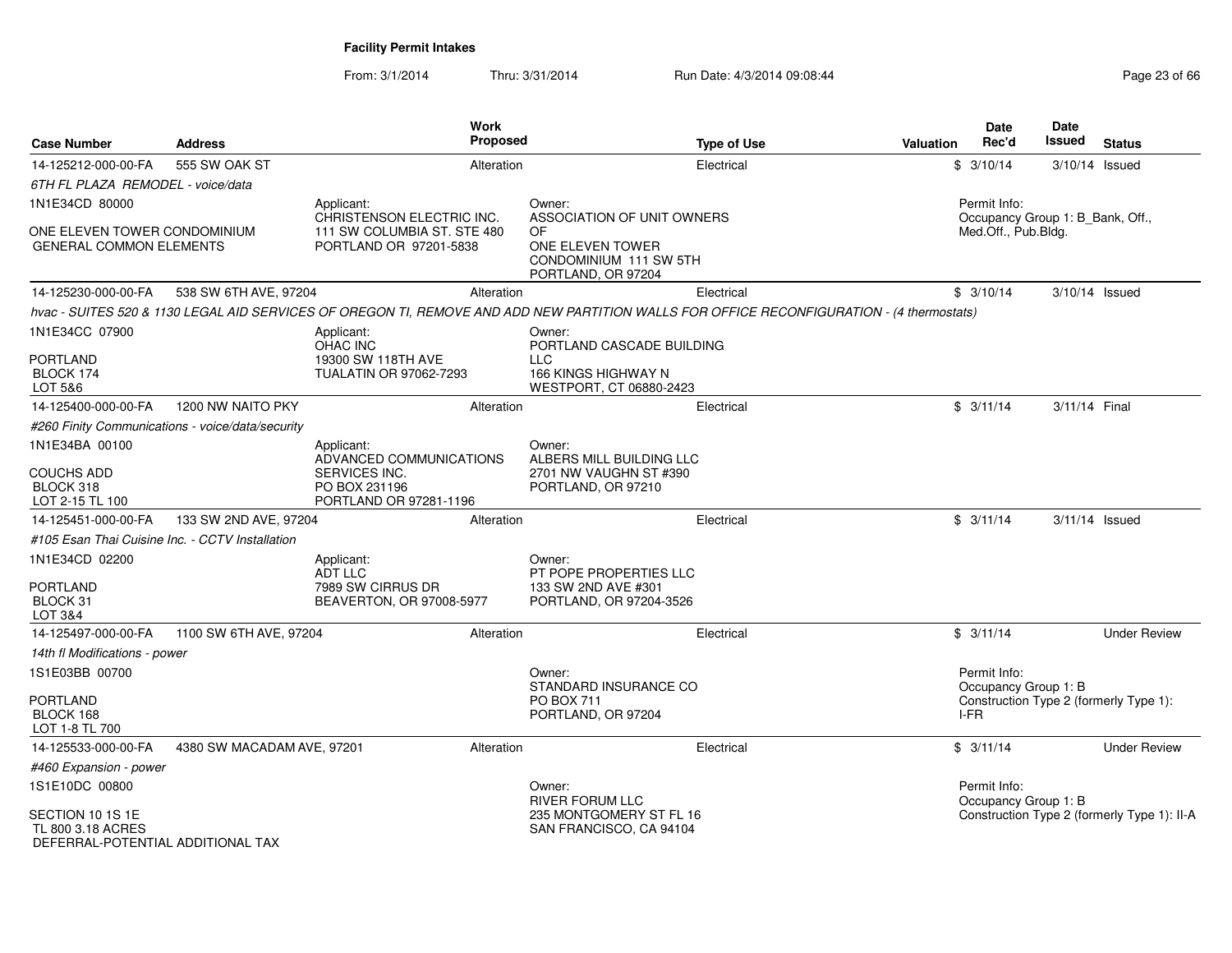|                                                   |                                    | Work                                                                                                                                   |                 |                                                                                 |           | <b>Date</b>                          | Date          |                                            |
|---------------------------------------------------|------------------------------------|----------------------------------------------------------------------------------------------------------------------------------------|-----------------|---------------------------------------------------------------------------------|-----------|--------------------------------------|---------------|--------------------------------------------|
| <b>Case Number</b>                                | <b>Address</b>                     |                                                                                                                                        | <b>Proposed</b> | <b>Type of Use</b>                                                              | Valuation | Rec'd                                | Issued        | <b>Status</b>                              |
| 14-125552-000-00-FA                               | 111 SW 5TH AVE, 97204-3626         |                                                                                                                                        | Alteration      | Electrical                                                                      |           | \$3/11/14                            | 3/13/14 Final |                                            |
| T26 National Payment Systems TI - power           |                                    |                                                                                                                                        |                 |                                                                                 |           |                                      |               |                                            |
| 1N1E34CD 01300                                    |                                    | Applicant:<br><b>OREGON ELECTRIC</b><br>CONSTRUCTION INC. /DBA<br>OREGON ELECTRIC GROUP.<br>1709 SE 3RD AVE.<br>PORTLAND OR 97214-4547 |                 |                                                                                 |           | Permit Info:<br>Occupancy Group 1: B |               | Construction Type 2 (formerly Type 1): I-A |
| 14-125591-000-00-FA                               | 3251 SW SAM JACKSON PARK RD, 97201 |                                                                                                                                        | Alteration      | Electrical                                                                      |           | \$3/11/14                            |               | $3/11/14$ Issued                           |
| 9th fl Cafe new wall - power                      |                                    |                                                                                                                                        |                 |                                                                                 |           |                                      |               |                                            |
| 1S1E09AC 03700                                    |                                    | Applicant:                                                                                                                             |                 | Owner:                                                                          |           | Permit Info:                         |               |                                            |
| SECTION 09 1S 1E<br>TL 3700 0.07 ACRES            |                                    | DYNALECTRIC CO.<br>5711 SW HOOD AVE.<br>PORTLAND OR 97239-3716                                                                         |                 | OREGON STATE OF<br>3181 SW SAM JACKSON PARK RD<br>PORTLAND, OR 97239            | I-FR      | Occupancy Group 1: I1.1              |               | Construction Type 2 (formerly Type 1):     |
| 14-125652-000-00-FA                               | 1225 NE 2ND AVE, 97232             |                                                                                                                                        | Alteration      | Electrical                                                                      |           | \$3/11/14                            |               | 3/20/14 Under Inspection                   |
|                                                   |                                    | power - GROUND FLOOR, CEILING REPLACEMENT, HALLWAY, ROOMS G13 & 29                                                                     |                 |                                                                                 |           |                                      |               |                                            |
| 1N1E34AA 01700                                    |                                    | Applicant:                                                                                                                             |                 | Owner:                                                                          |           | Permit Info:                         |               |                                            |
| <b>HOLLADAYS ADD</b><br>BLOCK 57-60&63&64 TL 1700 |                                    | FIVE STAR ELECTRIC INC.<br>756 SW BAILEY AVE<br>HILLSBORO OR 97123                                                                     |                 | LEGACY EMANUEL HOSPITAL<br>1919 NW LOVEJOY ST<br>PORTLAND, OR 97209-1503        |           | Occupancy Group 1: B                 |               | Construction Type 2 (formerly Type 1): I-B |
|                                                   |                                    |                                                                                                                                        |                 | Owner:<br><b>HEALTH CENTER</b><br>1919 NW LOVEJOY ST<br>PORTLAND, OR 97209-1503 |           |                                      |               |                                            |
| 14-126048-000-00-FA                               | 1100 SW 6TH AVE, 97204             |                                                                                                                                        | Alteration      | Electrical                                                                      |           | \$3/12/14                            |               | <b>Under Review</b>                        |
| 12th fl Remodel - power                           |                                    |                                                                                                                                        |                 |                                                                                 |           |                                      |               |                                            |
| 1S1E03BB 00700                                    |                                    |                                                                                                                                        |                 | Owner:<br>STANDARD INSURANCE CO                                                 |           | Permit Info:<br>Occupancy Group 1: B |               |                                            |
| <b>PORTLAND</b><br>BLOCK 168<br>LOT 1-8 TL 700    |                                    |                                                                                                                                        |                 | <b>PO BOX 711</b><br>PORTLAND, OR 97204                                         |           | I-FR                                 |               | Construction Type 2 (formerly Type 1):     |
| 14-126051-000-00-FA                               | 1100 SW 6TH AVE, 97204             |                                                                                                                                        | Alteration      | Electrical                                                                      |           | \$3/12/14                            |               | $3/12/14$ Issued                           |
| 12th fl Remodel - voice/data                      |                                    |                                                                                                                                        |                 |                                                                                 |           |                                      |               |                                            |
| 1S1E03BB 00700                                    |                                    | Applicant:<br><b>IES COMMERCIAL INC.</b>                                                                                               |                 | Owner:<br>STANDARD INSURANCE CO                                                 |           | Permit Info:<br>Occupancy Group 1: B |               |                                            |
| <b>PORTLAND</b><br>BLOCK 168<br>LOT 1-8 TL 700    |                                    | 16135 SW 74TH AVE.<br>TIGARD, OR 97224-7994                                                                                            |                 | <b>PO BOX 711</b><br>PORTLAND, OR 97204                                         |           | I-FR                                 |               | Construction Type 2 (formerly Type 1):     |
| 14-126055-000-00-FA                               | 1 SW COLUMBIA ST, 97201            |                                                                                                                                        | Alteration      | Electrical                                                                      |           | \$3/12/14                            | 3/12/14 Final |                                            |
| #1610 Paycom TI - HVAC control                    |                                    |                                                                                                                                        |                 |                                                                                 |           |                                      |               |                                            |
| 1S1E03BD 01800                                    |                                    | Applicant:<br>AMERICAN HEATING INC.                                                                                                    |                 | Owner:<br><b>UMPQUA PLAZA LLC</b>                                               |           | Permit Info:<br>Occupancy Group 1: B |               |                                            |
| <b>PORTLAND</b><br>BLOCK 114<br>LOT 1-8           |                                    | 5035 SE 24TH<br>PORTLAND OR 97202-2418                                                                                                 |                 | 555 CALIFORNIA ST 49TH FL<br>SAN FRANCISCO, CA 94104                            |           |                                      |               | Construction Type 2 (formerly Type 1): I-B |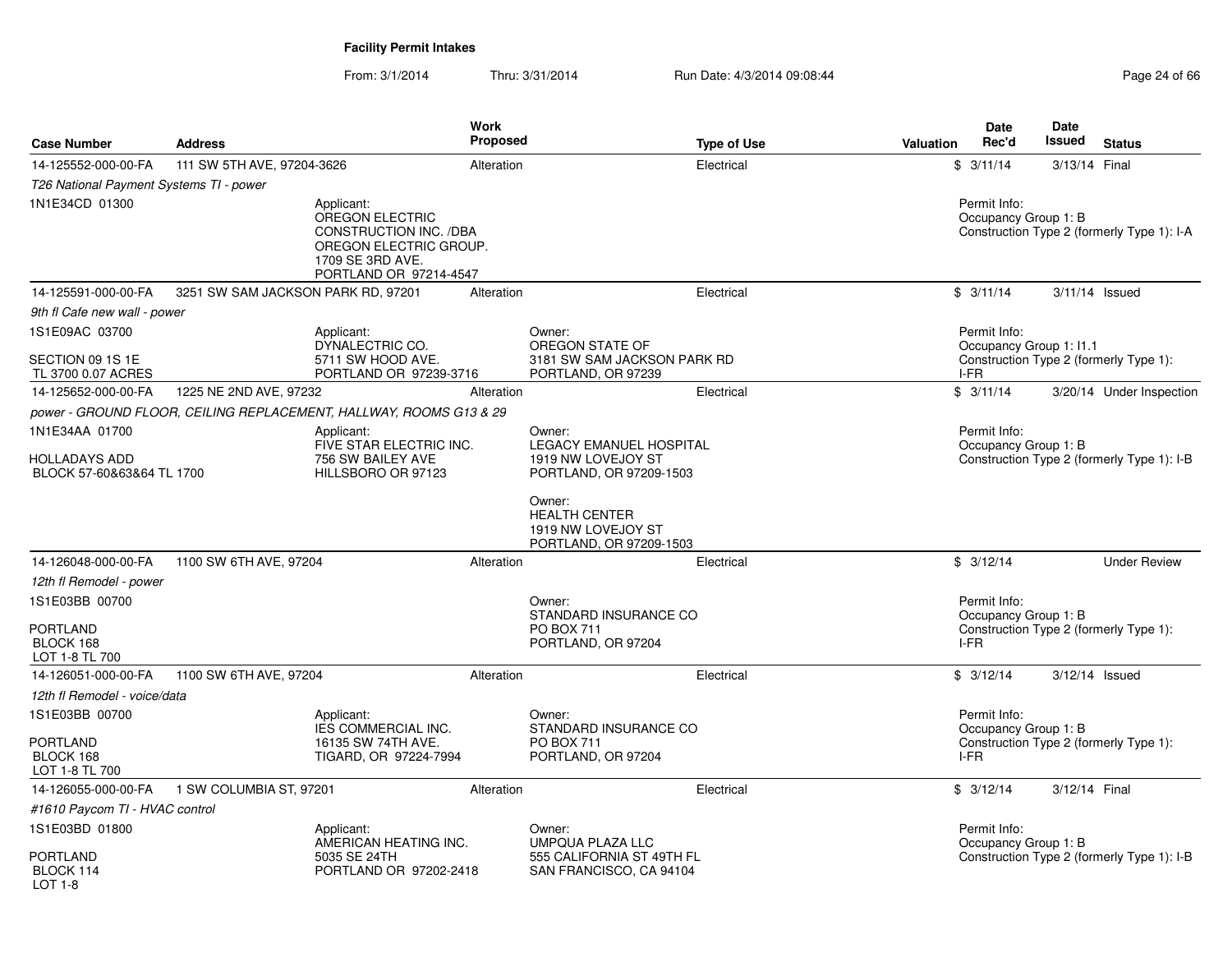| <b>Case Number</b>                                                                           | <b>Address</b>                                                                   | Work<br><b>Proposed</b>                                                            | Type of Use                                                                                                                                                    | Valuation | <b>Date</b><br>Rec'd                 | Date<br>Issued<br><b>Status</b>             |
|----------------------------------------------------------------------------------------------|----------------------------------------------------------------------------------|------------------------------------------------------------------------------------|----------------------------------------------------------------------------------------------------------------------------------------------------------------|-----------|--------------------------------------|---------------------------------------------|
| 14-126313-000-00-FA                                                                          | 100 SW MAIN ST, 97204                                                            | Alteration                                                                         | Electrical                                                                                                                                                     | \$3/12/14 |                                      | 3/28/14 Under Inspection                    |
|                                                                                              |                                                                                  |                                                                                    | power - 13TH & 16TH FLOOR INTERFACE. DEMO OF WALLS, DOORS, CASEWORK AND FINISHES. NEW WALLS, DOORS, RE-LITES, ELECTRICAL, LIGHTING AND CASEWORK                |           |                                      |                                             |
| 1S1E03BD 00600<br><b>PORTLAND</b><br>BLOCK 10<br>LOT 1 EXC PT IN STS<br>LOT 2-8 EXC PT IN ST | Applicant:<br><b>ELECTRIC</b><br>220                                             | COCHRAN INC. dba BROADWAY<br>7550 SW TECH CENTER DR STE<br>TIGARD OR 97223-8061    | Owner:<br>AAT OREGON OFFICE I LLC<br>11455 EL CAMINO REAL #200<br>SAN DIEGO, CA 92130-2047                                                                     |           |                                      |                                             |
| 14-126317-000-00-FA                                                                          | 9600 NE CASCADES PKY, 97220                                                      | Alteration                                                                         | Electrical                                                                                                                                                     | \$3/12/14 |                                      | <b>Under Review</b>                         |
|                                                                                              |                                                                                  |                                                                                    | power - DDI-DS PRO. LLC 4.955 SQ FT NEW TENANT OFFICE TI. REMOVE AND REPLACE OFFICE WALLS. CEILINGS & SOFFITS                                                  |           |                                      |                                             |
| 1N2E16 00100                                                                                 |                                                                                  |                                                                                    | Owner:<br>PORT OF PORTLAND<br>PO BOX 3529<br>PORTLAND, OR 97208-3529                                                                                           |           |                                      |                                             |
| 14-126343-000-00-FA                                                                          | 101 SW MAIN ST, 97204                                                            | Alteration                                                                         | Electrical                                                                                                                                                     | \$3/12/14 |                                      | 3/19/14 Final                               |
|                                                                                              | power - SUITE 1850 REMOVE PREVIOUS TENANT PARTITIONS AND RESTORE OPEN FLOOR PLAN |                                                                                    |                                                                                                                                                                |           |                                      |                                             |
| 1S1E03BD 00300<br><b>PORTLAND</b><br>BLOCK 11<br>LOT 1-4<br>LOT 5-8 EXC PT IN STS            | Applicant:<br>11401 NE MARX ST.                                                  | CAPITOL ELECTRIC CO INC.<br>PORTLAND OR 97220-1041                                 | Owner:<br>KBSH ONE MAIN PLACE LLC<br>121 SW MORRISON ST #200<br>PORTLAND, OR 97204                                                                             |           |                                      |                                             |
| 14-126349-000-00-FA                                                                          | 101 SW MAIN ST, 97204                                                            | Alteration                                                                         | Electrical                                                                                                                                                     | \$3/12/14 |                                      | <b>Under Review</b>                         |
|                                                                                              |                                                                                  |                                                                                    | power - SUITE 1950 TENANT IMPROVEMENT - REMOVE OFFICE PARTITIONS. CREATE CONFERENCE ROOM. ADD COUNTER WITH SINK. REPAIR AND REPLACE CEILING GRID AS NECESSARY  |           |                                      |                                             |
| 1S1E03BD 00300<br>PORTLAND<br>BLOCK 11<br>LOT 1-4<br>LOT 5-8 EXC PT IN STS                   |                                                                                  |                                                                                    | Owner:<br>KBSH ONE MAIN PLACE LLC<br>121 SW MORRISON ST #200<br>PORTLAND, OR 97204                                                                             |           |                                      |                                             |
|                                                                                              | 14-126370-000-00-FA 919 NE 19TH AVE, 97232                                       | Alteration                                                                         | Electrical                                                                                                                                                     | \$3/12/14 |                                      | 3/12/14 Final                               |
|                                                                                              |                                                                                  |                                                                                    | voice/data - SUITE 100; DEMO MOST WALLS, COUPLE OF RESTROOMS, RECONFIGURE WALLS FOR MULTIPLE OFFICES, CONFERENCE ROOMS, BREAK ROOM, NEW RECEPTION AREA, DOORS, |           |                                      |                                             |
| 1N1E35AC 00100<br>SULLIVANS ADD<br><b>BLOCK 36 TL 100</b>                                    | Applicant:<br><b>RD</b>                                                          | 9500 SW TUALATIN SHERWOOD<br><b>TUALATIN OR 97062-8586</b>                         | Owner:<br>AZIMUTH COMMUNICATIONS INC. WESTON INVESTMENT CO LLC<br>2154 NE BROADWAY RM 200<br>PORTLAND, OR 97232-1590                                           |           | Permit Info:<br>Occupancy Group 1: B | Construction Type 2 (formerly Type 1): II-A |
| 14-126560-000-00-FA                                                                          | 1015 NW 22ND AVE, 97210                                                          | Alteration                                                                         | Electrical                                                                                                                                                     | \$3/13/14 |                                      | 3/13/14 Under Inspection                    |
|                                                                                              | power - CATH LAB #3 EQUIPMENT REPLACEMENT                                        |                                                                                    |                                                                                                                                                                |           |                                      |                                             |
| 1N1E33BA 07800<br><b>COUCHS ADD</b><br>TL 7800 BLOCK 304                                     | Applicant:                                                                       | CHRISTENSON ELECTRIC INC.<br>111 SW COLUMBIA ST. STE 480<br>PORTLAND OR 97201-5838 | Owner:<br><b>GOOD SAMARITAN HOSPITAL</b><br>1919 NW LOVEJOY ST<br>PORTLAND, OR 97209                                                                           |           |                                      |                                             |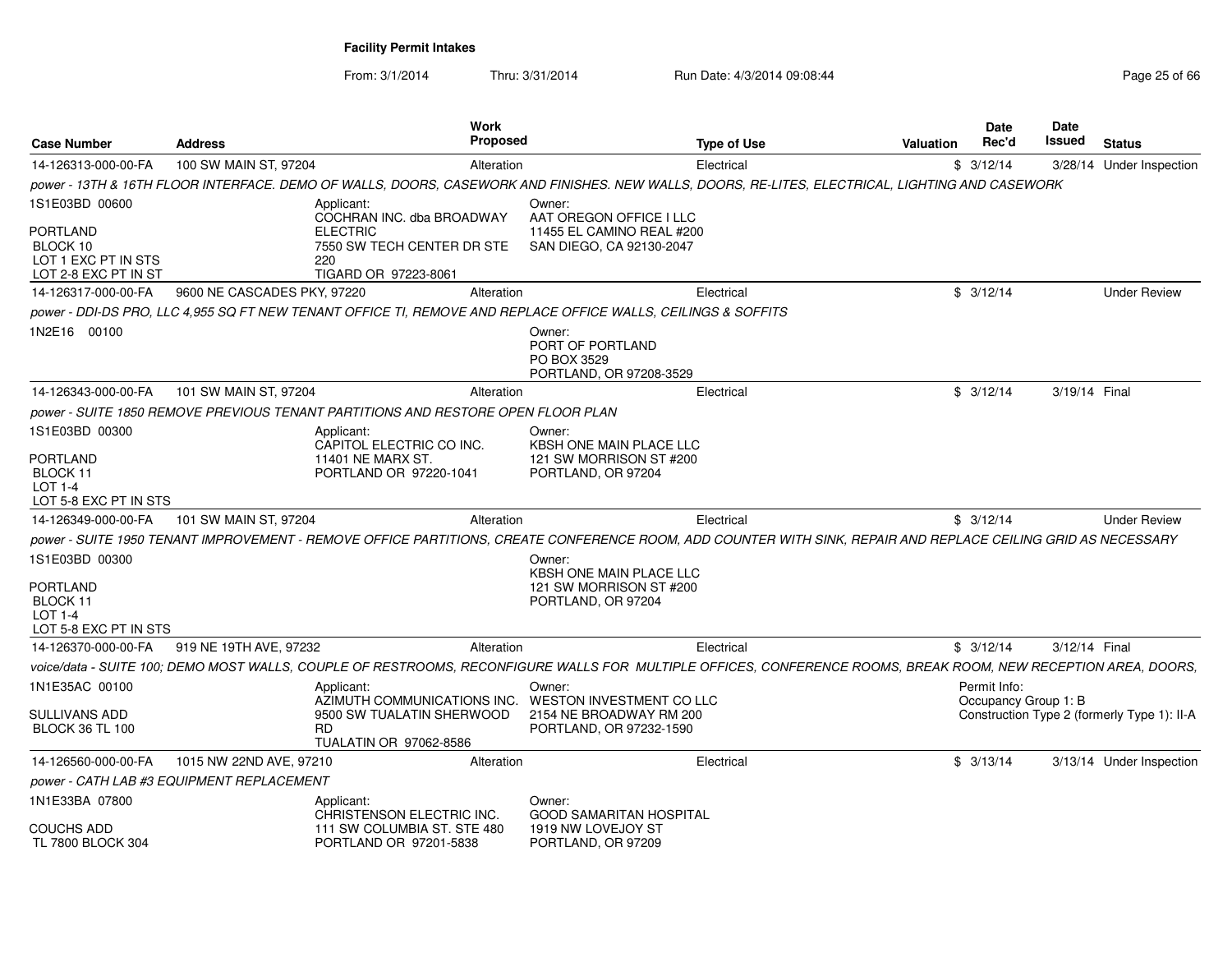| <b>Case Number</b>                             | <b>Address</b>                           | Work<br>Proposed                                           | <b>Type of Use</b>                                                                                                                                                | Valuation | <b>Date</b><br>Rec'd                 | <b>Date</b><br><b>Issued</b> | <b>Status</b>                               |
|------------------------------------------------|------------------------------------------|------------------------------------------------------------|-------------------------------------------------------------------------------------------------------------------------------------------------------------------|-----------|--------------------------------------|------------------------------|---------------------------------------------|
| 14-126922-000-00-FA                            | 3251 SW SAM JACKSON PARK RD, 97201       | Alteration                                                 | Electrical                                                                                                                                                        | \$3/14/14 |                                      |                              | <b>Under Review</b>                         |
| 6th fl Sound Booth - power                     |                                          |                                                            |                                                                                                                                                                   |           |                                      |                              |                                             |
| 1S1E09AC 03700                                 |                                          | Owner:                                                     | OREGON STATE OF                                                                                                                                                   |           | Permit Info:                         | Occupancy Group 1: 11.1      |                                             |
| SECTION 09 1S 1E<br>TL 3700 0.07 ACRES         |                                          |                                                            | 3181 SW SAM JACKSON PARK RD<br>PORTLAND, OR 97239                                                                                                                 | I-FR      |                                      |                              | Construction Type 2 (formerly Type 1):      |
| 14-126923-000-00-FA                            | 1500 SW 1ST AVE, 97201                   | Alteration                                                 | Electrical                                                                                                                                                        | \$3/14/14 |                                      |                              | 3/20/14 Issued                              |
|                                                | 4TH & 5TH FLOORS - PROJECT JAMES - power |                                                            |                                                                                                                                                                   |           |                                      |                              |                                             |
| 1S1E03CA 00600                                 | Applicant:                               | Owner:<br>CHRISTENSON ELECTRIC INC.<br><b>URBAN OFFICE</b> |                                                                                                                                                                   |           | Permit Info:<br>Occupancy Group 1: B |                              |                                             |
| <b>PORTLAND</b><br><b>BLOCK 116 TL 600</b>     |                                          | 111 SW COLUMBIA ST. STE 480<br>PORTLAND OR 97201-5838      | 111 SW COLUMBIA ST #1380<br>PORTLAND, OR 97201-5845                                                                                                               |           |                                      |                              | Construction Type 2 (formerly Type 1): I-A  |
|                                                |                                          | Owner:<br><b>PARKING</b>                                   | 111 SW COLUMBIA ST #1380<br>PORTLAND, OR 97201-5845                                                                                                               |           |                                      |                              |                                             |
|                                                |                                          | Owner:<br><b>FACILITIES</b>                                | 111 SW COLUMBIA ST #1380<br>PORTLAND, OR 97201-5845                                                                                                               |           |                                      |                              |                                             |
| 14-127361-000-00-FA                            | 220 NW 2ND AVE, 97209                    | Alteration                                                 | Electrical                                                                                                                                                        | \$3/17/14 |                                      |                              | 3/17/14 Issued                              |
|                                                |                                          |                                                            | hvac - SUITE 940; TI, REMOVE WALLS, ADD DEMISING WALL AT ENTRY, WALLS FOR CONFERENCE ROOMS, SERVER ROOM, BREAKROOM, STORAGE, WORK ROOM, CREATE OPEN OFFICE SPAC   |           |                                      |                              |                                             |
| 1N1E34CA 04500<br><b>COUCHS ADD</b>            | Applicant:                               | Owner:<br>MCKINSTRY CO. LLC.<br>16790 NE MASON ST STE 100  | ONE PACIFIC SQUARE CF LLC<br>1211 SW 5TH AVE #2230                                                                                                                |           |                                      |                              |                                             |
| BLOCK 14<br>LOT 1-8 EXC PT IN ST               |                                          | PORTLAND OR 97230-7398                                     | PORTLAND, OR 97204-3735                                                                                                                                           |           |                                      |                              |                                             |
| 14-127567-000-00-FA                            | 1650 NW NAITO PKY - Unit 304, 97209      | Alteration                                                 | Electrical                                                                                                                                                        | \$3/17/14 |                                      |                              | 3/17/14 Issued                              |
|                                                |                                          |                                                            | power - 3RD FLOOR LEGACY CLINICAL INFORMATION/TRAINING CENTER COMPLETE 14,377 SQ FT REMODEL OF EXISTING TENANT, REMOVE EXISTING WALLS AND RECONFIGURE OFFICE SPA( |           |                                      |                              |                                             |
| 1N1E28DD 00400                                 | Applicant:                               | Owner:<br><b>WILLAMETTE ELECTRIC INC.</b>                  | THE REALTY ASSOCIATES                                                                                                                                             |           | Permit Info:<br>Occupancy Group 1: B |                              |                                             |
| WATSONS ADD<br>LOT 1-10 TL 400                 | P.O. BOX 230547                          | TIGARD, OR 97281-0547                                      | 1301 DOVE ST #860<br>NEWPORT BEACH, CA 92660                                                                                                                      | I-FR      |                                      |                              | Construction Type 2 (formerly Type 1):      |
|                                                |                                          | Owner:<br><b>FUND IX LP</b>                                | 1301 DOVE ST #860<br>NEWPORT BEACH, CA 92660                                                                                                                      |           |                                      |                              |                                             |
| 14-127578-000-00-FA                            | 919 NE 19TH AVE, 97232                   | Alteration                                                 | Electrical                                                                                                                                                        | \$3/17/14 |                                      |                              | 3/17/14 Under Inspection                    |
|                                                |                                          |                                                            | SUITE 170; REMOVE SOME WALLS, RECONFIGURE AND ADD WALLS, DOORS, RELITES, FOR OFFICES, WORK AREA, CEILING, ELEC                                                    |           |                                      |                              |                                             |
| 1N1E35AC 00100                                 | Applicant:                               | Owner:<br><b>BACHOFNER ELECTRIC, LLC.</b>                  | WESTON INVESTMENT CO LLC                                                                                                                                          |           | Permit Info:<br>Occupancy Group 1: B |                              |                                             |
| <b>SULLIVANS ADD</b><br><b>BLOCK 36 TL 100</b> |                                          | 12031 NE MARX ST.<br>PORTLAND OR 97220                     | 2154 NE BROADWAY RM 200<br>PORTLAND, OR 97232-1590                                                                                                                |           |                                      |                              | Construction Type 2 (formerly Type 1): II-A |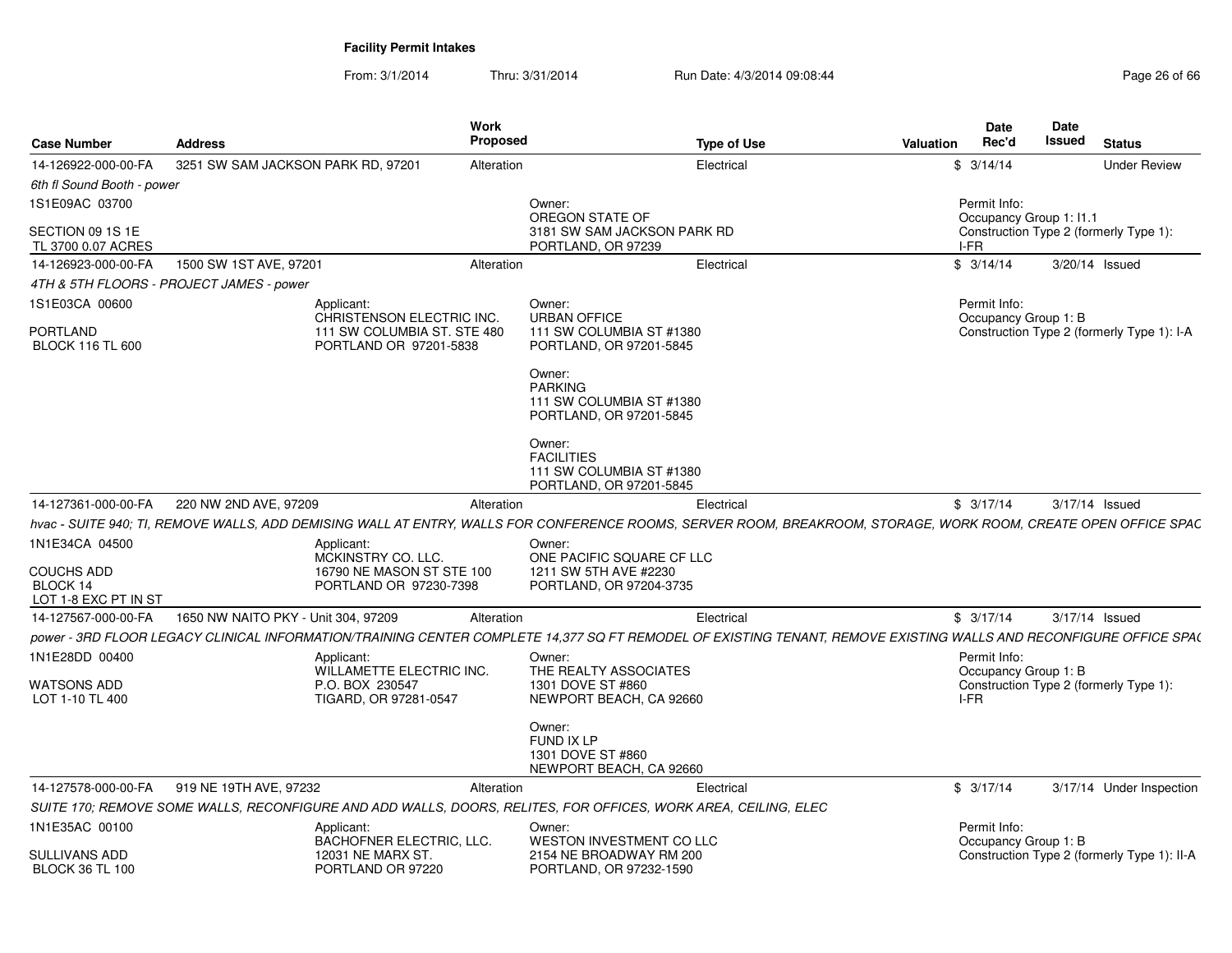| Case Number                                                                                                                 | <b>Address</b>               |                                                                                                                                               | Work<br>Proposed |                                                                                                              | <b>Type of Use</b>                                                                                                                                                 | <b>Date</b><br>Rec'd<br>Valuation   |                     | <b>Date</b><br>Issued<br><b>Status</b>       |
|-----------------------------------------------------------------------------------------------------------------------------|------------------------------|-----------------------------------------------------------------------------------------------------------------------------------------------|------------------|--------------------------------------------------------------------------------------------------------------|--------------------------------------------------------------------------------------------------------------------------------------------------------------------|-------------------------------------|---------------------|----------------------------------------------|
| 14-127585-000-00-FA                                                                                                         | 305 NE 102ND AVE, 97220      |                                                                                                                                               | Alteration       |                                                                                                              | Electrical                                                                                                                                                         | \$3/17/14                           |                     | 3/17/14 Under Inspection                     |
|                                                                                                                             |                              | power - SUITE 260; ADD WALLS AND DOORS FOR TWO OFFICES AND WORK AREA, CEILING, ELEC                                                           |                  |                                                                                                              |                                                                                                                                                                    |                                     |                     |                                              |
| 1N2E33DA 00600                                                                                                              |                              | Applicant:                                                                                                                                    |                  | Owner:                                                                                                       |                                                                                                                                                                    |                                     |                     |                                              |
| <b>HUDSON AC</b><br>LOT 14&15 EXC PT IN ST                                                                                  |                              | <b>BACHOFNER ELECTRIC, LLC.</b><br>12031 NE MARX ST.<br>PORTLAND OR 97220                                                                     |                  | WESTON INVESTMENT CO LLC<br>2154 NE BROADWAY RM 200<br>PORTLAND, OR 97232-1590                               |                                                                                                                                                                    |                                     |                     |                                              |
| 14-127754-000-00-FA                                                                                                         | 2145 NW OVERTON ST, 97210    |                                                                                                                                               | Alteration       |                                                                                                              | Electrical                                                                                                                                                         | \$3/18/14                           |                     | 3/18/14 Issued                               |
|                                                                                                                             |                              |                                                                                                                                               |                  | power - 1ST FLOOR, REMOVE HALLWAY WALL, OPEN UP ROOM, INFILL DOORS, NEW ENTRY DOOR, FLOORING, ELEC, FINISHES |                                                                                                                                                                    |                                     |                     |                                              |
| 1N1E33BA 05700                                                                                                              |                              | Applicant:                                                                                                                                    |                  | Owner:                                                                                                       |                                                                                                                                                                    | Permit Info:                        |                     |                                              |
| <b>COUCHS ADD</b><br>BLOCK 298<br>LOT 1&2&5-12&14-17 TL 5700                                                                |                              | CHRISTENSON ELECTRIC INC.<br>111 SW COLUMBIA ST. STE 480<br>PORTLAND OR 97201-5838                                                            |                  | <b>LEGACY HEALTH SYSTEM</b><br>1919 NW LOVEJOY ST<br>PORTLAND, OR 97209                                      |                                                                                                                                                                    | Occupancy Group 1: B                |                     | Construction Type 2 (formerly Type 1): III-N |
| 14-127755-000-00-FA                                                                                                         | 825 NE MULTNOMAH ST - Unit 1 |                                                                                                                                               | Alteration       |                                                                                                              | Electrical                                                                                                                                                         | \$3/18/14                           |                     | $3/18/14$ Issued                             |
|                                                                                                                             |                              |                                                                                                                                               |                  |                                                                                                              | hvac - 13TH & 14TH FLOORS. FAMILY CARE: REMOVE ALL PARTITIONS. DOORS. FIXTURES. FLOORING. RECONFIGURE WALLS. DOORS. FOR OFFICES. RECEPTION. CONFERENCE ROOM. LOUNC |                                     |                     |                                              |
| 1N1E35BB 90002                                                                                                              |                              | Applicant:                                                                                                                                    |                  | Owner:                                                                                                       |                                                                                                                                                                    |                                     |                     |                                              |
| LLOYD CENTER TOWER CONDOMINIUM<br>LOT <sub>1</sub><br>DEPT OF REVENUE                                                       |                              | MCKINSTRY CO. LLC.<br>16790 NE MASON ST STE 100<br>PORTLAND OR 97230-7398                                                                     |                  | <b>PACIFICORP</b><br>700 NE MULTNOMAH ST 7TH FLR<br>PORTLAND, OR 97232                                       |                                                                                                                                                                    |                                     |                     |                                              |
| 14-127756-000-00-FA                                                                                                         | 808 SW CAMPUS DR. 97201      |                                                                                                                                               | Alteration       |                                                                                                              | Electrical                                                                                                                                                         | \$3/18/14                           |                     | 3/18/14 Final                                |
| 7th fl P-tube - power                                                                                                       |                              |                                                                                                                                               |                  |                                                                                                              |                                                                                                                                                                    |                                     |                     |                                              |
| 1S1E09 00600                                                                                                                |                              | Applicant:<br>DYNALECTRIC CO.<br>5711 SW HOOD AVE.<br>PORTLAND OR 97239-3716                                                                  |                  | Owner:<br>OREGON STATE OF (MEDICAL<br><b>DEPT</b><br>3181 SW SAM JACKSON PARK RD<br>PORTLAND, OR 97239       |                                                                                                                                                                    |                                     |                     |                                              |
| 14-127757-000-00-FA                                                                                                         | 530 SW 5TH AVE, 97204        |                                                                                                                                               | Alteration       |                                                                                                              | Electrical                                                                                                                                                         | \$3/18/14                           |                     | 3/18/14 Issued                               |
|                                                                                                                             |                              |                                                                                                                                               |                  |                                                                                                              | power - SUITE 900 RALLY MARKETING 2728 SQ FT NEW TENANT REMODEL, NEW WALLS FOR OFFICES, CONFERENCE ROOM, BREAK & SERVER ROOMS                                      |                                     |                     |                                              |
| 1N1E34CD 09600<br><b>PORTLAND</b><br>BLOCK 63<br>LOT 5&6<br><b>HISTORIC PROPERTY</b><br>POTENTIAL ADDITIONAL TAX            |                              | Applicant:<br><b>OREGON ELECTRIC</b><br><b>CONSTRUCTION INC. /DBA</b><br>OREGON ELECTRIC GROUP.<br>1709 SE 3RD AVE.<br>PORTLAND OR 97214-4547 |                  | Owner:<br>RGOF YEON BUILDING LLC<br>551 FIFTH AVE 23RD FLOOR<br>NEW YORK, NY 10176                           |                                                                                                                                                                    | Permit Info:<br>Med.Off., Pub.Bldg. |                     | Occupancy Group 1: B Bank, Off.,             |
| 14-127759-000-00-FA                                                                                                         | 530 SW 5TH AVE, 97204        |                                                                                                                                               | Alteration       |                                                                                                              | Electrical                                                                                                                                                         | \$3/18/14                           |                     | 3/18/14 Issued                               |
|                                                                                                                             |                              |                                                                                                                                               |                  |                                                                                                              | hvac - SUITE 900 RALLY MARKETING 2728 SQ FT NEW TENANT REMODEL, NEW WALLS FOR OFFICES, CONFERENCE ROOM, BREAK & SERVER ROOMS                                       |                                     |                     |                                              |
| 1N1E34CD 09600<br><b>PORTLAND</b><br>BLOCK <sub>63</sub><br>LOT 5&6<br><b>HISTORIC PROPERTY</b><br>POTENTIAL ADDITIONAL TAX |                              | Applicant:<br>HUNTER-DAVISSON INC.<br>1800 SE PERSHING ST.<br>PORTLAND OR 97202-2338                                                          |                  | Owner:<br>RGOF YEON BUILDING LLC<br>551 FIFTH AVE 23RD FLOOR<br>NEW YORK, NY 10176                           |                                                                                                                                                                    | Permit Info:                        | Med.Off., Pub.Bldg. | Occupancy Group 1: B Bank, Off.,             |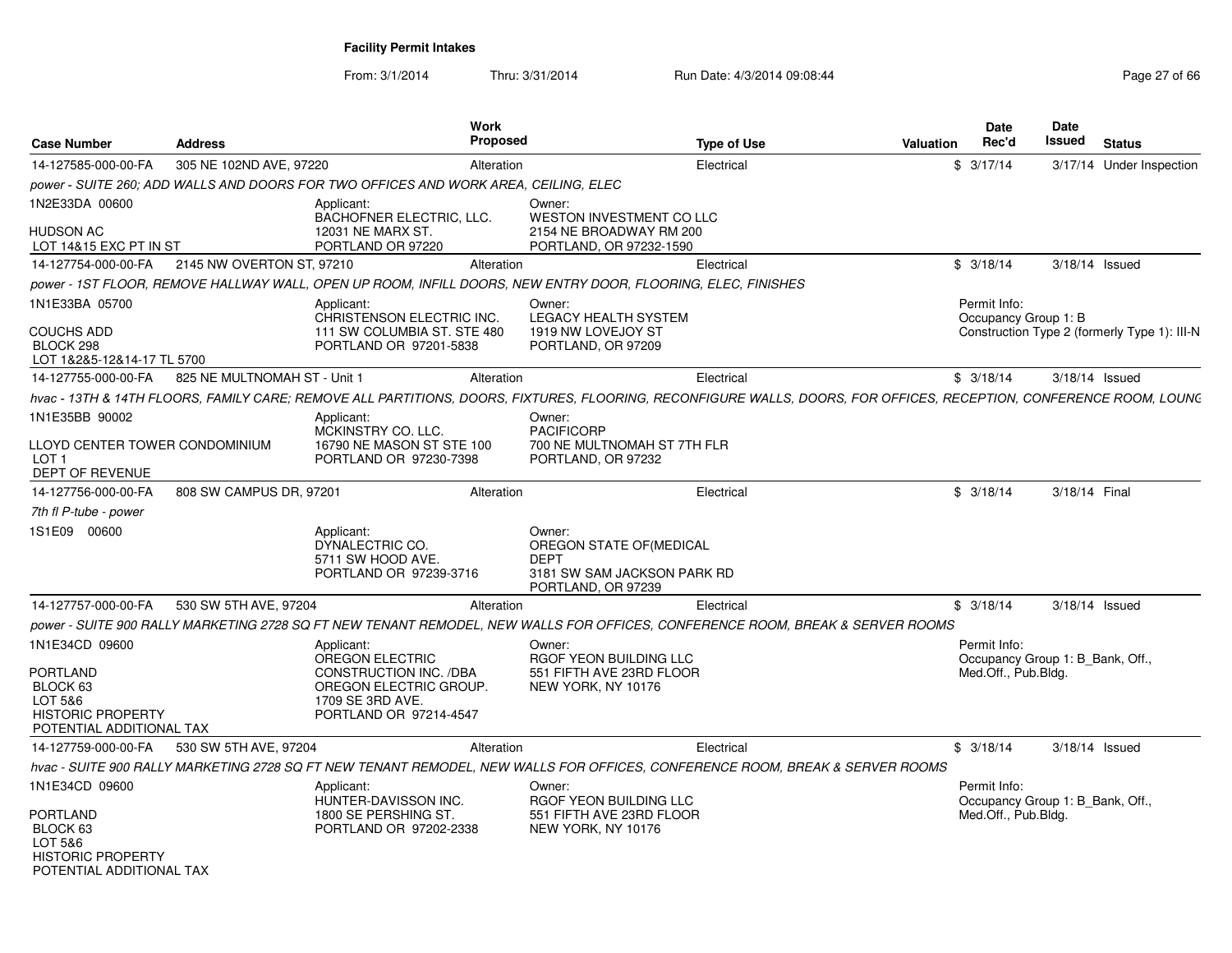| <b>Case Number</b>                       | <b>Address</b>                                 | <b>Work</b><br>Proposed                                                                                                                                               |                                                                                        | <b>Type of Use</b> | <b>Valuation</b> | Date<br>Rec'd                          | Date<br>Issued | <b>Status</b>                               |
|------------------------------------------|------------------------------------------------|-----------------------------------------------------------------------------------------------------------------------------------------------------------------------|----------------------------------------------------------------------------------------|--------------------|------------------|----------------------------------------|----------------|---------------------------------------------|
| 14-127761-000-00-FA                      |                                                | 3181 SW SAM JACKSON PARK RD - Bldg VIAB, § Alteration                                                                                                                 |                                                                                        | Electrical         |                  | \$3/18/14                              |                | 3/18/14 Under Inspection                    |
|                                          | 1ST FLOOR BREAKROOM AND OFFICE REMODEL - power |                                                                                                                                                                       |                                                                                        |                    |                  |                                        |                |                                             |
| 1S1E09 00200                             |                                                | Applicant:<br>DYNALECTRIC CO.<br>5711 SW HOOD AVE.<br>PORTLAND OR 97239-3716                                                                                          | Owner:<br>OREGON STATE OF<br>3181 SW SAM JACKSON PARK RD<br>PORTLAND, OR 97239         |                    |                  | Permit Info:<br>Occupancy Group 1: B   |                | Construction Type 2 (formerly Type 1): I-B  |
| 14-127765-000-00-FA                      |                                                | 3181 SW SAM JACKSON PARK RD - Bldg OHS, 9 Alteration                                                                                                                  |                                                                                        | Electrical         |                  | \$3/18/14                              |                | 3/19/14 Under Inspection                    |
| 5C03 PICC REMODEL - power                |                                                |                                                                                                                                                                       |                                                                                        |                    |                  |                                        |                |                                             |
| 1S1E09 00200                             |                                                | Applicant:<br>TICE ELECTRIC CO.<br>5405 N Lagoon Ave.<br>PORTLAND OR 97217-7637                                                                                       | Owner:<br>OREGON STATE OF<br>3181 SW SAM JACKSON PARK RD<br>PORTLAND, OR 97239         |                    |                  | Permit Info:<br>Occupancy Group 1: I-2 |                | Construction Type 2 (formerly Type 1): I-A  |
| 14-128342-000-00-FA                      | 3550 N INTERSTATE AVE, 97227                   | Alteration                                                                                                                                                            |                                                                                        | Electrical         |                  | \$3/18/14                              |                | 3/18/14 Under Inspection                    |
|                                          |                                                | pwr - NORTH ENTRY; CUT- IN WINDOW IN EXTERIOR WALL BY ENTRY DOORS. NEW RELITE IN INTERIOR WALL IN VESTIBULE, REMODEL CHECK IN AREA, RELITES, FLOOR COVERING, CEILING, |                                                                                        |                    |                  |                                        |                |                                             |
| 1N1E27BB 01700                           |                                                | Applicant:<br>ELECTRICAL CONSTRUCTION                                                                                                                                 | Owner:<br>KAISER FOUNDATION HEALTH                                                     |                    |                  | Permit Info:                           |                |                                             |
| <b>COOKS ADD</b><br>BLOCK 5&9&32 TL 1700 |                                                | CO. (a dba for EC COMPANY)<br>PO BOX 10286<br>PORTLAND OR 97296-0286                                                                                                  | 500 NE MULTNOMAH ST #100<br>PORTLAND, OR 97232-2031                                    |                    |                  | Occupancy Group 1: B                   |                | Construction Type 2 (formerly Type 1): II-B |
|                                          |                                                |                                                                                                                                                                       | Owner:<br>PLAN OF THE NORTHWEST<br>500 NE MULTNOMAH ST #100<br>PORTLAND, OR 97232-2031 |                    |                  |                                        |                |                                             |
| 14-128471-000-00-FA                      | 620 N FREMONT ST, 97227                        | Alteration                                                                                                                                                            |                                                                                        | Electrical         |                  | \$3/19/14                              |                | $3/19/14$ Issued                            |
|                                          |                                                | REPLACE EXISTING FIRE ALARM SYSTEM WITH A NEW ADDRESSABLE FIRE ALARM SYSTEM AND DEVICES. REMOVE EXISTING FIRE ALARM SYSTEM AND DEVICES.                               |                                                                                        |                    |                  |                                        |                |                                             |
| 1N1E27BA 00100<br>SECTION 27 1N 1E       |                                                | Applicant:<br>DC ELECTRIC INC<br>P.O. BOX 1146                                                                                                                        | Owner:<br>SCHOOL DISTRICT NO 1<br>PO BOX 3107                                          |                    |                  |                                        |                |                                             |
| TL 100 3.71 ACRES                        |                                                | DALLAS, OR 97338                                                                                                                                                      | PORTLAND, OR 97208-3107                                                                |                    |                  |                                        |                |                                             |
| 14-128488-000-00-FA                      | 5331 SW MACADAM AVE, 97201                     | Alteration                                                                                                                                                            |                                                                                        | Electrical         |                  | \$3/19/14                              |                | 3/19/14 Under Inspection                    |
| #214 OREGON SLEEP REMODLEL - power       |                                                |                                                                                                                                                                       |                                                                                        |                    |                  |                                        |                |                                             |
| 1S1E15BD 03900                           |                                                | Applicant:<br>CHRISTENSON ELECTRIC INC.                                                                                                                               | Owner:<br><b>WATER TOWER BUILDING LLC</b>                                              |                    |                  | Permit Info:<br>Occupancy Group 1: B   |                |                                             |
| SECTION 15 1S 1E<br>TL 3900 3.66 ACRES   |                                                | 111 SW COLUMBIA ST. STE 480<br>PORTLAND OR 97201-5838                                                                                                                 | 111 SW COLUMBIA ST #1380<br>PORTLAND, OR 97239                                         |                    |                  | IV-HT                                  |                | Construction Type 2 (formerly Type 1):      |
| 14-128499-000-00-FA                      | 1015 NW 22ND AVE, 97210                        | Alteration                                                                                                                                                            |                                                                                        | Electrical         |                  | \$3/19/14                              |                | 3/19/14 Issued                              |
|                                          |                                                | power - 2ND FLOOR EMERGENCY DEPT ELOPEMENT IMPROVEMENT - ADD 2 DOORS WITHIN SUITE TO IMPROVE SECURITY AT THE BEHAVAVORAL HEATH AREA AND RELOCATE STAFF OFFICE -       |                                                                                        |                    |                  |                                        |                |                                             |
| 1N1E33BA 07800                           |                                                | Applicant:<br>CHRISTENSON ELECTRIC INC.                                                                                                                               | Owner:<br><b>GOOD SAMARITAN HOSPITAL</b>                                               |                    |                  |                                        |                |                                             |
| <b>COUCHS ADD</b><br>TL 7800 BLOCK 304   |                                                | 111 SW COLUMBIA ST. STE 480<br>PORTLAND OR 97201-5838                                                                                                                 | 1919 NW LOVEJOY ST<br>PORTLAND, OR 97209                                               |                    |                  |                                        |                |                                             |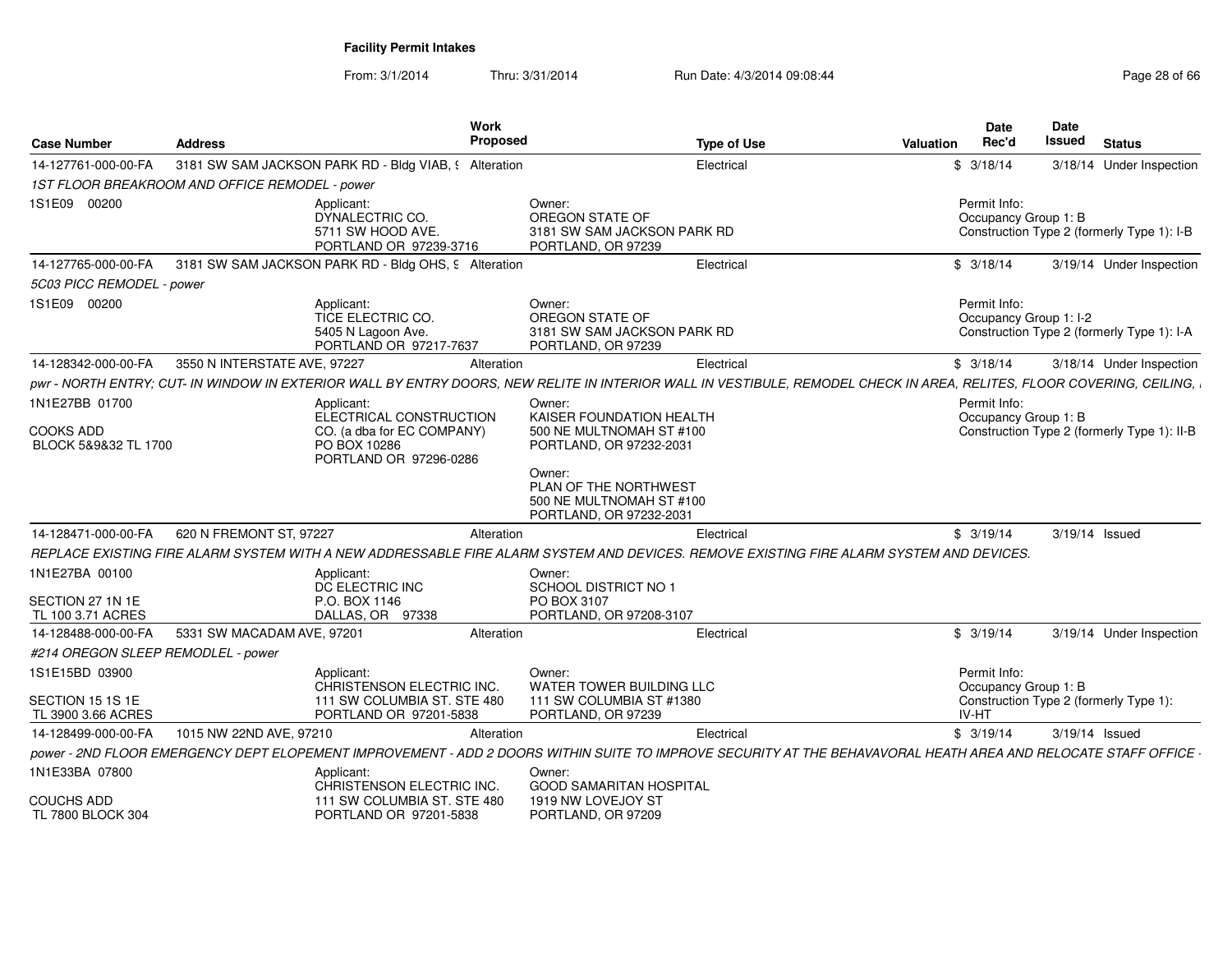From: 3/1/2014Thru: 3/31/2014 Run Date: 4/3/2014 09:08:44 Run Date: 4/3/2014 09:08:44

|                                                                                                                |                             | Work                                                                                                                                                                |                                                                        |                    |           | <b>Date</b>                                       | <b>Date</b>    |                                            |
|----------------------------------------------------------------------------------------------------------------|-----------------------------|---------------------------------------------------------------------------------------------------------------------------------------------------------------------|------------------------------------------------------------------------|--------------------|-----------|---------------------------------------------------|----------------|--------------------------------------------|
| <b>Case Number</b>                                                                                             | <b>Address</b>              | Proposed                                                                                                                                                            |                                                                        | <b>Type of Use</b> | Valuation | Rec'd                                             | Issued         | <b>Status</b>                              |
| 14-128540-000-00-FA                                                                                            | 555 SW OAK ST               | Alteration                                                                                                                                                          |                                                                        | Electrical         |           | \$3/19/14                                         |                | 3/19/14 Issued                             |
|                                                                                                                |                             | 5TH FL PLAZA REMODEL - HVAC controlspr# US BANK P5 TI5TH FLOOR PLAZA COMPLETE REMODEL AND OFFICE RECONFIGURATION OF THE ENTIRE FLOOR WITH UPGRADED CORE RESTROC     |                                                                        |                    |           |                                                   |                |                                            |
| 1N1E34CD 80000<br>ONE ELEVEN TOWER CONDOMINIUM                                                                 |                             | Applicant<br>COCHRAN INC. dba BROADWAY<br><b>ELECTRIC</b>                                                                                                           | Owner:<br>ASSOCIATION OF UNIT OWNERS<br>OF                             |                    |           |                                                   |                |                                            |
| <b>GENERAL COMMON ELEMENTS</b>                                                                                 |                             | 7550 SW TECH CENTER DR STE<br>220<br>TIGARD OR 97223-8061                                                                                                           | ONE ELEVEN TOWER<br>CONDOMINIUM 111 SW 5TH<br>PORTLAND, OR 97204       |                    |           |                                                   |                |                                            |
| 14-128577-000-00-FA                                                                                            | 555 SW OAK ST               | Alteration                                                                                                                                                          |                                                                        | Electrical         |           | \$3/19/14                                         |                | 3/19/14 Issued                             |
| 3rd floor PLAZA RENOVATION - HVAC controls                                                                     |                             |                                                                                                                                                                     |                                                                        |                    |           |                                                   |                |                                            |
| 1N1E34CD 80000                                                                                                 |                             | Applicant<br>COCHRAN INC. dba BROADWAY                                                                                                                              | Owner:<br>ASSOCIATION OF UNIT OWNERS                                   |                    |           |                                                   |                |                                            |
| ONE ELEVEN TOWER CONDOMINIUM<br><b>GENERAL COMMON ELEMENTS</b>                                                 |                             | <b>ELECTRIC</b><br>7550 SW TECH CENTER DR STE<br>220<br>TIGARD OR 97223-8061                                                                                        | OF<br>ONE ELEVEN TOWER<br>CONDOMINIUM 111 SW 5TH<br>PORTLAND, OR 97204 |                    |           |                                                   |                |                                            |
| 14-128756-000-00-FA                                                                                            | 720 SW WASHINGTON ST, 97205 | Alteration                                                                                                                                                          |                                                                        | Electrical         |           | \$3/19/14                                         | 3/19/14 Final  |                                            |
|                                                                                                                |                             | EXPAND BICYCLE PARKING IN BASEMENT AREA, REMOVE PORTION OF WALL TO ENLARGE SPACE, CEILING, ELEC                                                                     |                                                                        |                    |           |                                                   |                |                                            |
| 1N1E34CC 06600                                                                                                 |                             | Applicant                                                                                                                                                           | Owner:                                                                 |                    |           |                                                   |                |                                            |
| PORTLAND<br>BLOCK 213<br>LOT 1&2&7&8                                                                           |                             | OREGON ELECTRIC<br>CONSTRUCTION INC. /DBA<br>OREGON ELECTRIC GROUP<br>1709 SE 3RD AVE.<br>PORTLAND OR 97214-4547                                                    | <b>GPO MORGAN LLC</b><br>522 SW 5TH AVE #1105<br>PORTLAND, OR 97204    |                    |           |                                                   |                |                                            |
| 14-128793-000-00-FA                                                                                            | 7000 NE AIRPORT WAY, 97218  | Alteration                                                                                                                                                          |                                                                        | Electrical         |           | \$3/19/14                                         |                | 3/19/14 Under Inspection                   |
|                                                                                                                |                             | pwr/v/data/fa/com - CONCOURSE 'D'; NEW RESTAURANT IN SPACE PREVIOUSLY OCCUPIED BY RESTAURANT USE, TERMINAL LEVEL NEW SHELVING, NEW SERVICE ISLAND, NEW REFRIGERATEL |                                                                        |                    |           |                                                   |                |                                            |
| 1N2E08B 00400                                                                                                  |                             | Applicant<br><b>ACCURATE ELECTRIC UNLIMITED</b>                                                                                                                     | Owner:<br>PORT OF PORTLAND                                             |                    |           | Permit Info:<br>Occupancy Group 1: A-3_Assembly - |                |                                            |
| SECTION 08 1N 2E<br>TL 400 7.39 ACRES<br><b>TERMINAL BLDG</b><br><b>NONTAXABLE</b><br>SEE TAXABLE SUB ACCOUNTS |                             | INC.<br>PO BOX 871866<br>VANCOUVER, WA 98687                                                                                                                        | PO BOX 3529<br>PORTLAND, OR 97208-3529                                 |                    |           | General                                           |                | Construction Type 2 (formerly Type 1): I-A |
| 14-128994-000-00-FA 919 SW TAYLOR ST, 97205                                                                    |                             | Alteration                                                                                                                                                          |                                                                        | Electrical         |           | \$3/20/14                                         | 3/20/14 Issued |                                            |
| #500 Sweet Spot receptacle outlets - power                                                                     |                             |                                                                                                                                                                     |                                                                        |                    |           |                                                   |                |                                            |
| 1S1E03BB 05700                                                                                                 |                             | Applicant:<br>DYNALECTRIC CO.                                                                                                                                       | Owner:<br>TOM MOYER THEATRES                                           |                    |           |                                                   |                |                                            |
| PORTLAND<br>BLOCK 219                                                                                          |                             | 5711 SW HOOD AVE.<br>PORTLAND OR 97239-3716                                                                                                                         | 805 SW BROADWAY #2020<br>PORTLAND, OR 97205-3360                       |                    |           |                                                   |                |                                            |

LOT 3&4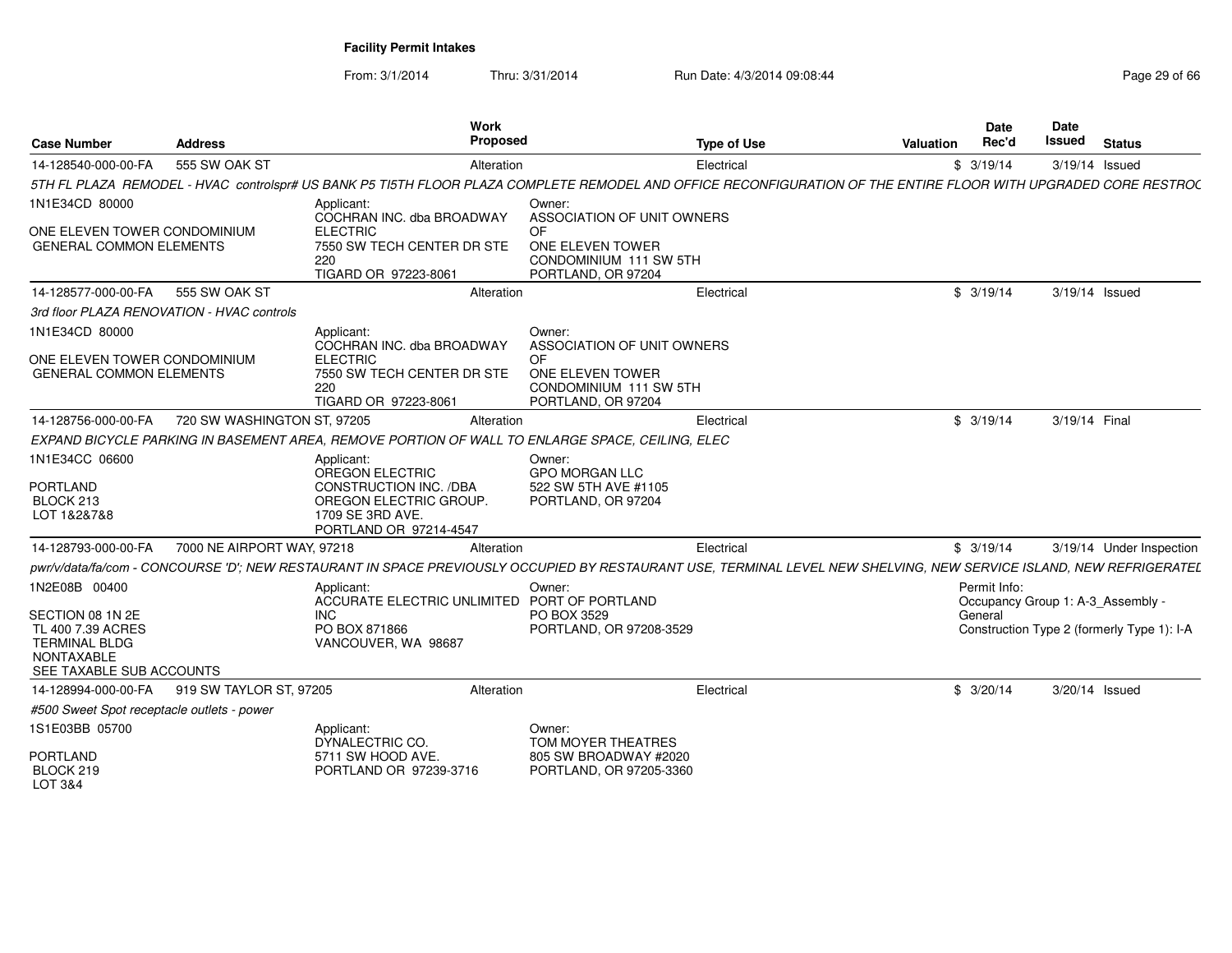| <b>Case Number</b>                                                                                             | <b>Address</b>                                                         | Work<br>Proposed                                                                                                                                                            |                                                                                    | <b>Type of Use</b> | Valuation | <b>Date</b><br>Rec'd                             | <b>Date</b><br><b>Issued</b> | <b>Status</b>                              |
|----------------------------------------------------------------------------------------------------------------|------------------------------------------------------------------------|-----------------------------------------------------------------------------------------------------------------------------------------------------------------------------|------------------------------------------------------------------------------------|--------------------|-----------|--------------------------------------------------|------------------------------|--------------------------------------------|
| 14-128998-000-00-FA                                                                                            | 120 SW CLAY ST, 97201                                                  | Alteration                                                                                                                                                                  |                                                                                    | Electrical         |           | \$3/20/14                                        | 3/20/14 Issued               |                                            |
|                                                                                                                | #240 Project James TI - power/voice/data/access/HVAC/fire alarm wiring |                                                                                                                                                                             |                                                                                    |                    |           |                                                  |                              |                                            |
| 1S1E03BC 03200                                                                                                 |                                                                        | Applicant:<br>CHRISTENSON ELECTRIC INC.                                                                                                                                     | Owner:<br><b>URBAN OFFICE</b>                                                      |                    |           | Permit Info:                                     |                              |                                            |
| <b>PORTLAND</b><br>BLOCK 127 TL 3200                                                                           |                                                                        | 111 SW COLUMBIA ST. STE 480<br>PORTLAND OR 97201-5838                                                                                                                       | 111 SW COLUMBIA ST #1380<br>PORTLAND, OR 97201-5845                                |                    |           | Occupancy Group 1: S-2                           |                              | Construction Type 2 (formerly Type 1): I-A |
|                                                                                                                |                                                                        |                                                                                                                                                                             | Owner:<br><b>PARKING</b><br>111 SW COLUMBIA ST #1380<br>PORTLAND, OR 97201-5845    |                    |           |                                                  |                              |                                            |
|                                                                                                                |                                                                        |                                                                                                                                                                             | Owner:<br><b>FACILITIES</b><br>111 SW COLUMBIA ST #1380<br>PORTLAND, OR 97201-5845 |                    |           |                                                  |                              |                                            |
| 14-129018-000-00-FA                                                                                            | 10123 SE MARKET ST, 97216                                              | Alteration                                                                                                                                                                  |                                                                                    | Electrical         |           | \$3/20/14                                        | 3/20/14 Issued               |                                            |
|                                                                                                                | pwr - REPLACING EXISTING FIRE PUMP - pwr                               |                                                                                                                                                                             |                                                                                    |                    |           |                                                  |                              |                                            |
| 1S2E04A 02300                                                                                                  |                                                                        | Applicant:                                                                                                                                                                  | Owner:                                                                             |                    |           |                                                  |                              |                                            |
| EVERGLADE<br>LOT 6&7 TL 2300<br>SPLIT MAP R159228 (R261601510)                                                 |                                                                        | STONER ELECTRIC, INC.<br>1904 SE OCHOCO ST<br>MILWAUKIE OR 97222-7315                                                                                                       | PORTLAND ADVENTIST MEDICAL<br>10123 SE MARKET ST<br>PORTLAND, OR 97216-2532        |                    |           |                                                  |                              |                                            |
|                                                                                                                |                                                                        |                                                                                                                                                                             | Owner:<br><b>CENTER</b><br>10123 SE MARKET ST<br>PORTLAND, OR 97216-2532           |                    |           |                                                  |                              |                                            |
| 14-129103-000-00-FA                                                                                            | 34 NW 1ST AVE, 97209                                                   | Alteration                                                                                                                                                                  |                                                                                    | Electrical         |           | \$3/20/14                                        | 3/20/14 Final                |                                            |
| 1ST FLOOR PHASE 1 - power/voice/data                                                                           |                                                                        |                                                                                                                                                                             |                                                                                    |                    |           |                                                  |                              |                                            |
| 1N1E34DB 00400                                                                                                 |                                                                        | Applicant:<br>OREGON ELECTRIC                                                                                                                                               | Owner:<br><b>FOUNTAIN VILLAGE</b>                                                  |                    |           | Permit Info:<br>Occupancy Group 1: B_Bank, Off., |                              |                                            |
| <b>COUCHS ADD</b><br>BLOCK <sub>9</sub><br>LOT 6&7<br>HISTORIC PROPERTY 15 YR 2000<br>POTENTIAL ADDITIONAL TAX |                                                                        | CONSTRUCTION INC. /DBA<br>OREGON ELECTRIC GROUP.<br>1709 SE 3RD AVE.<br>PORTLAND OR 97214-4547                                                                              | DEVELOPMENT INC<br>115 SW ASH ST #500<br>PORTLAND, OR 97204                        |                    |           | Med.Off., Pub.Bldg.                              |                              |                                            |
|                                                                                                                | 14-129309-000-00-FA 100 SW MAIN ST, 97204                              | Alteration                                                                                                                                                                  |                                                                                    | Electrical         |           | \$3/20/14                                        |                              | 3/20/14 Under Inspection                   |
|                                                                                                                |                                                                        | data, access, a/v, sound masking - (c# 502511)PECI SUBLEASE 13TH, 14TH & 15TH FLOORS - MODIFY 13TH FLOOR BY ADDING SEVERAL WALLS TO CREATE A SUBLEASE SPACE, 14TH FLOOR ADD |                                                                                    |                    |           |                                                  |                              |                                            |
| 1S1E03BD 00600<br><b>PORTLAND</b>                                                                              |                                                                        | Applicant:<br>APPLIED TECHNICAL SYSTEMS<br>INC.                                                                                                                             | Owner:<br>AAT OREGON OFFICE I LLC<br>11455 EL CAMINO REAL #200                     |                    |           |                                                  |                              |                                            |
| BLOCK 10<br>LOT 1 EXC PT IN STS<br>LOT 2-8 EXC PT IN ST                                                        |                                                                        | 7015 SW McEWAN RD<br>LAKE OSWEGO OR 97035-7830                                                                                                                              | SAN DIEGO, CA 92130-2047                                                           |                    |           |                                                  |                              |                                            |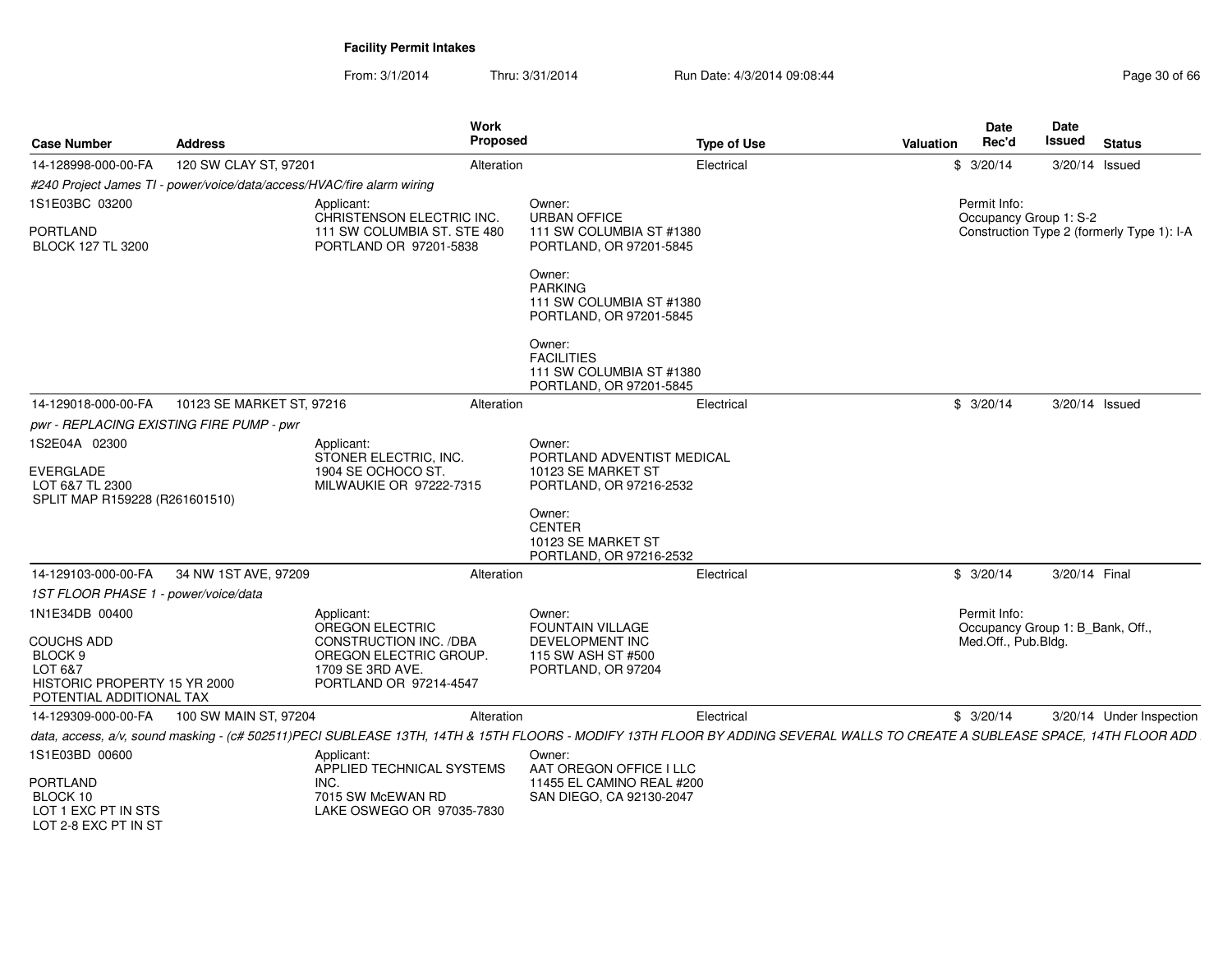| <b>Case Number</b>                                                                                                                                           | <b>Address</b>                             | Work<br>Proposed                                                                                                 |                                                                                                                                                                                     | <b>Type of Use</b>                                              | <b>Valuation</b> | <b>Date</b><br>Rec'd                   | Date<br>Issued | <b>Status</b>                                                                    |
|--------------------------------------------------------------------------------------------------------------------------------------------------------------|--------------------------------------------|------------------------------------------------------------------------------------------------------------------|-------------------------------------------------------------------------------------------------------------------------------------------------------------------------------------|-----------------------------------------------------------------|------------------|----------------------------------------|----------------|----------------------------------------------------------------------------------|
| 14-129330-000-00-FA                                                                                                                                          | 919 NE 19TH AVE, 97232                     | Alteration                                                                                                       |                                                                                                                                                                                     | Electrical                                                      |                  | \$3/20/14                              |                | 3/20/14 Under Inspection                                                         |
|                                                                                                                                                              |                                            | power - SUITE 200N ABC ANALYTICS 4,045 SQ FT NEW TENANT REMODEL WITH BREAKROOM AND SINK                          |                                                                                                                                                                                     |                                                                 |                  |                                        |                |                                                                                  |
| 1N1E35AC 00100<br>SULLIVANS ADD                                                                                                                              |                                            | Applicant:<br><b>BACHOFNER ELECTRIC, LLC.</b><br>12031 NE MARX ST.<br>PORTLAND OR 97220                          | Owner:<br>WESTON INVESTMENT CO LLC<br>2154 NE BROADWAY RM 200                                                                                                                       |                                                                 |                  | Permit Info:<br>Occupancy Group 1: B   |                | Construction Type 2 (formerly Type 1): II-A                                      |
| <b>BLOCK 36 TL 100</b><br>14-129416-000-00-FA                                                                                                                | 123 NE 3RD AVE, 97232                      | Alteration                                                                                                       | PORTLAND, OR 97232-1590                                                                                                                                                             | Electrical                                                      |                  | \$3/20/14                              |                | 3/20/14 Final                                                                    |
|                                                                                                                                                              |                                            |                                                                                                                  |                                                                                                                                                                                     |                                                                 |                  |                                        |                |                                                                                  |
|                                                                                                                                                              |                                            |                                                                                                                  | voice/data - SUITE 313; TI, WALLS FOR OFFICES, BREAKROOM, LOBBY, WORKROOM, OPEN OFFICE, CONFERENCE ROOM, FOLDING PARTITIONS, RELITES, SAWCUT DOOR IN 12" CONCRETE SH.               |                                                                 |                  |                                        |                |                                                                                  |
| 1N1E34DA 02800<br>EAST PORTLAND<br>BLOCK 68<br>INC PT VAC ST LOT 1&8<br>LOT 2&3&6&7<br>INC PT VAC ST LOT 4&5; HISTORIC<br>PROPERTY; POTENTIAL ADDITIONAL TAX |                                            | Applicant:<br>PAVELCOMM INC<br>1640 NW 14TH AVE<br>PORTLAND, OR 972092502                                        | Owner:<br>BRIDGEHEAD DEVELOPMENT LLC PAVELCOMM INC<br>1001 SE WATER AVE #120<br>PORTLAND, OR 97214-2147                                                                             | CCB - Contractor:<br>1640 NW 14TH AVE<br>PORTLAND, OR 972092502 |                  | Permit Info:<br>Med.Off., Pub.Bldg.    |                | Occupancy Group 1: B_Bank, Off.,<br>Construction Type 2 (formerly Type 1): III-A |
| 14-129457-000-00-FA                                                                                                                                          | 3500 N INTERSTATE AVE, 97227               | Alteration                                                                                                       |                                                                                                                                                                                     | Electrical                                                      |                  | \$3/20/14                              |                | 3/20/14 Issued                                                                   |
|                                                                                                                                                              |                                            |                                                                                                                  | voice/data - 2ND FLOOR, EYE PROCEDURE EXPANSION; REMOVE ALL WALLS, RESTROOMS, CEILING., REPAIR, NEW WALLS, CURTAINS FOR PROCEDURE ROOMS, OFFICES, PRE/POST OP ROOM                  |                                                                 |                  |                                        |                |                                                                                  |
| 1N1E22CC 12100                                                                                                                                               | 220                                        | Applicant:<br>COCHRAN INC. dba BROADWAY<br><b>ELECTRIC</b><br>7550 SW TECH CENTER DR STE<br>TIGARD OR 97223-8061 | Owner:<br>KAISER FOUNDATION HEALTH<br>500 NE MULTNOMAH ST #100<br>PORTLAND, OR 97232-2099<br>Owner:<br>PLAN OF THE NORTHWEST<br>500 NE MULTNOMAH ST #100<br>PORTLAND, OR 97232-2099 |                                                                 |                  | Permit Info:<br>Occupancy Group 1: I-2 |                | Construction Type 2 (formerly Type 1): I-A                                       |
| 14-129544-000-00-FA                                                                                                                                          | 1111 SW BROADWAY, 97205                    | Alteration                                                                                                       |                                                                                                                                                                                     | Electrical                                                      |                  | \$3/21/14                              |                | <b>Under Review</b>                                                              |
|                                                                                                                                                              | HVAC AND LIGHTING CONTROLS UPGRADE - power |                                                                                                                  |                                                                                                                                                                                     |                                                                 |                  |                                        |                |                                                                                  |
| 1S1E03BB 03200                                                                                                                                               |                                            |                                                                                                                  |                                                                                                                                                                                     |                                                                 |                  |                                        |                |                                                                                  |
| 14-129545-000-00-FA                                                                                                                                          | 100 SW MAIN ST, 97204                      | Alteration                                                                                                       |                                                                                                                                                                                     | Electrical                                                      |                  | \$3/21/14                              |                | 3/21/14 Issued                                                                   |
|                                                                                                                                                              |                                            |                                                                                                                  | access - OFFICE EXPANSION, RELOCATE SUITE ENTRANCE, DOOR, RELITES, NEW WALL, WORK STATION, CEILING, ELEC                                                                            |                                                                 |                  |                                        |                |                                                                                  |
| 1S1E03BD 00600<br><b>PORTLAND</b><br>BLOCK 10<br>LOT 1 EXC PT IN STS<br>LOT 2-8 EXC PT IN ST                                                                 | LLC.                                       | Applicant:<br>CONVERGINT TECHNOLOGIES<br>16575 SW 72ND AVE.<br>PORTLAND OR 97224-7701                            | Owner:<br>AAT OREGON OFFICE I LLC<br>11455 EL CAMINO REAL #200<br>SAN DIEGO, CA 92130-2047                                                                                          |                                                                 |                  |                                        |                |                                                                                  |
| 14-129546-000-00-FA                                                                                                                                          | 601 SW 2ND AVE, 97204                      | Alteration                                                                                                       |                                                                                                                                                                                     | Electrical                                                      |                  | \$3/21/14                              |                | 3/21/14 Final                                                                    |
|                                                                                                                                                              |                                            |                                                                                                                  | access - MODA EXPANSION ON 15TH & 17TH FLOORS: REMOVE PARTITION WALLS. CREATE OPEN OFFICE SPACE. NEW FLOOR ENTRY DOORS. WALLS FOR CONFERENCE ROOMS. WORK ROOM                       |                                                                 |                  |                                        |                |                                                                                  |
| 1S1E03BA 05000                                                                                                                                               |                                            | Applicant:<br>CONVERGINT TECHNOLOGIES                                                                            | Owner:<br><b>MORRISON STREET CF LLC</b>                                                                                                                                             |                                                                 |                  |                                        |                |                                                                                  |
| <b>PORTLAND</b><br>BLOCK 20<br>LOT 1-4 EXC PT IN ST & LOT 5-8                                                                                                | LLC.                                       | 16575 SW 72ND AVE.<br>PORTLAND OR 97224-7701                                                                     | 1211 SW 5TH AVE #2230<br>PORTLAND, OR 97204                                                                                                                                         |                                                                 |                  |                                        |                |                                                                                  |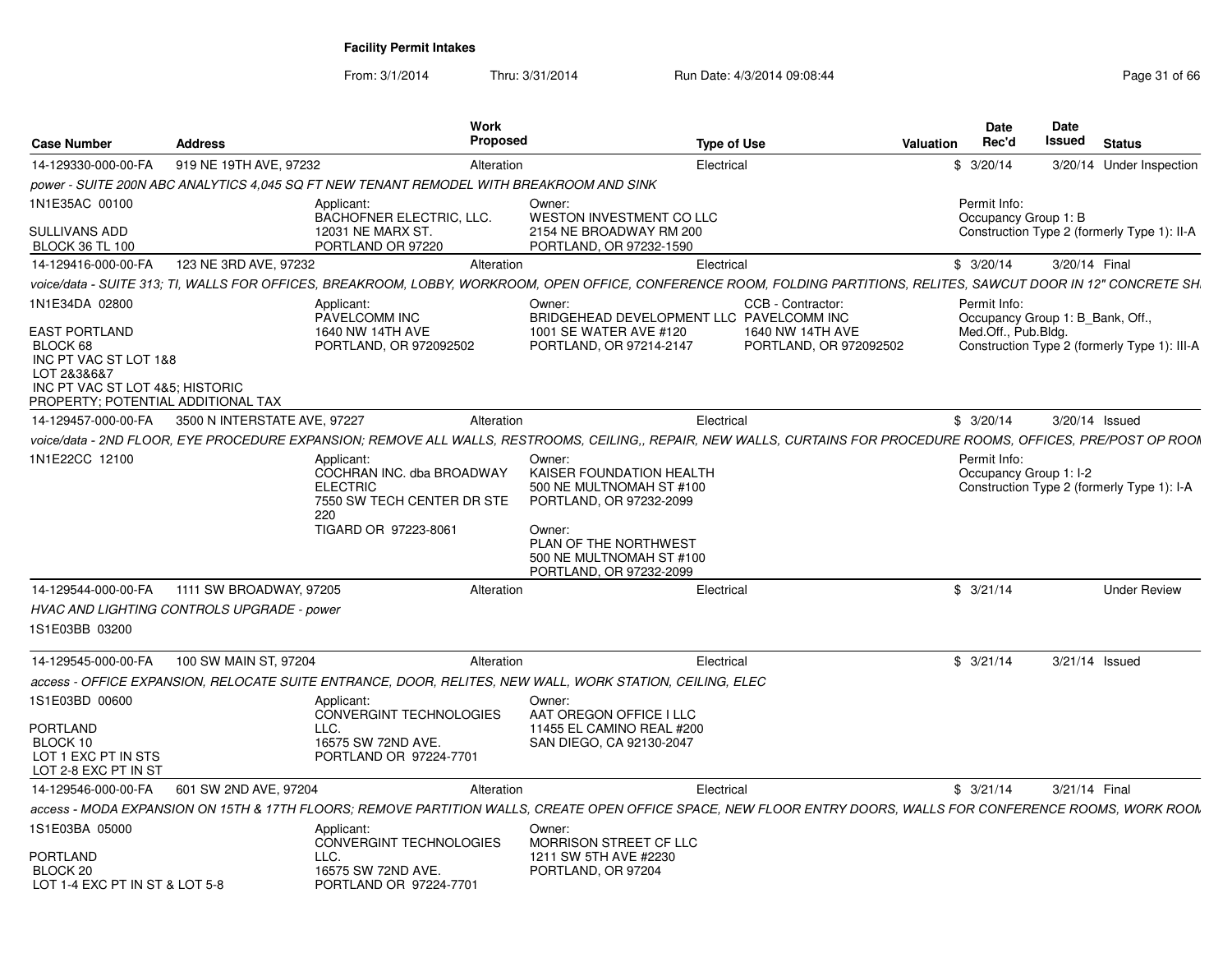| <b>Case Number</b>                                                                                                          | Address                                                       |                                                                                                                                 | <b>Work</b><br><b>Proposed</b> |                                                                                    | <b>Type of Use</b> | <b>Valuation</b> |                         | <b>Date</b><br>Rec'd | Date<br>Issued         | <b>Status</b>                              |
|-----------------------------------------------------------------------------------------------------------------------------|---------------------------------------------------------------|---------------------------------------------------------------------------------------------------------------------------------|--------------------------------|------------------------------------------------------------------------------------|--------------------|------------------|-------------------------|----------------------|------------------------|--------------------------------------------|
| 14-129548-000-00-FA                                                                                                         | 111 SW 5TH AVE, 97204-3626                                    |                                                                                                                                 | Alteration                     |                                                                                    | Electrical         |                  | \$3/21/14               |                      |                        | <b>Under Review</b>                        |
| 23RD FLOOR HOLLAND & KNIGHT TI - power                                                                                      |                                                               |                                                                                                                                 |                                |                                                                                    |                    |                  |                         |                      |                        |                                            |
| 1N1E34CD 01300                                                                                                              |                                                               |                                                                                                                                 |                                |                                                                                    |                    |                  |                         | Permit Info:         | Occupancy Group 1: B   | Construction Type 2 (formerly Type 1): I-A |
| 14-129549-000-00-FA                                                                                                         |                                                               | 3181 SW SAM JACKSON PARK RD - Bldg OPC, 9 Alteration                                                                            |                                |                                                                                    | Electrical         |                  | \$3/21/14               |                      |                        | <b>Under Review</b>                        |
| 1ST FL CAFE REMODEL - power                                                                                                 |                                                               |                                                                                                                                 |                                |                                                                                    |                    |                  |                         |                      |                        |                                            |
| 1S1E09 00200                                                                                                                |                                                               |                                                                                                                                 |                                | Owner:<br>OREGON STATE OF<br>3181 SW SAM JACKSON PARK RD<br>PORTLAND, OR 97239     |                    |                  |                         | Permit Info:         | Occupancy Group 1: I-2 | Construction Type 2 (formerly Type 1): I-A |
| 14-129553-000-00-FA                                                                                                         | 5331 SW MACADAM AVE, 97201                                    |                                                                                                                                 | Alteration                     |                                                                                    | Electrical         |                  | \$3/21/14               |                      |                        | 3/21/14 Under Inspection                   |
| #254 Macadam Dental - power                                                                                                 |                                                               |                                                                                                                                 |                                |                                                                                    |                    |                  |                         |                      |                        |                                            |
| 1S1E15BD 03900                                                                                                              |                                                               | Applicant:                                                                                                                      |                                | Owner:                                                                             |                    |                  |                         | Permit Info:         |                        |                                            |
| SECTION 15 1S 1E<br>TL 3900 3.66 ACRES                                                                                      |                                                               | <b>CRAIG GOSSETT</b><br><b>TIMBERLINE ELECTRICAL</b><br>CONTRACTORS INC.<br>P.O. BOX 918<br>LAKE OSWEGO OR 97034-0145           |                                | WATER TOWER BUILDING LLC<br>111 SW COLUMBIA ST #1380<br>PORTLAND, OR 97239         |                    |                  | <b>IV-HT</b>            |                      | Occupancy Group 1: B   | Construction Type 2 (formerly Type 1):     |
| 14-129638-000-00-FA                                                                                                         | 107 SE WASHINGTON ST, 97214                                   |                                                                                                                                 | Alteration                     |                                                                                    | Electrical         |                  | \$3/21/14               |                      | $3/21/14$ Issued       |                                            |
|                                                                                                                             | pwr, access - APEX STE 256 - INSTALL LOW VOLTAGE FOR SECURITY |                                                                                                                                 |                                |                                                                                    |                    |                  |                         |                      |                        |                                            |
| 1S1E03AA 00900<br><b>EAST PORTLAND</b><br>BLOCK 42<br>$LOT 1-8$<br>HISTORIC PROPERTY 15 YR 2006<br>POTENTIAL ADDITIONAL TAX |                                                               | Applicant:<br>SIEMENS INDUSTRY INC<br>15201 NW Greenbriar Prkwy Suite A 901 NE GLISAN ST<br>Beaverton, OR 97006                 |                                | Owner:<br>OLYMPIC MILLS WAREHOUSE LLC<br>PORTLAND, OR 97232                        |                    |                  |                         |                      |                        |                                            |
| 14-129645-000-00-FA                                                                                                         | 3203 SE WOODSTOCK BLVD, 97202                                 |                                                                                                                                 | Alteration                     |                                                                                    | Electrical         |                  | \$3/21/14               |                      | $3/21/14$ Issued       |                                            |
|                                                                                                                             | Greenwood/Old Theater Remodel - power/fire/a/v                |                                                                                                                                 |                                |                                                                                    |                    |                  |                         |                      |                        |                                            |
| 1S1E13 00100<br>SECTION 13 1S 1E<br>TL 100 98.52 ACRES                                                                      |                                                               | Applicant:<br>OREGON ELECTRIC<br>CONSTRUCTION INC. /DBA<br>OREGON ELECTRIC GROUP.<br>1709 SE 3RD AVE.<br>PORTLAND OR 97214-4547 |                                | Owner:<br>THE REED INSTITUTE<br>3203 SE WOODSTOCK BLVD<br>PORTLAND, OR 97202-8138  |                    |                  | Permit Info:<br>$V-1HR$ |                      | Occupancy Group 1: A2  | Construction Type 2 (formerly Type 1):     |
| 14-129839-000-00-FA                                                                                                         | 101 SW MAIN ST, 97204                                         |                                                                                                                                 | Alteration                     |                                                                                    | Electrical         |                  | \$3/21/14               |                      | $3/21/14$ Issued       |                                            |
|                                                                                                                             |                                                               | hvac - SUITE 330 REMOVE AND ADD NEW PARTITIONS, DOORS, RELITES PR#2599146/330                                                   |                                |                                                                                    |                    |                  |                         |                      |                        |                                            |
| 1S1E03BD 00300<br>PORTLAND<br>BLOCK 11<br>LOT 1-4                                                                           |                                                               | Applicant:<br>AMERICAN HEATING INC.<br>5035 SE 24TH<br>PORTLAND OR 97202-2418                                                   |                                | Owner:<br>KBSH ONE MAIN PLACE LLC<br>121 SW MORRISON ST #200<br>PORTLAND, OR 97204 |                    |                  |                         |                      |                        |                                            |
| LOT 5-8 EXC PT IN STS                                                                                                       |                                                               |                                                                                                                                 |                                |                                                                                    |                    |                  |                         |                      |                        |                                            |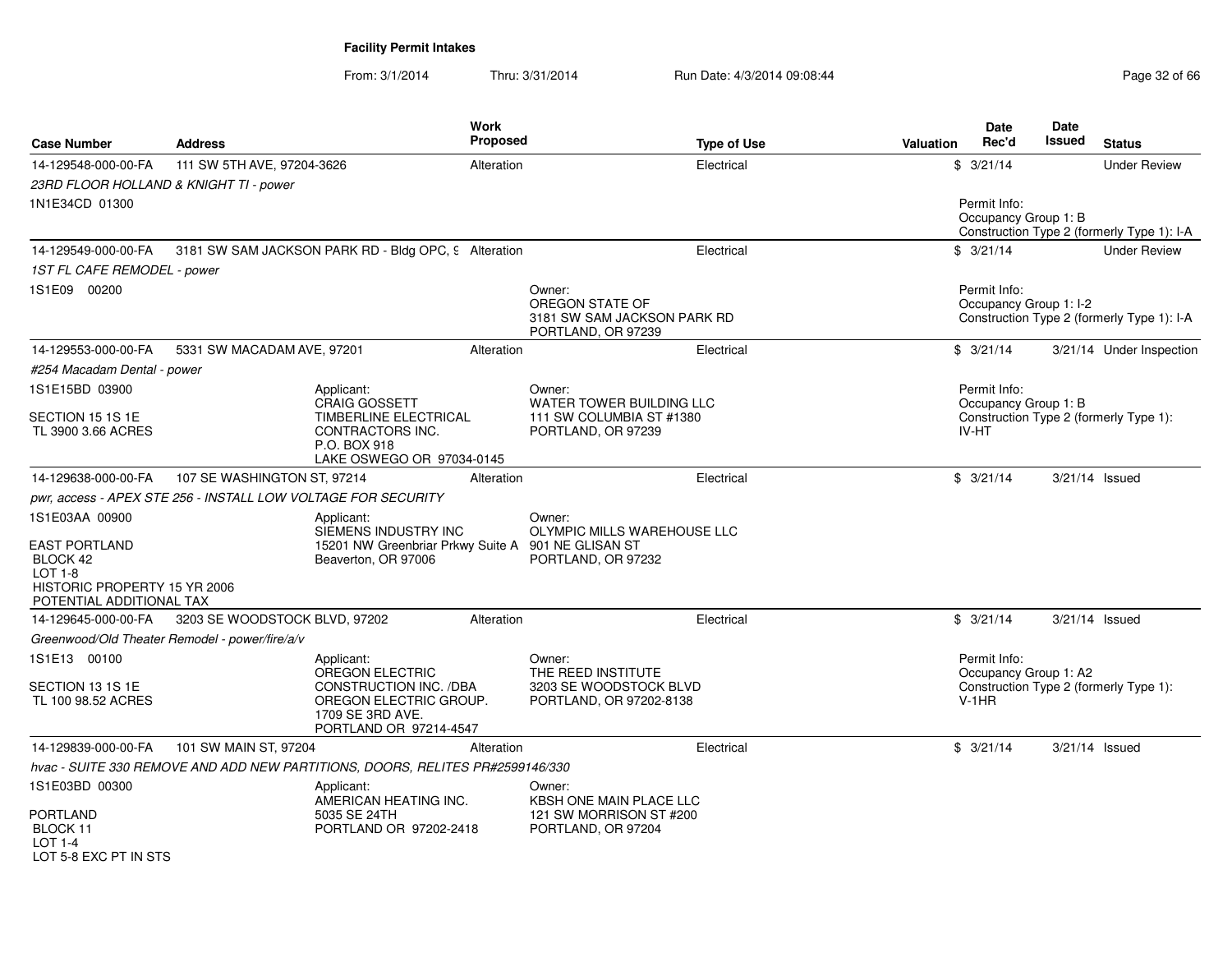| <b>Case Number</b>                                 | <b>Address</b>             | <b>Work</b><br>Proposed                                                                                                             |                                                                                                                                                               | <b>Type of Use</b>                                                                                     | <b>Valuation</b> | <b>Date</b><br>Rec'd                   | <b>Date</b><br>Issued | <b>Status</b>                                                                   |
|----------------------------------------------------|----------------------------|-------------------------------------------------------------------------------------------------------------------------------------|---------------------------------------------------------------------------------------------------------------------------------------------------------------|--------------------------------------------------------------------------------------------------------|------------------|----------------------------------------|-----------------------|---------------------------------------------------------------------------------|
| 14-129850-000-00-FA                                | 3050 SE DIVISION ST, 97202 | Alteration                                                                                                                          | Electrical                                                                                                                                                    |                                                                                                        |                  | \$3/21/14                              |                       | <b>Under Review</b>                                                             |
|                                                    |                            |                                                                                                                                     | power - SUITE 130 NEW PIZZA MARIA RESTAURANT - INSTALL WOOD FIRED PIZZA OVEN VENT AND TYPE 2 OVEN HOOD                                                        |                                                                                                        |                  |                                        |                       |                                                                                 |
| 1S1E12BA 06000                                     |                            |                                                                                                                                     | Owner:<br><b>ADG IIIA LLC</b>                                                                                                                                 |                                                                                                        |                  | Permit Info:                           |                       | Occupancy Group 1: B_Bank, Off.,                                                |
| <b>EAST PORTLAND HTS</b><br>BLOCK 6<br>LOT 1-4     |                            |                                                                                                                                     | 2314 NW SAVIER ST<br>PORTLAND, OR 97210-2514                                                                                                                  |                                                                                                        |                  | Med.Off., Pub.Bldg.                    |                       | Construction Type 2 (formerly Type 1): III-B                                    |
| 14-129881-000-00-FA                                | 1211 SW 5TH AVE, 97204     | Alteration                                                                                                                          | Electrical                                                                                                                                                    |                                                                                                        |                  | \$3/21/14                              |                       | $3/21/14$ Issued                                                                |
|                                                    |                            |                                                                                                                                     | power - SUITE 2800 TECHNOLUTIONS OFFICE TI, NEW WALLS FOR OFFICES, CONFERENCE ROOM, RECEPTION & BREAK ROOM                                                    |                                                                                                        |                  |                                        |                       |                                                                                 |
| 1S1E03BC 00900                                     |                            | Applicant:<br>CHRISTENSON ELECTRIC INC.                                                                                             | Owner:<br>PACWEST CENTER LLC                                                                                                                                  |                                                                                                        |                  | Permit Info:                           |                       | Occupancy Group 1: B_Bank, Off.,                                                |
| <b>PORTLAND</b><br>BLOCK 167<br>LOT 1-8            |                            | 111 SW COLUMBIA ST. STE 480<br>PORTLAND OR 97201-5838                                                                               | 1211 SW 5TH AVE #2230<br>PORTLAND, OR 97204                                                                                                                   |                                                                                                        |                  | Med.Off., Pub.Bldg.                    |                       |                                                                                 |
| 14-129916-000-00-FA                                | 837 SW 11TH AVE, 97205     | Alteration                                                                                                                          | Electrical                                                                                                                                                    |                                                                                                        |                  | \$3/21/14                              |                       | $3/21/14$ Issued                                                                |
| 1st floor Dime Store improvements - power          |                            |                                                                                                                                     |                                                                                                                                                               |                                                                                                        |                  |                                        |                       |                                                                                 |
| 1S1E04AA 00400                                     |                            | Applicant:<br>CHRISTENSON ELECTRIC INC.                                                                                             | Owner:<br><b>EASTERN WESTERN</b>                                                                                                                              |                                                                                                        |                  |                                        |                       |                                                                                 |
| PORTLAND<br>BLOCK 259<br>LOT 3&4                   |                            | 111 SW COLUMBIA ST. STE 480<br>PORTLAND OR 97201-5838                                                                               | <b>CORPORATION</b><br>PO BOX 3228<br>PORTLAND, OR 97208-3228                                                                                                  |                                                                                                        |                  |                                        |                       |                                                                                 |
| 14-129930-000-00-FA                                | 1515 SW 5TH AVE, 97201     | Alteration                                                                                                                          | Electrical                                                                                                                                                    |                                                                                                        |                  | \$3/21/14                              |                       | $3/21/14$ Issued                                                                |
|                                                    |                            |                                                                                                                                     | power - SUITE 1000 & 1032 THE OREGONIAN 16,609 NEW TENANT REMODEL. NEW WALLS, CEILINGS FOR PRIVATE OFFICES, CONFERENCE ROOM, BEAKROOM AND ACCESSIBLE RESTROOM |                                                                                                        |                  |                                        |                       |                                                                                 |
| 1S1E03BC 03700                                     |                            | Applicant:<br>BACHOFNER ELECTRIC, LLC.                                                                                              | Owner:<br>WESTON INVESTMENT CO LLC                                                                                                                            |                                                                                                        |                  | Permit Info:<br>Occupancy Group 1: B   |                       |                                                                                 |
| PORTLAND<br>BLOCK 164<br><b>LOT 1-8</b>            |                            | 12031 NE MARX ST.<br>PORTLAND OR 97220                                                                                              | 2154 NE BROADWAY RM 200<br>PORTLAND, OR 97232-1590                                                                                                            |                                                                                                        |                  | I-FR                                   |                       | Construction Type 2 (formerly Type 1):                                          |
| DEFERRED ADDITIONAL TAX LIABILITY                  |                            |                                                                                                                                     |                                                                                                                                                               |                                                                                                        |                  |                                        |                       |                                                                                 |
| 14-130080-000-00-FA                                | 1849 SW SALMON ST, 97205   | Alteration                                                                                                                          | Electrical                                                                                                                                                    |                                                                                                        |                  | \$3/24/14                              |                       | <b>Under Review</b>                                                             |
| <b>Busing station renovation</b><br>1N1E33DC 05800 |                            |                                                                                                                                     | Owner:                                                                                                                                                        |                                                                                                        |                  | Permit Info:                           |                       |                                                                                 |
| SECTION 33 1N 1E<br>TL 5800 2.82 ACRES             |                            |                                                                                                                                     | MULTNOMAH AMATEUR<br><b>ATHLETIC CLUB</b><br>1849 SW SALMON ST<br>PORTLAND, OR 97205-1726                                                                     |                                                                                                        |                  | General                                |                       | Occupancy Group 1: A-3_Assembly -<br>Construction Type 2 (formerly Type 1): I-A |
| 14-130188-000-00-FA                                |                            | 3181 SW SAM JACKSON PARK RD - Bldg OHS, 9 Alteration                                                                                | Electrical                                                                                                                                                    |                                                                                                        |                  | \$3/24/14                              |                       | 3/24/14 Issued                                                                  |
| #10C53 RF REPLACEMENT - assembly                   |                            |                                                                                                                                     |                                                                                                                                                               |                                                                                                        |                  |                                        |                       |                                                                                 |
| 1S1E09 00200                                       |                            | Applicant:<br><b>GREG TOMIC</b><br>PHILIPS ELECTRONICS NORTH<br><b>AMERICA CORP</b><br>1638 SE MALDEN ST.<br>PORTLAND OR 97202-6016 | Owner:<br>OREGON STATE OF<br>3181 SW SAM JACKSON PARK RD PHILIPS ELECTRONICS NORTH<br>PORTLAND, OR 97239                                                      | CCB - Contractor:<br><b>GREG TOMIC</b><br>AMERICA CORP<br>1638 SE MALDEN ST.<br>PORTLAND OR 97202-6016 |                  | Permit Info:<br>Occupancy Group 1: I-2 |                       | Construction Type 2 (formerly Type 1): I-A                                      |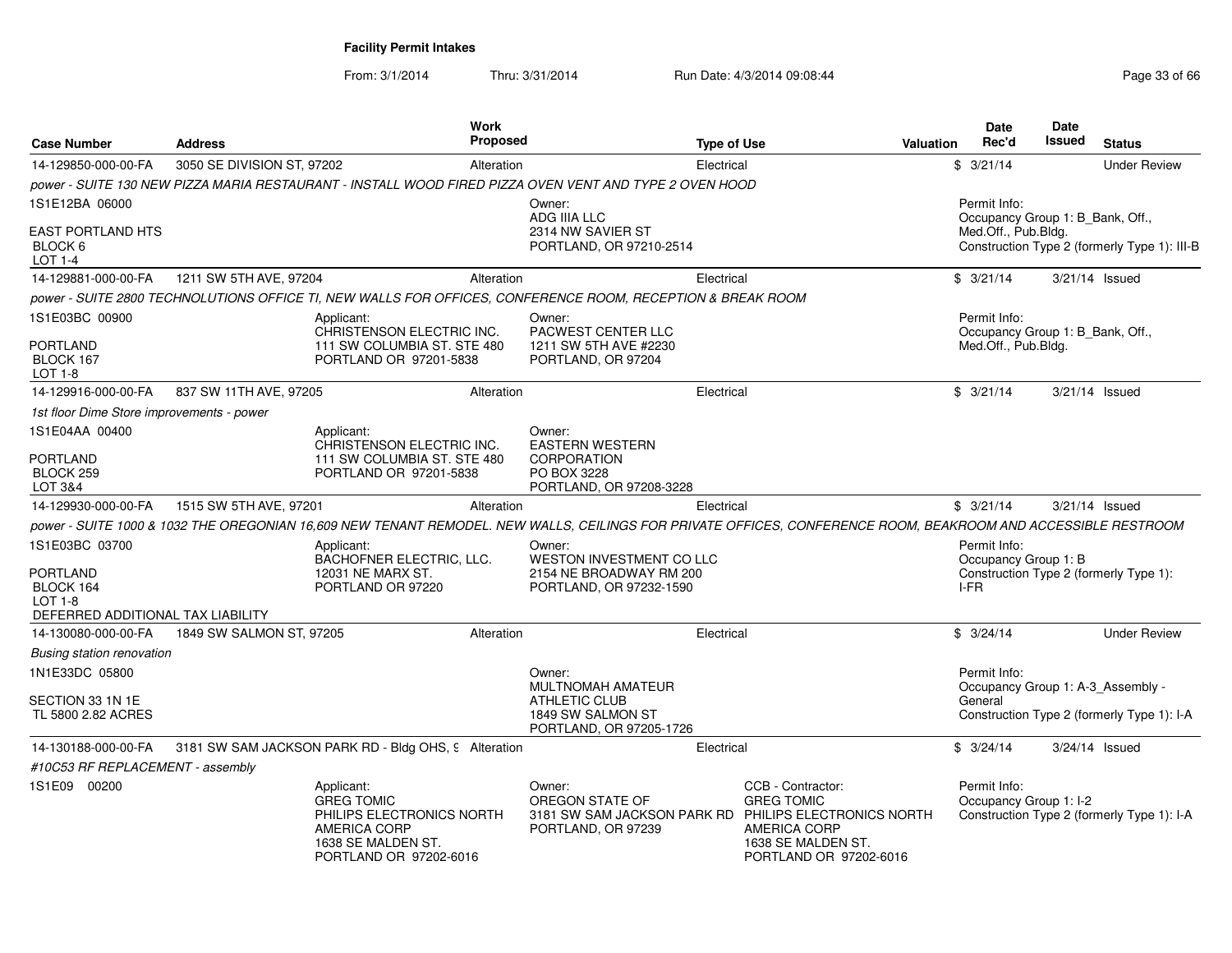| <b>Case Number</b>                         | <b>Address</b>                                     | Work<br><b>Proposed</b>                                                                                                                                                   |                                                                                            | <b>Type of Use</b> | Valuation | <b>Date</b><br>Rec'd                         | Date<br>Issued | <b>Status</b>                               |
|--------------------------------------------|----------------------------------------------------|---------------------------------------------------------------------------------------------------------------------------------------------------------------------------|--------------------------------------------------------------------------------------------|--------------------|-----------|----------------------------------------------|----------------|---------------------------------------------|
|                                            |                                                    |                                                                                                                                                                           |                                                                                            |                    |           |                                              |                |                                             |
| 14-130199-000-00-FA                        | 5550 SW MACADAM AVE, 97201                         | Alteration                                                                                                                                                                |                                                                                            | Electrical         |           | \$3/24/14                                    |                | 3/24/14 Issued                              |
|                                            | #210/220 Erickson Air Crane TI - Fire alarm wiring |                                                                                                                                                                           |                                                                                            |                    |           |                                              |                |                                             |
| 1S1E15BD 01200                             |                                                    | Applicant:<br>SAFE TECHNOLOGY GROUP INC.                                                                                                                                  | Owner:<br>SRI EIGHT MACADAM LLC                                                            |                    |           | Permit Info:<br>Occupancy Group 1: B         |                |                                             |
| SECTION 15 1S 1E<br>TL 1200 1.91 ACRES     |                                                    | 6400 NE HWY 99 STE G375<br>VACOUVER WA 98665-8748                                                                                                                         | 235 MONTGOMERY ST 16TH<br><b>FLOOR</b><br>SAN FRANCISCO, CA 94104-3104                     |                    |           |                                              |                | Construction Type 2 (formerly Type 1): II-A |
| 14-130225-000-00-FA                        | 4400 NE HALSEY ST - Bldg D                         | Alteration                                                                                                                                                                |                                                                                            | Electrical         |           | \$3/24/14                                    |                | 3/24/14 Issued                              |
|                                            |                                                    | sound masking - INSTALLED IN SUITE 160 FOR SUITE 129 - 18,365 SQ FT TI; REMOVE OFFICE PARTITION WALLS, DOORS, RECONFIGURE FOR MORE WORK SPACES, PARTITIONS FLOOR TO CEILI |                                                                                            |                    |           |                                              |                |                                             |
| 1N2E31BB 03401                             |                                                    | Applicant:<br>COCHRAN INC. dba BROADWAY<br><b>ELECTRIC</b><br>7550 SW TECH CENTER DR STE<br>220<br>TIGARD OR 97223-8061                                                   | Owner:<br>DAVIS BUSINESS CENTER LLC<br>4400 NE HALSEY ST BLDG 2 #190<br>PORTLAND, OR 97213 |                    |           | Permit Info:<br>Occupancy Group 1: B<br>I-FR |                | Construction Type 2 (formerly Type 1):      |
| 14-130241-000-00-FA                        | 1650 NW NAITO PKY - Unit 304, 97209                | Alteration                                                                                                                                                                |                                                                                            | Electrical         |           | \$3/24/14                                    |                | 3/24/14 Issued                              |
|                                            |                                                    | fire alarm - 3RD FLOOR LEGACY CLINICAL INFORMATION/TRAINING CENTER COMPLETE 14,377 SQ FT REMODEL OF EXISTING TENANT, REMOVE EXISTING WALLS AND RECONFIGURE OFFICE SI      |                                                                                            |                    |           |                                              |                |                                             |
| 1N1E28DD 00400                             |                                                    | Applicant:                                                                                                                                                                | Owner:                                                                                     |                    |           | Permit Info:                                 |                |                                             |
|                                            |                                                    | SAFE TECHNOLOGY GROUP INC.                                                                                                                                                | THE REALTY ASSOCIATES                                                                      |                    |           | Occupancy Group 1: B                         |                |                                             |
| <b>WATSONS ADD</b><br>LOT 1-10 TL 400      |                                                    | 6400 NE HWY 99 STE G375<br>VACOUVER WA 98665-8748                                                                                                                         | 1301 DOVE ST #860<br>NEWPORT BEACH, CA 92660                                               |                    |           | I-FR                                         |                | Construction Type 2 (formerly Type 1):      |
|                                            |                                                    |                                                                                                                                                                           | Owner:<br>FUND IX LP<br>1301 DOVE ST #860<br>NEWPORT BEACH, CA 92660                       |                    |           |                                              |                |                                             |
| 14-130266-000-00-FA                        | 601 SW 2ND AVE, 97204                              | Alteration                                                                                                                                                                |                                                                                            | Electrical         |           | \$3/24/14                                    | 3/24/14 Final  |                                             |
|                                            |                                                    | low volt door - TI, MODA EXPANSION ON 15TH & 17TH FLOORS; REMOVE PARTITION WALLS, CREATE OPEN OFFICE SPACE, NEW FLOOR ENTRY DOORS, WALLS FOR CONFERENCE ROOMS, WOF        |                                                                                            |                    |           |                                              |                |                                             |
| 1S1E03BA 05000                             |                                                    | Applicant:<br>ELECTRICAL CONSTRUCTION                                                                                                                                     | Owner:<br>MORRISON STREET CF LLC                                                           |                    |           |                                              |                |                                             |
| PORTLAND                                   |                                                    | CO. (a dba for EC COMPANY)                                                                                                                                                | 1211 SW 5TH AVE #2230                                                                      |                    |           |                                              |                |                                             |
| BLOCK 20<br>LOT 1-4 EXC PT IN ST & LOT 5-8 |                                                    | PO BOX 10286<br>PORTLAND OR 97296-0286                                                                                                                                    | PORTLAND, OR 97204                                                                         |                    |           |                                              |                |                                             |
| 14-130400-000-00-FA                        | 1300 SW 5TH AVE, 97201                             | Alteration                                                                                                                                                                |                                                                                            | Electrical         |           | \$3/25/14                                    |                | 3/25/14 Under Inspection                    |
| #2705 Kalama Exports - power               |                                                    |                                                                                                                                                                           |                                                                                            |                    |           |                                              |                |                                             |
| 1S1E03BC 01800                             |                                                    | Applicant:                                                                                                                                                                | Owner:                                                                                     |                    |           | Permit Info:                                 |                |                                             |
|                                            |                                                    | CAPITOL ELECTRIC CO INC.                                                                                                                                                  | FIRST INTERSTATE BANK OF OR                                                                |                    |           | Occupancy Group 1: B                         |                |                                             |
| <b>PORTLAND</b>                            |                                                    | 11401 NE MARX ST.                                                                                                                                                         | PO BOX 2609                                                                                |                    |           |                                              |                | Construction Type 2 (formerly Type 1): I-A  |
| <b>BLOCK 148 TL 1800</b>                   |                                                    | PORTLAND OR 97220-1041                                                                                                                                                    | CARLSBAD, CA 92018-2609                                                                    |                    |           |                                              |                |                                             |
| 14-130401-000-00-FA                        | 1015 NW 22ND AVE, 97210                            | Alteration                                                                                                                                                                |                                                                                            | Electrical         |           | \$3/25/14                                    |                | <b>Under Review</b>                         |
|                                            |                                                    | Iv valve control - PENTHOUSE - WEST WING SF-4 & SF-5 CHILLED WATER CONTROL VALVE UPGRADES                                                                                 |                                                                                            |                    |           |                                              |                |                                             |
| 1N1E33BA 07800                             |                                                    |                                                                                                                                                                           | Owner:                                                                                     |                    |           |                                              |                |                                             |
| COUCHS ADD<br>TL 7800 BLOCK 304            |                                                    |                                                                                                                                                                           | <b>GOOD SAMARITAN HOSPITAL</b><br>1919 NW LOVEJOY ST<br>PORTLAND, OR 97209                 |                    |           |                                              |                |                                             |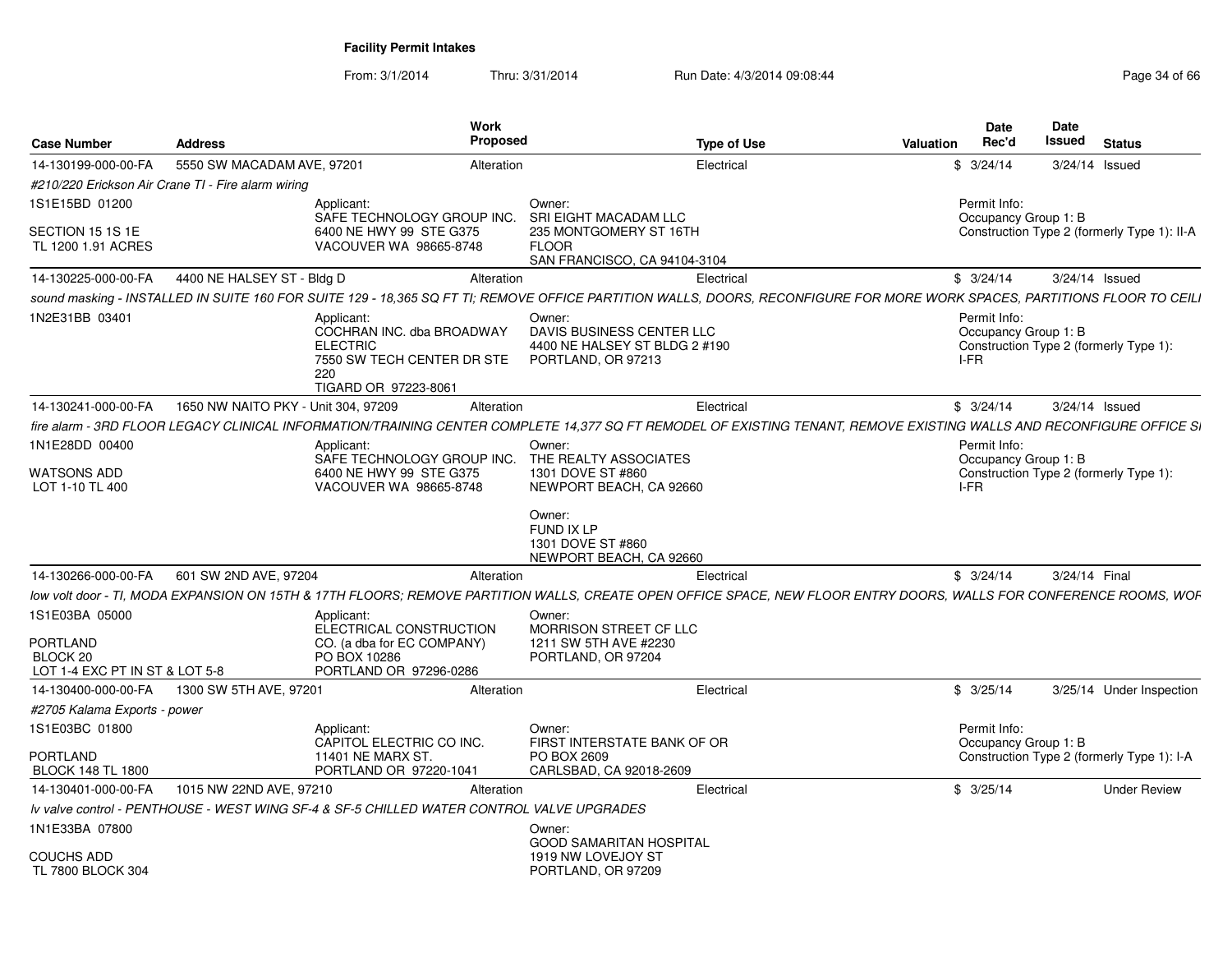| <b>Case Number</b>                                                                                                                                               | <b>Address</b>                                                   | Work<br>Proposed                                                                                                        | <b>Type of Use</b>                                                                                                             | <b>Valuation</b> | <b>Date</b><br>Rec'd                                                    | Date<br>Issued   | <b>Status</b>                               |
|------------------------------------------------------------------------------------------------------------------------------------------------------------------|------------------------------------------------------------------|-------------------------------------------------------------------------------------------------------------------------|--------------------------------------------------------------------------------------------------------------------------------|------------------|-------------------------------------------------------------------------|------------------|---------------------------------------------|
| 14-131115-000-00-FA                                                                                                                                              | 4747 N CHANNEL AVE                                               | Alteration                                                                                                              | Electrical                                                                                                                     |                  | \$3/26/14                                                               | $3/26/14$ Issued |                                             |
|                                                                                                                                                                  | av cabling - Install Flat Panel Monitor in Conference Room 1K    |                                                                                                                         |                                                                                                                                |                  |                                                                         |                  |                                             |
| 1N1E20 00109<br>PARTITION PLAT 2003-38<br>LOT 2 TL 109<br>LAND & IMPS SEE R540487 (R64983-1507)<br>R540481 (R64983-1503)<br>R540494 (R64983-1515) FOR OTHER IMPS |                                                                  | Applicant:<br>COCHRAN INC. dba BROADWAY<br><b>ELECTRIC</b><br>7550 SW TECH CENTER DR STE<br>220<br>TIGARD OR 97223-8061 | Owner:<br>PORT OF PORTLAND (LEASED<br>PO BOX 3820<br>PORTLAND, OR 97208-3849<br>Owner:<br>DAIMLER TRUCKS NORTH                 |                  | Permit Info:<br>Occupancy Group 1: B                                    |                  | Construction Type 2 (formerly Type 1): II-B |
|                                                                                                                                                                  |                                                                  |                                                                                                                         | AMERICA LLC<br>PO BOX 3820<br>PORTLAND, OR 97208-3849                                                                          |                  |                                                                         |                  |                                             |
| 14-131356-000-00-FA                                                                                                                                              | 530 SW 5TH AVE, 97204                                            | Alteration                                                                                                              | Electrical                                                                                                                     |                  | \$3/26/14                                                               | 3/26/14 Final    |                                             |
|                                                                                                                                                                  |                                                                  |                                                                                                                         | voice/data - 7TH FLOOR SUITE 725 RJL ENTERPRISES OFFICE REMODEL, RECONFIGURE OFFICE SPACE, ADD WALLS FOR BREAK ROOM AND OFFICE |                  |                                                                         |                  |                                             |
| 1N1E34CD 09600<br><b>PORTLAND</b>                                                                                                                                |                                                                  | Applicant:<br>HATFIELD COMMUNICATIONS<br>LLC.                                                                           | Owner:<br>RGOF YEON BUILDING LLC<br>551 FIFTH AVE 23RD FLOOR                                                                   |                  | Permit Info:<br>Occupancy Group 1: B_Bank, Off.,<br>Med.Off., Pub.Bldg. |                  |                                             |
| BLOCK 63<br>LOT 5&6<br><b>HISTORIC PROPERTY</b><br>POTENTIAL ADDITIONAL TAX                                                                                      |                                                                  | P.O. BOX 83825<br>PORTLAND OR 97283-0825                                                                                | NEW YORK, NY 10176                                                                                                             |                  |                                                                         |                  |                                             |
| 14-131691-000-00-FA                                                                                                                                              | 111 SW 5TH AVE, 97204-3626                                       | Alteration                                                                                                              | Electrical                                                                                                                     |                  | \$3/27/14                                                               | 3/27/14 Final    |                                             |
| T26 National Payment Systems TI - voice/data                                                                                                                     |                                                                  |                                                                                                                         |                                                                                                                                |                  |                                                                         |                  |                                             |
| 1N1E34CD 01300                                                                                                                                                   |                                                                  | Applicant:<br>APPLIED TECHNICAL SYSTEMS<br>INC.<br>7015 SW McEWAN RD<br>LAKE OSWEGO OR 97035-7830                       |                                                                                                                                |                  | Permit Info:<br>Occupancy Group 1: B                                    |                  | Construction Type 2 (formerly Type 1): I-A  |
| 14-131692-000-00-FA                                                                                                                                              | 211 SE CARUTHERS ST, 97214                                       | Alteration                                                                                                              | Electrical                                                                                                                     |                  | \$3/27/14                                                               | 3/27/14 Issued   |                                             |
|                                                                                                                                                                  |                                                                  | 2nd fl All Classical Radio T.I. - voice/data (Note: Duplicate ET permit exists [14-100609])                             |                                                                                                                                |                  |                                                                         |                  |                                             |
| 1S1E03DD 00600                                                                                                                                                   |                                                                  | Applicant:<br><b>CAPITOL DATA &amp;</b>                                                                                 | Owner:<br>PORTLAND OPERA ASSOCIATION                                                                                           |                  | Permit Info:<br>Occupancy Group 1: B_Bank, Off.,                        |                  |                                             |
| PORTLAND GENERAL ELEC STA L<br>LOT 1 TL 600                                                                                                                      |                                                                  | COMMUNICATIONS INC.<br>11401 NE MARX ST.<br>PORTLAND, OR 97220-1041                                                     | <b>INC</b><br>211 SE CARUTHERS ST<br>PORTLAND, OR 97214                                                                        |                  | Med.Off., Pub.Bldg.                                                     |                  | Construction Type 2 (formerly Type 1): II-A |
| 14-131703-000-00-FA                                                                                                                                              | 900 SW 5TH AVE, 97204                                            | Alteration                                                                                                              | Electrical                                                                                                                     |                  | \$3/27/14                                                               | 3/27/14 Final    |                                             |
|                                                                                                                                                                  | Outtakes Café 208v Microwave & Coffee receptacle outlets - power |                                                                                                                         |                                                                                                                                |                  |                                                                         |                  |                                             |
| 1S1E03BB 00200                                                                                                                                                   |                                                                  | Applicant:<br>HUGHES ELECTRICAL                                                                                         | Owner:<br>STANDARD INS CO (LEASE MULT                                                                                          |                  | Permit Info:<br>Occupancy Group 1: B                                    |                  |                                             |
| <b>PORTLAND</b><br>BLOCK 59<br>LOT 1-8                                                                                                                           |                                                                  | CONTRACTORS INC.<br>10490 NW JACKSON QUARRY RD<br>HILLSBORO, OR 97124-8184                                              | <b>LAW LIBRARY</b><br>PO BOX 711<br>PORTLAND, OR 97204                                                                         |                  | I-FR                                                                    |                  | Construction Type 2 (formerly Type 1):      |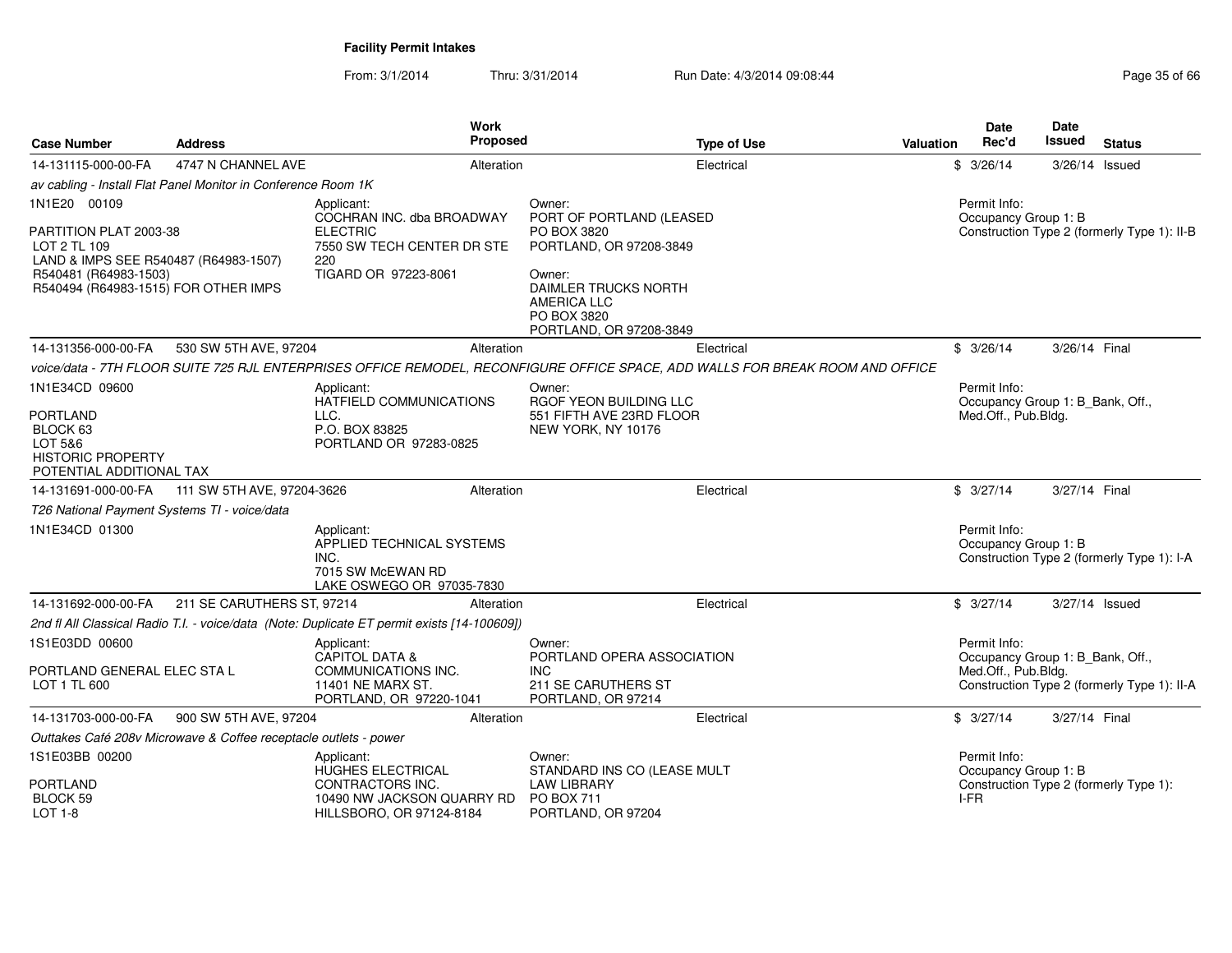From: 3/1/2014

| <b>Case Number</b>                                                                                 | <b>Address</b>                                                          | Work                                                                                                                    | <b>Proposed</b> | <b>Type of Use</b>                                                                                                                                                                  | <b>Valuation</b> | Date<br>Rec'd                                                           | Date<br>Issued | <b>Status</b>                              |
|----------------------------------------------------------------------------------------------------|-------------------------------------------------------------------------|-------------------------------------------------------------------------------------------------------------------------|-----------------|-------------------------------------------------------------------------------------------------------------------------------------------------------------------------------------|------------------|-------------------------------------------------------------------------|----------------|--------------------------------------------|
| 14-131715-000-00-FA                                                                                | 1221 SW YAMHILL ST                                                      |                                                                                                                         | Alteration      | Electrical                                                                                                                                                                          |                  | \$3/27/14                                                               |                | 3/27/14 Issued                             |
|                                                                                                    |                                                                         |                                                                                                                         |                 | data, security - SUITE 260, REMOVE ONE WALL, ADD ONE, INFILL DOORWAY, CEILING, ELEC (2 data feeds from Ste 200 to Ste 260, 3 security feeds from Ste 260 to Ste100)                 |                  |                                                                         |                |                                            |
| 1N1E33DD 06200A1<br>PORTLAND<br>BLOCK S1/2H<br>LOT 1-8<br>NON-HISTORIC<br>SEE R246865 FOR HISTORIC |                                                                         | Applicant:<br><b>WEST COAST BUSINESS</b><br>COMMUNICATIONS INC.<br>PO BOX 33770<br>PORTLAND OR 97292-3770               |                 | Owner:<br>WESTON INVESTMENT CO LLC<br>2154 NE BROADWAY RM 200<br>PORTLAND, OR 97232-1590                                                                                            |                  | Permit Info:<br>Occupancy Group 1: B                                    |                | Construction Type 2 (formerly Type 1): I-A |
| 14-131716-000-00-FA                                                                                | 309 SW 6TH AVE, 97205                                                   |                                                                                                                         | Alteration      | Electrical                                                                                                                                                                          |                  | \$3/27/14                                                               |                | 3/27/14 Under Inspection                   |
|                                                                                                    | #300 THETUS TI - HVAC controls (See Cancelled 14-114432-ET)             |                                                                                                                         |                 |                                                                                                                                                                                     |                  |                                                                         |                |                                            |
| 1N1E34CC 03800                                                                                     |                                                                         | Applicant:<br>ESC AUTOMATION INC.<br>12064 SW GARDEN PL<br><b>TIGARD, OR 97223</b>                                      |                 | Owner:<br>HISTORIC U S NATIONAL BANK<br><b>BLOCK LLC</b><br>115 SW ASH ST #500<br>PORTLAND, OR 97204                                                                                |                  | Permit Info:<br>Occupancy Group 1: B                                    |                | Construction Type 2 (formerly Type 1): I-B |
| 14-131718-000-00-FA                                                                                | 2525 SW 1ST AVE, 97201                                                  |                                                                                                                         | Alteration      | Electrical                                                                                                                                                                          |                  | \$3/27/14                                                               |                | 3/27/14 Issued                             |
|                                                                                                    |                                                                         |                                                                                                                         |                 | hvac - 1ST FLOOR WEST, TI; GLASS WALL PANELS FOR CONFERENCE ROOM, NEW GLASS DOOR AND RELITE FOR RECEPTION AREA, FLOORING, CEILING,ELEC, FINISHES                                    |                  |                                                                         |                |                                            |
| 1S1E10BB 00900                                                                                     |                                                                         | Applicant:<br>AMERICAN HEATING INC.<br>5035 SE 24TH<br>PORTLAND OR 97202-4765                                           |                 | Owner:<br><b>KBS ADP PLAZA LLC</b><br>121 SW MORRISON ST #200<br>PORTLAND, OR 97204                                                                                                 |                  | Permit Info:<br>Occupancy Group 1: B Bank, Off.,<br>Med.Off., Pub.Bldg. |                | Construction Type 2 (formerly Type 1): I-A |
| 14-131738-000-00-FA                                                                                | 4805 NE GLISAN ST, 97213                                                |                                                                                                                         | Alteration      | Electrical                                                                                                                                                                          |                  | \$3/27/14                                                               | 3/27/14 Final  |                                            |
|                                                                                                    |                                                                         |                                                                                                                         |                 | Master Permit Inspection 2014 - underground inspection 3.27.14 (circuit for sump pump in vault from light pole, work done by Cochran)                                               |                  |                                                                         |                |                                            |
| 1N2E31BD 04100<br>SECTION 31 1N 2E<br>TL 4100 9.54 ACRES                                           |                                                                         |                                                                                                                         |                 | Owner:<br>PROVIDENCE HEALTH<br>4400 NE HALSEY ST BLDG 2 #190<br>PORTLAND, OR 97213-1545                                                                                             |                  |                                                                         |                |                                            |
|                                                                                                    |                                                                         |                                                                                                                         |                 | Owner:<br>SERVICES-OREGON<br>4400 NE HALSEY ST BLDG 2 #190<br>PORTLAND, OR 97213-1545                                                                                               |                  |                                                                         |                |                                            |
| 14-131774-000-00-FA                                                                                | 3600 N INTERSTATE AVE, 97227                                            |                                                                                                                         | Alteration      | Electrical                                                                                                                                                                          |                  | \$3/27/14                                                               |                | 3/27/14 Issued                             |
|                                                                                                    | data - Install Data cabling for 2 WLAN locations room 3061, 3130 - data |                                                                                                                         |                 |                                                                                                                                                                                     |                  |                                                                         |                |                                            |
| 1N1E22CC 13200<br><b>MULTNOMAH</b><br>BLOCK 31<br>LOT 1-16 TL 13200                                |                                                                         | Applicant:<br>COCHRAN INC. dba BROADWAY<br><b>ELECTRIC</b><br>7550 SW TECH CENTER DR STE<br>220<br>TIGARD OR 97223-8061 |                 | Owner:<br>KAISER FOUNDATION HEALTH<br>500 NE MULTNOMAH ST #100<br>PORTLAND, OR 97232-2031<br>Owner:<br>PLAN OF THE NORTHWEST<br>500 NE MULTNOMAH ST #100<br>PORTLAND, OR 97232-2031 |                  |                                                                         |                |                                            |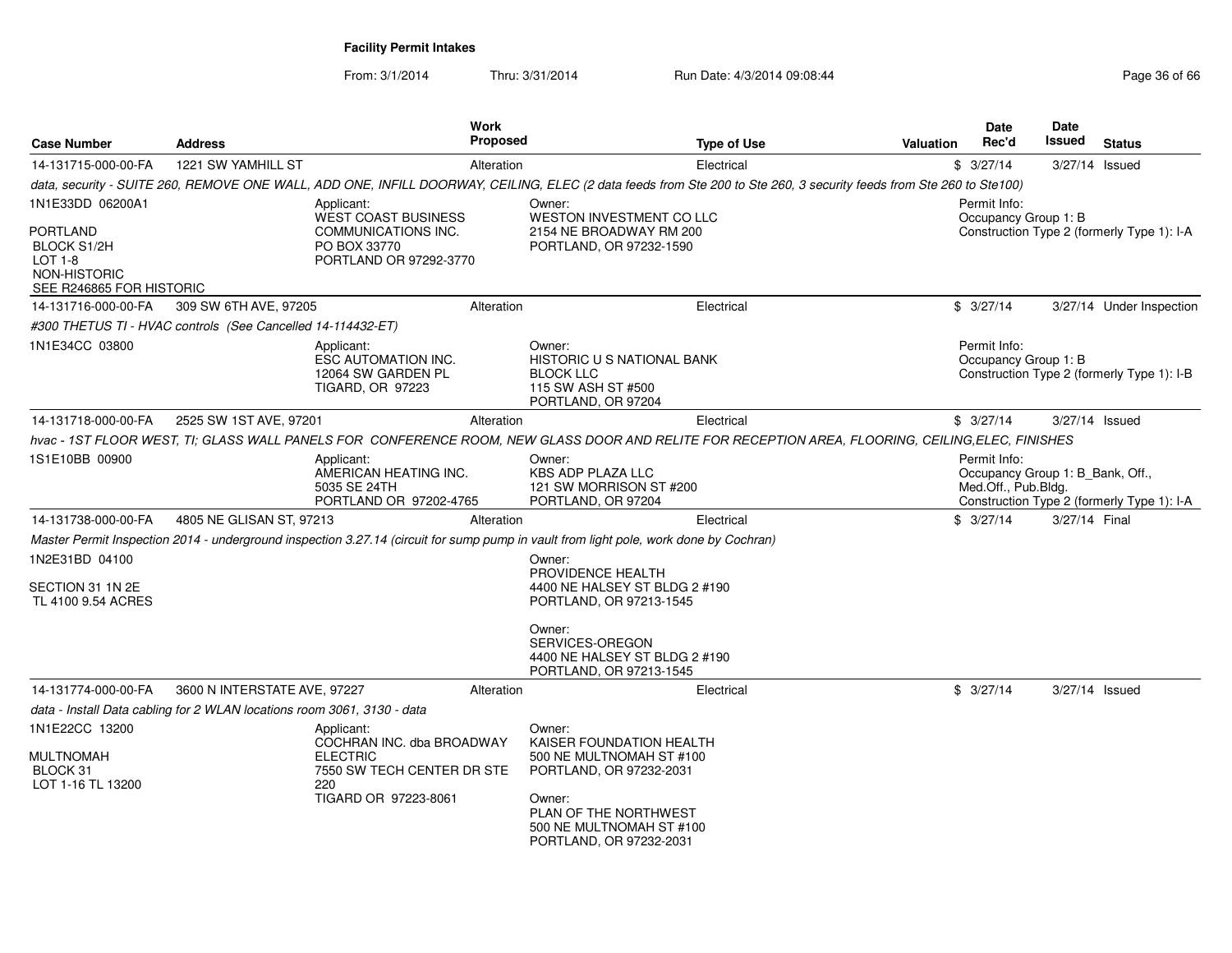| <b>Case Number</b>                                                                                                                                | <b>Address</b>                     |                                                                                                  | Work<br><b>Proposed</b> |                                                                                                                 | <b>Type of Use</b>                                                                                                                                                      | Valuation | Date<br>Rec'd                                    | Date<br><b>Issued</b> | <b>Status</b>                                |
|---------------------------------------------------------------------------------------------------------------------------------------------------|------------------------------------|--------------------------------------------------------------------------------------------------|-------------------------|-----------------------------------------------------------------------------------------------------------------|-------------------------------------------------------------------------------------------------------------------------------------------------------------------------|-----------|--------------------------------------------------|-----------------------|----------------------------------------------|
| 14-131785-000-00-FA                                                                                                                               | 3550 N INTERSTATE AVE, 97227       |                                                                                                  | Alteration              |                                                                                                                 | Electrical                                                                                                                                                              |           | \$3/27/14                                        |                       | 3/27/14 Issued                               |
|                                                                                                                                                   |                                    | data - Install Data cabling for 2 WLAN locations outside between 0002 & 0003, inside 0272 - data |                         |                                                                                                                 |                                                                                                                                                                         |           |                                                  |                       |                                              |
| 1N1E27BB 01700                                                                                                                                    |                                    | Applicant:<br>COCHRAN INC. dba BROADWAY                                                          |                         |                                                                                                                 |                                                                                                                                                                         |           |                                                  |                       |                                              |
| COOKS ADD<br>BLOCK 5&9&32 TL 1700                                                                                                                 |                                    | <b>ELECTRIC</b><br>7550 SW TECH CENTER DR STE<br>220<br>TIGARD OR 97223-8061                     |                         |                                                                                                                 |                                                                                                                                                                         |           |                                                  |                       |                                              |
| 14-132321-000-00-FA                                                                                                                               | 1100 SE DIVISION ST, 97202         |                                                                                                  | Alteration              |                                                                                                                 | Electrical                                                                                                                                                              |           | \$3/28/14                                        | 3/28/14 Final         |                                              |
|                                                                                                                                                   |                                    |                                                                                                  |                         |                                                                                                                 | audio/data/security - PINE STATE BISCUIT INTERIOR BUILDOUT, RESTAURANT/CAFE; SPACE 101, KITCHEN EQUIPMENT, SINKS, COUNTERS, SEPARATION WALLS, RECEPTION, BOOTHS, REMOVE |           |                                                  |                       |                                              |
| 1S1E11BA 06400                                                                                                                                    |                                    | Applicant:<br>OHM SYSTEMS, LLC.                                                                  |                         | Owner:<br>1100 SE DIVISION LLC                                                                                  |                                                                                                                                                                         |           |                                                  |                       |                                              |
| TIBBETTS ADD<br>N 100' OF W 100' OF BLOCK 62                                                                                                      |                                    | PO BOX 86833<br>PORTLAND, OR 97286                                                               |                         | 530 OAK GROVE AVE #201<br>MENLO PARK, CA 94025-3255                                                             |                                                                                                                                                                         |           |                                                  |                       |                                              |
| 14-132325-000-00-FA                                                                                                                               | 123 NE 3RD AVE, 97232              |                                                                                                  | Alteration              |                                                                                                                 | Electrical                                                                                                                                                              |           | \$3/28/14                                        |                       | 3/28/14 Under Inspection                     |
|                                                                                                                                                   |                                    |                                                                                                  |                         | pwr - VIBRANT TABLE REMODEL OF EXISTING SPACE FOR CONGREGATION AND ACCESSORY FOOD PREPARATION: Electrical - pwr |                                                                                                                                                                         |           |                                                  |                       |                                              |
| 1N1E34DA 02800                                                                                                                                    |                                    | Applicant:<br>DBA WRIGHT 1 ELECTRIC and                                                          |                         | Owner:                                                                                                          | CCB - Contractor:<br>BRIDGEHEAD DEVELOPMENT LLC DBA WRIGHT 1 ELECTRIC and                                                                                               |           | Permit Info:<br>Occupancy Group 1: B_Bank, Off., |                       |                                              |
| <b>EAST PORTLAND</b><br>BLOCK 68<br>INC PT VAC ST LOT 1&8<br>LOT 2&3&6&7<br>INC PT VAC ST LOT 4&5; HISTORIC<br>PROPERTY; POTENTIAL ADDITIONAL TAX |                                    | THREE PHASE ELECTRIC<br>5618 SE 135TH<br>PORTLAND OR 97236                                       |                         | 1001 SE WATER AVE #120<br>PORTLAND, OR 97214-2147                                                               | THREE PHASE ELECTRIC<br>5618 SE 135TH<br>PORTLAND OR 97236                                                                                                              |           | Med.Off., Pub.Bldg.                              |                       | Construction Type 2 (formerly Type 1): III-A |
| 14-132326-000-00-FA                                                                                                                               | 1300 SW 6TH AVE, 97201             |                                                                                                  | Alteration              |                                                                                                                 | Electrical                                                                                                                                                              |           | \$3/28/14                                        |                       | 3/28/14 Issued                               |
|                                                                                                                                                   |                                    |                                                                                                  |                         |                                                                                                                 | power - MAIN LEVEL EXPAND EXERCISE AREA WITH NEW 2208 SQ FT HIGH INTENSITY TRAINING (H.I.T.) AREA WITH SEPARATE SHOWERS & LOCKER AREA                                   |           |                                                  |                       |                                              |
| 1S1E03BC 01900                                                                                                                                    |                                    | Applicant:<br>CHRISTENSON ELECTRIC INC.                                                          |                         | Owner:<br><b>ERICKSON REALTY LTD</b>                                                                            |                                                                                                                                                                         |           | Permit Info:<br>Occupancy Group 1: B             |                       |                                              |
| PORTLAND<br>BLOCK 166<br>LOT 1-8                                                                                                                  |                                    | 111 SW COLUMBIA ST. STE 480<br>PORTLAND OR 97201-5838                                            |                         | 4900 SW GRIFFITH DR STE 133<br>BEAVERTON, OR 97005                                                              |                                                                                                                                                                         |           | I-FR                                             |                       | Construction Type 2 (formerly Type 1):       |
| 14-132795-000-00-FA                                                                                                                               | 5550 SW MACADAM AVE, 97201         |                                                                                                  | Alteration              |                                                                                                                 | Electrical                                                                                                                                                              |           | \$3/31/14                                        |                       | 3/31/14 Issued                               |
| #205/215 Erickson Air Crane - fire alarm wiring                                                                                                   |                                    |                                                                                                  |                         |                                                                                                                 |                                                                                                                                                                         |           |                                                  |                       |                                              |
| 1S1E15BD 01200                                                                                                                                    |                                    | Applicant:<br>SAFE TECHNOLOGY GROUP INC.                                                         |                         | Owner:<br>SRI EIGHT MACADAM LLC                                                                                 |                                                                                                                                                                         |           | Permit Info:<br>Occupancy Group 1: B             |                       |                                              |
| SECTION 15 1S 1E<br>TL 1200 1.91 ACRES                                                                                                            |                                    | 6400 NE HWY 99 STE G375<br>VACOUVER WA 98665-8748                                                |                         | 235 MONTGOMERY ST 16TH<br><b>FLOOR</b><br>SAN FRANCISCO, CA 94104-3104                                          |                                                                                                                                                                         |           |                                                  |                       | Construction Type 2 (formerly Type 1): II-A  |
| 14-132797-000-00-FA                                                                                                                               | 3171 SW SAM JACKSON PARK RD. 97201 |                                                                                                  | Alteration              |                                                                                                                 | Electrical                                                                                                                                                              |           | \$3/31/14                                        | 3/31/14 Final         |                                              |
| 1st fl Pshyc Brk rm DW - power                                                                                                                    |                                    |                                                                                                  |                         |                                                                                                                 |                                                                                                                                                                         |           |                                                  |                       |                                              |
| 1S1E09 00500                                                                                                                                      |                                    | Applicant:<br>DYNALECTRIC CO.                                                                    |                         | Owner:<br>OREGON STATE OF                                                                                       |                                                                                                                                                                         |           |                                                  |                       |                                              |
| SECTION 09 1S 1E<br>TL 500 7.41 ACRES                                                                                                             |                                    | 5711 SW HOOD AVE.<br>PORTLAND OR 97239-3716                                                      |                         | 3181 SW SAM JACKSON PARK RD<br>PORTLAND, OR 97239                                                               |                                                                                                                                                                         |           |                                                  |                       |                                              |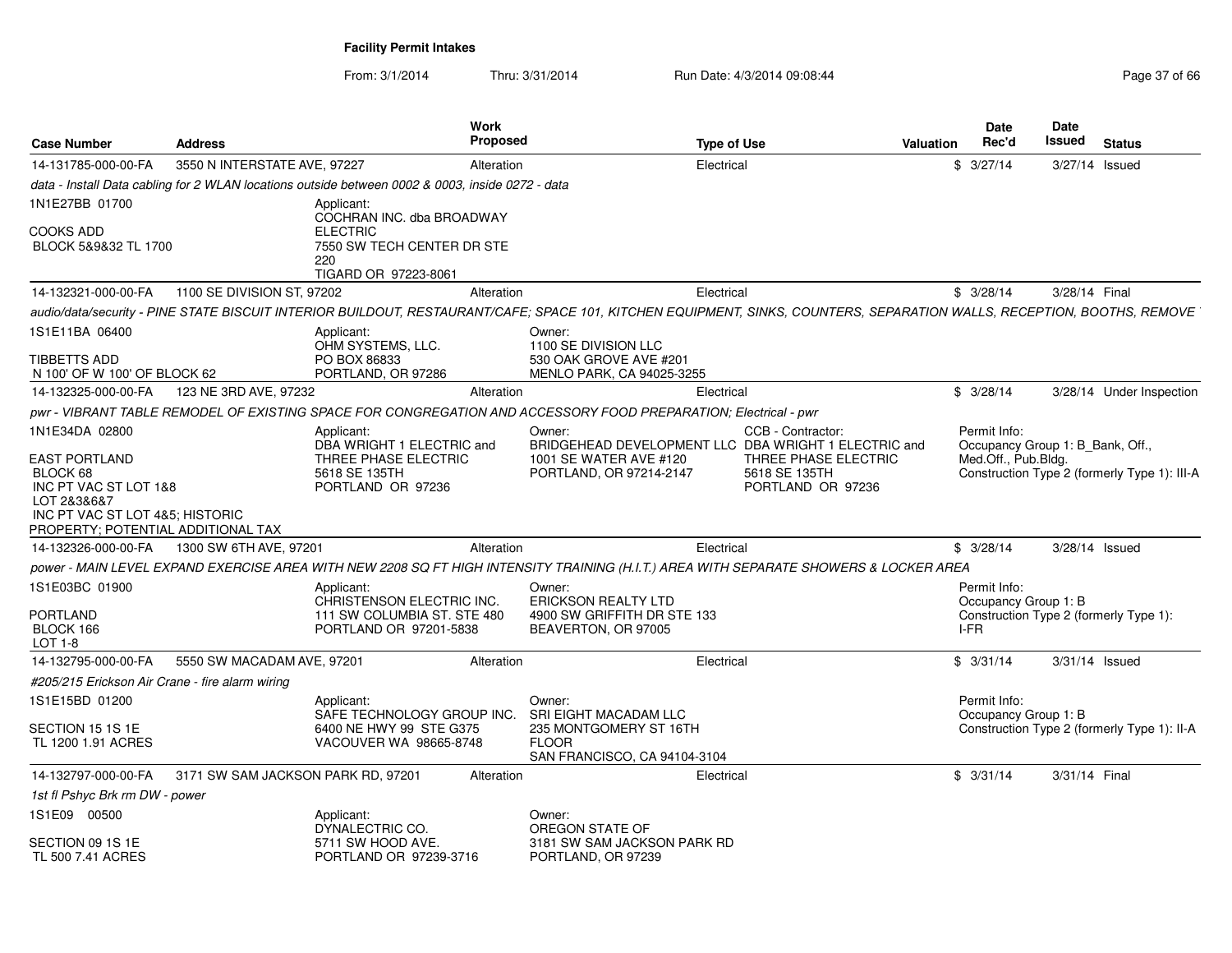| <b>Case Number</b>                                                                           | <b>Address</b>          | Work<br>Proposed                                                                                                                                     |                                                                                                       | <b>Type of Use</b> | <b>Valuation</b> | <b>Date</b><br>Rec'd                   | <b>Date</b><br><b>Issued</b> | <b>Status</b>                               |
|----------------------------------------------------------------------------------------------|-------------------------|------------------------------------------------------------------------------------------------------------------------------------------------------|-------------------------------------------------------------------------------------------------------|--------------------|------------------|----------------------------------------|------------------------------|---------------------------------------------|
| 14-132799-000-00-FA                                                                          | 808 SW CAMPUS DR, 97201 | Alteration                                                                                                                                           |                                                                                                       | Electrical         |                  | \$3/31/14                              | 3/31/14 Final                |                                             |
| #6126 3000 plugmold - power                                                                  |                         |                                                                                                                                                      |                                                                                                       |                    |                  |                                        |                              |                                             |
| 1S1E09 00600                                                                                 |                         | Applicant:<br>DYNALECTRIC CO.<br>5711 SW HOOD AVE.<br>PORTLAND OR 97239-3716                                                                         | Owner:<br>OREGON STATE OF(MEDICAL<br><b>DEPT</b><br>3181 SW SAM JACKSON PARK RD<br>PORTLAND, OR 97239 |                    |                  |                                        |                              |                                             |
| 14-132801-000-00-FA                                                                          |                         | 3181 SW SAM JACKSON PARK RD - Bldg OHS, 9 Alteration                                                                                                 |                                                                                                       | Electrical         |                  | \$3/31/14                              | 3/31/14 Final                |                                             |
| 13-P0148 plug strips - power                                                                 |                         |                                                                                                                                                      |                                                                                                       |                    |                  |                                        |                              |                                             |
| 1S1E09 00200                                                                                 |                         | Applicant:<br>DYNALECTRIC CO.<br>5711 SW HOOD AVE.<br>PORTLAND OR 97239-3716                                                                         | Owner:<br>OREGON STATE OF<br>3181 SW SAM JACKSON PARK RD<br>PORTLAND, OR 97239                        |                    |                  | Permit Info:<br>Occupancy Group 1: I-2 |                              | Construction Type 2 (formerly Type 1): I-A  |
| 14-132804-000-00-FA                                                                          |                         | 3181 SW SAM JACKSON PARK RD - Bldg OHS, 9 Alteration                                                                                                 |                                                                                                       | Electrical         |                  | \$3/31/14                              | 3/31/14 Final                |                                             |
| 14B15 Instant Hot outlet                                                                     |                         |                                                                                                                                                      |                                                                                                       |                    |                  |                                        |                              |                                             |
| 1S1E09 00200                                                                                 |                         | Applicant:<br>DYNALECTRIC CO.<br>5711 SW HOOD AVE.<br>PORTLAND OR 97239-3716                                                                         | Owner:<br>OREGON STATE OF<br>3181 SW SAM JACKSON PARK RD<br>PORTLAND, OR 97239                        |                    |                  | Permit Info:<br>Occupancy Group 1: I-2 |                              | Construction Type 2 (formerly Type 1): I-A  |
| 14-132806-000-00-FA                                                                          | 100 SW MAIN ST, 97204   | Alteration                                                                                                                                           |                                                                                                       | Electrical         |                  | \$3/31/14                              | $3/31/14$ Issued             |                                             |
|                                                                                              |                         | voice/data - 13TH & 16TH FLOOR INTERFACE. DEMO OF WALLS, DOORS, CASEWORK AND FINISHES. NEW WALLS, DOORS, RE-LITES, ELECTRICAL, LIGHTING AND CASEWORK |                                                                                                       |                    |                  |                                        |                              |                                             |
| 1S1E03BD 00600<br><b>PORTLAND</b><br>BLOCK 10<br>LOT 1 EXC PT IN STS<br>LOT 2-8 EXC PT IN ST |                         | Applicant:<br>APPLIED TECHNICAL SYSTEMS<br>INC.<br>7015 SW McEWAN RD<br>LAKE OSWEGO OR 97035-7830                                                    | Owner:<br>AAT OREGON OFFICE I LLC<br>11455 EL CAMINO REAL #200<br>SAN DIEGO, CA 92130-2047            |                    |                  |                                        |                              |                                             |
| 14-132809-000-00-FA                                                                          | 919 NE 19TH AVE, 97232  | Alteration                                                                                                                                           |                                                                                                       | Electrical         |                  | \$3/31/14                              | 3/31/14 Issued               |                                             |
|                                                                                              |                         | voice/data - EPR DESIGN - ADD THREE WALLS, DOORS, CREATE TWO OFFICES, CEILING, ELEC,                                                                 |                                                                                                       |                    |                  |                                        |                              |                                             |
| 1N1E35AC 00100<br>SULLIVANS ADD<br><b>BLOCK 36 TL 100</b>                                    |                         | Applicant:<br>DRAGOS SALAR<br><b>SALAR ELECTRIC</b><br>19645 SE WOODED HILLS DR<br>PORTLAND OR 97089                                                 | Owner:<br>WESTON INVESTMENT CO LLC<br>2154 NE BROADWAY RM 200<br>PORTLAND, OR 97232-1590              |                    |                  | Permit Info:<br>Occupancy Group 1: B   |                              | Construction Type 2 (formerly Type 1): II-A |
| 14-132814-000-00-FA                                                                          | 707 SW GAINES ST, 97201 | Alteration                                                                                                                                           |                                                                                                       | Electrical         |                  | \$3/31/14                              | 3/31/14 Final                |                                             |
| #1230 3000 wiremold - power                                                                  |                         |                                                                                                                                                      |                                                                                                       |                    |                  |                                        |                              |                                             |
| 1S1E09 00600                                                                                 |                         | Applicant:<br>DYNALECTRIC CO.<br>5711 SW HOOD AVE.<br>PORTLAND OR 97239-3716                                                                         | Owner:<br>OREGON STATE OF (MEDICAL<br>DEPT<br>3181 SW SAM JACKSON PARK RD<br>PORTLAND, OR 97239       |                    |                  |                                        |                              |                                             |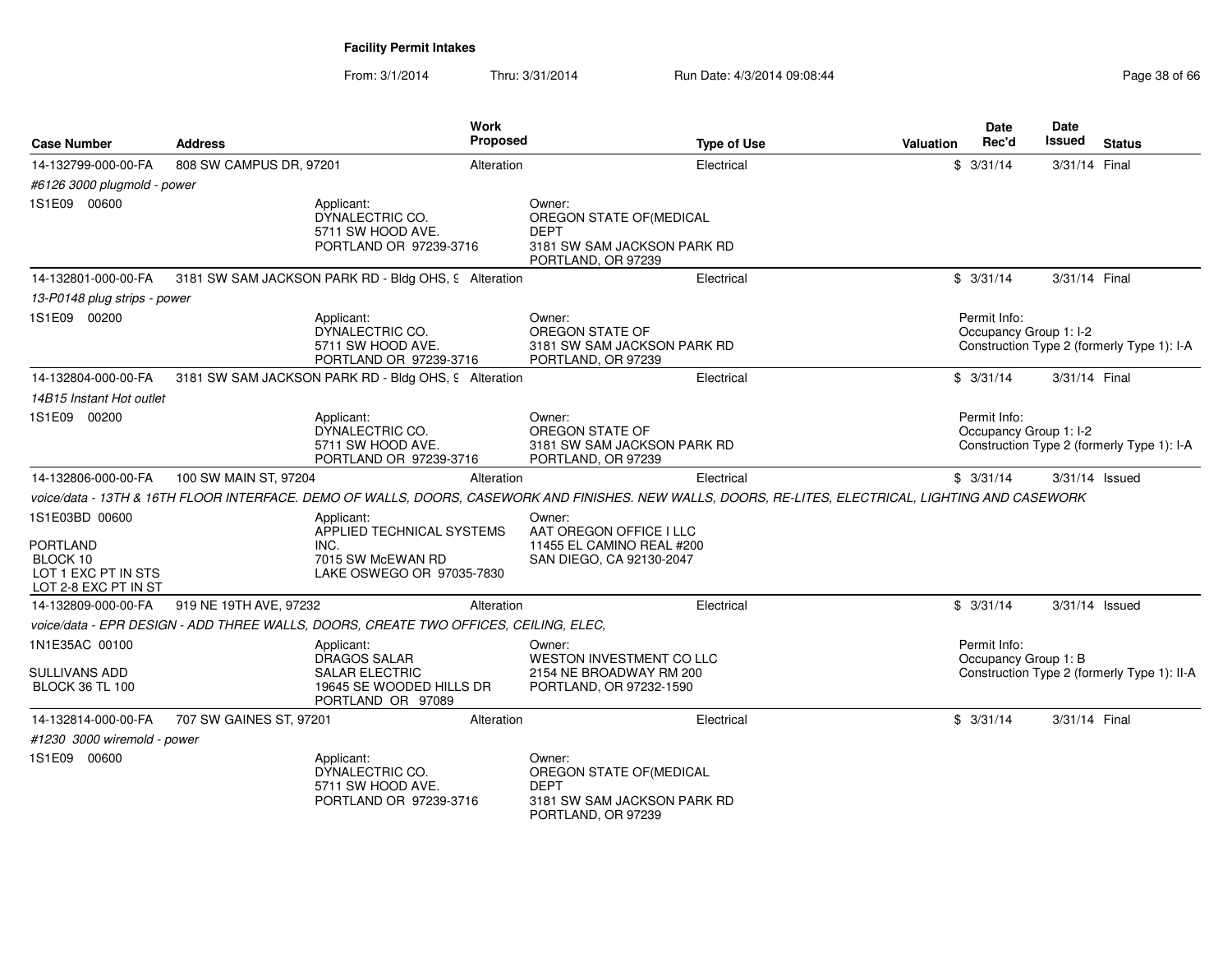| <b>Case Number</b>                                                                                    | <b>Address</b>                                 | <b>Work</b><br><b>Proposed</b>                                                                  |                                                                                                        | <b>Type of Use</b> | <b>Valuation</b> | <b>Date</b><br>Rec'd         | Date<br>Issued           | <b>Status</b>                          |
|-------------------------------------------------------------------------------------------------------|------------------------------------------------|-------------------------------------------------------------------------------------------------|--------------------------------------------------------------------------------------------------------|--------------------|------------------|------------------------------|--------------------------|----------------------------------------|
| 14-132829-000-00-FA                                                                                   | 1300 NE 16TH AVE, 97232                        | Alteration                                                                                      |                                                                                                        | Electrical         |                  | \$3/31/14                    |                          | $3/31/14$ Issued                       |
| <i>power - REMODEL APT #601</i>                                                                       |                                                |                                                                                                 |                                                                                                        |                    |                  |                              |                          |                                        |
| 1N1E35AB 05600<br><b>HOLLADAYS ADD</b><br><b>BLOCK 178 TL 5600</b><br>SPLIT LEVY R182280 (R396212040) |                                                | Applicant:<br>PC ELECTRIC LLC.<br>P.O. BOX 517<br>NEWBERG OR 97132-0517                         | Owner:<br>HOLLADAY PARK PLAZA INC<br>1300 NE 16TH AVE<br>PORTLAND, OR 97232-1467                       |                    |                  | Permit Info:<br>I-FR         | Occupancy Group 1: SR1.1 | Construction Type 2 (formerly Type 1): |
| 14-132832-000-00-FA                                                                                   | 2000 SW 1ST AVE, 97201                         | Alteration                                                                                      |                                                                                                        | Electrical         |                  | \$3/31/14                    |                          | 3/31/14 Under Inspection               |
|                                                                                                       |                                                | power - SUITE 410 MAKE A WISH TENANT REMODEL AND 810 SQ FT EXPANSION, NEW WALLS AND ENTRY DOORS |                                                                                                        |                    |                  |                              |                          |                                        |
| 1S1E03CB 00300                                                                                        |                                                | Applicant:                                                                                      | Owner:                                                                                                 |                    |                  | Permit Info:                 |                          |                                        |
| SOUTH AUDITORIUM ADD<br><b>BLOCK H</b><br>LOT 2 TL 300                                                |                                                | RC COSTELLO ELECTRICAL<br>CONTRACTING INC.<br>PO BOX 336<br>AURORA, OR 97002                    | AMCO-PORTLAND INC<br>1500 SW TAYLOR ST #100<br>PORTLAND, OR 97205                                      |                    |                  | Occupancy Group 1: B<br>I-FR |                          | Construction Type 2 (formerly Type 1): |
| 14-132847-000-00-FA                                                                                   | 3303 SW BOND AVE, 97201                        | Alteration                                                                                      |                                                                                                        | Electrical         |                  | \$3/31/14                    | 3/31/14 Final            |                                        |
| 4th fl Steris equip 30a receptacle - power                                                            |                                                |                                                                                                 |                                                                                                        |                    |                  |                              |                          |                                        |
| 1S1E10AC 00500                                                                                        |                                                | Applicant:<br>DYNALECTRIC CO.<br>5711 SW HOOD AVE.<br>PORTLAND OR 97239-3716                    |                                                                                                        |                    |                  |                              |                          |                                        |
| 14-132848-000-00-FA                                                                                   | 1300 NE 16TH AVE, 97232                        | Alteration                                                                                      |                                                                                                        | Electrical         |                  | \$3/31/14                    |                          | 3/31/14 Issued                         |
| <i>power - REMODEL APT #611</i>                                                                       |                                                |                                                                                                 |                                                                                                        |                    |                  |                              |                          |                                        |
| 1N1E35AB 05600<br><b>HOLLADAYS ADD</b><br><b>BLOCK 178 TL 5600</b><br>SPLIT LEVY R182280 (R396212040) |                                                | Applicant:<br>PC ELECTRIC LLC.<br>P.O. BOX 517<br>NEWBERG OR 97132-0517                         | Owner:<br>HOLLADAY PARK PLAZA INC<br>1300 NE 16TH AVE<br>PORTLAND, OR 97232-1467                       |                    |                  | Permit Info:<br>I-FR         | Occupancy Group 1: SR1.1 | Construction Type 2 (formerly Type 1): |
| 14-132856-000-00-FA                                                                                   | 808 SW CAMPUS DR, 97201                        | Alteration                                                                                      |                                                                                                        | Electrical         |                  | \$3/31/14                    | 3/31/14 Final            |                                        |
|                                                                                                       | KPV 5th fl Steris equipment receptacle - power |                                                                                                 |                                                                                                        |                    |                  |                              |                          |                                        |
| 1S1E09 00600                                                                                          |                                                | Applicant:<br>DYNALECTRIC CO.<br>5711 SW HOOD AVE.<br>PORTLAND OR 97239-3716                    | Owner:<br>OREGON STATE OF (MEDICAL<br><b>DEPT</b><br>3181 SW SAM JACKSON PARK RD<br>PORTLAND, OR 97239 |                    |                  |                              |                          |                                        |
| 14-132863-000-00-FA                                                                                   | 3171 SW SAM JACKSON PARK RD, 97201             | Alteration                                                                                      |                                                                                                        | Electrical         |                  | \$3/31/14                    | 3/31/14 Final            |                                        |
| 4th fl Steris Equipment recept - power                                                                |                                                |                                                                                                 |                                                                                                        |                    |                  |                              |                          |                                        |
| 1S1E09 00500                                                                                          |                                                | Applicant:                                                                                      | Owner:                                                                                                 |                    |                  |                              |                          |                                        |
| SECTION 09 1S 1E<br>TL 500 7.41 ACRES                                                                 |                                                | DYNALECTRIC CO.<br>5711 SW HOOD AVE.<br>PORTLAND OR 97239-3716                                  | OREGON STATE OF<br>3181 SW SAM JACKSON PARK RD<br>PORTLAND, OR 97239                                   |                    |                  |                              |                          |                                        |
| 14-132869-000-00-FA                                                                                   |                                                | 3181 SW SAM JACKSON PARK RD - Bldg DCH, 9 Alteration                                            |                                                                                                        | Electrical         |                  | \$3/31/14                    | 3/31/14 Final            |                                        |
| 9th fl Steris equipment receptacle - power                                                            |                                                |                                                                                                 |                                                                                                        |                    |                  |                              |                          |                                        |
| 1S1E09 00200                                                                                          |                                                | Applicant:<br>DYNALECTRIC CO.<br>5711 SW HOOD AVE.<br>PORTLAND OR 97239-3716                    | Owner:<br>OREGON STATE OF<br>3181 SW SAM JACKSON PARK RD<br>PORTLAND, OR 97239                         |                    |                  |                              |                          |                                        |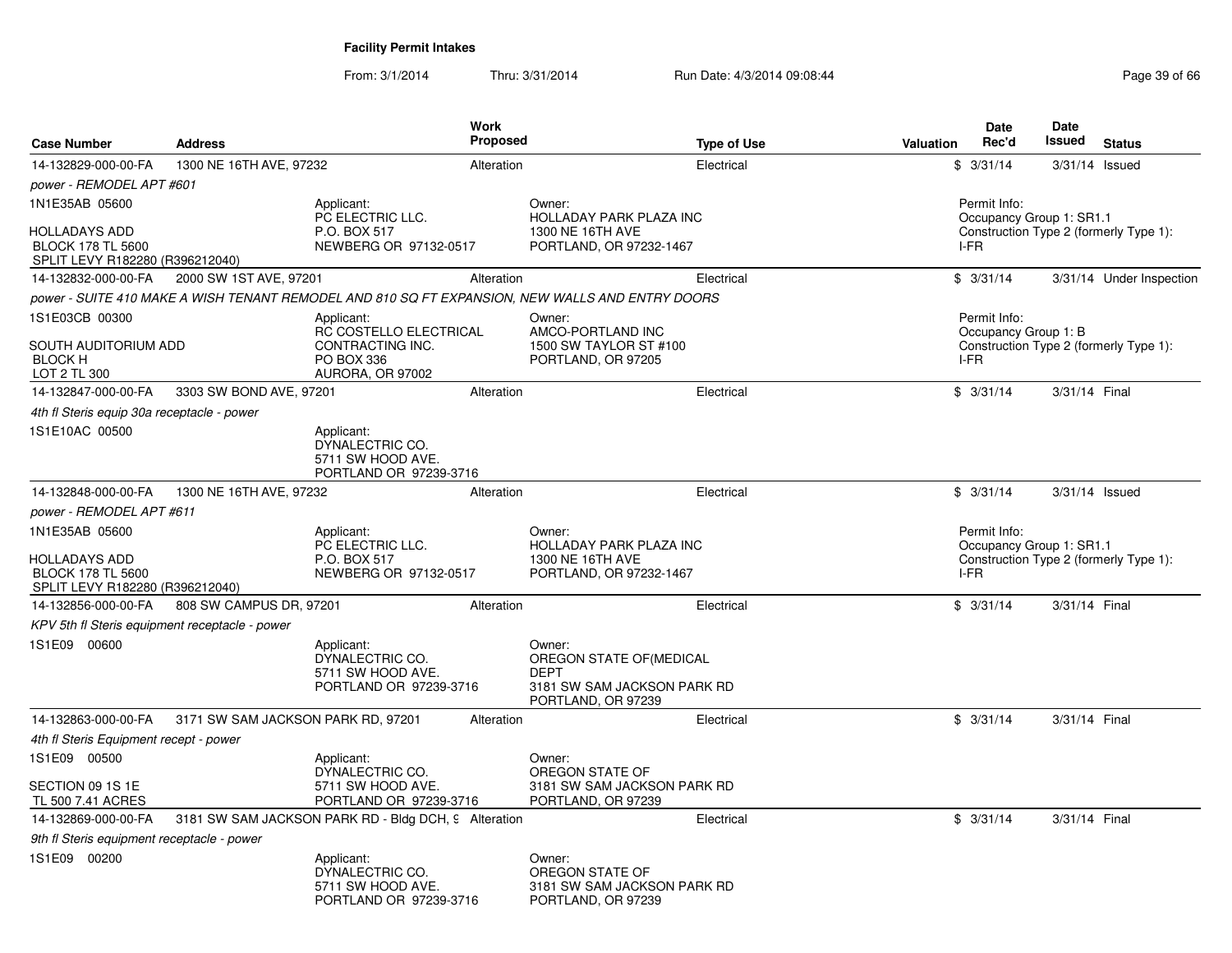| <b>Case Number</b>                                                                                                                                                  | <b>Address</b>                                                         |                                                                                                                    | <b>Work</b><br>Proposed |                                                                                                              | <b>Type of Use</b> |                                                                                                                                         | <b>Valuation</b> | Date<br>Rec'd                                                           | <b>Date</b><br><b>Issued</b> | <b>Status</b>                                |
|---------------------------------------------------------------------------------------------------------------------------------------------------------------------|------------------------------------------------------------------------|--------------------------------------------------------------------------------------------------------------------|-------------------------|--------------------------------------------------------------------------------------------------------------|--------------------|-----------------------------------------------------------------------------------------------------------------------------------------|------------------|-------------------------------------------------------------------------|------------------------------|----------------------------------------------|
| 14-132870-000-00-FA                                                                                                                                                 | 1220 SW MORRISON ST, 97205                                             |                                                                                                                    | Alteration              |                                                                                                              | Electrical         |                                                                                                                                         |                  | \$3/31/14                                                               |                              | $3/31/14$ Issued                             |
|                                                                                                                                                                     |                                                                        | power - SUITE 500 RICHARD K HOWELL SOME INTERIOR DEMO AND BUILD 4 NEW WALLS                                        |                         |                                                                                                              |                    |                                                                                                                                         |                  |                                                                         |                              |                                              |
| 1N1E33DD 06200<br>PORTLAND<br><b>BLOCK S1/2H</b><br>LOT 1-8                                                                                                         |                                                                        | Applicant:<br>BACHOFNER ELECTRIC, LLC.<br>12031 NE MARX ST.<br>PORTLAND OR 97220                                   |                         | Owner:<br>WESTON INVESTMENT CO LLC<br>2154 NE BROADWAY RM 200<br>PORTLAND, OR 97232-1590                     |                    |                                                                                                                                         |                  | Permit Info:<br>Occupancy Group 1: B<br>I-FR                            |                              | Construction Type 2 (formerly Type 1):       |
| 14-133151-000-00-FA                                                                                                                                                 | 3050 SE DIVISION ST, 97202                                             |                                                                                                                    | Alteration              |                                                                                                              | Electrical         |                                                                                                                                         |                  | \$3/31/14                                                               |                              | 3/31/14 Under Inspection                     |
|                                                                                                                                                                     |                                                                        | power - SUITE 165 JOSEPHINE'S DRY GOODS ***APX 736 SQ FT***FIRST TIME TENANT REMODEL                               |                         |                                                                                                              |                    |                                                                                                                                         |                  |                                                                         |                              |                                              |
| 1S1E12BA 06000<br><b>EAST PORTLAND HTS</b><br>BLOCK 6<br><b>LOT 1-4</b>                                                                                             |                                                                        | Applicant:<br><b>JOHN GEORGES</b><br>dba Oregon Electrical Remodels<br>8047 SE 134 dr<br>Portland OR 97236         |                         | Owner:<br>ADG IIIA LLC<br>2314 NW SAVIER ST<br>PORTLAND, OR 97210-2514                                       |                    |                                                                                                                                         |                  | Permit Info:<br>Occupancy Group 1: B_Bank, Off.,<br>Med.Off., Pub.Bldg. |                              | Construction Type 2 (formerly Type 1): III-B |
| 14-133154-000-00-FA                                                                                                                                                 | 309 SW 6TH AVE, 97205                                                  |                                                                                                                    | Alteration              |                                                                                                              | Electrical         |                                                                                                                                         |                  | \$3/31/14                                                               |                              | 3/31/14 Issued                               |
| 6th fl ESRI TI - access control                                                                                                                                     |                                                                        |                                                                                                                    |                         |                                                                                                              |                    |                                                                                                                                         |                  |                                                                         |                              |                                              |
| 1N1E34CC 03800                                                                                                                                                      |                                                                        | Applicant:<br>CONVERGINT TECHNOLOGIES<br>LLC.<br>16575 SW 72ND AVE.<br>PORTLAND OR 97224-7701                      |                         | Owner:<br>HISTORIC U S NATIONAL BANK<br><b>BLOCK LLC</b><br>115 SW ASH ST #500<br>PORTLAND, OR 97204         |                    |                                                                                                                                         |                  | Permit Info:<br>Occupancy Group 1: B                                    |                              | Construction Type 2 (formerly Type 1): I-B   |
| 14-133171-000-00-FA                                                                                                                                                 | 123 NE 3RD AVE, 97232                                                  |                                                                                                                    | Alteration              |                                                                                                              | Electrical         |                                                                                                                                         |                  | \$3/31/14                                                               |                              | 3/31/14 Issued                               |
|                                                                                                                                                                     |                                                                        |                                                                                                                    |                         |                                                                                                              |                    | fire alarm - VIBRANT TABLE REMODEL OF EXISTING SPACE FOR CONGREGATION AND ACCESSORY FOOD PREPARATION (Vibrant Table TI #100) fire alarm |                  |                                                                         |                              |                                              |
| 1N1E34DA 02800<br><b>EAST PORTLAND</b><br>BLOCK 68<br>INC PT VAC ST LOT 1&8<br>LOT 2&3&6&7<br>INC PT VAC ST LOT 4&5: HISTORIC<br>PROPERTY; POTENTIAL ADDITIONAL TAX |                                                                        | Applicant:<br>POINT MONITOR CORP<br>5863 lakeview blyd<br>lake oswego or 97035                                     |                         | Owner:<br>BRIDGEHEAD DEVELOPMENT LLC POINT MONITOR CORP<br>1001 SE WATER AVE #120<br>PORTLAND, OR 97214-2147 |                    | CCB - Contractor:<br>5863 lakeview blvd<br>lake oswego or 97035                                                                         |                  | Permit Info:<br>Occupancy Group 1: B_Bank, Off.,<br>Med.Off., Pub.Bldg. |                              | Construction Type 2 (formerly Type 1): III-A |
| 14-123005-000-00-FA                                                                                                                                                 | 26 SW SALMON ST, 97204                                                 |                                                                                                                    | Alteration              |                                                                                                              | <b>Fire Alarms</b> |                                                                                                                                         |                  | $$1 \quad 3/4/14$                                                       | 3/4/14 Final                 |                                              |
|                                                                                                                                                                     | add smoke alarms and strobes as needed as per permit---3 sets of plans |                                                                                                                    |                         |                                                                                                              |                    |                                                                                                                                         |                  |                                                                         |                              |                                              |
| 1S1E03BD 00200<br>PORTLAND<br>BLOCK 6<br>LOT 1-8                                                                                                                    |                                                                        | Applicant:<br>SIMPLEX GRINNELL FIRE<br>PROTECTION SYSTEMS CO.<br>6305 SW ROSEWOOD ST.<br>LAKE OSWEGO OR 97035-5388 |                         | Owner:<br><b>IEH PORTLAND LLC</b><br>121 SW SALMON ST<br>PORTLAND, OR 97204-2901                             |                    |                                                                                                                                         |                  | Permit Info:<br>Occupancy Group 1: B Bank, Off.,<br>Med.Off., Pub.Bldg. |                              |                                              |
| 14-124029-000-00-FA                                                                                                                                                 | 26 SW SALMON ST, 97204                                                 |                                                                                                                    | Alteration              |                                                                                                              | Fire Alarms        |                                                                                                                                         |                  | $$1 \t3/6/14$                                                           |                              | $3/6/14$ Issued                              |
|                                                                                                                                                                     | install fire and smoke damper atP1 and 5---2 sets of plans             |                                                                                                                    |                         |                                                                                                              |                    |                                                                                                                                         |                  |                                                                         |                              |                                              |
| 1S1E03BD 00200<br>PORTLAND<br>BLOCK 6<br>$1$ OT 1-8                                                                                                                 |                                                                        | Applicant:<br><b>TICE ELECTRIC</b><br>5405 N LAGOON AVE<br>PORTLAND, OR 97217                                      |                         | Owner:<br><b>IEH PORTLAND LLC</b><br>121 SW SALMON ST<br>PORTLAND, OR 97204-2901                             |                    |                                                                                                                                         |                  |                                                                         |                              |                                              |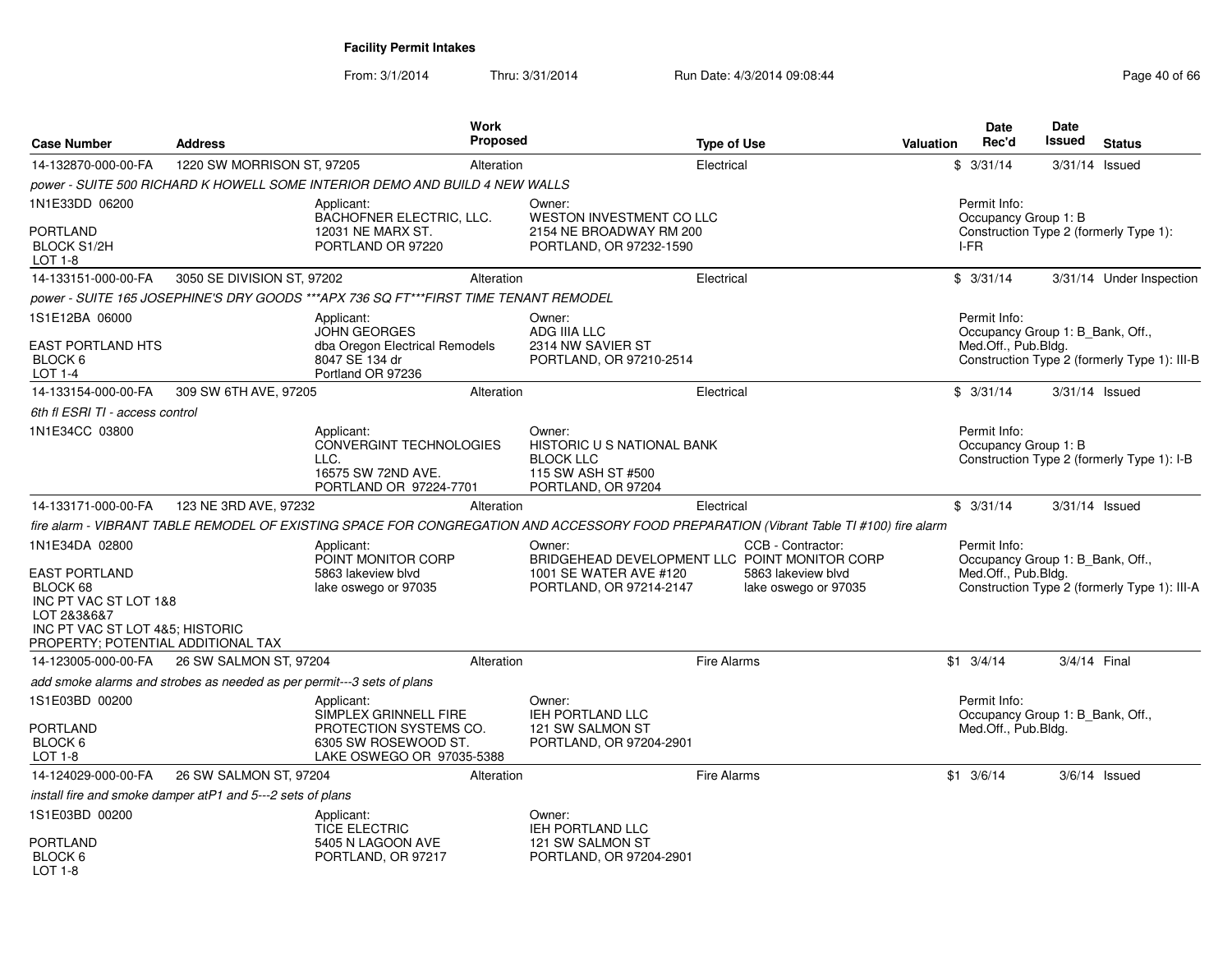| <b>Case Number</b>                                                         | <b>Address</b>                                                           |                                                                                                        | Work<br>Proposed | <b>Type of Use</b>                                                                                                                   | Valuation       | Date<br>Rec'd                                                           | <b>Date</b><br><b>Issued</b> | <b>Status</b>                               |
|----------------------------------------------------------------------------|--------------------------------------------------------------------------|--------------------------------------------------------------------------------------------------------|------------------|--------------------------------------------------------------------------------------------------------------------------------------|-----------------|-------------------------------------------------------------------------|------------------------------|---------------------------------------------|
| 14-124056-000-00-FA                                                        | 26 SW SALMON ST, 97204                                                   |                                                                                                        | Alteration       | <b>Fire Alarms</b>                                                                                                                   |                 | $$1 \t3/6/14$                                                           |                              | $3/6/14$ Issued                             |
|                                                                            | remodel 4th and 5th floors relocate strobes and smokes---2 seta of plans |                                                                                                        |                  |                                                                                                                                      |                 |                                                                         |                              |                                             |
| 1S1E03BD 00200<br>PORTLAND                                                 |                                                                          | Applicant:<br><b>TICE ELECTRIC</b><br>5405 N LAGOON AVE                                                |                  | Owner:<br><b>IEH PORTLAND LLC</b><br>121 SW SALMON ST                                                                                |                 |                                                                         |                              |                                             |
| BLOCK 6<br>LOT 1-8                                                         |                                                                          | PORTLAND, OR 97217                                                                                     |                  | PORTLAND, OR 97204-2901                                                                                                              |                 |                                                                         |                              |                                             |
| 14-124674-000-00-FA                                                        |                                                                          | 3181 SW SAM JACKSON PARK RD - Bldg BSC, 9 Alteration                                                   |                  | <b>Fire Alarms</b>                                                                                                                   |                 | $$1 \t3/7/14$                                                           | 3/12/14 Issued               |                                             |
|                                                                            |                                                                          |                                                                                                        |                  | FIRE ALARMS-ALTERATION TO THE EXISTING FIRE ALARM SYSTEM TO SUPPORT T.I.-2ND FL SURGICAL SKILLS TRAINING CENTER.                     |                 |                                                                         |                              |                                             |
| 1S1E09 00200                                                               |                                                                          | Applicant:<br>DYNALECTRIC CO<br>5711 SW Hood Ave<br>PORTLAND, OR 97239                                 |                  | Owner:<br>OREGON STATE OF<br>3181 SW SAM JACKSON PARK RD<br>PORTLAND, OR 97239                                                       |                 | Permit Info:<br>Occupancy Group 1: B_Bank, Off.,<br>Med.Off., Pub.Bldg. |                              | Construction Type 2 (formerly Type 1): I-B  |
| 14-124681-000-00-FA                                                        | 1130 NW 22ND AVE                                                         |                                                                                                        | Alteration       | <b>Fire Alarms</b>                                                                                                                   | \$16,000 3/7/14 |                                                                         |                              | $3/7/14$ Issued                             |
|                                                                            | 1st fl- Remodel of the Knight Cancer Center- 60 devices total            |                                                                                                        |                  |                                                                                                                                      |                 |                                                                         |                              |                                             |
| 1N1E33BA 04000A1                                                           |                                                                          | Applicant:<br><b>TEAM ELECTRIC</b>                                                                     |                  | Owner:<br><b>GOOD SAMARITAN HOSPITAL &amp;</b>                                                                                       |                 | Permit Info:<br>Occupancy Group 1: B_Bank, Off.,                        |                              |                                             |
| <b>COUCHS ADD</b><br>BLOCK 300<br>LOT 5-14&16-18 TL 4000<br>LAND & IMPS    | IMPS ONLY SEE R141330 (R180232300) FOR                                   | 9400 SE CLACKAMAS RD<br>CLACKAMAS, OR 97015                                                            |                  | <b>MEDICAL CENTER</b><br>1919 NW LOVEJOY ST<br>PORTLAND, OR 97209                                                                    |                 | Med.Off., Pub.Bldg.                                                     |                              | Construction Type 2 (formerly Type 1): I-A  |
| 14-125628-000-00-FA                                                        | 1621 SW 1ST AVE, 97201                                                   |                                                                                                        | Alteration       | <b>Fire Alarms</b>                                                                                                                   |                 | $$1 \t3/11/14$                                                          | $3/11/14$ Issued             |                                             |
|                                                                            |                                                                          | demo old detection system install new smoke detection and new srtrobes--2 sets of plans                |                  |                                                                                                                                      |                 |                                                                         |                              |                                             |
| 1S1E03CB 00700                                                             |                                                                          | Applicant:<br><b>JAMES ROGER HALL</b><br><b>MCCOY ELECTRIC</b><br>2014 SE 9TH AVE<br>PORTLAND OR 97214 |                  |                                                                                                                                      |                 | Permit Info:<br>Occupancy Group 1: B                                    |                              | Construction Type 2 (formerly Type 1): I-B  |
| 14-125678-000-00-FA                                                        | 111 SW 5TH AVE, 97204-3626                                               |                                                                                                        | Alteration       | <b>Fire Alarms</b>                                                                                                                   |                 | $$1 \quad 3/11/14$                                                      | $3/11/14$ Issued             |                                             |
|                                                                            |                                                                          |                                                                                                        |                  | modify existing FLS installation, increasing coverage for new tenant. Work includes montoring new preaction system---2 sets of plans |                 |                                                                         |                              |                                             |
| 1N1E34CD 01300                                                             |                                                                          | Applicant:<br>CHRISTENSON ELECTRIC INC<br>111 SW COLUMBIA, SUITE 480<br>PORTLAND, OR 97201             |                  |                                                                                                                                      |                 | Permit Info:<br>Occupancy Group 1: B                                    |                              | Construction Type 2 (formerly Type 1): I-A  |
| 14-126168-000-00-FA                                                        | 4380 SW MACADAM AVE, 97201                                               |                                                                                                        | Alteration       | <b>Fire Alarms</b>                                                                                                                   |                 | \$900 3/12/14                                                           | 3/12/14 Final                |                                             |
|                                                                            | suite #365- alteration to fire alarm for T. I.- add two strobes          |                                                                                                        |                  |                                                                                                                                      |                 |                                                                         |                              |                                             |
| 1S1E10DC 00800                                                             |                                                                          | Applicant:<br>SAFE TECHNOLOGY GROUP                                                                    |                  | Owner:<br><b>RIVER FORUM LLC</b>                                                                                                     |                 | Permit Info:<br>Occupancy Group 1: B                                    |                              |                                             |
| SECTION 10 1S 1E<br>TL 800 3.18 ACRES<br>DEFERRAI-POTENTIAI ADDITIONAI TAX |                                                                          | 6400 NE HWY 99 G#375<br>VANCOUVER WA 98665                                                             |                  | 235 MONTGOMERY ST FL 16<br>SAN FRANCISCO, CA 94104                                                                                   |                 |                                                                         |                              | Construction Type 2 (formerly Type 1): II-A |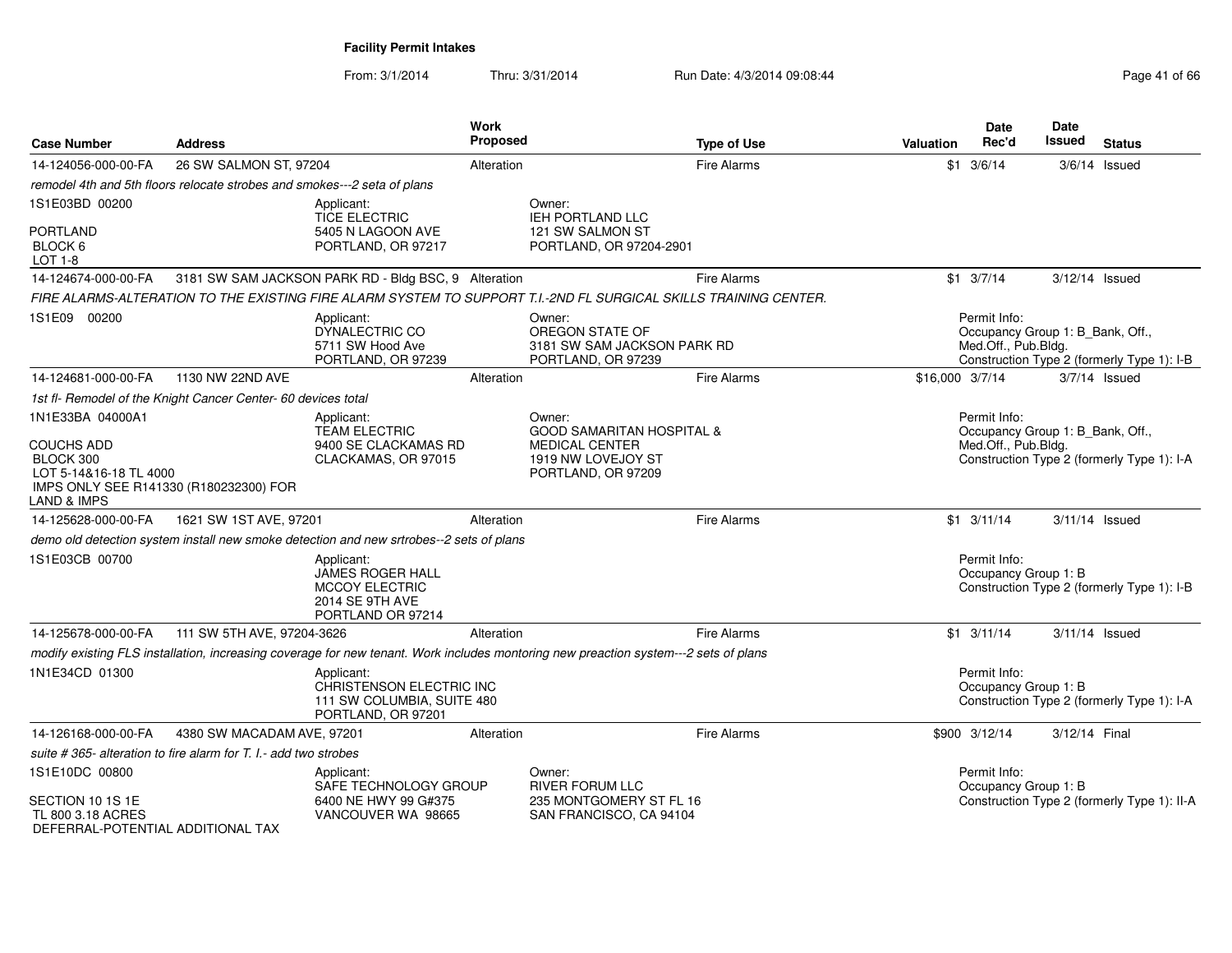| <b>Case Number</b>                                                                                | <b>Address</b>                                                          | Work<br><b>Proposed</b>                                                                                                   |                                                                                                                                                                                  | <b>Type of Use</b> | <b>Valuation</b>                                                                    | <b>Date</b><br>Rec'd                                                    | <b>Date</b><br>Issued | <b>Status</b>                              |
|---------------------------------------------------------------------------------------------------|-------------------------------------------------------------------------|---------------------------------------------------------------------------------------------------------------------------|----------------------------------------------------------------------------------------------------------------------------------------------------------------------------------|--------------------|-------------------------------------------------------------------------------------|-------------------------------------------------------------------------|-----------------------|--------------------------------------------|
| 14-126300-000-00-FA                                                                               | 919 NE 19TH AVE, 97232                                                  | Alteration                                                                                                                |                                                                                                                                                                                  | <b>Fire Alarms</b> |                                                                                     | $$1 \t3/12/14$                                                          | $3/12/14$ Issued      |                                            |
|                                                                                                   |                                                                         | moving devices around to civer corridor and conference room not adding devices just moving them.---no plans               |                                                                                                                                                                                  |                    |                                                                                     |                                                                         |                       |                                            |
| 1N1E35AC 00100<br>SULLIVANS ADD<br><b>BLOCK 36 TL 100</b>                                         |                                                                         | Applicant:<br>STAR FIRE AND SECURITY<br>38954 PROCTOR BLVD #306<br>SANDY, OR 97055                                        | Owner:<br>WESTON INVESTMENT CO LLC<br>2154 NE BROADWAY RM 200<br>PORTLAND, OR 97232-1590                                                                                         |                    | Permit Info:<br>Occupancy Group 1: B<br>Construction Type 2 (formerly Type 1): II-A |                                                                         |                       |                                            |
| 14-126709-000-00-FA                                                                               |                                                                         | 3181 SW SAM JACKSON PARK RD - Bldg BSC, 9 Alteration                                                                      |                                                                                                                                                                                  | Fire Alarms        |                                                                                     | $$1$ 3/13/14                                                            | $3/14/14$ Issued      |                                            |
|                                                                                                   |                                                                         | FIRE ALARM - ADD STROBES ON 5TH FLOOR; RECEIVED 2 SETS OF CUTS, 2 SETS OF PLANS, APPLICATION, FACILITY PERMIT INTAKE FORM |                                                                                                                                                                                  |                    |                                                                                     |                                                                         |                       |                                            |
| 1S1E09 00200                                                                                      |                                                                         | Applicant:<br>DYNALECTRIC CO<br>5711 SW Hood Ave<br>PORTLAND, OR 97239                                                    | Owner:<br>OREGON STATE OF<br>3181 SW SAM JACKSON PARK RD<br>PORTLAND, OR 97239                                                                                                   |                    |                                                                                     | Permit Info:<br>Occupancy Group 1: B                                    |                       | Construction Type 2 (formerly Type 1): I-B |
| 14-126764-000-00-FA                                                                               | 3375 SW TERWILLIGER BLVD, 97201                                         | Alteration                                                                                                                |                                                                                                                                                                                  | Fire Alarms        |                                                                                     | $$1$ 3/13/14                                                            | $3/14/14$ Issued      |                                            |
|                                                                                                   |                                                                         | ALARM - ALTERATIONS TO THE EXISTING FIRE ALARM SYSTEM TO SUPPORT TENANT IMPROVEMENTS ON 1ST FLOOR - INFORMATICS           |                                                                                                                                                                                  |                    |                                                                                     |                                                                         |                       |                                            |
| 1S1E09 00200                                                                                      |                                                                         | Applicant:<br>Gary Hatch<br>DYNALECTRIC CO<br>5805 SW Hood Ave<br>Portland, OR 97239                                      | Owner:<br>OREGON STATE OF<br>3181 SW SAM JACKSON PARK RD<br>PORTLAND, OR 97239                                                                                                   |                    |                                                                                     | Permit Info:<br>Occupancy Group 1: B_Bank, Off.,<br>Med.Off., Pub.Bldg. |                       |                                            |
| 14-127983-000-00-FA                                                                               | 5050 NE HOYT ST, 97213                                                  | Alteration                                                                                                                |                                                                                                                                                                                  | Fire Alarms        |                                                                                     | \$6,258 3/18/14                                                         | 3/18/14 Issued        |                                            |
|                                                                                                   | Suite #317- Alteration of Fire Alarm system for T.I.- 12 devices total. |                                                                                                                           |                                                                                                                                                                                  |                    |                                                                                     |                                                                         |                       |                                            |
| 1N2E31BD 03800<br><b>CENTER ADD</b><br>BLOCK 3<br>LOT 1-7 INC PT VAC ST<br>LOT 20-26 EXC PT IN ST |                                                                         | Applicant:<br><b>COCHRAN INC</b><br>7550 SW TECH CENTER DRIVE<br>TIGARD OR 97223                                          | Owner:<br>PROVIDENCE HEALTH<br>4400 NE HALSEY ST BLDG 2 #190<br>PORTLAND, OR 97213-1545<br>Owner:<br>SERVICES-OREGON<br>4400 NE HALSEY ST BLDG 2 #190<br>PORTLAND, OR 97213-1545 |                    |                                                                                     | Permit Info:<br>Occupancy Group 1: B<br>I-FR                            |                       | Construction Type 2 (formerly Type 1):     |
| 14-128003-000-00-FA                                                                               | 1120 NW COUCH ST, 97209                                                 | Alteration                                                                                                                |                                                                                                                                                                                  | <b>Fire Alarms</b> | \$10,643 3/18/14                                                                    |                                                                         | 3/18/14 Issued        |                                            |
|                                                                                                   |                                                                         | Madewell Store 1st floor- alter Fire Alarm system for retail T.I.- 31 devies total21 smoke detectors5 strobes5 H/S        |                                                                                                                                                                                  |                    |                                                                                     |                                                                         |                       |                                            |
| 1N1E33DA 04900                                                                                    |                                                                         | Applicant:<br>SIEMENS INDUSTRY INC<br>15201 NW Greenbriar Prkwy Suite A PO BOX 320099<br>Beaverton, OR 97006              | Owner:<br>MEPT BREWERY BLOCK 2 LLC<br>ALEXANDRIA, VA 22320-0156                                                                                                                  |                    |                                                                                     | Permit Info:<br>Occupancy Group 1: B_Bank, Off.,<br>Med.Off., Pub.Bldg. |                       |                                            |
| 14-128020-000-00-FA                                                                               |                                                                         | 3181 SW SAM JACKSON PARK RD - Bldg BSC, 9 Alteration                                                                      |                                                                                                                                                                                  | <b>Fire Alarms</b> |                                                                                     | $$1 \t3/18/14$                                                          | 3/19/14 Issued        |                                            |
|                                                                                                   | ALARM - ALTERATIONS TO THE FIRE ALARM SYSTEM IN ROOM 001                |                                                                                                                           |                                                                                                                                                                                  |                    |                                                                                     |                                                                         |                       |                                            |
| 1S1E09 00200                                                                                      |                                                                         | Applicant:<br>Gary Hatch<br>DYNALECTRIC CO<br>5805 SW Hood Ave<br>Portland, OR 97239                                      | Owner:<br>OREGON STATE OF<br>3181 SW SAM JACKSON PARK RD<br>PORTLAND, OR 97239                                                                                                   |                    |                                                                                     | Permit Info:<br>Occupancy Group 1: B                                    |                       | Construction Type 2 (formerly Type 1): I-B |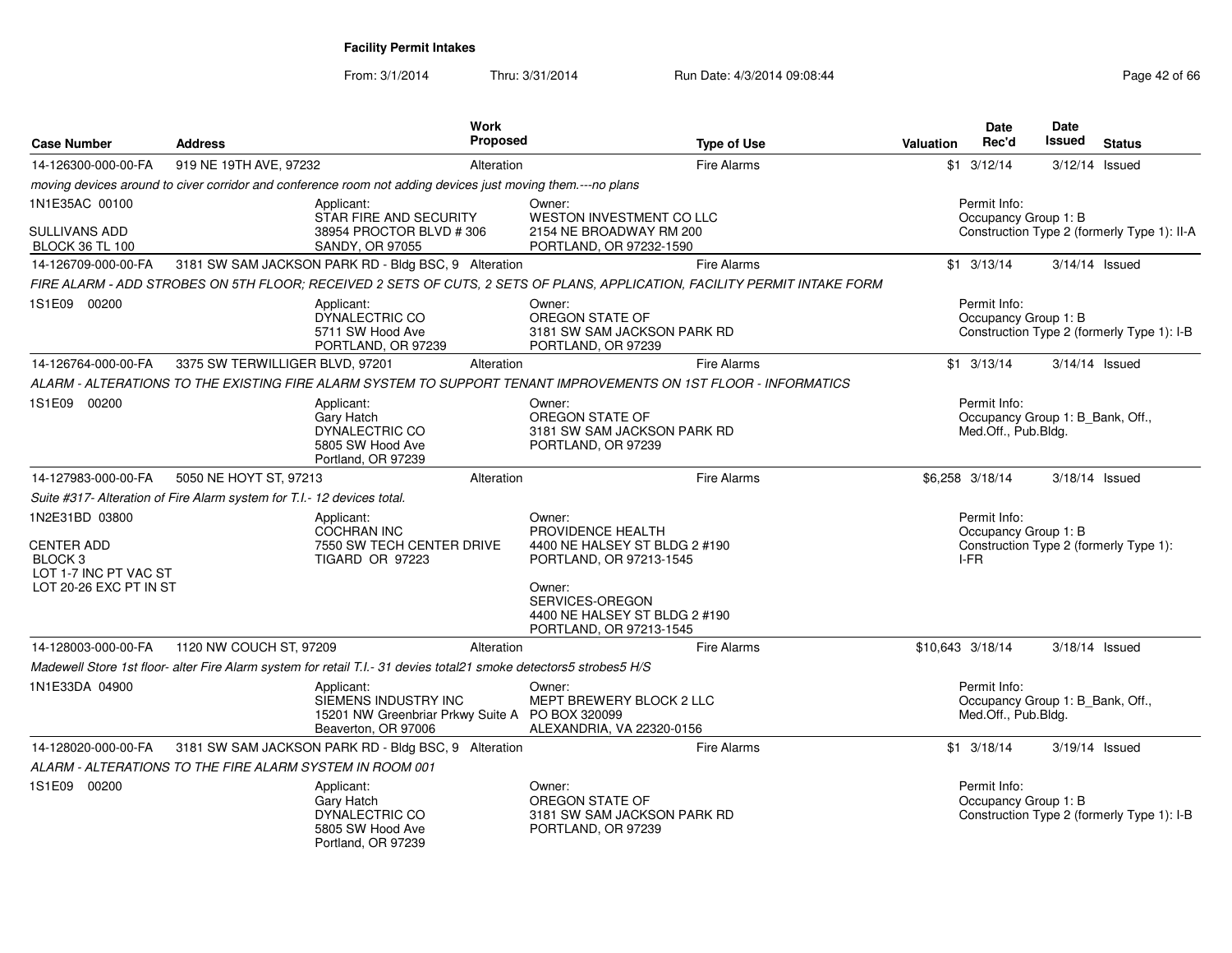| <b>Case Number</b>                                                               | <b>Address</b>                                                               |                                                                                                        | <b>Work</b><br>Proposed |                                                                                              | <b>Type of Use</b> | <b>Valuation</b> | <b>Date</b><br>Rec'd                                                    | <b>Date</b><br>Issued                                              | <b>Status</b>                              |  |
|----------------------------------------------------------------------------------|------------------------------------------------------------------------------|--------------------------------------------------------------------------------------------------------|-------------------------|----------------------------------------------------------------------------------------------|--------------------|------------------|-------------------------------------------------------------------------|--------------------------------------------------------------------|--------------------------------------------|--|
| 14-128590-000-00-FA                                                              | 0615 SW PALATINE HILL RD, 97219                                              |                                                                                                        | Alteration              |                                                                                              | <b>Fire Alarms</b> |                  | $$1 \t3/19/14$                                                          | 3/19/14 Issued                                                     |                                            |  |
|                                                                                  | fire alarm system -install entire new fire alarm system---3 sets of plans    |                                                                                                        |                         |                                                                                              |                    |                  |                                                                         |                                                                    |                                            |  |
| 1S1E27D 00100<br>SECTION 27 1S 1E                                                | TL 100 85.50 ACRES SPLIT LEVY (R709301280 PORTLAND, OR 97220                 | Applicant:<br>DTS PROPERTIES LLC<br>3522 NE 119TH AVE                                                  |                         | Owner:<br>LEWIS & CLARK COLLEGE<br>0615 SW PALATINE HILL RD MSC<br>31<br>PORTLAND, OR 97219  |                    |                  |                                                                         |                                                                    |                                            |  |
|                                                                                  |                                                                              |                                                                                                        |                         | Owner:<br><b>BUSINESS OFFICE</b><br>0615 SW PALATINE HILL RD MSC<br>31<br>PORTLAND, OR 97219 |                    |                  |                                                                         |                                                                    |                                            |  |
| 14-128875-000-00-FA                                                              | 1 SW COLUMBIA ST, 97201                                                      |                                                                                                        | Alteration              |                                                                                              | <b>Fire Alarms</b> |                  | \$4,800 3/19/14                                                         | 3/19/14 Issued                                                     |                                            |  |
|                                                                                  | Suite #1500- Install new Fire Alarm devices for T.I.- 16 devices total       |                                                                                                        |                         |                                                                                              |                    |                  |                                                                         |                                                                    |                                            |  |
| 1S1E03BD 01800                                                                   |                                                                              | Applicant:                                                                                             |                         | Owner:                                                                                       |                    |                  | Permit Info:                                                            |                                                                    |                                            |  |
| <b>PORTLAND</b><br>BLOCK 114<br>LOT 1-8                                          |                                                                              | CAPITOL ELECTRIC<br>11401 NE MARX STREET<br>PORTLAND, OR 97220-                                        |                         | UMPQUA PLAZA LLC<br>555 CALIFORNIA ST 49TH FL<br>SAN FRANCISCO, CA 94104                     |                    |                  |                                                                         | Occupancy Group 1: B<br>Construction Type 2 (formerly Type 1): I-B |                                            |  |
| 14-129110-000-00-FA                                                              | 555 SW OAK ST                                                                |                                                                                                        | Alteration              |                                                                                              | <b>Fire Alarms</b> |                  | $$1 \t3/20/14$                                                          | 3/20/14 Issued                                                     |                                            |  |
|                                                                                  | adding NAC devices and smoke detection to YI space---3 sets of plans         |                                                                                                        |                         |                                                                                              |                    |                  |                                                                         |                                                                    |                                            |  |
| 1N1E34CD 80000<br>ONE ELEVEN TOWER CONDOMINIUM<br><b>GENERAL COMMON ELEMENTS</b> |                                                                              | Applicant:<br>SIEMENS #2010-153<br>170 WOOD AVENUE SOUTH<br><b>ISELIN, NJ 08830</b>                    |                         | Owner:<br>ASSOCIATION OF UNIT OWNERS<br>OF<br>ONE ELEVEN TOWER<br>CONDOMINIUM 111 SW 5TH     |                    |                  |                                                                         |                                                                    |                                            |  |
|                                                                                  |                                                                              |                                                                                                        |                         | PORTLAND, OR 97204                                                                           |                    |                  |                                                                         |                                                                    |                                            |  |
| 14-129503-000-00-FA                                                              | 319 SW WASHINGTON ST, 97204                                                  |                                                                                                        | Alteration              |                                                                                              | <b>Fire Alarms</b> |                  | $$1 \quad 3/20/14$                                                      | 3/20/14 Issued                                                     |                                            |  |
|                                                                                  | Suite #1020- Fire Alarm alteration for T.I.- 3 devices total                 |                                                                                                        |                         |                                                                                              |                    |                  |                                                                         |                                                                    |                                            |  |
| 1N1E34CD 07800                                                                   |                                                                              | Applicant:<br>PERFORMANCE SYSTEMS<br><b>INTEGRATION CORP</b><br>7324 SW DURHAM RD<br>PORTLAND OR 97224 |                         | Owner:<br>THREE NINETEEN WASHINGTON<br>LLC<br>PO BOX 416<br>MANCHESTER, VT 05254             |                    |                  | Permit Info:<br>Occupancy Group 1: B Bank, Off.,<br>Med.Off., Pub.Bldg. |                                                                    |                                            |  |
| 14-129518-000-00-FA                                                              |                                                                              | 3181 SW SAM JACKSON PARK RD - Bldg OHS, 9 Alteration                                                   |                         |                                                                                              | <b>Fire Alarms</b> | \$76,448 3/20/14 |                                                                         | 3/20/14 Final                                                      |                                            |  |
|                                                                                  | 7A- ICU remodel- Alterations to Fire Alarm system for T.I.-39 devices total. |                                                                                                        |                         |                                                                                              |                    |                  |                                                                         |                                                                    |                                            |  |
| 1S1E09 00200                                                                     |                                                                              | Applicant:<br><b>EC Company</b><br>2121 NW Thurman<br>Portland, OR 97201                               |                         | Owner:<br>OREGON STATE OF<br>3181 SW SAM JACKSON PARK RD<br>PORTLAND, OR 97239               |                    |                  | Permit Info:<br>Occupancy Group 1: I-2                                  |                                                                    | Construction Type 2 (formerly Type 1): I-A |  |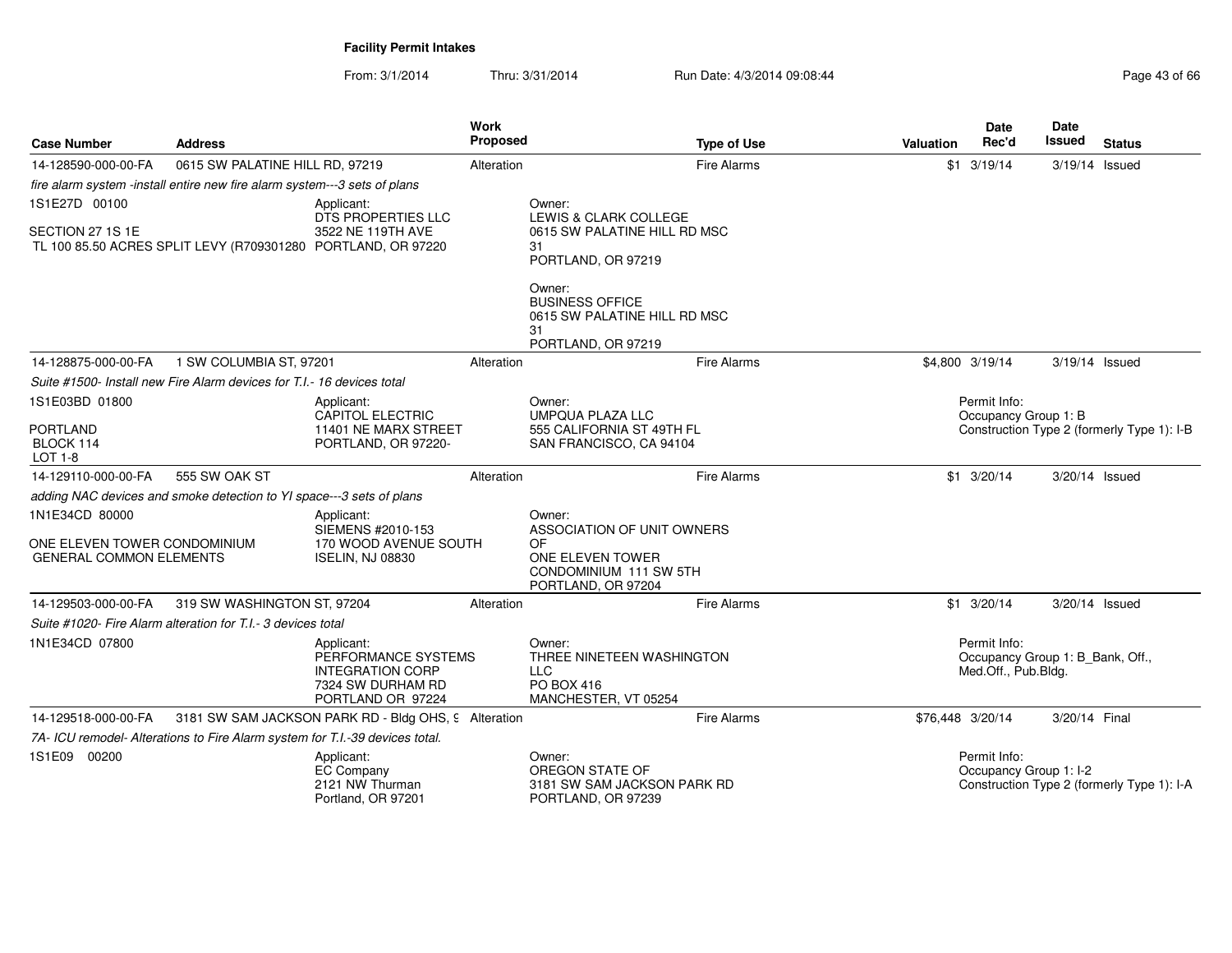|                                                                             |                              |                                                                                                                                                                  | Work                                                                                                                                                                                |                                                                                                                                                                | <b>Date</b>                                  | <b>Date</b>                                 |
|-----------------------------------------------------------------------------|------------------------------|------------------------------------------------------------------------------------------------------------------------------------------------------------------|-------------------------------------------------------------------------------------------------------------------------------------------------------------------------------------|----------------------------------------------------------------------------------------------------------------------------------------------------------------|----------------------------------------------|---------------------------------------------|
| <b>Case Number</b>                                                          | <b>Address</b>               |                                                                                                                                                                  | Proposed                                                                                                                                                                            | <b>Type of Use</b>                                                                                                                                             | Rec'd<br><b>Valuation</b>                    | Issued<br><b>Status</b>                     |
| 14-129583-000-00-FA                                                         | 555 SW OAK ST                |                                                                                                                                                                  | Alteration                                                                                                                                                                          | Fire Alarms                                                                                                                                                    | $$1 \t3/21/14$                               | 3/21/14 Issued                              |
| adding NAC devices and smoke detection to TI space---3 sets of plans        |                              |                                                                                                                                                                  |                                                                                                                                                                                     |                                                                                                                                                                |                                              |                                             |
| 1N1E34CD 80000<br>ONE ELEVEN TOWER CONDOMINIUM                              |                              | Applicant:<br>SIEMENS INDUSTRY INC.<br>15201 NW GREENBRIER PKWY                                                                                                  | Owner:<br>ASSOCIATION OF UNIT OWNERS<br>OF.                                                                                                                                         |                                                                                                                                                                | Permit Info:<br>Med.Off., Pub.Bldg.          | Occupancy Group 1: B Bank, Off.,            |
| <b>GENERAL COMMON ELEMENTS</b>                                              |                              | STE A4<br>BEAVERTON OR 97006-5720                                                                                                                                | ONE ELEVEN TOWER<br>CONDOMINIUM 111 SW 5TH<br>PORTLAND, OR 97204                                                                                                                    |                                                                                                                                                                |                                              |                                             |
| 14-129620-000-00-FA                                                         | 700 SW 5TH AVE               |                                                                                                                                                                  | Alteration                                                                                                                                                                          | Fire Alarms                                                                                                                                                    | $$1 \t3/21/14$                               | 3/21/14 Final                               |
|                                                                             |                              | ADD NEW NOTIFICATION APPLIANCES IN TEMPORARY STORE TENATE IMPROVEMENT--2 SETS OF PLANS                                                                           |                                                                                                                                                                                     |                                                                                                                                                                |                                              |                                             |
| 1S1E03BB1 90001                                                             |                              | Applicant:<br><b>PAUL SIEFER</b><br>SIGNALING SYSTEM SOLUTIONS<br>INC (SSS CORP)<br>13504 NE 84TH ST, SUITE 103-160 CHICAGO, IL 60661-7905<br>VANCOUVER WA 98682 | Owner:<br>PIONEER PLACE LIMITED<br>PARTNERSHIP<br>PO BOX 617905                                                                                                                     |                                                                                                                                                                | Permit Info:<br>Occupancy Group 1: M         | Construction Type 2 (formerly Type 1): I-A  |
| 14-122854-000-00-FA                                                         | 3550 N INTERSTATE AVE, 97227 |                                                                                                                                                                  | Alteration                                                                                                                                                                          | <b>Fire Sprinklers</b>                                                                                                                                         | $$1 \t3/4/14$                                | 3/7/14 Under Inspection                     |
|                                                                             |                              | SPRINKLER - MODIFY EXISTING FIRE SPRINKLER HEAD IN NORTH ENTRY VESTIBULE AND IN NEW CASH/KIOSK AREA                                                              |                                                                                                                                                                                     |                                                                                                                                                                |                                              |                                             |
| 1N1E27BB 01700<br><b>COOKS ADD</b><br>BLOCK 5&9&32 TL 1700                  |                              | Applicant:<br>KATHRYN SHAY<br><b>WESTERN STATES</b><br>CHIROPRACTIC COLLEGE<br>2900 NE 132ND AVE<br>PORTLAND OR 97230                                            | Owner:<br>KAISER FOUNDATION HEALTH<br>500 NE MULTNOMAH ST #100<br>PORTLAND, OR 97232-2031<br>Owner:<br>PLAN OF THE NORTHWEST<br>500 NE MULTNOMAH ST #100<br>PORTLAND, OR 97232-2031 |                                                                                                                                                                | Permit Info:<br>Occupancy Group 1: B         | Construction Type 2 (formerly Type 1): II-B |
| 14-124517-000-00-FA                                                         | 530 SW 5TH AVE, 97204        |                                                                                                                                                                  | Alteration                                                                                                                                                                          | <b>Fire Sprinklers</b>                                                                                                                                         | $$1 \t3/7/14$                                | 3/12/14 Final                               |
|                                                                             |                              |                                                                                                                                                                  |                                                                                                                                                                                     | SPRINKLER-DEMOLISH EXISTING SPRINKLER PIPING & COMPONENTS BACK TO 2" MAIN. INSTALL NEW SPRINKLER PIPING AND COMPONENTS TO ACCOMODATE DEMOLISHED CEILINGS & NEI |                                              |                                             |
| 1N1E34CD 09600<br><b>PORTLAND</b>                                           |                              | Applicant:<br><b>BASIC FIRE PROTECTION</b><br>8135 NE MLK Jr Blvd                                                                                                | Owner:<br>RGOF YEON BUILDING LLC<br>551 FIFTH AVE 23RD FLOOR                                                                                                                        |                                                                                                                                                                | Permit Info:<br>Med.Off., Pub.Bldg.          | Occupancy Group 1: B_Bank, Off.,            |
| BLOCK 63<br>LOT 5&6<br><b>HISTORIC PROPERTY</b><br>POTENTIAL ADDITIONAL TAX |                              | PORTLAND, OR 97211                                                                                                                                               | NEW YORK, NY 10176                                                                                                                                                                  |                                                                                                                                                                |                                              |                                             |
| 14-124669-000-00-FA                                                         | 1210 NW COUCH ST, 97209      |                                                                                                                                                                  | Alteration                                                                                                                                                                          | <b>Fire Sprinklers</b>                                                                                                                                         | \$2,000 3/7/14                               | 3/7/14 Issued                               |
| Relocate and add fire sprinkler heads for T.I.- 7 heads total               |                              |                                                                                                                                                                  |                                                                                                                                                                                     |                                                                                                                                                                |                                              |                                             |
| 1N1E33DA 05000                                                              |                              | Applicant:<br>WESTERN STATES FIRE<br>PROTECTION CO<br>13896 Fir St, Suite B<br>Oregon City, OR 97045                                                             | Owner:<br>SPF BREWERY BLOCKS LLC<br>351 NW 12TH AVE<br>PORTLAND, OR 97209-2905                                                                                                      |                                                                                                                                                                | Permit Info:<br>Occupancy Group 1: B<br>I-FR | Construction Type 2 (formerly Type 1):      |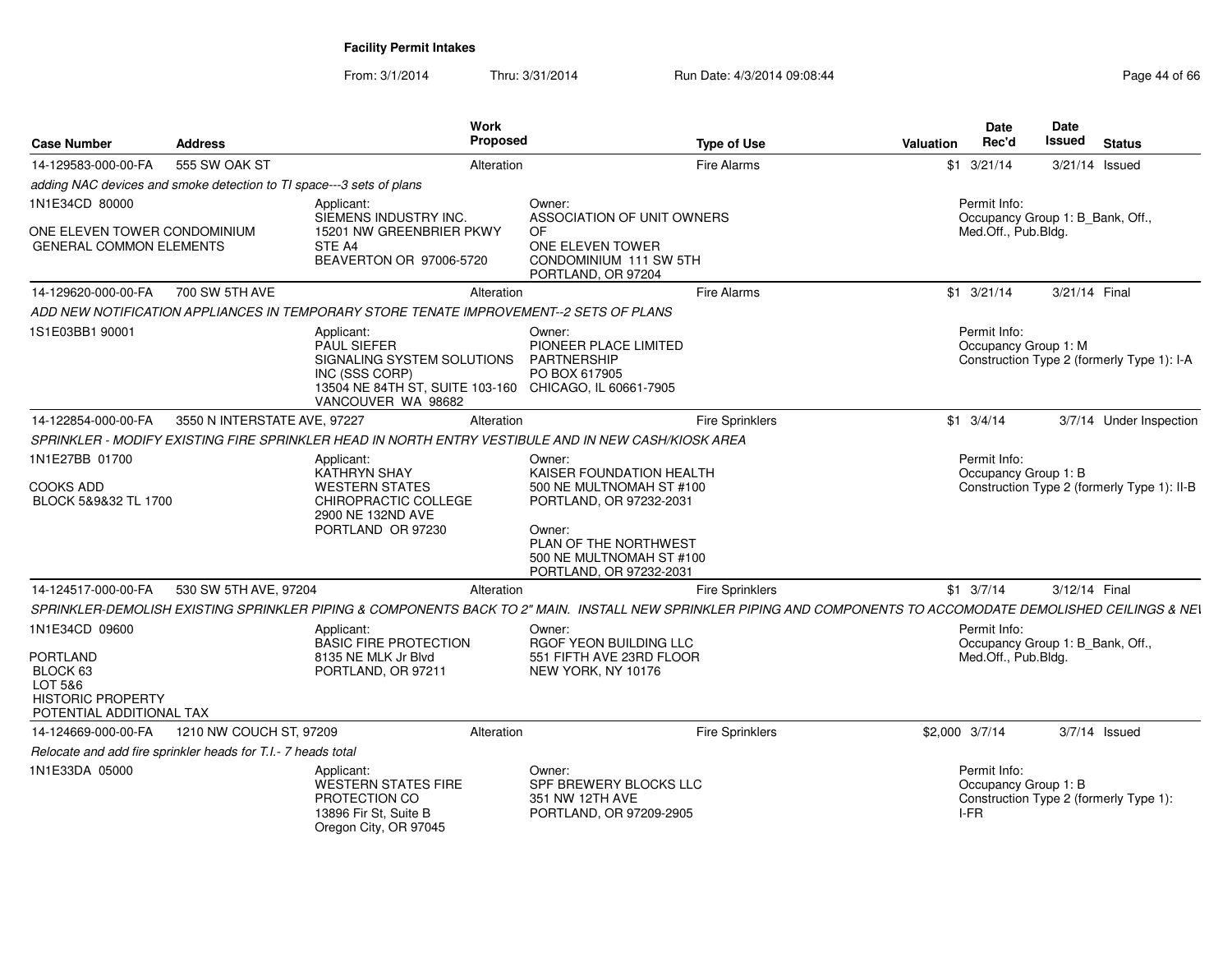| <b>Case Number</b>                                                                                       | <b>Address</b>                                                           | Work<br><b>Proposed</b>                                                                                  |                                                                                                  | <b>Type of Use</b>     | <b>Valuation</b> | <b>Date</b><br>Rec'd                              | Date<br><b>Issued</b> | <b>Status</b>                              |
|----------------------------------------------------------------------------------------------------------|--------------------------------------------------------------------------|----------------------------------------------------------------------------------------------------------|--------------------------------------------------------------------------------------------------|------------------------|------------------|---------------------------------------------------|-----------------------|--------------------------------------------|
| 14-124671-000-00-FA                                                                                      | 308 SW 2ND AVE, 97204                                                    | Alteration                                                                                               |                                                                                                  | <b>Fire Sprinklers</b> | \$4,875 3/7/14   |                                                   |                       | $3/7/14$ Issued                            |
|                                                                                                          | Head changeto QR in Restrooms on fls 3, 8, 9, 10-                        |                                                                                                          |                                                                                                  |                        |                  |                                                   |                       |                                            |
| 1N1E34CD 04600                                                                                           |                                                                          | Applicant:<br><b>MCKINSTRY CO</b><br>16790 NE MASON ST. STE 100<br>PORTLAND, OR 97230                    | Owner:<br><b>NGP DUNCAN PLAZA</b><br>PO BOX 4900 DEPT #360<br>SCOTTSDALE, AZ 85261-4900          |                        |                  | Permit Info:<br>Occupancy Group 1: A-2_Restaurant |                       | Construction Type 2 (formerly Type 1): I-A |
|                                                                                                          |                                                                          |                                                                                                          | Owner:<br>PORTLAND LLC<br>PO BOX 4900 DEPT #360<br>SCOTTSDALE, AZ 85261-4900                     |                        |                  |                                                   |                       |                                            |
| 14-124673-000-00-FA                                                                                      | 1844 SW MORRISON ST, 97205                                               | Alteration                                                                                               |                                                                                                  | <b>Fire Sprinklers</b> |                  | $$1 \t3/7/14$                                     | 3/7/14 Final          |                                            |
| Add 12 Fire Sprinkler heads under new deck                                                               |                                                                          |                                                                                                          |                                                                                                  |                        |                  |                                                   |                       |                                            |
| 1N1E33DC 00800                                                                                           |                                                                          | Applicant:                                                                                               | Owner:                                                                                           |                        |                  |                                                   |                       |                                            |
| SECTION 33 1N 1E<br><b>TL 800</b><br><b>ACRES 6.95</b><br>SEE R645766 (R941330531) FOR LEASED<br>ACCOUNT |                                                                          | MCKINSTRY CO<br>16790 NE MASON ST. STE 100<br>PORTLAND, OR 97230                                         | PORTLAND CITY OF<br>1120 SW 5TH AVE #1204<br>PORTLAND, OR 97204-1912                             |                        |                  |                                                   |                       |                                            |
| 14-124962-000-00-FA                                                                                      | 1621 SW 1ST AVE, 97201                                                   | Alteration                                                                                               |                                                                                                  | <b>Fire Sprinklers</b> |                  | $$1 \t3/10/14$                                    | 3/19/14 Issued        |                                            |
|                                                                                                          | <b>SPRINKLER - REWORK SPRINKLERS FOR 6TH FLOOR TI</b>                    |                                                                                                          |                                                                                                  |                        |                  |                                                   |                       |                                            |
| 1S1E03CB 00700                                                                                           |                                                                          | Applicant:<br><b>BASIC FIRE PROTECTION</b><br>8135 N.E. MLK JR. BLVD<br>PORTLAND, OR 97211               |                                                                                                  |                        |                  | Permit Info:<br>Occupancy Group 1: B              |                       | Construction Type 2 (formerly Type 1): I-B |
| 14-126314-000-00-FA                                                                                      | 700 SW 5TH AVE                                                           | Alteration                                                                                               |                                                                                                  | <b>Fire Sprinklers</b> |                  | $$1 \t3/12/14$                                    |                       | 3/12/14 Under Inspection                   |
|                                                                                                          | relocating 3 replacing 4 and plugging 2 sprinkler heads--2 sets of plans |                                                                                                          |                                                                                                  |                        |                  |                                                   |                       |                                            |
| 1S1E03BB1 90001                                                                                          |                                                                          | Applicant:<br>MCKINSTRY CO<br>16790 NE MASON ST. STE 100<br>PORTLAND, OR 97230                           | Owner:<br>PIONEER PLACE LIMITED<br><b>PARTNERSHIP</b><br>PO BOX 617905<br>CHICAGO, IL 60661-7905 |                        |                  | Permit Info:<br>Occupancy Group 1: M              |                       | Construction Type 2 (formerly Type 1): I-A |
| 14-126330-000-00-FA                                                                                      | 825 NE MULTNOMAH ST - Unit 1                                             | Alteration                                                                                               |                                                                                                  | <b>Fire Sprinklers</b> |                  | $$1 \t3/12/14$                                    | $3/12/14$ Issued      |                                            |
|                                                                                                          |                                                                          | relocate 37, add 2, and plug 8 sprinkler heads, add 2 SSU above wood ceiling in lobby.---3 sets of plans |                                                                                                  |                        |                  |                                                   |                       |                                            |
| 1N1E35BB 90002                                                                                           |                                                                          | Applicant:                                                                                               | Owner:                                                                                           |                        |                  |                                                   |                       |                                            |
| LLOYD CENTER TOWER CONDOMINIUM<br>LOT <sub>1</sub><br>DEPT OF REVENUE                                    |                                                                          | <b>FLOYD SPEARS</b><br>MC KINSTRY COMPANY LLC<br>16790 NE MASON ST #100<br>PORTLAND OR 97230             | <b>PACIFICORP</b><br>700 NE MULTNOMAH ST 7TH FLR<br>PORTLAND, OR 97232                           |                        |                  |                                                   |                       |                                            |
| 14-126564-000-00-FA                                                                                      | 538 SW 6TH AVE, 97204                                                    | Alteration                                                                                               |                                                                                                  | <b>Fire Sprinklers</b> |                  | $$1 \t3/13/14$                                    | 3/13/14 Issued        |                                            |
|                                                                                                          |                                                                          | modify existing system to accommodate new tenants floor plan---2 sets of plans                           |                                                                                                  |                        |                  |                                                   |                       |                                            |
| 1N1E34CC 07900                                                                                           |                                                                          | Applicant:<br>PATRIOT FIRE PROTECTION                                                                    | Owner:<br>PORTLAND CASCADE BUILDING                                                              |                        |                  |                                                   |                       |                                            |
| PORTLAND<br>BLOCK 174<br>LOT 5&6                                                                         |                                                                          | 4708 NE MINNEHAHA ST<br>VANCOUVER, WA 98661                                                              | LLC.<br>166 KINGS HIGHWAY N<br>WESTPORT, CT 06880-2423                                           |                        |                  |                                                   |                       |                                            |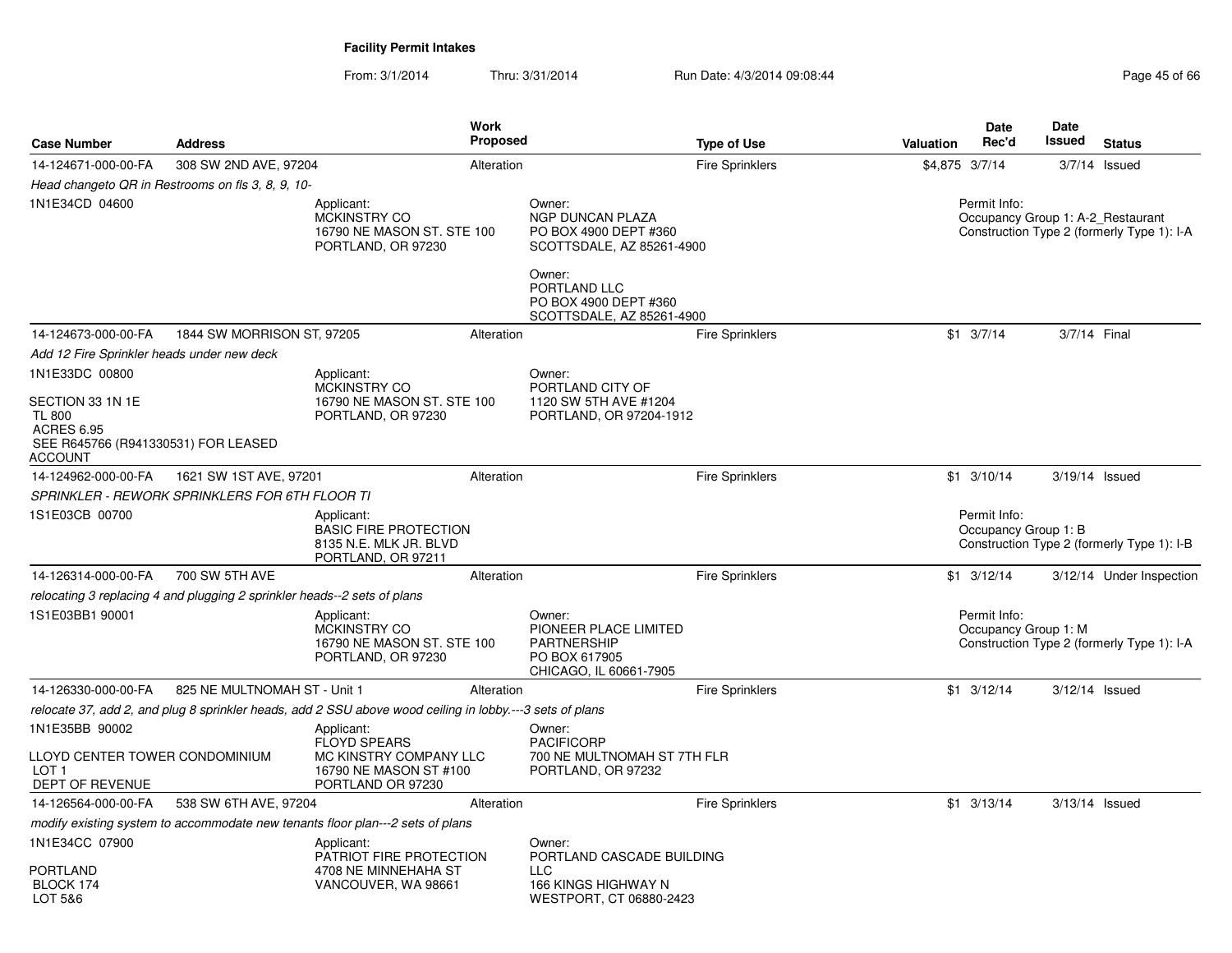| <b>Case Number</b>                                                                  | <b>Address</b>                                                                                                          |                                                                                                        | Work<br>Proposed |                                                                                | <b>Type of Use</b>     | <b>Valuation</b>                 | <b>Date</b><br>Rec'd                                    | Date<br>Issued                                                       | <b>Status</b>                                |
|-------------------------------------------------------------------------------------|-------------------------------------------------------------------------------------------------------------------------|--------------------------------------------------------------------------------------------------------|------------------|--------------------------------------------------------------------------------|------------------------|----------------------------------|---------------------------------------------------------|----------------------------------------------------------------------|----------------------------------------------|
| 14-126661-000-00-FA                                                                 |                                                                                                                         | 3181 SW SAM JACKSON PARK RD - Bldg OHS, 9 Alteration                                                   |                  |                                                                                | <b>Fire Sprinklers</b> |                                  | $$1 \t3/13/14$                                          | 3/14/14 Final                                                        |                                              |
|                                                                                     |                                                                                                                         | SPRINKLER-REPLACE EXISTING WITH NEW QUICK RESPONSE SSP. MODIFY LOCATIONS AS NEEDED FOR NEW FLOOR PLAN. |                  |                                                                                |                        |                                  |                                                         |                                                                      |                                              |
| 1S1E09 00200                                                                        |                                                                                                                         | Applicant:<br><b>BASIC FIRE PROTECTION</b><br>8135 NE MLK Jr Blyd<br>PORTLAND, OR 97211                |                  | Owner:<br>OREGON STATE OF<br>3181 SW SAM JACKSON PARK RD<br>PORTLAND, OR 97239 | Permit Info:           |                                  |                                                         | Occupancy Group 1: I-2<br>Construction Type 2 (formerly Type 1): I-A |                                              |
| 14-126792-000-00-FA                                                                 | 100 SW MAIN ST, 97204                                                                                                   |                                                                                                        | Alteration       |                                                                                | <b>Fire Sprinklers</b> |                                  | \$2,390 3/13/14                                         |                                                                      | 3/13/14 Issued                               |
|                                                                                     | 13th fl- add two sprinklers heads--15th fl- remove two heads-                                                           |                                                                                                        |                  |                                                                                |                        |                                  |                                                         |                                                                      |                                              |
| 1S1E03BD 00600<br><b>PORTLAND</b>                                                   |                                                                                                                         | Applicant:<br>COSCO FIRE PROTECTION<br>2501 SE COLUMBIA WAY STE 100                                    |                  | Owner:<br>AAT OREGON OFFICE I LLC<br>11455 EL CAMINO REAL #200                 |                        |                                  |                                                         |                                                                      |                                              |
| BLOCK 10<br>LOT 1 EXC PT IN STS<br>LOT 2-8 EXC PT IN ST                             |                                                                                                                         | VANCOUVER, WA 98661                                                                                    |                  | SAN DIEGO, CA 92130-2047                                                       |                        |                                  |                                                         |                                                                      |                                              |
| 14-127258-000-00-FA                                                                 | 1300 NE 16TH AVE, 97232                                                                                                 |                                                                                                        | Alteration       |                                                                                | <b>Fire Sprinklers</b> |                                  | \$40,900 3/14/14                                        |                                                                      | 3/14/14 Issued                               |
|                                                                                     |                                                                                                                         | Upgrade South Tower Parking Garage dry fire sprinkler system to meet current code.                     |                  |                                                                                |                        |                                  |                                                         |                                                                      |                                              |
| 1N1E35AB 05600                                                                      |                                                                                                                         | Applicant:                                                                                             |                  | Owner:                                                                         |                        |                                  | Permit Info:                                            |                                                                      |                                              |
| <b>HOLLADAYS ADD</b><br><b>BLOCK 178 TL 5600</b><br>SPLIT LEVY R182280 (R396212040) | GREGORY/CHARLOTTE<br><b>CROMWELL</b><br><b>CROMWELL PLUMBING</b><br>25599 SW 95TH AVE. SUITE B<br>WILSONVILLE, OR 97070 |                                                                                                        |                  | <b>HOLLADAY PARK PLAZA INC</b><br>1300 NE 16TH AVE<br>PORTLAND, OR 97232-1467  |                        | Occupancy Group 1: SR1.1<br>I-FR |                                                         | Construction Type 2 (formerly Type 1):                               |                                              |
| 14-127280-000-00-FA                                                                 |                                                                                                                         | 3181 SW SAM JACKSON PARK RD - Bldg OHS, 9 Alteration                                                   |                  |                                                                                | <b>Fire Sprinklers</b> |                                  | $$1 \t3/14/14$                                          |                                                                      | 3/14/14 Issued                               |
|                                                                                     |                                                                                                                         | 12C WING-Replace existing Fire Sprinkler heads with new QR type-106 heads total                        |                  |                                                                                |                        |                                  |                                                         |                                                                      |                                              |
| 1S1E09 00200                                                                        |                                                                                                                         | Applicant:<br><b>BASIC FIRE PROTECTION</b><br>8135 NE M L KING BLVD<br>PORTLAND, OR 97211              |                  | Owner:<br>OREGON STATE OF<br>3181 SW SAM JACKSON PARK RD<br>PORTLAND, OR 97239 |                        |                                  |                                                         |                                                                      |                                              |
| 14-128014-000-00-FA                                                                 | 3030 SW MOODY AVE, 97201                                                                                                |                                                                                                        | Alteration       |                                                                                | <b>Fire Sprinklers</b> |                                  | $$1 \t3/18/14$                                          |                                                                      | 3/19/14 Issued                               |
|                                                                                     |                                                                                                                         | SPRINKLER - RELOCATE EXISTING SSP FOR NEW WALLS & CEILINGS BEING CONSTRUCTED                           |                  |                                                                                |                        |                                  |                                                         |                                                                      |                                              |
| 1S1E10 00400                                                                        |                                                                                                                         | Applicant:                                                                                             |                  | Owner:                                                                         |                        |                                  | Permit Info:                                            |                                                                      |                                              |
| SECTION 10 1S 1E<br>TL 400 2.77 ACRES                                               |                                                                                                                         | <b>BASIC FIRE PROTECTION</b><br>8135 N.E. MLK JR. BLVD<br>PORTLAND, OR 97211                           |                  | 3030 PROPERTY LLC<br>3121 SW MOODY AVE<br>PORTLAND, OR 97239                   |                        |                                  | Occupancy Group 1: B_Bank, Off.,<br>Med.Off., Pub.Bldg. |                                                                      | Construction Type 2 (formerly Type 1): III-B |
| 14-128055-000-00-FA                                                                 | 220 NW 2ND AVE, 97209                                                                                                   |                                                                                                        | Alteration       |                                                                                | <b>Fire Sprinklers</b> |                                  | $$1 \t3/18/14$                                          |                                                                      | 3/18/14 Under Inspection                     |
|                                                                                     | add 6, relocate 9, and plug 1 sprinkler heads---3 sets of plans                                                         |                                                                                                        |                  |                                                                                |                        |                                  |                                                         |                                                                      |                                              |
| 1N1E34CA 04500                                                                      |                                                                                                                         | Applicant:<br>MCKINSTRY CO                                                                             |                  | Owner:<br>ONE PACIFIC SQUARE CF LLC                                            |                        |                                  |                                                         |                                                                      |                                              |
| <b>COUCHS ADD</b><br>BLOCK 14<br>LOT 1-8 EXC PT IN ST                               |                                                                                                                         | PO BOX 24567<br>Seattle, WA 981240000                                                                  |                  | 1211 SW 5TH AVE #2230<br>PORTLAND, OR 97204-3735                               |                        |                                  |                                                         |                                                                      |                                              |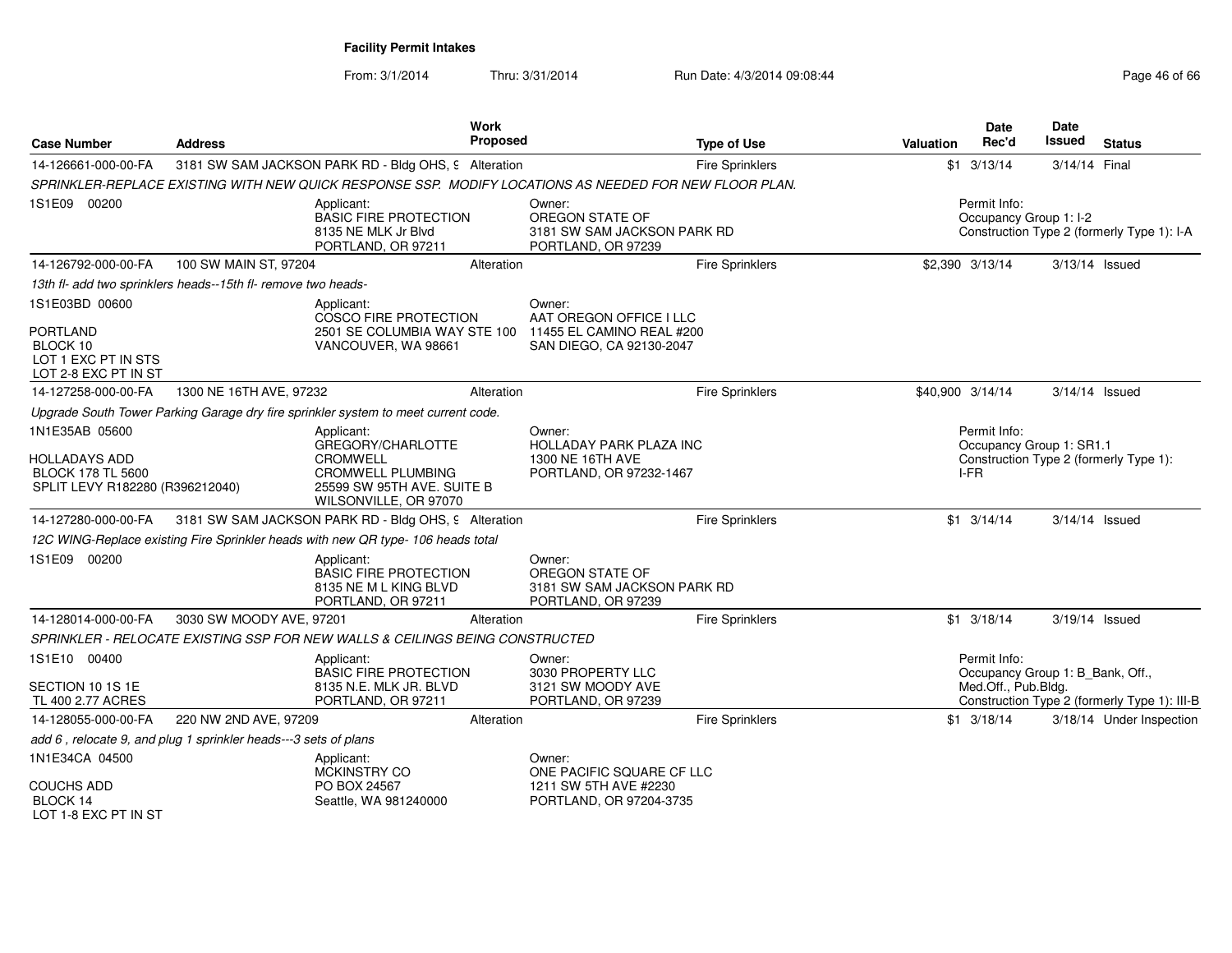|                                                              |                                                                                       | <b>Work</b>                                                                                                    |                                                                                 | <b>Date</b>                                                                        | Date                                                                           |  |  |
|--------------------------------------------------------------|---------------------------------------------------------------------------------------|----------------------------------------------------------------------------------------------------------------|---------------------------------------------------------------------------------|------------------------------------------------------------------------------------|--------------------------------------------------------------------------------|--|--|
| <b>Case Number</b>                                           | <b>Address</b>                                                                        | <b>Proposed</b>                                                                                                | <b>Type of Use</b>                                                              | Rec'd<br><b>Valuation</b>                                                          | Issued<br><b>Status</b>                                                        |  |  |
| 14-128213-000-00-FA                                          | 3181 SW SAM JACKSON PARK RD - Bldg BSC, 9 Alteration                                  |                                                                                                                | <b>Fire Sprinklers</b>                                                          | \$14,000 3/18/14                                                                   | 3/18/14 Final                                                                  |  |  |
|                                                              |                                                                                       | Basement- change branch lines for structural upgrades- Spacing and denisty to remain the same15 heads affected |                                                                                 |                                                                                    |                                                                                |  |  |
| 1S1E09 00200                                                 | Applicant:<br>PROTECTION CO<br>13896 Fir St, Suite B                                  | Owner:<br><b>WESTERN STATES FIRE</b><br>OREGON STATE OF<br>Oregon City, OR 97045                               | 3181 SW SAM JACKSON PARK RD<br>PORTLAND, OR 97239                               | Permit Info:<br>Occupancy Group 1: B<br>Construction Type 2 (formerly Type 1): I-B |                                                                                |  |  |
| 14-128220-000-00-FA                                          | 2525 SW 1ST AVE, 97201                                                                | Alteration                                                                                                     | Fire Sprinklers                                                                 | $$1 \t3/18/14$                                                                     | $3/18/14$ Issued                                                               |  |  |
|                                                              | Suite 1 West- Add, remove and Relocate Fire Sprinkler heads for T.I.- 103 heads total |                                                                                                                |                                                                                 |                                                                                    |                                                                                |  |  |
| 1S1E10BB 00900                                               | Applicant:<br>17400 SE 82ND DR                                                        | Owner:<br>CROSSFIRE SPRINKLER CO<br><b>KBS ADP PLAZA LLC</b><br>CLACKAMAS OR 97015                             | 121 SW MORRISON ST #200<br>PORTLAND, OR 97204                                   | Permit Info:<br>Med.Off., Pub.Bldg.                                                | Occupancy Group 1: B_Bank, Off.,<br>Construction Type 2 (formerly Type 1): I-A |  |  |
| 14-128693-000-00-FA                                          | 3181 SW SAM JACKSON PARK RD - Bldg BSC, 9 Alteration                                  |                                                                                                                | Fire Sprinklers                                                                 | $$1 \quad 3/19/14$                                                                 | 3/20/14 Issued                                                                 |  |  |
|                                                              | SPRINKLER - SPRINKLER TI FOR NEW SURGICAL SKILLS TRAINING ROOMS                       |                                                                                                                |                                                                                 |                                                                                    |                                                                                |  |  |
| 1S1E09 00200                                                 | Applicant:                                                                            | Owner:<br>OREGON STATE OF<br><b>BASIC FIRE PROTECTION</b><br>8135 N.E. MLK JR. BLVD<br>PORTLAND, OR 97211      | 3181 SW SAM JACKSON PARK RD<br>PORTLAND, OR 97239                               | Permit Info:<br>Med.Off., Pub.Bldg.                                                | Occupancy Group 1: B Bank, Off.,<br>Construction Type 2 (formerly Type 1): I-B |  |  |
| 14-129509-000-00-FA                                          | 3303 SW BOND AVE, 97201                                                               | Alteration                                                                                                     | Fire Sprinklers                                                                 | \$7,556 3/20/14                                                                    | 3/20/14 Issued                                                                 |  |  |
|                                                              | 6th fl- Endoscopy- Add and relocate as needed for T.I.- 7 heads total                 |                                                                                                                |                                                                                 |                                                                                    |                                                                                |  |  |
| 1S1E10AC 00500                                               | Applicant:<br><b>PROTECTION</b><br>13896 FIR ST #B                                    | <b>WESTERN STATES FIRE</b><br>OREGON CITY, OR 97045                                                            |                                                                                 |                                                                                    |                                                                                |  |  |
| 14-129514-000-00-FA                                          | 3303 SW BOND AVE, 97201                                                               | Alteration                                                                                                     | Fire Sprinklers                                                                 | \$1,679 3/20/14                                                                    | 3/20/14 Issued                                                                 |  |  |
|                                                              | 11floor- CEI Tech- Add and relacote as needed for T.I.- 2 heads total.                |                                                                                                                |                                                                                 |                                                                                    |                                                                                |  |  |
| 1S1E10AC 00500                                               | Applicant:<br>PROTECTION CO<br>13896 Fir St, Suite B                                  | <b>WESTERN STATES FIRE</b><br>Oregon City, OR 97045                                                            |                                                                                 |                                                                                    |                                                                                |  |  |
| 14-129528-000-00-FA                                          | 1225 NE 2ND AVE, 97232                                                                | Alteration                                                                                                     | Fire Sprinklers                                                                 | \$4,800 3/20/14                                                                    | 3/20/14 Issued                                                                 |  |  |
|                                                              | Ground floor- Replace sprinkler heads for celing T.I.- 21 heads total                 |                                                                                                                |                                                                                 |                                                                                    |                                                                                |  |  |
| 1N1E34AA 01700<br>HOLLADAYS ADD<br>BLOCK 57-60&63&64 TL 1700 | Applicant:                                                                            | Owner:<br>CROWN FIRE SYSTEMS INC<br>7402 SE JOHNSON CREEK BLVD<br>PORTLAND OR 97206                            | <b>LEGACY EMANUEL HOSPITAL</b><br>1919 NW LOVEJOY ST<br>PORTLAND, OR 97209-1503 | Permit Info:                                                                       | Occupancy Group 1: B<br>Construction Type 2 (formerly Type 1): I-A             |  |  |
|                                                              |                                                                                       | Owner:<br><b>HEALTH CENTER</b>                                                                                 | 1919 NW LOVEJOY ST<br>PORTLAND, OR 97209-1503                                   |                                                                                    |                                                                                |  |  |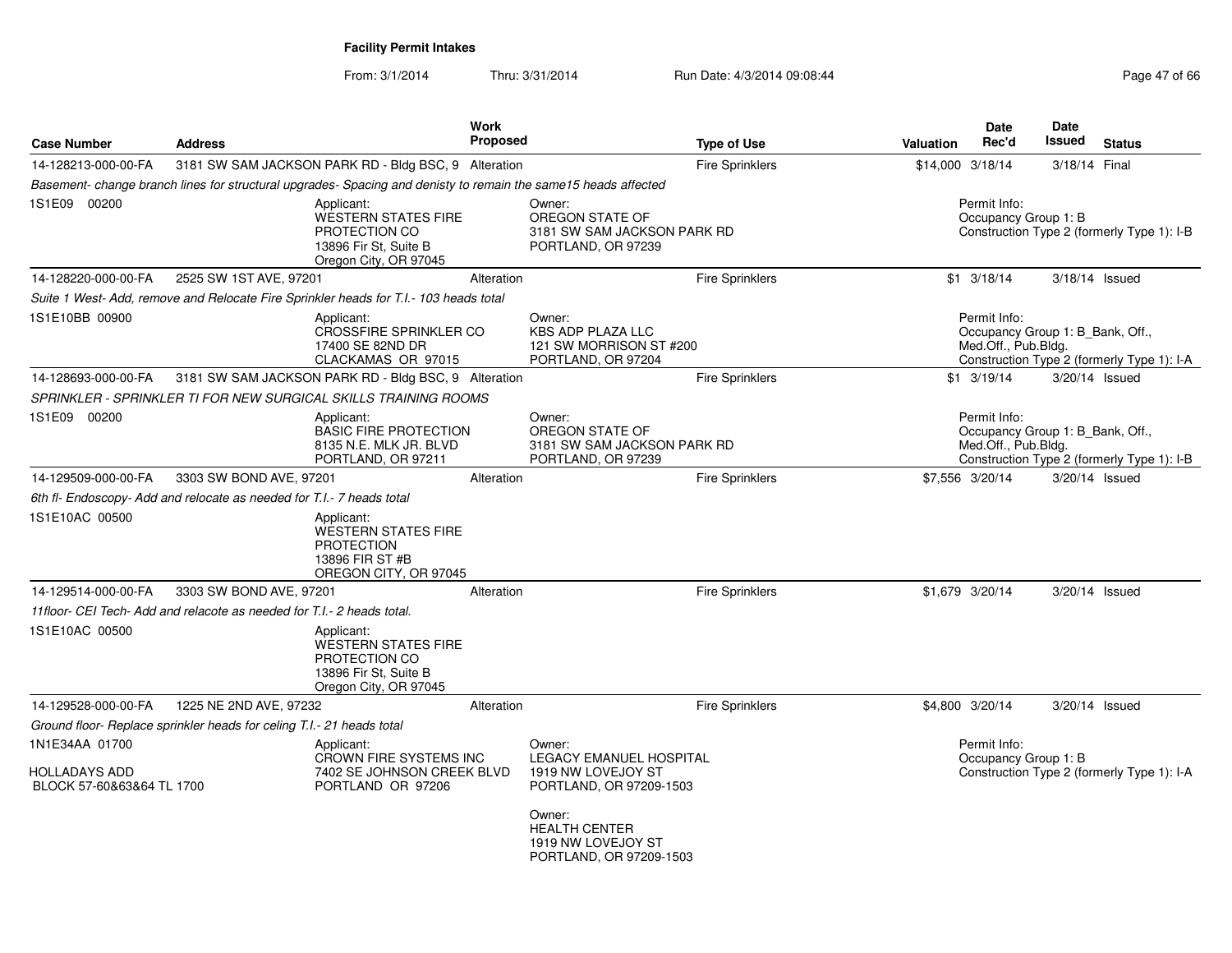| <b>Case Number</b>                                                     | <b>Address</b>                                                          | <b>Work</b><br><b>Proposed</b>                                                                                                              |                                                                                | <b>Type of Use</b>     | Valuation | <b>Date</b><br>Rec'd                                                   | <b>Date</b><br>Issued | <b>Status</b>                               |
|------------------------------------------------------------------------|-------------------------------------------------------------------------|---------------------------------------------------------------------------------------------------------------------------------------------|--------------------------------------------------------------------------------|------------------------|-----------|------------------------------------------------------------------------|-----------------------|---------------------------------------------|
| 14-129530-000-00-FA                                                    | 1100 SW 6TH AVE, 97204                                                  | Alteration                                                                                                                                  |                                                                                | Fire Sprinklers        |           | \$1,200 3/20/14                                                        | 3/20/14 Issued        |                                             |
|                                                                        | Suite #1200- Alterations to the Fire Sprinklers for T.I.- 9 heads total |                                                                                                                                             |                                                                                |                        |           |                                                                        |                       |                                             |
| 1S1E03BB 00700                                                         |                                                                         | Applicant:<br>CROWN FIRE SYSTEMS INC                                                                                                        | Owner:<br>STANDARD INSURANCE CO                                                |                        |           | Permit Info:                                                           |                       |                                             |
| <b>PORTLAND</b><br>BLOCK 168<br>LOT 1-8 TL 700                         |                                                                         | 7402 SE JOHNSON CREEK BLVD<br>PORTLAND OR 97206                                                                                             | <b>PO BOX 711</b><br>PORTLAND, OR 97204                                        |                        |           | Occupancy Group 1: B<br>Construction Type 2 (formerly Type 1):<br>I-FR |                       |                                             |
| 14-129576-000-00-FA                                                    | 1621 SW 1ST AVE, 97201                                                  | Alteration                                                                                                                                  |                                                                                | <b>Fire Sprinklers</b> |           | $$1 \t3/21/14$                                                         | 3/21/14 Issued        |                                             |
|                                                                        |                                                                         | voluntary non- structural seismic bracing of existing sprinkler system---1 set of plans                                                     |                                                                                |                        |           |                                                                        |                       |                                             |
| 1S1E03CB 00700                                                         |                                                                         | Applicant:<br>MCKINSTRY ELECTRIC. (a dba for<br>FACILITY ELECTRICAL SERVICES)<br>16790 NE MASON ST., STE 100<br>PORTLAND OR 97230           |                                                                                |                        |           | Permit Info:<br>Occupancy Group 1: B                                   |                       | Construction Type 2 (formerly Type 1): I-B  |
| 14-130299-000-00-FA                                                    | 101 SW MAIN ST, 97204                                                   | Alteration                                                                                                                                  |                                                                                | <b>Fire Sprinklers</b> |           | $$1 \t3/24/14$                                                         | 3/26/14 Final         |                                             |
|                                                                        | SPRINKLER-RELOCATE SPRINKLERS FOR NEW OPEN FLOOR PLAN                   |                                                                                                                                             |                                                                                |                        |           |                                                                        |                       |                                             |
| 1S1E03BD 00300                                                         |                                                                         | Applicant:<br><b>FIRE SYSTEMS WEST</b>                                                                                                      | Owner:<br><b>KBSH ONE MAIN PLACE LLC</b>                                       |                        |           | Permit Info:<br>Occupancy Group 1: B_Bank, Off.,                       |                       |                                             |
| <b>PORTLAND</b><br>BLOCK 11<br><b>LOT 1-4</b><br>LOT 5-8 EXC PT IN STS |                                                                         | 600 SE MARITIME AVE #300<br>VANCOUVER, WA 98661                                                                                             | 121 SW MORRISON ST #200<br>PORTLAND, OR 97204                                  |                        |           | Med.Off., Pub.Bldg.                                                    |                       | Construction Type 2 (formerly Type 1): I-A  |
| 14-130300-000-00-FA                                                    | 101 SW MAIN ST, 97204                                                   | Alteration                                                                                                                                  |                                                                                | Fire Sprinklers        |           | $$1 \quad 3/24/14$                                                     | 3/26/14 Final         |                                             |
|                                                                        |                                                                         | SPRINKLERS-TURN SPRINKLERS TO UPRIGHT FOR EXPOSED CEILINGS                                                                                  |                                                                                |                        |           |                                                                        |                       |                                             |
| 1S1E03BD 00300                                                         |                                                                         | Applicant:<br><b>FIRE SYSTEMS WEST</b>                                                                                                      | Owner:<br>KBSH ONE MAIN PLACE LLC                                              |                        |           | Permit Info:<br>Occupancy Group 1: B_Bank, Off.,                       |                       |                                             |
| <b>PORTLAND</b><br>BLOCK 11<br>LOT 1-4<br>LOT 5-8 EXC PT IN STS        |                                                                         | 600 SE MARITIME AVE #300<br>VANCOUVER, WA 98661                                                                                             | 121 SW MORRISON ST #200<br>PORTLAND, OR 97204                                  |                        |           | Med.Off., Pub.Bldg.                                                    |                       | Construction Type 2 (formerly Type 1): I-A  |
| 14-130854-000-00-FA                                                    |                                                                         | 3181 SW SAM JACKSON PARK RD - Bldg DCH, 9 Alteration                                                                                        |                                                                                | <b>Fire Sprinklers</b> |           | $$1 \quad 3/25/14$                                                     |                       | $4/2/14$ Issued                             |
|                                                                        |                                                                         | FIRE SPRINKLER-REPLACE 5 STANDARD REPOSNE SPRINKLERS WITH 5 QUICK RESPONSE PENDENT SPRINLERS: RECVD 3 SETS OF PLANS AND 1 SET OF CUT SHEETS |                                                                                |                        |           |                                                                        |                       |                                             |
| 1S1E09 00200                                                           |                                                                         |                                                                                                                                             | Owner:<br>OREGON STATE OF<br>3181 SW SAM JACKSON PARK RD<br>PORTLAND, OR 97239 |                        |           |                                                                        |                       |                                             |
| 14-131143-000-00-FA                                                    | 919 NE 19TH AVE, 97232                                                  | Alteration                                                                                                                                  |                                                                                | Fire Sprinklers        |           | $$1 \t3/26/14$                                                         | 3/26/14 Issued        |                                             |
|                                                                        |                                                                         | add 4 new sprinkler heads, relocate 6 existing, and there are 10 existing heads ----2 sets of plans                                         |                                                                                |                        |           |                                                                        |                       |                                             |
| 1N1E35AC 00100                                                         |                                                                         | Applicant:<br>VANPORT FIRE SPRINKLERS INC                                                                                                   | Owner:<br>WESTON INVESTMENT CO LLC                                             |                        |           | Permit Info:<br>Occupancy Group 1: B                                   |                       |                                             |
| <b>SULLIVANS ADD</b><br><b>BLOCK 36 TL 100</b>                         |                                                                         | 6101 NE 127TH AVE<br>VANCOUVER, WA 98682                                                                                                    | 2154 NE BROADWAY RM 200<br>PORTLAND, OR 97232-1590                             |                        |           |                                                                        |                       | Construction Type 2 (formerly Type 1): II-A |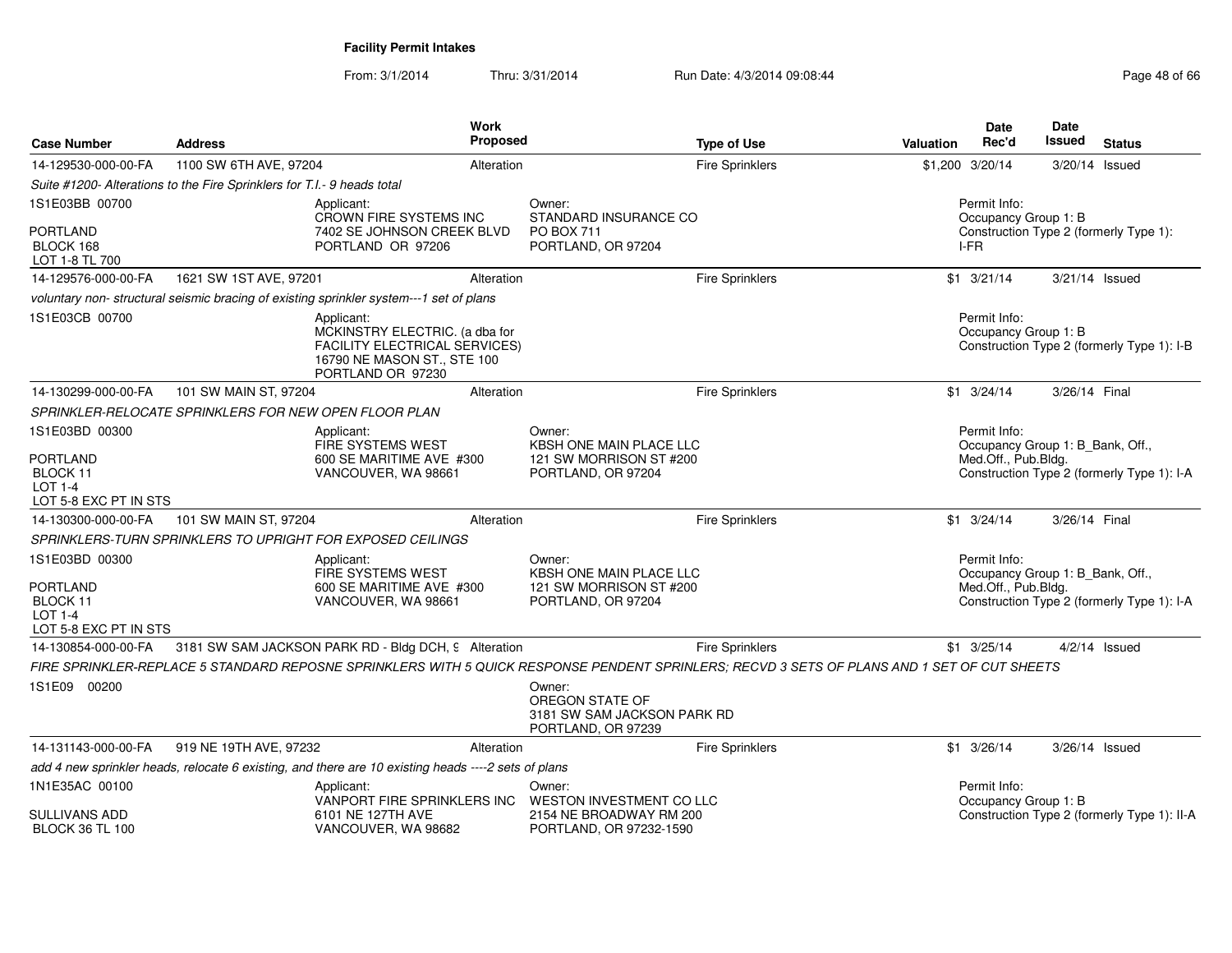From: 3/1/2014Thru: 3/31/2014 Run Date: 4/3/2014 09:08:44 Run Date: 4/3/2014 09:08:44

| <b>Case Number</b>                                                                             | <b>Address</b>              |                                                                                                                     | <b>Work</b><br>Proposed |                                                                                         | <b>Type of Use</b>                 | Valuation | <b>Date</b><br>Rec'd                             | <b>Date</b><br>Issued | <b>Status</b>                               |
|------------------------------------------------------------------------------------------------|-----------------------------|---------------------------------------------------------------------------------------------------------------------|-------------------------|-----------------------------------------------------------------------------------------|------------------------------------|-----------|--------------------------------------------------|-----------------------|---------------------------------------------|
| 14-131150-000-00-FA                                                                            | 919 NE 19TH AVE, 97232      |                                                                                                                     | Alteration              |                                                                                         | <b>Fire Sprinklers</b>             |           | $$1 \t3/26/14$                                   |                       | 3/26/14 Issued                              |
|                                                                                                |                             | add 12 new heads relocate 1 existing head plug 3 heads 24 existing sprinklersheads with no change---2 sets of plans |                         |                                                                                         |                                    |           |                                                  |                       |                                             |
| 1N1E35AC 00100<br>SULLIVANS ADD                                                                |                             | Applicant:<br>VANPORT FIRE SPRINKLERS INC<br>6101 NE 127TH AVE                                                      |                         | Owner:<br>WESTON INVESTMENT CO LLC<br>2154 NE BROADWAY RM 200                           |                                    |           | Permit Info:<br>Occupancy Group 1: B             |                       | Construction Type 2 (formerly Type 1): II-A |
| <b>BLOCK 36 TL 100</b>                                                                         |                             | VANCOUVER, WA 98682                                                                                                 |                         | PORTLAND, OR 97232-1590                                                                 |                                    |           |                                                  |                       |                                             |
| 14-131857-000-00-FA                                                                            | 1125 NW COUCH ST, 97209     |                                                                                                                     | Alteration              |                                                                                         | Fire Sprinklers                    |           | $$1 \t3/27/14$                                   |                       | 3/27/14 Issued                              |
|                                                                                                |                             | add/relocate concealed pendent sprinklers for new tenate improvement---3 sets of plans                              |                         |                                                                                         |                                    |           |                                                  |                       |                                             |
| 1N1E33DA 04800                                                                                 |                             | Applicant:<br><b>WESTERN STATES FIRE</b><br><b>PROTECTION</b><br>13896 FIR ST #B<br>OREGON CITY, OR 97045           |                         | Owner:<br>SPF BREWERY BLOCKS LLC<br>351 NW 12TH AVE<br>PORTLAND, OR 97209-2905          |                                    |           | Permit Info:<br>Occupancy Group 1: B<br>I-FR     |                       | Construction Type 2 (formerly Type 1):      |
| 14-131871-000-00-FA                                                                            | 919 NE 19TH AVE, 97232      |                                                                                                                     | Alteration              |                                                                                         | Fire Sprinklers                    |           | $$1 \t3/27/14$                                   |                       | 3/27/14 Issued                              |
| relocate 3 heads existing 6 heads---3 plans                                                    |                             |                                                                                                                     |                         |                                                                                         |                                    |           |                                                  |                       |                                             |
| 1N1E35AC 00100                                                                                 |                             | Applicant:                                                                                                          |                         | Owner:                                                                                  |                                    |           | Permit Info:                                     |                       |                                             |
| <b>SULLIVANS ADD</b><br><b>BLOCK 36 TL 100</b>                                                 |                             | VANPORT FIRE SPRINKLERS INC<br>6101 NE 127TH AVE<br>VANCOUVER, WA 98682                                             |                         | WESTON INVESTMENT CO LLC<br>2154 NE BROADWAY RM 200<br>PORTLAND, OR 97232-1590          |                                    |           | Occupancy Group 1: B                             |                       | Construction Type 2 (formerly Type 1): II-A |
| 14-132462-000-00-FA                                                                            | 1300 NE 16TH AVE, 97232     |                                                                                                                     | Alteration              |                                                                                         | Fire Sprinklers                    |           | $$1 \t3/28/14$                                   |                       | 3/28/14 Issued                              |
|                                                                                                |                             | retrofit residential fire sprinkler system for remodeled apartment---3 sets of plans                                |                         |                                                                                         |                                    |           |                                                  |                       |                                             |
| 1N1E35AB 05600<br><b>HOLLADAYS ADD</b><br>BLOCK 178 TL 5600<br>SPLIT LEVY R182280 (R396212040) |                             | Applicant:<br>SIMPLEX GRINNELL FIRE<br>PROTECTION SYSTEMS CO.<br>6305 SW ROSEWOOD ST.<br>LAKE OSWEGO OR 97035-5388  |                         | Owner:<br>HOLLADAY PARK PLAZA INC<br>1300 NE 16TH AVE<br>PORTLAND, OR 97232-1467        |                                    |           | Permit Info:<br>Occupancy Group 1: SR1.1<br>IFR  |                       | Construction Type 2 (formerly Type 1):      |
| 14-132468-000-00-FA                                                                            | 1300 NE 16TH AVE, 97232     |                                                                                                                     | Alteration              |                                                                                         | Fire Sprinklers                    |           | $$1 \t3/28/14$                                   |                       | 3/28/14 Issued                              |
|                                                                                                |                             | retrofit residential fire sprinkler system for remodeled apartments---3 sets of plans                               |                         |                                                                                         |                                    |           |                                                  |                       |                                             |
| 1N1E35AB 05600<br>HOLLADAYS ADD<br><b>BLOCK 178 TL 5600</b><br>SPLIT LEVY R182280 (R396212040) |                             | Applicant:<br>SIMPLEX GRINNELL FIRE<br>PROTECTION SYSTEMS CO.<br>6305 SW ROSEWOOD ST.<br>LAKE OSWEGO OR 97035-5388  |                         | Owner:<br><b>HOLLADAY PARK PLAZA INC</b><br>1300 NE 16TH AVE<br>PORTLAND, OR 97232-1467 |                                    |           | Permit Info:<br>Occupancy Group 1: SR1.1<br>I-FR |                       | Construction Type 2 (formerly Type 1):      |
| 14-122896-000-00-FA                                                                            | 7507 N LEADBETTER RD, 97203 |                                                                                                                     | Alteration              |                                                                                         | <b>Fixed Extinguishing Systems</b> |           | $$1 \t3/4/14$                                    |                       | 3/4/14 Issued                               |
|                                                                                                |                             | install Movec 1230 clean agent fire suppressioin system for protection of media storage vault---2 sets of plans     |                         |                                                                                         |                                    |           |                                                  |                       |                                             |
| 2N1W25A 01100                                                                                  |                             | Applicant:<br><b>HARVEY</b>                                                                                         |                         | Owner:<br>LIT INDUSTRIAL LTD<br><b>PARTNERSHIP</b><br>1717 MCKINNEY AVE #1900           |                                    |           |                                                  |                       |                                             |

DALLAS, TX 75202-1253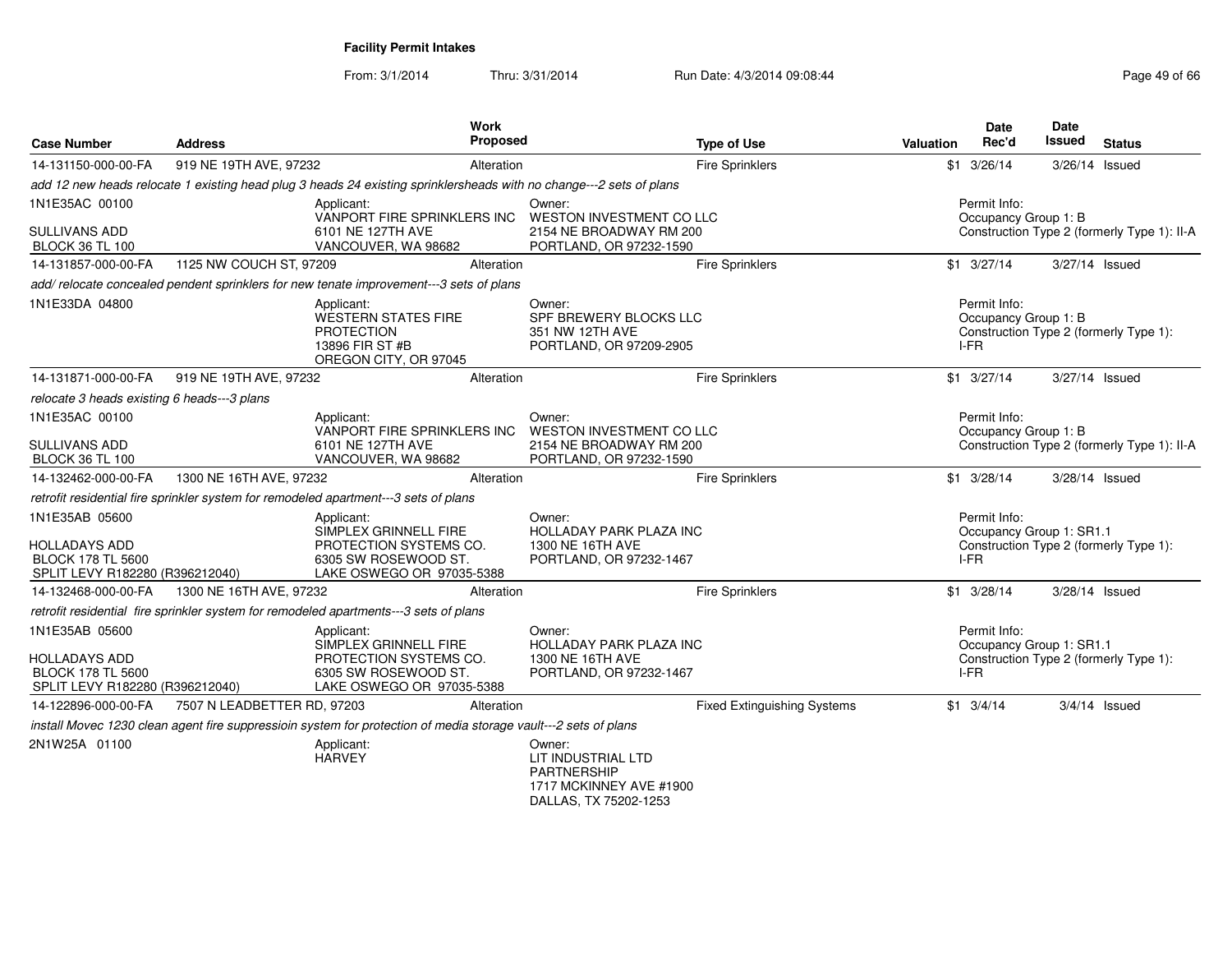| <b>Case Number</b>                                               | <b>Address</b>                               |                                                                                                  | Work<br><b>Proposed</b> |                                                                                                                                                                   | <b>Type of Use</b> |                                                                                                      | <b>Valuation</b> | <b>Date</b><br>Rec'd                         | Date<br>Issued | <b>Status</b>                                                                                                          |
|------------------------------------------------------------------|----------------------------------------------|--------------------------------------------------------------------------------------------------|-------------------------|-------------------------------------------------------------------------------------------------------------------------------------------------------------------|--------------------|------------------------------------------------------------------------------------------------------|------------------|----------------------------------------------|----------------|------------------------------------------------------------------------------------------------------------------------|
| 13-200905-REV-01-FA                                              | 3303 SW BOND AVE, 97201                      |                                                                                                  | Alteration              |                                                                                                                                                                   | Mechanical         |                                                                                                      |                  | \$3/10/14                                    |                | <b>Under Review</b>                                                                                                    |
|                                                                  |                                              |                                                                                                  |                         | F9/HVAC RECONFIGURATION FOR REMODEL - REV-01 INSTALL NEW FSD IN EXISTING 22" MEDIUM-PRESSURE SUPPLY DUCT, PROVIDE 16X12 TRANSFER OPENING WITH FSD ABOVE CEILING A |                    |                                                                                                      |                  |                                              |                |                                                                                                                        |
| 1S1E10AC 00500                                                   |                                              | Applicant:<br>Anthony Morten<br>FORTIS CONSTRUCTION<br>1705 SW Taylor St.<br>Portland, OR 97205  |                         |                                                                                                                                                                   |                    | CCB - Contractor:<br><b>FORTIS CONSTRUCTION</b><br>1705 SW TAYLOR ST SUITE 200<br>PORTLAND, OR 97205 |                  | Permit Info:<br>Med.Off., Pub.Bldg.<br>14845 |                | Occupancy Group 1: B_Bank, Off.,<br>Construction Type 2 (formerly Type 1): I-A<br>Total Square Footage - Display Only: |
| 13-231452-DFS-01-FA                                              | 920 SW 6TH AVE, 97204                        |                                                                                                  | Alteration              |                                                                                                                                                                   | Mechanical         |                                                                                                      |                  | \$3/24/14                                    |                | <b>Under Review</b>                                                                                                    |
|                                                                  |                                              |                                                                                                  |                         | F9/ NEW AIR HANDLERS, HOODS, ASSOCIATED DUCTWORK - DFS-01 FOR EQUIPMENT ANCHORAGE AT MEZZANINE & ROOF, SHAFT SUPPORTS AND GREASE DUCT CLEAN-OUT ACCESS PLATF      |                    |                                                                                                      |                  |                                              |                |                                                                                                                        |
| 1S1E03BB 01000                                                   |                                              | Applicant:<br><b>SEAN DYER</b>                                                                   |                         | Owner:<br>PUBLIC SERVICE BUILDING LLC                                                                                                                             |                    | CCB - Contractor:<br>AMERICAN HEATING INC                                                            |                  | Permit Info:                                 |                | Occupancy Group 1: A-2 Restaurant                                                                                      |
| PORTLAND<br>BLOCK 170<br><b>LOT 5-8</b>                          |                                              | AMERICAN HEATING INC<br>5035 SE 24TH AVE<br>PORTLAND, OR 97202                                   |                         | 920 SW 6TH AVE STE 223<br>PORTLAND, OR 97204                                                                                                                      |                    | 5035 SE 24TH<br>PORTLAND, OR 97202-4765                                                              |                  |                                              |                | Construction Type 2 (formerly Type 1): I-A                                                                             |
| 13-231452-REV-01-FA                                              | 920 SW 6TH AVE, 97204                        |                                                                                                  | Alteration              |                                                                                                                                                                   | Mechanical         |                                                                                                      |                  | \$3/24/14                                    |                | <b>Under Review</b>                                                                                                    |
|                                                                  |                                              |                                                                                                  |                         | F9/NEW AIR HANDLERS, HOODS, ASSOCIATED DUCTWORK - REV-01 TO SHOW "AS BUILTS" FOR DUCT & PIPING WORK & EQUIPMENT PLACEMENT AND ROOF MOUNTED VENTING                |                    |                                                                                                      |                  |                                              |                |                                                                                                                        |
| 1S1E03BB 01000<br><b>PORTLAND</b><br>BLOCK 170<br><b>LOT 5-8</b> |                                              | Applicant:<br><b>SEAN DYER</b><br>AMERICAN HEATING INC<br>5035 SE 24TH AVE<br>PORTLAND, OR 97202 |                         | Owner:<br>PUBLIC SERVICE BUILDING LLC<br>920 SW 6TH AVE STE 223<br>PORTLAND, OR 97204                                                                             |                    | CCB - Contractor:<br>AMERICAN HEATING INC<br>5035 SE 24TH<br>PORTLAND, OR 97202-4765                 |                  | Permit Info:                                 |                | Occupancy Group 1: A-2_Restaurant<br>Construction Type 2 (formerly Type 1): I-A                                        |
| 14-122358-000-00-FA                                              | 1 SW COLUMBIA ST, 97201                      |                                                                                                  | Alteration              |                                                                                                                                                                   | Mechanical         |                                                                                                      |                  | \$750 3/3/14                                 |                | 3/14/14 Issued                                                                                                         |
|                                                                  | <b>B2/ NEW DUCTWORK FOR EXISTIING GRILLE</b> |                                                                                                  |                         |                                                                                                                                                                   |                    |                                                                                                      |                  |                                              |                |                                                                                                                        |
| 1S1E03BD 01800<br>PORTLAND<br>BLOCK 114<br>LOT 1-8               |                                              | Applicant:<br><b>SEAN DYER</b><br>AMERICAN HEATING INC<br>5035 SE 24TH AVE<br>PORTLAND, OR 97202 |                         | Owner:<br>UMPQUA PLAZA LLC<br>555 CALIFORNIA ST 49TH FL<br>SAN FRANCISCO, CA 94104                                                                                |                    | CCB - Contractor:<br>AMERICAN HEATING INC<br>5035 SE 24TH<br>PORTLAND, OR 97202-4765                 |                  | Permit Info:<br>Occupancy Group 1: B         |                | Construction Type 2 (formerly Type 1): I-B                                                                             |
| 14-122494-000-00-FA                                              | 1125 NW COUCH ST, 97209                      |                                                                                                  | Alteration              |                                                                                                                                                                   | Mechanical         |                                                                                                      |                  | \$150.671 3/3/14                             |                | <b>Under Review</b>                                                                                                    |
|                                                                  | F15/ RECONFIGURE DUCT WORK FOR NEW LAYOUT    |                                                                                                  |                         |                                                                                                                                                                   |                    |                                                                                                      |                  |                                              |                |                                                                                                                        |
| 1N1E33DA 04800                                                   |                                              | Applicant:<br><b>ELIZABETH BRAY</b><br>707 SW WASHINGTON ST SUITE<br>1200<br>PORTLAND, OR 97205  |                         | Owner:<br>SPF BREWERY BLOCKS LLC<br>351 NW 12TH AVE<br>PORTLAND, OR 97209-2905                                                                                    |                    | <b>Primary Contractor:</b><br>TO BID                                                                 |                  | Permit Info:<br>Occupancy Group 1: B<br>I-FR |                | Construction Type 2 (formerly Type 1):                                                                                 |
| 14-122519-000-00-FA                                              | 828 SW 1ST AVE, 97204                        |                                                                                                  | Alteration              |                                                                                                                                                                   | Mechanical         |                                                                                                      |                  | \$900 3/3/14                                 |                | $3/12/14$ Issued                                                                                                       |
|                                                                  |                                              | B2/ RESTROOM EXHAUST FANS AND RELATED BRANCH DUCT WORK.                                          |                         |                                                                                                                                                                   |                    |                                                                                                      |                  |                                              |                |                                                                                                                        |
| 1S1E03BA 01900                                                   |                                              | Applicant:<br>Thomas Ellicott                                                                    |                         | Owner:<br><b>FOUNTAIN VILLAGE</b>                                                                                                                                 |                    |                                                                                                      |                  | Permit Info:                                 |                | Occupancy Group 1: A-2 Nightclub                                                                                       |
| <b>PORTLAND</b><br>BLOCK 4<br>N 46' OF LOT 6                     |                                              | BEARDSLEY BLDG. DEV.<br>115 SW Ash. #500<br>Portland, OR 97204                                   |                         | <b>DEVELOPMENT</b><br>115 SW ASH ST #500<br>PORTLAND, OR 97204-3575                                                                                               |                    |                                                                                                      |                  |                                              |                |                                                                                                                        |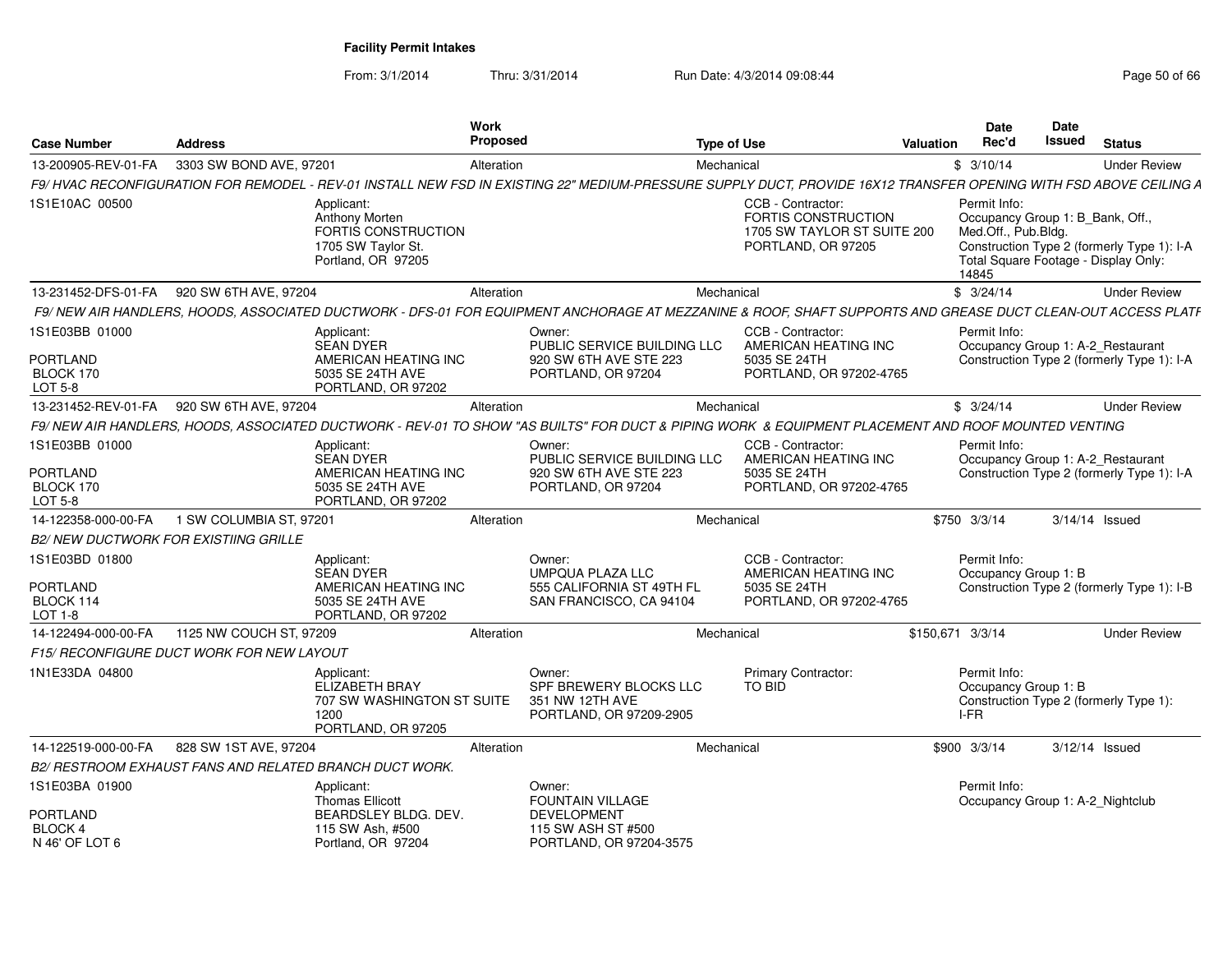| <b>Case Number</b>                                                                                                                      | <b>Address</b>                     |                                                                                                           | <b>Work</b><br>Proposed |                                                                                                                                                                                                                                                                       | <b>Type of Use</b>                                                                                                       | Valuation | Date<br>Rec'd                        | Date<br><b>Issued</b> | <b>Status</b>                               |
|-----------------------------------------------------------------------------------------------------------------------------------------|------------------------------------|-----------------------------------------------------------------------------------------------------------|-------------------------|-----------------------------------------------------------------------------------------------------------------------------------------------------------------------------------------------------------------------------------------------------------------------|--------------------------------------------------------------------------------------------------------------------------|-----------|--------------------------------------|-----------------------|---------------------------------------------|
| 14-122710-000-00-FA                                                                                                                     |                                    | 3181 SW SAM JACKSON PARK RD - Bldg OPC, 9 Alteration                                                      |                         |                                                                                                                                                                                                                                                                       | Mechanical                                                                                                               |           | \$25,000 3/3/14                      |                       | <b>Under Review</b>                         |
| F4/ MODIFY EXISTING HVAC SYSTEM                                                                                                         |                                    |                                                                                                           |                         |                                                                                                                                                                                                                                                                       |                                                                                                                          |           |                                      |                       |                                             |
| 1S1E09 00200                                                                                                                            |                                    | Applicant:<br><b>JEROME KEYES</b><br><b>OHSU</b><br>3181 SW SAM JACKSON PARK<br>RD.<br>PORTLAND, OR 97239 |                         | Owner:<br>OREGON STATE OF<br>3181 SW SAM JACKSON PARK RD 16916 SE FRANKLIN<br>PORTLAND, OR 97239                                                                                                                                                                      | CCB - Contractor:<br>SCHAFFRAN CONSTRUCTION INC Occupancy Group 1: I-2<br>PORTLAND, OR 97236                             |           | Permit Info:                         |                       | Construction Type 2 (formerly Type 1): I-A  |
| 14-122889-000-00-FA                                                                                                                     |                                    | 3181 SW SAM JACKSON PARK RD - Bldg OPC, 9 Alteration                                                      |                         |                                                                                                                                                                                                                                                                       | Mechanical                                                                                                               |           | \$5,000 3/4/14                       |                       | $3/21/14$ Issued                            |
| F1/DEMO HVAC AFFECTED INTERIOR WORK FOR CAFE REMODEL                                                                                    |                                    |                                                                                                           |                         |                                                                                                                                                                                                                                                                       |                                                                                                                          |           |                                      |                       |                                             |
| 1S1E09 00200                                                                                                                            |                                    | Applicant:<br><b>JEROME KEYES</b><br>OHSU<br>3181 SW SAM JACKSON PARK<br>RD.<br>PORTLAND, OR 97239        |                         | Owner:<br>OREGON STATE OF<br>3181 SW SAM JACKSON PARK RD 16916 SE FRANKLIN<br>PORTLAND, OR 97239                                                                                                                                                                      | CCB - Contractor:<br>SCHAFFRAN CONSTRUCTION INC Occupancy Group 1: I-2<br>PORTLAND, OR 97236                             |           | Permit Info:                         |                       | Construction Type 2 (formerly Type 1): I-A  |
| 14-123011-000-00-FA                                                                                                                     | 1300 NE 16TH AVE, 97232            |                                                                                                           | Alteration              |                                                                                                                                                                                                                                                                       | Mechanical                                                                                                               |           | \$458,589 3/4/14                     |                       | $3/6/14$ Issued                             |
| <b>B2/ CHILLER REPLACEMENT, BOILER ROOM</b>                                                                                             |                                    |                                                                                                           |                         |                                                                                                                                                                                                                                                                       |                                                                                                                          |           |                                      |                       |                                             |
| 1N1E35AB 05600<br>HOLLADAYS ADD<br><b>BLOCK 178 TL 5600</b><br>SPLIT LEVY R182280 (R396212040)                                          |                                    | Applicant:<br><b>DEANI BAUCK</b><br>2615 NW ST HELENS RD<br>PORTLAND, OR 97210                            |                         | Owner:<br>HOLLADAY PARK PLAZA INC<br>1300 NE 16TH AVE<br>PORTLAND, OR 97232-1467                                                                                                                                                                                      | CCB - Contractor:<br>HEINZ MECHANICAL SERVICE INC Occupancy Group 1: SR1.1<br>2615 NW ST HELENS RD<br>PORTLAND, OR 97210 |           | Permit Info:<br>I-FR                 |                       | Construction Type 2 (formerly Type 1):      |
| 14-123217-000-00-FA                                                                                                                     | 919 NE 19TH AVE, 97232             |                                                                                                           | Alteration              |                                                                                                                                                                                                                                                                       | Mechanical                                                                                                               |           | \$47,201 3/4/14                      |                       | 3/12/14 Under Inspection                    |
|                                                                                                                                         |                                    |                                                                                                           |                         | MECHANICAL FOR TI - 1 COOLING ONLY VAV AND 1 FAN POWER BOX, DUCTWORK MODIFICATION, HOTWATER PIPING TO NEW BOX                                                                                                                                                         |                                                                                                                          |           |                                      |                       |                                             |
| 1N1E35AC 00100<br>SULLIVANS ADD<br><b>BLOCK 36 TL 100</b>                                                                               |                                    | Applicant:<br>HUNTER DAVISSON INC<br>1800 SE PERSHING ST<br>PORTLAND, OR 97202-2338                       |                         | Owner:<br>WESTON INVESTMENT CO LLC<br>2154 NE BROADWAY RM 200<br>PORTLAND, OR 97232-1590                                                                                                                                                                              | CCB - Contractor:<br>HUNTER DAVISSON INC<br>1800 SE PERSHING ST<br>PORTLAND, OR 97202-2338                               |           | Permit Info:<br>Occupancy Group 1: B |                       | Construction Type 2 (formerly Type 1): II-A |
| 14-123936-000-00-FA                                                                                                                     | 3147 SW SAM JACKSON PARK RD, 97201 |                                                                                                           | Alteration              |                                                                                                                                                                                                                                                                       | Mechanical                                                                                                               |           | \$25,000 3/6/14                      |                       | 3/25/14 Issued                              |
| F15/HVAC RECONFIGURATION FOR REMODEL                                                                                                    |                                    |                                                                                                           |                         |                                                                                                                                                                                                                                                                       |                                                                                                                          |           |                                      |                       |                                             |
| 1S1E09AD 00100<br>SECTION 09 1S 1E<br>TL 100 0.65 ACRES<br><b>LAND &amp; IMPS</b><br>SEE R327835 (R991091601) FOR IMPS AND<br>AIR SPACE |                                    | Applicant:<br><b>SEAN INGERSOLL</b><br><b>PKA ARCHITECTS</b><br>6969 SW HAMPTON ST.<br>PORTLAND, OR 97223 |                         | Owner:<br>OREGON STATE OF(LEASED<br>3181 SW SAM JACKSON PARK RD PO BOX 5837<br>PORTLAND, OR 97239<br>Owner:<br><b>BRIM OHSU</b><br>3181 SW SAM JACKSON PARK RD<br>PORTLAND, OR 97239<br>Owner:<br>MAIL STOP PP E<br>3181 SW SAM JACKSON PARK RD<br>PORTLAND, OR 97239 | CCB - Contractor:<br>IN LINE COMMERCIAL CONST<br><b>ALOHA, OR 97006</b>                                                  |           |                                      |                       |                                             |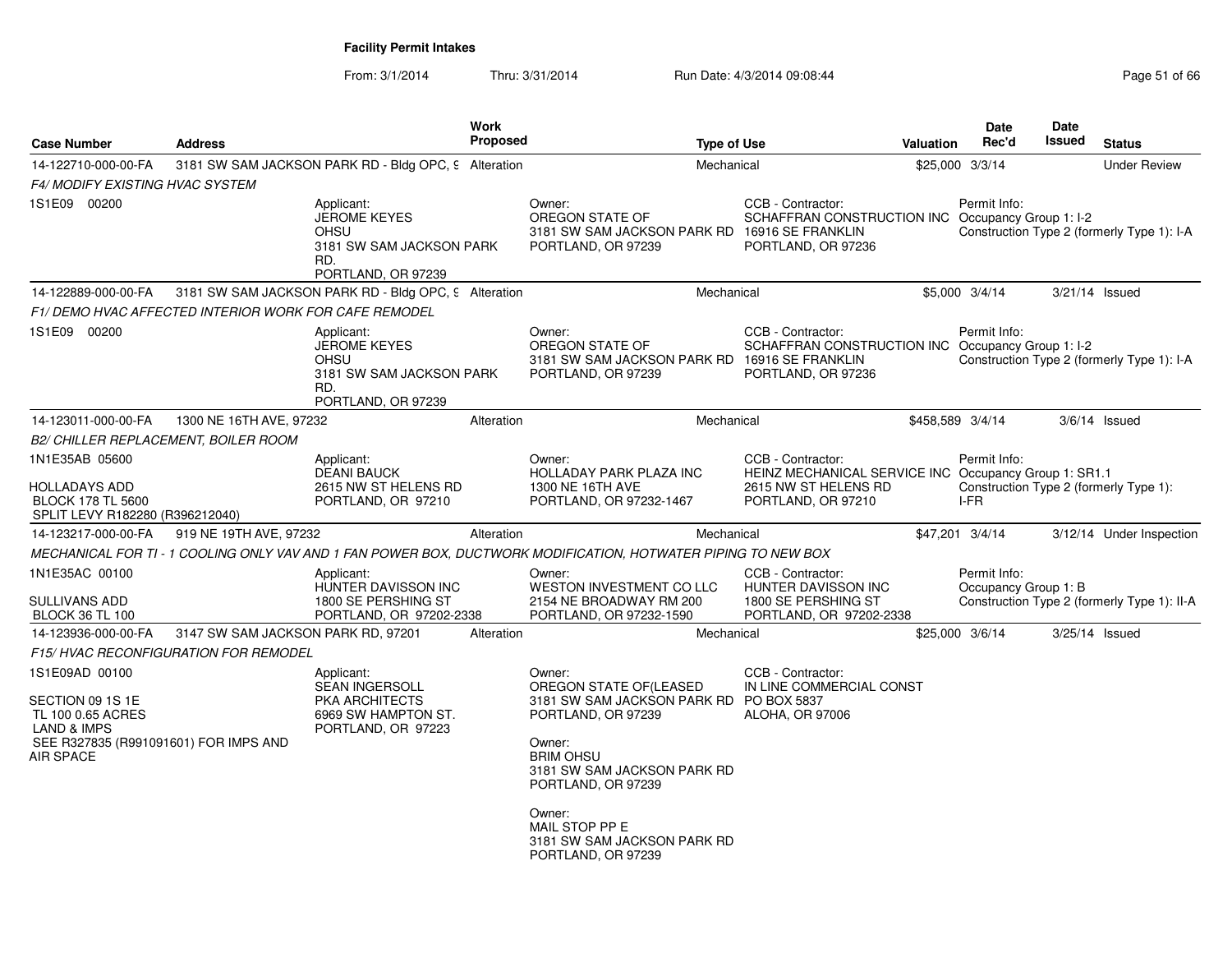| <b>Case Number</b>                                                                                                                                                  | <b>Address</b>                     |                                                                                                   | <b>Work</b><br>Proposed | <b>Type of Use</b>                                                                                                                               |                                                                                            | <b>Valuation</b> | <b>Date</b><br>Rec'd                                                    | <b>Date</b><br>Issued | <b>Status</b>                                |
|---------------------------------------------------------------------------------------------------------------------------------------------------------------------|------------------------------------|---------------------------------------------------------------------------------------------------|-------------------------|--------------------------------------------------------------------------------------------------------------------------------------------------|--------------------------------------------------------------------------------------------|------------------|-------------------------------------------------------------------------|-----------------------|----------------------------------------------|
| 14-123979-000-00-FA                                                                                                                                                 | 3147 SW SAM JACKSON PARK RD, 97201 |                                                                                                   | Alteration              | Mechanical                                                                                                                                       |                                                                                            | \$25,000         | 3/6/14                                                                  | 3/18/14 Issued        |                                              |
| <b>F12/ RECONFIGURE HVAC FOR REMODEL</b>                                                                                                                            |                                    |                                                                                                   |                         |                                                                                                                                                  |                                                                                            |                  |                                                                         |                       |                                              |
| 1S1E09AD 00100                                                                                                                                                      |                                    | Applicant:<br><b>SEAN INGERSOLL</b>                                                               |                         | Owner:<br>OREGON STATE OF(LEASED                                                                                                                 | CCB - Contractor:<br>IN LINE COMMERCIAL CONST                                              |                  |                                                                         |                       |                                              |
| SECTION 09 1S 1E<br>TL 100 0.65 ACRES<br><b>LAND &amp; IMPS</b><br>SEE R327835 (R991091601) FOR IMPS AND<br>AIR SPACE                                               |                                    | <b>PKA ARCHITECTS</b><br>6969 SW HAMPTON ST.<br>PORTLAND, OR 97223                                |                         | 3181 SW SAM JACKSON PARK RD PO BOX 5837<br>PORTLAND, OR 97239<br>Owner:<br><b>BRIM OHSU</b><br>3181 SW SAM JACKSON PARK RD<br>PORTLAND, OR 97239 | ALOHA, OR 97006                                                                            |                  |                                                                         |                       |                                              |
|                                                                                                                                                                     |                                    |                                                                                                   |                         | Owner:<br>MAIL STOP PP E<br>3181 SW SAM JACKSON PARK RD<br>PORTLAND, OR 97239                                                                    |                                                                                            |                  |                                                                         |                       |                                              |
| 14-124697-000-00-FA                                                                                                                                                 | 501 N GRAHAM ST, 97227             |                                                                                                   | Alteration              | Mechanical                                                                                                                                       |                                                                                            | \$119,704 3/7/14 |                                                                         | 3/12/14 Issued        |                                              |
|                                                                                                                                                                     |                                    |                                                                                                   |                         | B2/BASEMENT, HOT WATER GENERATOR REPLACEMENT, PROVIDE CROSS CONNECT FOR HOT WATER TO EMANUAL CENTRAL (check if electrical is required - DB)      |                                                                                            |                  |                                                                         |                       |                                              |
| 1N1E27AC 01000                                                                                                                                                      |                                    | Applicant:<br><b>NOLAN DOYLE</b>                                                                  |                         | Owner:<br>LEGACY HEALTH SYSTEM                                                                                                                   | CCB - Contractor:<br><b>TOTAL MECHANICAL INC</b>                                           |                  |                                                                         |                       |                                              |
| ABENDS ADD<br><b>BLOCK 1 TL 1000</b>                                                                                                                                |                                    | 1498 SE TECH CENTER PL SUITE 1919 NW LOVEJOY ST<br>180<br>VANCOUVER, WA98683                      |                         | PORTLAND, OR 97209                                                                                                                               | 1498 SE TECH CENTER PLACE<br><b>STE 180</b><br>VANCOUVER WA 98683                          |                  |                                                                         |                       |                                              |
| 14-125242-000-00-FA                                                                                                                                                 | 123 NE 3RD AVE, 97232              |                                                                                                   | Alteration              | Mechanical                                                                                                                                       |                                                                                            |                  | \$22,000 3/10/14                                                        | 3/17/14 Issued        |                                              |
|                                                                                                                                                                     |                                    |                                                                                                   |                         | F2/ SUITE 119 - WELOCALIZE, RELOCATE 2 FAN COILS, PROVIDE 5 NEW FAN COIL UNITS, 1 EXHAUST FAN, DUCTING & CONTROLS                                |                                                                                            |                  |                                                                         |                       |                                              |
| 1N1E34DA 02800<br><b>EAST PORTLAND</b><br>BLOCK 68<br>INC PT VAC ST LOT 1&8<br>LOT 2&3&6&7<br>INC PT VAC ST LOT 4&5; HISTORIC<br>PROPERTY; POTENTIAL ADDITIONAL TAX |                                    | Applicant:<br>Eddie Stoyan<br>ALLIANT SYSTEMS LLC<br>1600 NW 167th Pl, #330<br>Portland, OR 97006 |                         | Owner:<br>BRIDGEHEAD DEVELOPMENT LLC ALLIANT SYSTEMS LLC<br>1001 SE WATER AVE #120<br>PORTLAND, OR 97214-2147                                    | CCB - Contractor:<br>1600 NW 167TH PL SUITE 330<br>BEAVERTON OR 97005                      |                  | Permit Info:<br>Occupancy Group 1: B Bank, Off.,<br>Med.Off., Pub.Bldg. |                       | Construction Type 2 (formerly Type 1): III-A |
| 14-125752-000-00-FA                                                                                                                                                 | 3251 SW SAM JACKSON PARK RD, 97201 |                                                                                                   | Alteration              | Mechanical                                                                                                                                       |                                                                                            |                  | \$3,300 3/11/14                                                         | 3/21/14 Issued        |                                              |
|                                                                                                                                                                     |                                    | F15/9TH FLOOR ROOM 9D00C - SUPPLY DIFFUSER AND FLEX DUCTWORK                                      |                         |                                                                                                                                                  |                                                                                            |                  |                                                                         |                       |                                              |
| 1S1E09AC 03700<br>SECTION 09 1S 1E                                                                                                                                  |                                    | Applicant:<br><b>JEROME KEYES</b><br><b>OHSU</b>                                                  |                         | Owner:<br>OREGON STATE OF<br>3181 SW SAM JACKSON PARK RD                                                                                         |                                                                                            |                  | Permit Info:<br>Occupancy Group 1: I1.1                                 |                       | Construction Type 2 (formerly Type 1):       |
| TL 3700 0.07 ACRES                                                                                                                                                  |                                    | 3181 SW SAM JACKSON PARK<br>RD.<br>PORTLAND, OR 97239                                             |                         | PORTLAND, OR 97239                                                                                                                               |                                                                                            |                  | I-FR                                                                    |                       |                                              |
| 14-125800-000-00-FA                                                                                                                                                 | 26 SW SALMON ST, 97204             |                                                                                                   | Alteration              | Mechanical                                                                                                                                       |                                                                                            |                  | \$17,007 3/11/14                                                        |                       | 3/24/14 Under Inspection                     |
|                                                                                                                                                                     |                                    |                                                                                                   |                         | F4/ FLOOR 4 & 5: ADD FOUR VAV (COOLING ONLY) BOXES. ASSOCIATED DUCTWORK AND PNEUMATIC CONTROLS                                                   |                                                                                            |                  |                                                                         |                       |                                              |
| 1S1E03BD 00200<br>PORTLAND<br>BLOCK 6<br>$1$ OT 1-8                                                                                                                 |                                    | Applicant:<br>DENNIS LAWRENCE<br>1800 SE PERSHING CT<br>PORTLAND, OR 97202                        |                         | Owner:<br>IEH PORTLAND LLC<br>121 SW SALMON ST<br>PORTLAND, OR 97204-2901                                                                        | CCB - Contractor:<br>HUNTER DAVISSON INC<br>1800 SE PERSHING ST<br>PORTLAND, OR 97202-2338 |                  |                                                                         |                       |                                              |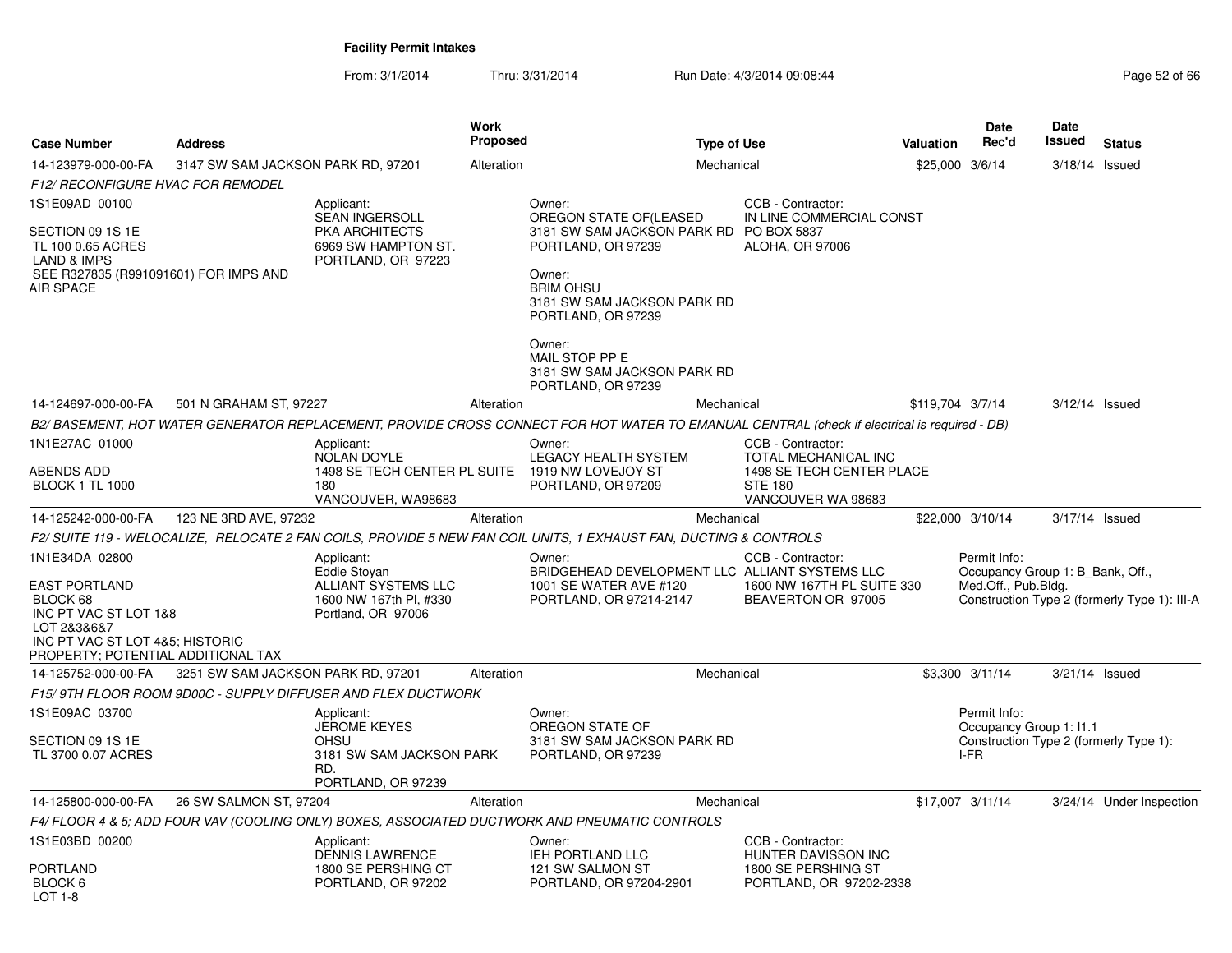| <b>Case Number</b>                                                                                                | <b>Address</b>             | Work                                                                                                             | Proposed   |                                                                                                                 | <b>Type of Use</b> |                                                                                                                 | <b>Valuation</b> | Date<br>Rec'd                                                           | <b>Date</b><br>Issued | <b>Status</b>                              |
|-------------------------------------------------------------------------------------------------------------------|----------------------------|------------------------------------------------------------------------------------------------------------------|------------|-----------------------------------------------------------------------------------------------------------------|--------------------|-----------------------------------------------------------------------------------------------------------------|------------------|-------------------------------------------------------------------------|-----------------------|--------------------------------------------|
| 14-126303-000-00-FA                                                                                               | 2311 NW NORTHRUP ST, 97210 |                                                                                                                  | Alteration |                                                                                                                 | Mechanical         |                                                                                                                 |                  | \$500 3/12/14                                                           | 3/13/14 Final         |                                            |
| B1/ SUITE 101 PACIFIC MEDICAL ADD ONE 6" SUPPLY RUN                                                               |                            |                                                                                                                  |            |                                                                                                                 |                    |                                                                                                                 |                  |                                                                         |                       |                                            |
| 1N1E33BB 04200                                                                                                    |                            | Applicant:<br>John Wright<br><b>JNB MECHANICAL INC</b><br>3315 NE 112th Ave ST# A40-41<br>Vancouver, WA 98682    |            | Owner:<br><b>EASTERN WESTERN</b><br><b>CORPORATION</b><br>PO BOX 3228<br>PORTLAND, OR 97208-3228                |                    | CCB - Contractor:<br><b>JOHN WRIGHT</b><br><b>JNB MEHANICAL INC</b><br>1304 NE 125TH AVE<br>VANCOUVER, WA 98683 |                  | Permit Info:<br>Occupancy Group 1: B Bank, Off.,<br>Med.Off., Pub.Bldg. |                       | Construction Type 2 (formerly Type 1): V-B |
| 14-126631-000-00-FA                                                                                               | 1225 W BURNSIDE ST         |                                                                                                                  | Alteration |                                                                                                                 | Mechanical         |                                                                                                                 |                  | \$1,600 3/13/14                                                         | 3/21/14 Issued        |                                            |
|                                                                                                                   |                            | F5/ CALIFORNIA CLOSET, 1235 W BURNSIDE - RELOCATE 2 GRILLES, CAP AND REMOVE 1 FSD, ADD 1 FSD                     |            |                                                                                                                 |                    |                                                                                                                 |                  |                                                                         |                       |                                            |
| 1N1E33DA 05000A2<br>COUCHS ADD<br>BLOCK 82<br>LOT 1-8<br>MACH & EQUIP SEE R140654 (R180207460)<br>FOR LAND & IMPS |                            | Applicant:<br>Eddie Stoyan<br>ALLIANT SYSTEMS LLC<br>1600 NW 167th PI, #330<br>Portland, OR 97006                |            | Owner:<br>PORTLAND DISTRICT COOLING & ALLIANT SYSTEMS LLC<br>CO LLC<br>99 SUMMER ST STE 900<br>BOSTON, MA 02110 |                    | CCB - Contractor:<br>1600 NW 167TH PL SUITE 330<br>BEAVERTON OR 97005                                           |                  |                                                                         |                       |                                            |
| 14-126773-000-00-FA                                                                                               | 220 NW 2ND AVE, 97209      |                                                                                                                  | Alteration |                                                                                                                 | Mechanical         |                                                                                                                 |                  | \$3,000 3/13/14                                                         | $3/21/14$ Issued      |                                            |
| B1/ SUITE 940: ADD 1 NEW VAV BOX AND 1 NEW EXHAUST FAN                                                            |                            |                                                                                                                  |            |                                                                                                                 |                    |                                                                                                                 |                  |                                                                         |                       |                                            |
| 1N1E34CA 04500<br><b>COUCHS ADD</b><br>BLOCK 14<br>LOT 1-8 EXC PT IN ST                                           |                            | Applicant:<br><b>ANTONIJA KRIZANAC</b><br><b>MCKINSTRY</b><br>16790 NE MASON ST. SUITE 100<br>PORTLAND, OR 97230 |            | Owner:<br>ONE PACIFIC SQUARE CF LLC<br>1211 SW 5TH AVE #2230<br>PORTLAND, OR 97204-3735                         |                    | CCB - Contractor:<br>MCKINSTRY CO LLC<br>16970 NE MASON ST, SUITE 100<br>PORTLAND OR 97230-7398                 |                  |                                                                         |                       |                                            |
| 14-127252-000-00-FA                                                                                               |                            | 3181 SW SAM JACKSON PARK RD - Bldg OHS, 9 Alteration                                                             |            |                                                                                                                 | Mechanical         |                                                                                                                 |                  | \$25,000 3/14/14                                                        |                       | $4/1/14$ Issued                            |
|                                                                                                                   |                            | B1/7TH FLOOR ROOM 7B05 NEW TELECOM CLOSET - UNIT FSD CONTROLS                                                    |            |                                                                                                                 |                    |                                                                                                                 |                  |                                                                         |                       |                                            |
| 1S1E09 00200                                                                                                      |                            | Applicant:<br><b>JEROME KEYES</b><br><b>OHSU</b><br>3181 SW SAM JACKSON PARK<br>RD.<br>PORTLAND, OR 97239        |            | Owner:<br>OREGON STATE OF<br>3181 SW SAM JACKSON PARK RD HOFFMAN CONSTRUCTION CO<br>PORTLAND, OR 97239          |                    | CCB - Contractor:<br><b>THOMAS SMITH</b><br>OF OREGON<br>805 SW BROADWAY SUITE 2100<br>PORTLAND, OR 97205       |                  | Permit Info:<br>Occupancy Group 1: I-2                                  |                       | Construction Type 2 (formerly Type 1): I-A |
| 14-127473-000-00-FA                                                                                               |                            | 3181 SW SAM JACKSON PARK RD - Bldg OHS, 9 Alteration                                                             |            |                                                                                                                 | Mechanical         |                                                                                                                 |                  | \$660 3/17/14                                                           | 3/26/14 Final         |                                            |
|                                                                                                                   |                            | F15/5TH FLOOR 05C03 PICC REMODEL, NEW DIRECTIONAL SUPPLY GRILLES                                                 |            |                                                                                                                 |                    |                                                                                                                 |                  |                                                                         |                       |                                            |
| 1S1E09 00200                                                                                                      |                            | Applicant:<br><b>JEROME KEYES</b><br><b>OHSU</b><br>3181 SW SAM JACKSON PARK<br>RD.<br>PORTLAND, OR 97239        |            | Owner:<br>OREGON STATE OF<br>3181 SW SAM JACKSON PARK RD 2310 NE COLUMBIA BLVD<br>PORTLAND, OR 97239            |                    | CCB - Contractor:<br>ARCTIC SHEET METAL INC<br>PORTLAND, OR 97211-1965                                          |                  | Permit Info:<br>Occupancy Group 1: I-2                                  |                       | Construction Type 2 (formerly Type 1): I-A |
| 14-127486-000-00-FA                                                                                               |                            | 3181 SW SAM JACKSON PARK RD - Bldg VIAB, § Alteration                                                            |            |                                                                                                                 | Mechanical         |                                                                                                                 |                  | \$5,000 3/17/14                                                         | $3/26/14$ Issued      |                                            |
|                                                                                                                   |                            | F13/ VOLLUM 1ST FLOOR BREAKROOM AND OFFICE REMODEL - RELOCATE RETURN DIFFUSER, DUCTWORK AND THERMOSTAT           |            |                                                                                                                 |                    |                                                                                                                 |                  |                                                                         |                       |                                            |
| 1S1E09 00200                                                                                                      |                            | Applicant:<br><b>JEROME KEYES</b><br><b>OHSU</b><br>3181 SW SAM JACKSON PARK<br>RD.<br>PORTLAND, OR 97239        |            | Owner:<br>OREGON STATE OF<br>3181 SW SAM JACKSON PARK RD<br>PORTLAND, OR 97239                                  |                    | Primary Contractor:<br>TO BID                                                                                   |                  | Permit Info:<br>Occupancy Group 1: B                                    |                       | Construction Type 2 (formerly Type 1): I-B |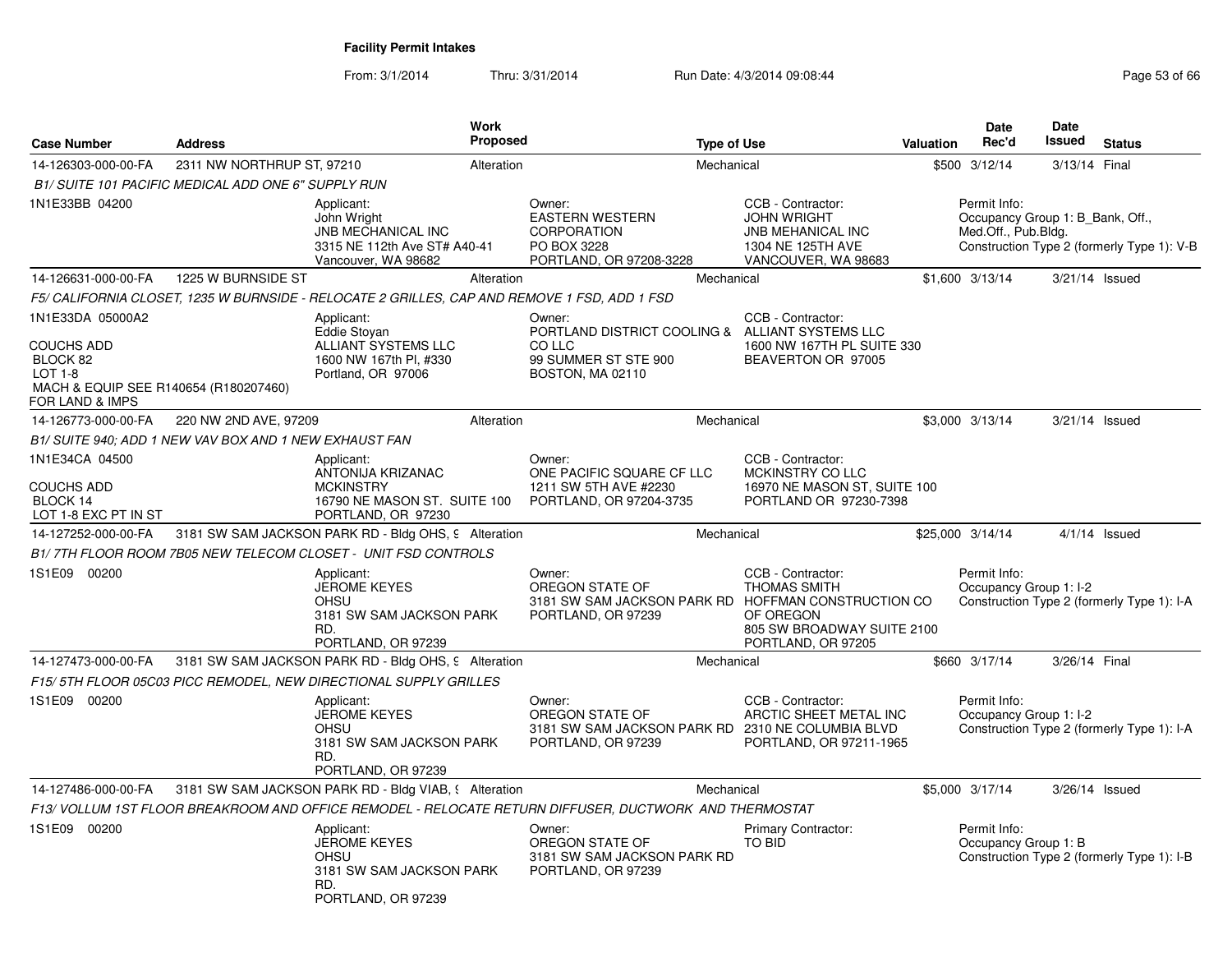| <b>Case Number</b>                                            | <b>Address</b>             |                                                                                                                                         | Work<br>Proposed |                                                                                                                                                                  | <b>Type of Use</b> |                                                                                                                                         | Valuation | <b>Date</b><br>Rec'd                                                    | Date<br><b>Issued</b> | <b>Status</b>                                |
|---------------------------------------------------------------|----------------------------|-----------------------------------------------------------------------------------------------------------------------------------------|------------------|------------------------------------------------------------------------------------------------------------------------------------------------------------------|--------------------|-----------------------------------------------------------------------------------------------------------------------------------------|-----------|-------------------------------------------------------------------------|-----------------------|----------------------------------------------|
| 14-127515-000-00-FA                                           | 2525 SW 1ST AVE, 97201     |                                                                                                                                         | Alteration       |                                                                                                                                                                  | Mechanical         |                                                                                                                                         |           | \$64,066 3/17/14                                                        | 3/18/14 Issued        |                                              |
| B1/1ST FLOOR WEST - ADD 6 NEW WSHP'S                          |                            |                                                                                                                                         |                  |                                                                                                                                                                  |                    |                                                                                                                                         |           |                                                                         |                       |                                              |
| 1S1E10BB 00900                                                |                            | Applicant:<br><b>SEAN DYER</b><br>AMERICAN HEATING INC<br>5035 SE 24TH AVE<br>PORTLAND, OR 97202                                        |                  | Owner:<br><b>KBS ADP PLAZA LLC</b><br>121 SW MORRISON ST #200<br>PORTLAND, OR 97204                                                                              |                    | CCB - Contractor:<br>AMERICAN HEATING INC<br>5035 SE 24TH<br>PORTLAND, OR 97202-4765                                                    |           | Permit Info:<br>Occupancy Group 1: B_Bank, Off.,<br>Med.Off., Pub.Bldg. |                       | Construction Type 2 (formerly Type 1): I-A   |
| 14-127620-000-00-FA                                           | 1015 NW 22ND AVE, 97210    |                                                                                                                                         | Alteration       |                                                                                                                                                                  | Mechanical         |                                                                                                                                         |           | \$38.346 3/17/14                                                        |                       | 3/18/14 Issued                               |
|                                                               |                            | B1/ PENTHOUSE - WEST WING SF-4 & SF-5 CHILLED WATER CONTROL VALVE UPGRADES                                                              |                  |                                                                                                                                                                  |                    |                                                                                                                                         |           |                                                                         |                       |                                              |
| 1N1E33BA 07800<br><b>COUCHS ADD</b><br>TL 7800 BLOCK 304      |                            | Applicant:<br>Benjamin Shook<br>Benshook Studio<br>7235 NE Mallory<br>Portland, OR 97211                                                |                  | Owner:<br><b>GOOD SAMARITAN HOSPITAL</b><br>1919 NW LOVEJOY ST<br>PORTLAND, OR 97209                                                                             |                    | CCB - Contractor:<br>TOTAL MECHANICAL INC<br>1498 SE TECH CENTER PLACE<br><b>STE 180</b><br>VANCOUVER WA 98683                          |           |                                                                         |                       |                                              |
| 14-128167-000-00-FA                                           | 1111 SW BROADWAY, 97205    |                                                                                                                                         | Alteration       |                                                                                                                                                                  | Mechanical         |                                                                                                                                         |           | \$300,000 3/18/14                                                       | 3/27/14 Issued        |                                              |
|                                                               |                            |                                                                                                                                         |                  | F2/HVAC AND LIGHTING CONTROLS UPGRADE; REPLACEMENT OF OLD PNEUMATIC SYSTEM W/DDC, REBALANCE ALL AHU'S, ETC                                                       |                    |                                                                                                                                         |           |                                                                         |                       |                                              |
| 1S1E03BB 03200                                                |                            | Applicant:<br><b>JOSH LIPSCOMB</b><br><b>METRO</b><br>600 NE GRAND AVE<br>PORTLAND OR 97232                                             |                  |                                                                                                                                                                  |                    | CCB - Contractor:<br>HUNTER DAVISSON INC<br>1800 SE PERSHING ST<br>PORTLAND, OR 97202-2338                                              |           |                                                                         |                       |                                              |
| 14-128255-000-00-FA                                           | 3050 SE DIVISION ST, 97202 |                                                                                                                                         | Alteration       |                                                                                                                                                                  | Mechanical         |                                                                                                                                         |           | \$15,500 3/18/14                                                        |                       | <b>Under Review</b>                          |
|                                                               |                            |                                                                                                                                         |                  | B1/ SUITE 130 NEW PIZZA MARIA RESTAURANT - INSTALL WOOD FIRED PIZZA OVEN VENT AND TYPE 2 OVEN HOOD                                                               |                    |                                                                                                                                         |           |                                                                         |                       |                                              |
| 1S1E12BA 06000<br>EAST PORTLAND HTS<br>BLOCK 6<br>LOT 1-4     |                            | Applicant:<br>ROLLAND WALTERS<br><b>BULLDOG MECHANICAL</b><br>3307 NE 39TH ST<br>VANCOUVER WA 98661                                     |                  | Owner:<br>ADG IIIA LLC<br>2314 NW SAVIER ST<br>PORTLAND, OR 97210-2514                                                                                           |                    | CCB - Contractor:<br>ROLLAND WALTERS<br><b>BULLDOG MECHANICAL</b><br>3307 NE 39TH ST<br>VANCOUVER WA 98661                              |           | Permit Info:<br>Occupancy Group 1: B Bank, Off.,<br>Med.Off., Pub.Bldg. |                       | Construction Type 2 (formerly Type 1): III-B |
| 14-128341-000-00-FA                                           | 211 SE CARUTHERS ST, 97214 |                                                                                                                                         | Alteration       |                                                                                                                                                                  | Mechanical         |                                                                                                                                         |           | \$98,945 3/18/14                                                        |                       | 3/25/14 Under Inspection                     |
| B2/2ND FLOOR; NEW VAV AND DISTRIBUTION DUCT WORK              |                            |                                                                                                                                         |                  |                                                                                                                                                                  |                    |                                                                                                                                         |           |                                                                         |                       |                                              |
| 1S1E03DD 00600<br>PORTLAND GENERAL ELEC STA L<br>LOT 1 TL 600 |                            | Applicant:<br><b>MEGAN GILLORY</b><br><b>MACDONALD MILLER FACILITY</b><br><b>SOLUTIONS</b><br>12911 NE AIRPORT WAY<br>PORTLAND OR 97230 |                  | Owner:<br>PORTLAND OPERA ASSOCIATION KEVIN SIMMONS<br><b>INC</b><br>211 SE CARUTHERS ST<br>PORTLAND, OR 97214                                                    |                    | CCB - Contractor:<br><b>MACDONALD MILLER FACILITY</b><br><b>SOLUTIONS</b><br>12801 NE AIRPORT WAY<br>PORTLAND OR 97230                  |           | Permit Info:<br>Occupancy Group 1: B Bank, Off.,<br>Med.Off., Pub.Bldg. |                       | Construction Type 2 (formerly Type 1): II-A  |
| 14-128508-000-00-FA                                           | 308 SW 2ND AVE, 97204      |                                                                                                                                         | Alteration       |                                                                                                                                                                  | Mechanical         |                                                                                                                                         |           | \$5,499 3/19/14                                                         | 3/31/14 Issued        |                                              |
| <b>B2/ GRILLES, REGISTERS?</b>                                |                            |                                                                                                                                         |                  |                                                                                                                                                                  |                    |                                                                                                                                         |           |                                                                         |                       |                                              |
| 1N1E34CD 04600                                                |                            | Applicant:<br><b>MEGAN GILLORY</b><br>MACDONALD MILLER FACILITY<br><b>SOLUTIONS</b><br>12911 NE AIRPORT WAY<br>PORTLAND OR 97230        |                  | Owner:<br>NGP DUNCAN PLAZA<br>PO BOX 4900 DEPT #360<br>SCOTTSDALE, AZ 85261-4900<br>Owner:<br>PORTLAND LLC<br>PO BOX 4900 DEPT #360<br>SCOTTSDALE, AZ 85261-4900 |                    | CCB - Contractor:<br><b>KEVIN SIMMONS</b><br>MACDONALD MILLER FACILITY<br><b>SOLUTIONS</b><br>12801 NE AIRPORT WAY<br>PORTLAND OR 97230 |           | Permit Info:<br>Occupancy Group 1: A-2_Restaurant                       |                       | Construction Type 2 (formerly Type 1): I-A   |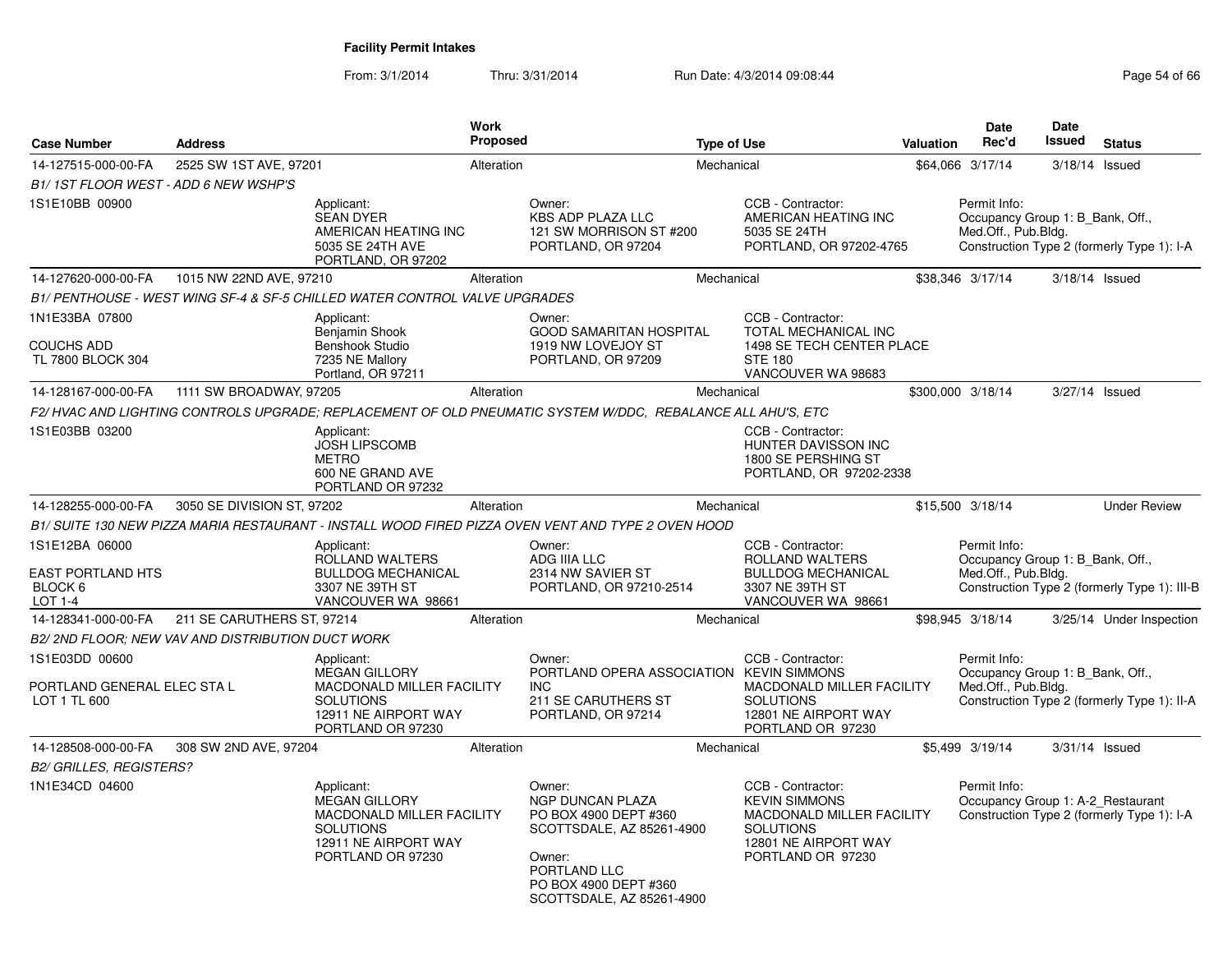| <b>Case Number</b>                                                           | <b>Address</b>               |                                                                                                                                                              | Work<br><b>Proposed</b> |                                                                                                             | <b>Type of Use</b> |                                                                                                                             | <b>Valuation</b>  | Date<br>Rec'd                                                                      | <b>Date</b><br>Issued | <b>Status</b>   |                     |
|------------------------------------------------------------------------------|------------------------------|--------------------------------------------------------------------------------------------------------------------------------------------------------------|-------------------------|-------------------------------------------------------------------------------------------------------------|--------------------|-----------------------------------------------------------------------------------------------------------------------------|-------------------|------------------------------------------------------------------------------------|-----------------------|-----------------|---------------------|
| 14-128543-000-00-FA                                                          | 12000 SW 49TH AVE, 97219     |                                                                                                                                                              | Alteration              |                                                                                                             | Mechanical         |                                                                                                                             |                   | \$50,000 3/19/14                                                                   |                       | 3/27/14 Issued  |                     |
|                                                                              |                              | F15/NEW EQUIPMENT, CONTROLS, DUCTWORK, BALANCING AND COMMISSIONING                                                                                           |                         |                                                                                                             |                    |                                                                                                                             |                   |                                                                                    |                       |                 |                     |
| 1S1E31D 00200                                                                |                              | Applicant:<br><b>RYAN BURT</b><br><b>GBD ARCITECTS</b><br>1120 NW COUCH ST SUITE 300<br>PORTLAND, OR 97209                                                   |                         | Owner:<br>PORTLAND COMMUNITY<br><b>COLLEGE DIST</b><br>PO BOX 6119<br>ALOHA, OR 97007-0119                  |                    | CCB - Contractor:<br><b>HOWARD S WRIGHT</b><br><b>CONSTRUCTORS LP</b><br>P.O. BOX 3764<br>SEATTLE, WA 98124                 |                   | Permit Info:<br>Occupancy Group 1: B<br>Construction Type 2 (formerly Type 1): I-B |                       |                 |                     |
| 14-129355-000-00-FA                                                          | 309 SW 6TH AVE, 97205        |                                                                                                                                                              | Alteration              |                                                                                                             | Mechanical         |                                                                                                                             | \$155,102 3/20/14 |                                                                                    |                       | 3/26/14 Issued  |                     |
|                                                                              |                              | B1/THETUS 31,358 SQ FT TENANT REMODEL OF EXISTING OFFICE SPACE - NEW DUCTWORK, GRILLES, REGISTERS, DIFFUSERS AND RADIATOR VALVES                             |                         |                                                                                                             |                    |                                                                                                                             |                   |                                                                                    |                       |                 |                     |
| 1N1E34CC 03800                                                               |                              | Applicant:<br><b>BRIAN SCHAIN</b><br>2000 SE HANNA HARVESTER DR<br>MILWAUKIE, OR 97222                                                                       |                         | Owner:<br><b>HISTORIC U S NATIONAL BANK</b><br><b>BLOCK LLC</b><br>115 SW ASH ST #500<br>PORTLAND, OR 97204 |                    | CCB - Contractor:<br>PORTLAND MECH CONSTRUCTN<br>INC DBA PTLD MECH CONTR.<br>2000 HANNA HARVESTER DR<br>MILWAUKIE, OR 97222 |                   | Permit Info:<br>Occupancy Group 1: B<br>Construction Type 2 (formerly Type 1): I-B |                       |                 |                     |
| 14-129693-000-00-FA                                                          | 101 SW MAIN ST, 97204        |                                                                                                                                                              | Alteration              |                                                                                                             | Mechanical         |                                                                                                                             |                   | \$15,227 3/21/14                                                                   |                       | 3/25/14 Issued  |                     |
|                                                                              |                              | F5/SUITE 330 RELOCATE EXISTING DUCTWORK AND ADD NEW DUCTWORK AND GRILLES                                                                                     |                         |                                                                                                             |                    |                                                                                                                             |                   |                                                                                    |                       |                 |                     |
| 1S1E03BD 00300                                                               |                              | Applicant:<br><b>SEAN DYER</b>                                                                                                                               |                         | Owner:<br><b>KBSH ONE MAIN PLACE LLC</b>                                                                    |                    | CCB - Contractor:<br>AMERICAN HEATING INC                                                                                   |                   |                                                                                    |                       |                 |                     |
| <b>PORTLAND</b><br>BLOCK 11<br>LOT 1-4<br>LOT 5-8 EXC PT IN STS              |                              | AMERICAN HEATING INC<br>5035 SE 24TH AVE<br>PORTLAND, OR 97202                                                                                               |                         | 121 SW MORRISON ST #200<br>PORTLAND, OR 97204                                                               |                    | 5035 SE 24TH<br>PORTLAND, OR 97202-4765                                                                                     |                   |                                                                                    |                       |                 |                     |
| 14-129701-000-00-FA                                                          | 1621 SW 1ST AVE, 97201       |                                                                                                                                                              | Alteration              |                                                                                                             | Mechanical         |                                                                                                                             |                   | \$35,000 3/21/14                                                                   |                       | $4/2/14$ Issued |                     |
|                                                                              |                              | F10/ VOLUNTARY NON-STRUCTURAL SEISMIC UPGRADE - INSTALL NEW STRUCTURAL HANGERS AND SUPPORT TO EXISTING EQUIPMENT                                             |                         |                                                                                                             |                    |                                                                                                                             |                   |                                                                                    |                       |                 |                     |
| 1S1E03CB 00700                                                               |                              | Applicant:<br><b>SEAN DYER</b><br>AMERICAN HEATING INC<br>5035 SE 24TH AVE<br>PORTLAND, OR 97202                                                             |                         |                                                                                                             |                    | CCB - Contractor:<br>AMERICAN HEATING INC<br>5035 SE 24TH<br>PORTLAND, OR 97202-4765                                        |                   | Permit Info:<br>Occupancy Group 1: B<br>Construction Type 2 (formerly Type 1): I-B |                       |                 |                     |
| 14-129818-000-00-FA                                                          | 825 NE MULTNOMAH ST - Unit 1 |                                                                                                                                                              | Alteration              |                                                                                                             | Mechanical         |                                                                                                                             |                   | \$80,000 3/21/14                                                                   |                       |                 | <b>Under Review</b> |
|                                                                              |                              | F14/ FAMILY CARE 13TH FLOOR ADD 9 NEW EXHAUST FANS FOR CONFERENCE ROOM & BOARD ROOMS, ADD 1 THERMOSTATICALLY CONTROLLED FAN IN EACH SPACE. REMOVE 3 TON WSHP |                         |                                                                                                             |                    |                                                                                                                             |                   |                                                                                    |                       |                 |                     |
| 1N1E35BB 90002                                                               |                              | Applicant:<br>ANTONIJA KRIZANAC                                                                                                                              |                         | Owner:<br><b>PACIFICORP</b>                                                                                 |                    | CCB - Contractor:<br>MCKINSTRY CO LLC                                                                                       |                   |                                                                                    |                       |                 |                     |
| LLOYD CENTER TOWER CONDOMINIUM<br>LOT <sub>1</sub><br><b>DEPT OF REVENUE</b> |                              | <b>MCKINSTRY</b><br>16790 NE MASON ST. SUITE 100<br>PORTLAND, OR 97230                                                                                       |                         | 700 NE MULTNOMAH ST 7TH FLR<br>PORTLAND, OR 97232                                                           |                    | 16970 NE MASON ST. SUITE 100<br>PORTLAND OR 97230-7398                                                                      |                   |                                                                                    |                       |                 |                     |
| 14-130649-000-00-FA                                                          | 538 SW 6TH AVE, 97204        |                                                                                                                                                              | Alteration              |                                                                                                             | Mechanical         |                                                                                                                             |                   | \$10,380 3/25/14                                                                   |                       | 3/31/14 Issued  |                     |
|                                                                              |                              | B1/ SUITES 520 & 1130 LEGAL AID SERVICES OF OREGON TI, MODIFY DUCTWORK AND AIR DISTRIBUTION                                                                  |                         |                                                                                                             |                    |                                                                                                                             |                   |                                                                                    |                       |                 |                     |
| 1N1E34CC 07900                                                               |                              | Applicant:<br><b>CLINT LATIMER</b>                                                                                                                           |                         | Owner:<br>PORTLAND CASCADE BUILDING                                                                         |                    | CCB - Contractor:<br>OHAC INC                                                                                               |                   |                                                                                    |                       |                 |                     |
| <b>PORTLAND</b><br>BLOCK 174<br>LOT 5&6                                      |                              | OHAC<br>19300 SW 118TH AVE<br>TUALATIN, OR 97062                                                                                                             |                         | LLC.<br>166 KINGS HIGHWAY N<br>WESTPORT, CT 06880-2423                                                      |                    | <b>PO BOX 241</b><br>DUNDEE OR 97115                                                                                        |                   |                                                                                    |                       |                 |                     |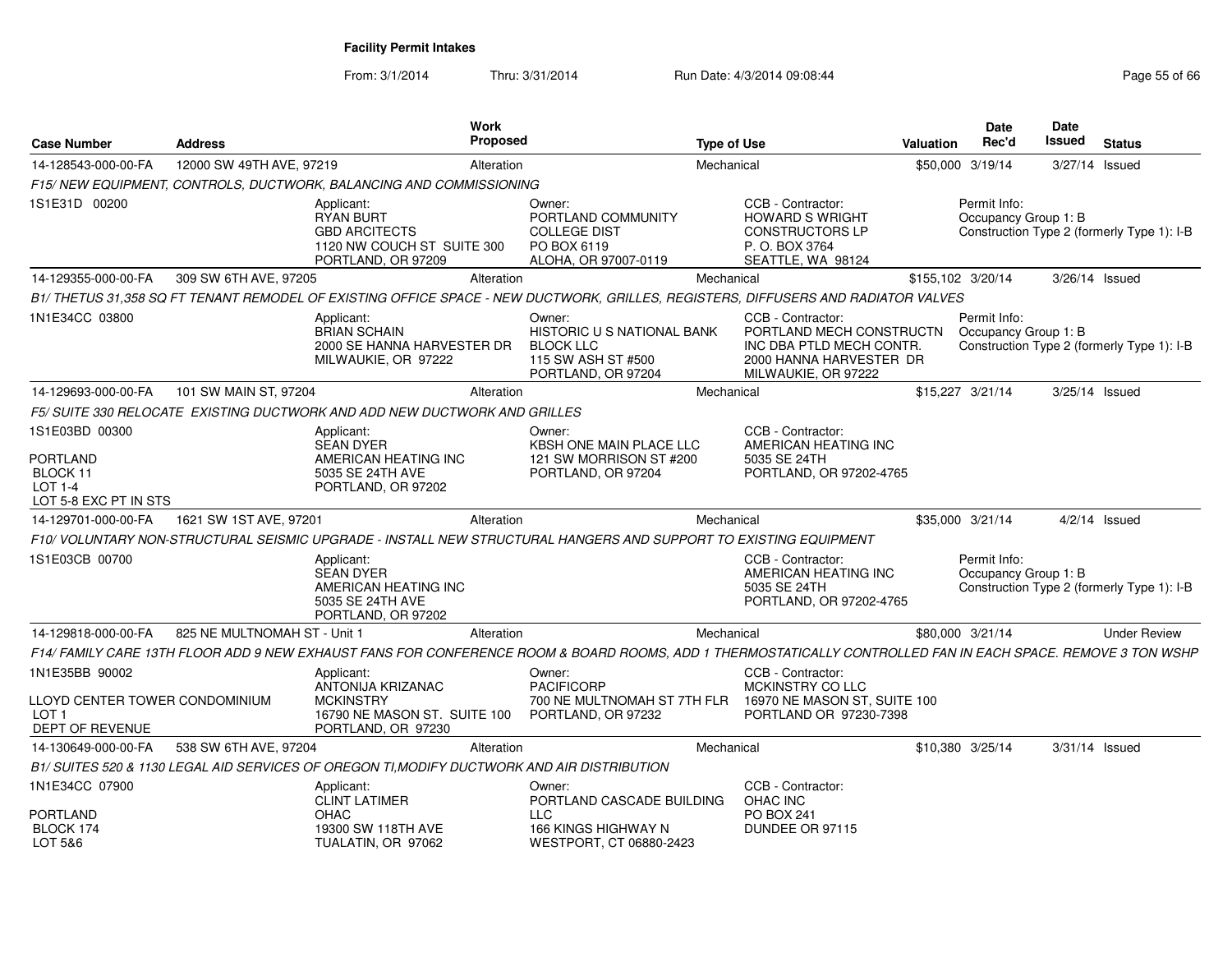| <b>Case Number</b>                                                                                                                                                  | <b>Address</b>               | <b>Work</b><br><b>Proposed</b>                                                                                                                        |                                                                                                                                                          | <b>Type of Use</b> |                                                                                                                       | <b>Valuation</b> | <b>Date</b><br>Rec'd                                                    | Date<br>Issued | <b>Status</b>                                |
|---------------------------------------------------------------------------------------------------------------------------------------------------------------------|------------------------------|-------------------------------------------------------------------------------------------------------------------------------------------------------|----------------------------------------------------------------------------------------------------------------------------------------------------------|--------------------|-----------------------------------------------------------------------------------------------------------------------|------------------|-------------------------------------------------------------------------|----------------|----------------------------------------------|
| 14-131109-000-00-FA                                                                                                                                                 | 3500 N INTERSTATE AVE, 97227 | Alteration                                                                                                                                            |                                                                                                                                                          | Mechanical         |                                                                                                                       |                  | \$550,020 3/26/14                                                       |                | <b>Under Review</b>                          |
|                                                                                                                                                                     |                              | F6/2ND FLOOR, EYE PROCEDURE EXPANSION - MECHANICAL WORK FOR REMODEL - DUCTWORK AND HYDRONIC PIPING MODIFICATIONS, DDC CONTROLS, AIR & WATER BALANCING |                                                                                                                                                          |                    |                                                                                                                       |                  |                                                                         |                |                                              |
| 1N1E22CC 12100                                                                                                                                                      |                              | Applicant:<br>John Downing<br><b>Total Mechanical</b><br>1498 SE TechCenter PI, #180<br>Vancouver, WA 98683                                           | Owner:<br>KAISER FOUNDATION HEALTH<br>500 NE MULTNOMAH ST #100<br>PORTLAND, OR 97232-2099<br>Owner:<br>PLAN OF THE NORTHWEST<br>500 NE MULTNOMAH ST #100 |                    | CCB - Contractor:<br><b>TOTAL MECHANICAL INC</b><br>1498 SE TECH CENTER PLACE<br><b>STE 180</b><br>VANCOUVER WA 98683 |                  | Permit Info:<br>Occupancy Group 1: I-2                                  |                | Construction Type 2 (formerly Type 1): I-A   |
|                                                                                                                                                                     |                              |                                                                                                                                                       | PORTLAND, OR 97232-2099                                                                                                                                  |                    |                                                                                                                       |                  |                                                                         |                |                                              |
| 14-131128-000-00-FA                                                                                                                                                 |                              | 3181 SW SAM JACKSON PARK RD - Bldg BSC, 9 Alteration                                                                                                  |                                                                                                                                                          | Mechanical         |                                                                                                                       |                  | \$55,000 3/26/14                                                        |                | $4/1/14$ Issued                              |
|                                                                                                                                                                     |                              | F14/ 2ND FLOOR COLD ROOM - COLD ROOM EVAPORATOR & CONDENSING UNITS, DIFFUSERS, SUPPLY & RETURN CHILLED WATER LINES                                    |                                                                                                                                                          |                    |                                                                                                                       |                  |                                                                         |                |                                              |
| 1S1E09 00200                                                                                                                                                        |                              | Applicant:<br><b>JEROME KEYES</b><br><b>OHSU</b><br>3181 SW SAM JACKSON PARK<br>RD.<br>PORTLAND, OR 97239                                             | Owner:<br>OREGON STATE OF<br>3181 SW SAM JACKSON PARK RD 2310 NE COLUMBIA BLVD<br>PORTLAND, OR 97239                                                     |                    | CCB - Contractor:<br>ARCTIC SHEET METAL INC<br>PORTLAND, OR 97211-1965                                                |                  | Permit Info:<br>Occupancy Group 1: B                                    |                | Construction Type 2 (formerly Type 1): I-B   |
| 14-131138-000-00-FA                                                                                                                                                 | 123 NE 3RD AVE, 97232        | Alteration                                                                                                                                            |                                                                                                                                                          | Mechanical         |                                                                                                                       |                  | \$32,000 3/26/14                                                        |                | <b>Under Review</b>                          |
|                                                                                                                                                                     |                              | F14/ VIBRANT TABLE REMODEL - RELOCATE 2 EXISTING FAN COILS. ADD 3 NEW FAN COIL UNITS WITH DUCTWORK, PIPING & CONTROLS                                 |                                                                                                                                                          |                    |                                                                                                                       |                  |                                                                         |                |                                              |
| 1N1E34DA 02800<br><b>EAST PORTLAND</b><br>BLOCK 68<br>INC PT VAC ST LOT 1&8<br>LOT 2&3&6&7<br>INC PT VAC ST LOT 4&5; HISTORIC<br>PROPERTY; POTENTIAL ADDITIONAL TAX |                              | Applicant:<br>Eddie Stovan<br>ALLIANT SYSTEMS LLC<br>1600 NW 167th Pl, #330<br>Portland, OR 97006                                                     | Owner:<br>BRIDGEHEAD DEVELOPMENT LLC ALLIANT SYSTEMS LLC<br>1001 SE WATER AVE #120<br>PORTLAND, OR 97214-2147                                            |                    | CCB - Contractor:<br>1600 NW 167TH PL SUITE 330<br>BEAVERTON OR 97005                                                 |                  | Permit Info:<br>Occupancy Group 1: B_Bank, Off.,<br>Med.Off., Pub.Bldg. |                | Construction Type 2 (formerly Type 1): III-A |
| 14-131238-000-00-FA                                                                                                                                                 | 888 SW 5TH AVE               | Alteration                                                                                                                                            |                                                                                                                                                          | Mechanical         |                                                                                                                       |                  | \$16,120 3/26/14                                                        |                | <b>Under Review</b>                          |
|                                                                                                                                                                     |                              | F14/ SUITE 1170 PROPEL INSURANCEB - DUCTWORK, GRILLES AND DIFUSSERS                                                                                   |                                                                                                                                                          |                    |                                                                                                                       |                  |                                                                         |                |                                              |
| 1S1E03BB 90003<br>PIONEER PLACE CONDOMINIUM<br>LOT <sub>3</sub>                                                                                                     |                              | Applicant:<br>ROBERT BUCHANAN<br>GENERAL GROWTH PROPERTIES PARTNERSHIP<br>888 SW 5TH AVE SUITE 930<br>PORTLAND OR 97204                               | Owner:<br>PIONEER PLACE LIMITED<br>PO BOX 617905<br>CHICAGO, IL 60661-7905                                                                               |                    | Primary Contractor:<br><b>TO BID</b>                                                                                  |                  | Permit Info:<br>Occupancy Group 1: B<br>I-FR                            |                | Construction Type 2 (formerly Type 1):       |
| 14-132683-000-00-FA                                                                                                                                                 | 1210 NW COUCH ST, 97209      | Alteration                                                                                                                                            |                                                                                                                                                          | Mechanical         |                                                                                                                       |                  | \$100,000 3/28/14                                                       |                | <b>Under Review</b>                          |
|                                                                                                                                                                     |                              | B1/WHOLE FOODS PARTIAL REMODEL - REPLACE EXISTING REFRIGERATION EQUIPMENT WITH NEW EQUIPMENT IN THE SAME LOCATIONS                                    |                                                                                                                                                          |                    |                                                                                                                       |                  |                                                                         |                |                                              |
| 1N1E33DA 05000                                                                                                                                                      |                              | Applicant:<br>MICHAEL WOOLLEY<br><b>WOOLLEY'S REFRIGERATION</b><br><b>CONTRACTORS INC</b><br>PO BOX 42025<br><b>EUGENE, OR 97404</b>                  | Owner:<br>SPF BREWERY BLOCKS LLC<br>351 NW 12TH AVE<br>PORTLAND, OR 97209-2905                                                                           |                    |                                                                                                                       |                  | Permit Info:<br>Occupancy Group 1: B<br>I-FR                            |                | Construction Type 2 (formerly Type 1):       |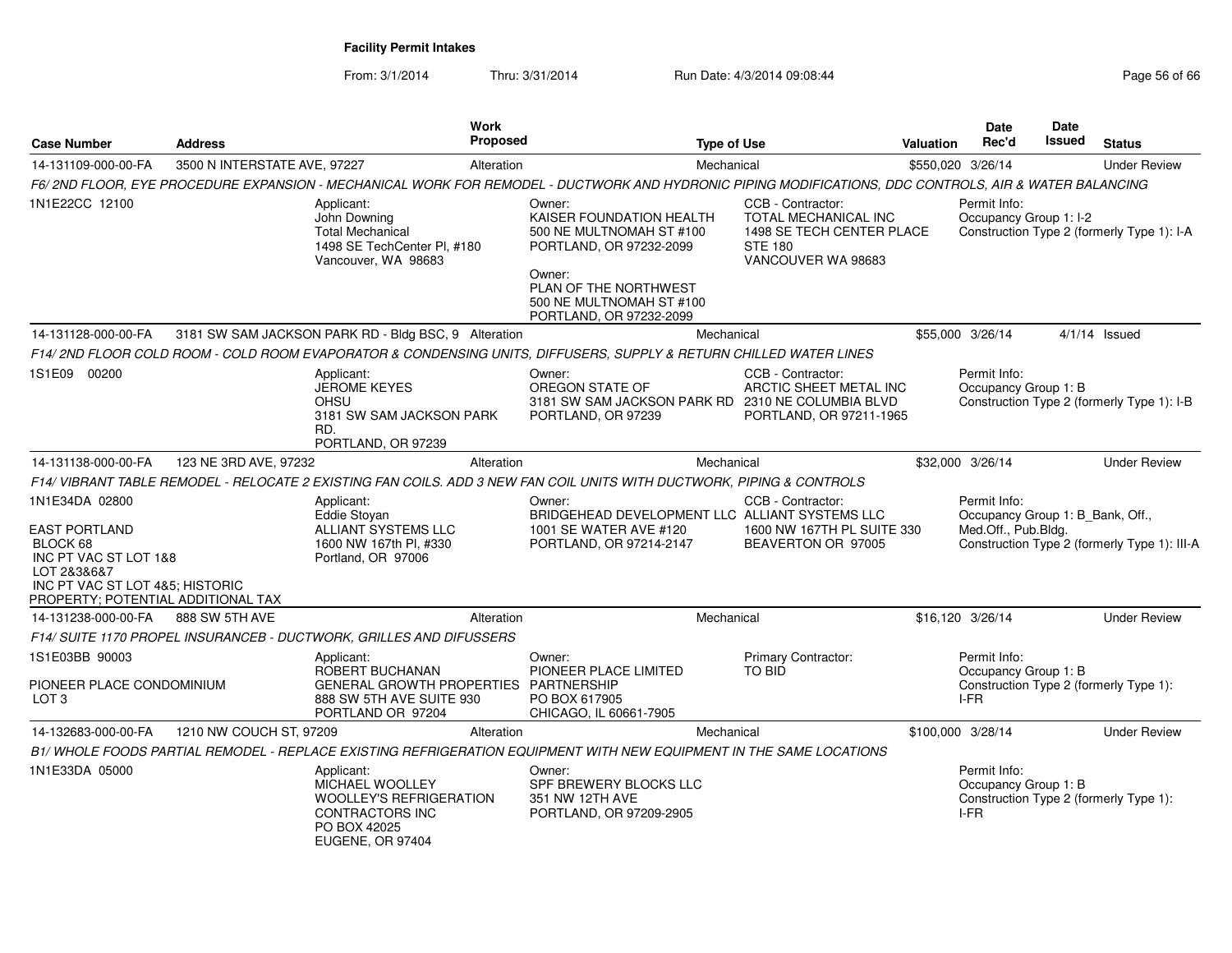| <b>Case Number</b>                                                                    | <b>Address</b>                                                        |                                                                                                                                          | <b>Work</b><br><b>Proposed</b> |                                                                                                           | <b>Type of Use</b> |                                                                                                                                                 | Valuation | <b>Date</b><br>Rec'd                                                    | <b>Date</b><br>Issued | <b>Status</b>                               |
|---------------------------------------------------------------------------------------|-----------------------------------------------------------------------|------------------------------------------------------------------------------------------------------------------------------------------|--------------------------------|-----------------------------------------------------------------------------------------------------------|--------------------|-------------------------------------------------------------------------------------------------------------------------------------------------|-----------|-------------------------------------------------------------------------|-----------------------|---------------------------------------------|
| 14-132881-000-00-FA                                                                   | 5 NW 5TH AVE, 97209                                                   |                                                                                                                                          | Alteration                     |                                                                                                           | Mechanical         |                                                                                                                                                 |           | \$44,812 3/31/14                                                        | 4/2/14                | Issued                                      |
|                                                                                       |                                                                       | B1/THE 5'S - FLOORS 2 & 3 INTERIOR REMODEL - NEW HVAC SYSTEMS                                                                            |                                |                                                                                                           |                    |                                                                                                                                                 |           |                                                                         |                       |                                             |
| 1N1E34CA 11400<br><b>COUCHS ADD</b><br>BLOCK 41<br>LOT 1 EXC PT IN ST                 |                                                                       | Applicant:<br><b>DEREK LINGAR</b><br><b>ARROW MECHANICAL</b><br><b>CONTRACTORS INC</b><br>10330 SW TUALATIN RD<br>TUALATIN, OR 970620000 |                                | Owner:<br><b>FIVE LLC</b><br>240 N BROADWAY #122<br>PORTLAND, OR 97227                                    |                    | CCB - Contractor:<br><b>DEREK LINGAR</b><br><b>ARROW MECHANICAL</b><br><b>CONTRACTORS INC</b><br>10330 SW TUALATIN RD<br>TUALATIN, OR 970620000 |           |                                                                         |                       |                                             |
| 14-132900-000-00-FA                                                                   | 1001 SW 5TH AVE, 97204                                                |                                                                                                                                          | Alteration                     |                                                                                                           | Mechanical         |                                                                                                                                                 |           | \$8,304 3/31/14                                                         |                       | <b>Under Review</b>                         |
|                                                                                       |                                                                       | B1/ CABLE HOUSTON SUITE 2000 INSTALL 45 RETURN AIR GRILLES AND NEW EXHAUST FANS                                                          |                                |                                                                                                           |                    |                                                                                                                                                 |           |                                                                         |                       |                                             |
| 1S1E03BB 00800<br><b>PORTLAND</b><br>BLOCK 169<br>LOT 1-8<br>SEE R246278 (R667717341) |                                                                       | Applicant:<br>ANTONIJA KRIZANAC<br><b>MCKINSTRY</b><br>16790 NE MASON ST. SUITE 100<br>PORTLAND, OR 97230                                |                                | Owner:<br>OR-CONGRESS CENTER LP<br>235 MONTGOMERY ST 16TH<br><b>FLOOR</b><br>SAN FRANCISCO, CA 94104-3104 |                    | CCB - Contractor:<br>MCKINSTRY CO LLC<br>16970 NE MASON ST, SUITE 100<br>PORTLAND OR 97230-7398                                                 |           | Permit Info:<br>Occupancy Group 1: B                                    |                       | Construction Type 2 (formerly Type 1): I-A  |
| 14-122571-000-00-FA                                                                   | 12000 SW 49TH AVE, 97219                                              |                                                                                                                                          | Alteration                     |                                                                                                           | Plumbing           |                                                                                                                                                 |           | \$3/3/14                                                                |                       | 3/3/14 Under Inspection                     |
|                                                                                       |                                                                       | Plumbing Renovation at PCC Sylvania ST Bldg 1st Floor Mens and Womens RR                                                                 |                                |                                                                                                           |                    |                                                                                                                                                 |           |                                                                         |                       |                                             |
| 1S1E31D 00200                                                                         |                                                                       | Applicant:<br>TOTAL MECHANICAL INC<br>1498 SE TECH CENTER PLACE<br><b>STE 180</b><br>VANCOUVER WA 98683                                  |                                | Owner:<br>PORTLAND COMMUNITY<br><b>COLLEGE DIST</b><br>PO BOX 6119<br>ALOHA, OR 97007-0119                |                    |                                                                                                                                                 |           | Permit Info:<br>Occupancy Group 1: B                                    |                       | Construction Type 2 (formerly Type 1): II-B |
| 14-122595-000-00-FA                                                                   | 1210 NW COUCH ST, 97209                                               |                                                                                                                                          | Alteration                     |                                                                                                           | Plumbing           |                                                                                                                                                 |           | \$3/3/14                                                                |                       | 3/4/14 Under Inspection                     |
|                                                                                       | Plumbing Renovation at Brewery Block for Whole Foods TI               |                                                                                                                                          |                                |                                                                                                           |                    |                                                                                                                                                 |           |                                                                         |                       |                                             |
| 1N1E33DA 05000                                                                        |                                                                       | Applicant:<br>PETER LEVANEN<br>RAY'S PLUMBING<br>PO BOX685<br>BRUSH PRAIRIE, WA 98606                                                    |                                | Owner:<br>SPF BREWERY BLOCKS LLC<br>351 NW 12TH AVE<br>PORTLAND, OR 97209-2905                            |                    |                                                                                                                                                 |           | Permit Info:<br>Occupancy Group 1: B<br>I-FR                            |                       | Construction Type 2 (formerly Type 1):      |
| 14-122999-000-00-FA                                                                   | 837 SW 11TH AVE, 97205                                                |                                                                                                                                          | Alteration                     |                                                                                                           | Plumbing           |                                                                                                                                                 |           | \$3/4/14                                                                | 3/24/14 Final         |                                             |
|                                                                                       | Plumbing Renovation at Medical Dental Building for Eastern Western TI |                                                                                                                                          |                                |                                                                                                           |                    |                                                                                                                                                 |           |                                                                         |                       |                                             |
| 1S1E04AA 00400<br><b>PORTLAND</b><br>BLOCK 259<br>LOT 3&4                             |                                                                       | Applicant:<br>MIKE PATTERSON PLUMBING<br>15028 S MITCHELL LN<br>OREGON CITY, OR 97045                                                    |                                | Owner:<br><b>EASTERN WESTERN</b><br>CORPORATION<br>PO BOX 3228<br>PORTLAND, OR 97208-3228                 |                    |                                                                                                                                                 |           | Permit Info:<br>Occupancy Group 1: B_Bank, Off.,<br>Med.Off., Pub.Bldg. |                       | Construction Type 2 (formerly Type 1): I-A  |
| 14-123044-000-00-FA                                                                   | 4805 NE GLISAN ST, 97213                                              |                                                                                                                                          | Alteration                     |                                                                                                           | Plumbing           |                                                                                                                                                 |           | \$3/4/14                                                                |                       | $3/4/14$ Issued                             |
|                                                                                       | plumbing Renovation at PPMC Post Partum Unit 3G                       |                                                                                                                                          |                                |                                                                                                           |                    |                                                                                                                                                 |           |                                                                         |                       |                                             |
| 1N2E31BD 04100<br>SECTION 31 1N 2E<br>TL 4100 9.54 ACRES                              |                                                                       | Applicant:<br>AMERICAN HEATING INC<br>5035 SE 24TH<br>Portland Oregon 97202-4765                                                         |                                | Owner:<br>PROVIDENCE HEALTH<br>4400 NE HALSEY ST BLDG 2 #190<br>PORTLAND, OR 97213-1545                   |                    |                                                                                                                                                 |           | Permit Info:<br>Occupancy Group 1: 11.1<br>I-FR                         |                       | Construction Type 2 (formerly Type 1):      |
|                                                                                       |                                                                       |                                                                                                                                          |                                | Owner:<br>SERVICES-OREGON<br>4400 NE HALSEY ST BLDG 2 #190<br>PORTLAND, OR 97213-1545                     |                    |                                                                                                                                                 |           |                                                                         |                       |                                             |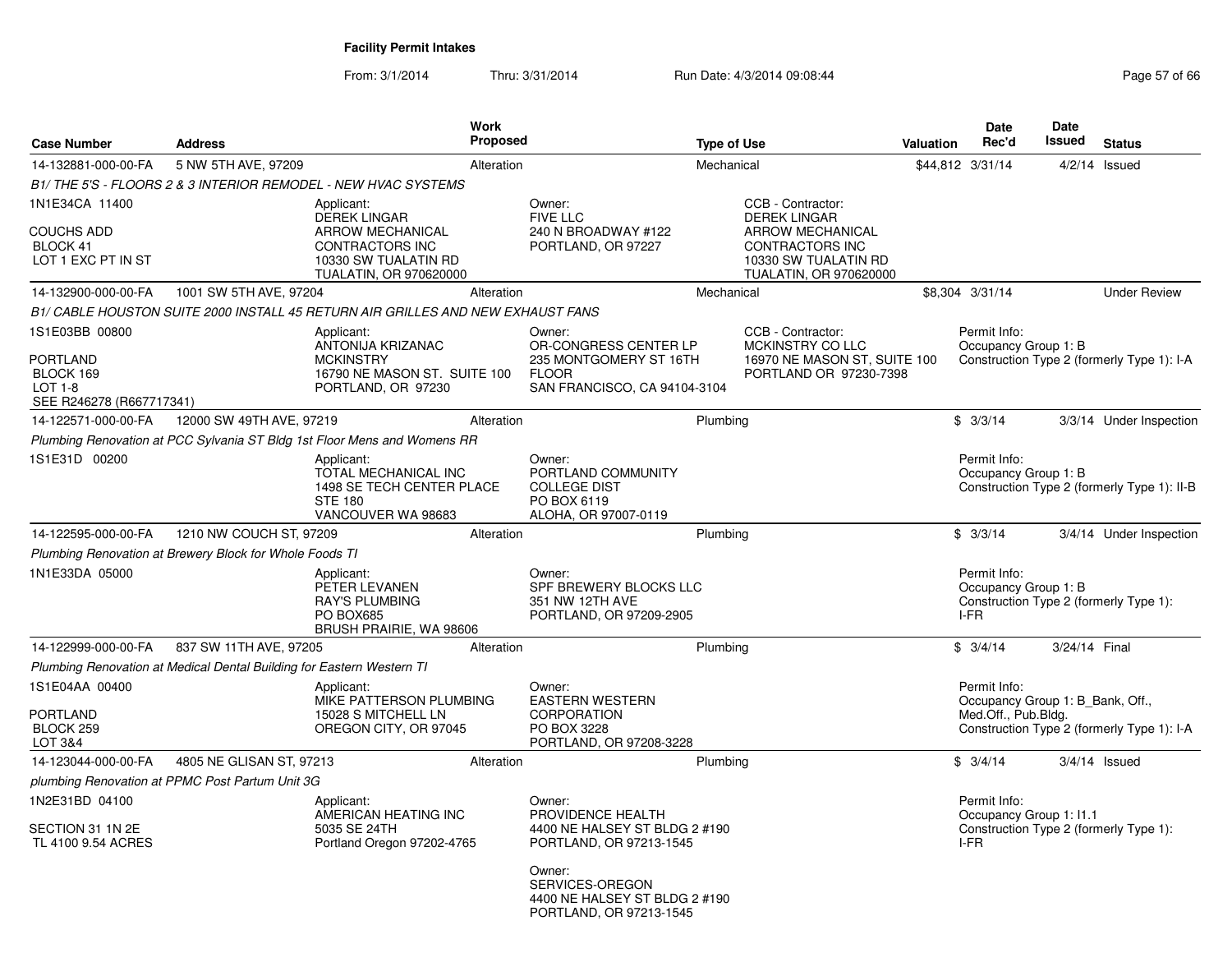| <b>Case Number</b>                                                                                             | <b>Address</b>                                                        |                                                                                             | Work<br><b>Proposed</b> |                                                                                                                     | <b>Type of Use</b> | <b>Valuation</b> | <b>Date</b><br>Rec'd                             | Date<br>Issued   | <b>Status</b>                              |
|----------------------------------------------------------------------------------------------------------------|-----------------------------------------------------------------------|---------------------------------------------------------------------------------------------|-------------------------|---------------------------------------------------------------------------------------------------------------------|--------------------|------------------|--------------------------------------------------|------------------|--------------------------------------------|
| 14-123073-000-00-FA                                                                                            | 700 NE MULTNOMAH ST, 97232                                            |                                                                                             | Alteration              |                                                                                                                     | Plumbing           |                  | \$3/4/14                                         |                  | $3/4/14$ Issued                            |
|                                                                                                                | Plumbing Renovation at Lloyd 700 Building Central Utility Plant       |                                                                                             |                         |                                                                                                                     |                    |                  |                                                  |                  |                                            |
| 1N1E35BB 02600                                                                                                 |                                                                       | Applicant:<br>JH KELLY LLC                                                                  |                         | Owner:<br>AAT LLOYD DISTRICT LLC                                                                                    |                    |                  | Permit Info:<br>Occupancy Group 1: B_Bank, Off., |                  |                                            |
| <b>HOLLADAYS ADD</b><br>BLOCK 93<br>LOT 1-3&6-8 TL 2600                                                        |                                                                       | PO BOX 2038<br>LONGVIEW, WA 98632                                                           |                         | 11455 EL CAMINO REAL #200<br>SAN DIEGO, CA 92130-2047                                                               |                    |                  | Med.Off., Pub.Bldg.                              |                  |                                            |
| 14-123083-000-00-FA                                                                                            | 601 SW 2ND AVE, 97204                                                 |                                                                                             | Alteration              |                                                                                                                     | Plumbing           |                  | \$3/4/14                                         |                  | $3/4/14$ Issued                            |
|                                                                                                                | Plumbing Renovation ODS Tower for Womens Locker Room Remodel          |                                                                                             |                         |                                                                                                                     |                    |                  |                                                  |                  |                                            |
| 1S1E03BA 05000                                                                                                 |                                                                       | Applicant:<br><b>MCKINSTRY CO</b>                                                           |                         | Owner:<br>MORRISON STREET CF LLC                                                                                    |                    |                  |                                                  |                  |                                            |
| <b>PORTLAND</b><br>BLOCK <sub>20</sub><br>LOT 1-4 EXC PT IN ST & LOT 5-8                                       |                                                                       | 16790 NE MASON ST. STE 100<br>PORTLAND, OR 97230                                            |                         | 1211 SW 5TH AVE #2230<br>PORTLAND, OR 97204                                                                         |                    |                  |                                                  |                  |                                            |
| 14-123949-000-00-FA                                                                                            | 7000 NE AIRPORT WAY, 97218                                            |                                                                                             | Alteration              |                                                                                                                     | Plumbing           |                  | \$3/6/14                                         |                  | 3/6/14 Under Inspection                    |
|                                                                                                                |                                                                       |                                                                                             |                         | Plumbing Renovation at PDX for Burgerville on Concourse DNot Approved by Multnomah County Health Dept. as of 3/7/14 |                    |                  |                                                  |                  |                                            |
| 1N2E08B 00400                                                                                                  |                                                                       | Applicant:<br>STEWART PLUMBING                                                              |                         | Owner:<br>PORT OF PORTLAND                                                                                          |                    |                  | Permit Info:<br>Occupancy Group 1: A-2           |                  |                                            |
| SECTION 08 1N 2E<br>TL 400 7.39 ACRES<br><b>TERMINAL BLDG</b><br><b>NONTAXABLE</b><br>SEE TAXABLE SUB ACCOUNTS |                                                                       | PO Box 7<br>Brush Prairie, WA 98606                                                         |                         | PO BOX 3529<br>PORTLAND, OR 97208-3529                                                                              |                    |                  |                                                  |                  | Construction Type 2 (formerly Type 1): I-A |
| 14-124599-000-00-FA                                                                                            | 300 N WINNING ST, 97227                                               |                                                                                             | Alteration              |                                                                                                                     | Plumbing           |                  | \$3/7/14                                         | 3/7/14 Final     |                                            |
|                                                                                                                | Plumbing Renovation at VMC to replace water line to exterior Fountain |                                                                                             |                         |                                                                                                                     |                    |                  |                                                  |                  |                                            |
| 1N1E34AB 01200                                                                                                 |                                                                       | Applicant:<br><b>MCKINSTRY CO</b>                                                           |                         | Owner:<br>PORTLAND CITY OF                                                                                          |                    |                  |                                                  |                  |                                            |
| <b>MC MILLENS ADD</b><br>BLOCK 7&8&10-12&16 TL 1200                                                            |                                                                       | 16790 NE MASON ST. STE 100<br>PORTLAND, OR 97230                                            |                         | 1120 SW 5TH AVE #1204<br>PORTLAND, OR 97204-1912                                                                    |                    |                  |                                                  |                  |                                            |
| 14-125431-000-00-FA                                                                                            | 538 SW 6TH AVE, 97204                                                 |                                                                                             | Alteration              |                                                                                                                     | Plumbing           |                  | \$3/11/14                                        |                  | 3/11/14 Under Inspection                   |
|                                                                                                                |                                                                       | Plumbing Renovation at Cascade Building for Legal Aid of Oregon TI2 Breakrooms/ Sink and DW |                         |                                                                                                                     |                    |                  |                                                  |                  |                                            |
| 1N1E34CC 07900                                                                                                 |                                                                       | Applicant:<br>JAMES ROOD PLUMBING INC                                                       |                         | Owner:<br>PORTLAND CASCADE BUILDING                                                                                 |                    |                  |                                                  |                  |                                            |
| <b>PORTLAND</b><br>BLOCK 174<br>LOT 5&6                                                                        |                                                                       | 125 S 1ST AVE #542<br>Hillsboro, OR 97123                                                   |                         | <b>LLC</b><br>166 KINGS HIGHWAY N<br>WESTPORT, CT 06880-2423                                                        |                    |                  |                                                  |                  |                                            |
| 14-125493-000-00-FA                                                                                            | 501 N GRAHAM ST, 97227                                                |                                                                                             | Alteration              |                                                                                                                     | Plumbing           |                  | \$3/11/14                                        | $3/11/14$ Issued |                                            |
|                                                                                                                | Plumbing Rennovation at Legacy Emanual MOB 2 Suite 275Add WC, Lav     |                                                                                             |                         |                                                                                                                     |                    |                  |                                                  |                  |                                            |
| 1N1E27AC 01000                                                                                                 |                                                                       | Applicant:<br>METRO MECHANICAL SYSTEMS                                                      |                         | Owner:<br><b>LEGACY HEALTH SYSTEM</b>                                                                               |                    |                  | Permit Info:<br>Occupancy Group 1: B_Bank, Off., |                  |                                            |
| <b>ABENDS ADD</b><br><b>BLOCK 1 TL 1000</b>                                                                    |                                                                       | <b>LLC</b><br>12016 NE Salmon Creek Ave.<br>Vancouver, WA 98686                             |                         | 1919 NW LOVEJOY ST<br>PORTLAND, OR 97209                                                                            |                    |                  | Med.Off., Pub.Bldg.                              |                  | Construction Type 2 (formerly Type 1): I-A |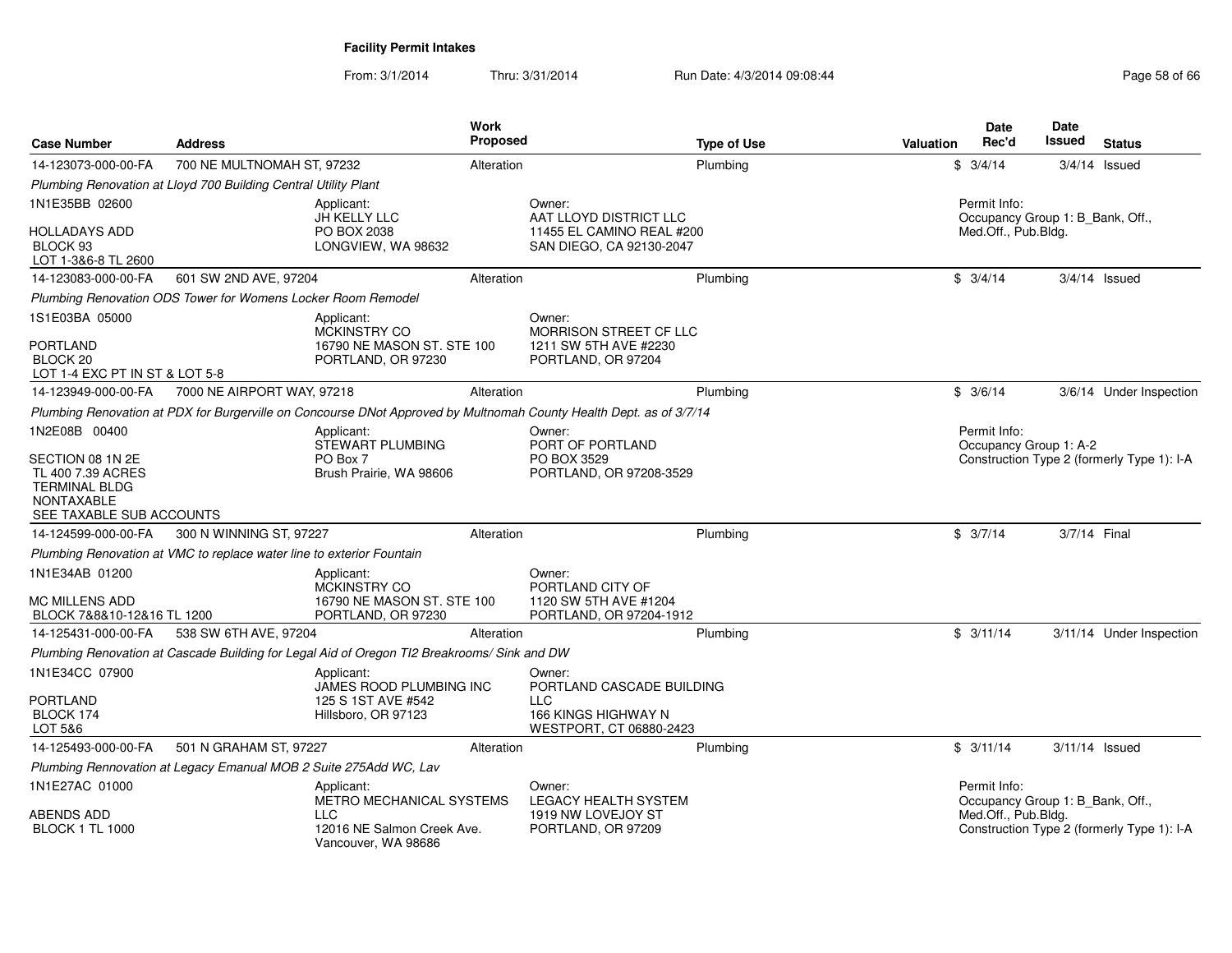| <b>Case Number</b>                                        | <b>Address</b>                                                     |                                                                                                  | <b>Work</b><br><b>Proposed</b> |                                                                                                                          | <b>Type of Use</b> | Valuation | <b>Date</b><br>Rec'd                                                    | Date<br>Issued   | <b>Status</b>                                |
|-----------------------------------------------------------|--------------------------------------------------------------------|--------------------------------------------------------------------------------------------------|--------------------------------|--------------------------------------------------------------------------------------------------------------------------|--------------------|-----------|-------------------------------------------------------------------------|------------------|----------------------------------------------|
| 14-125538-000-00-FA                                       | 501 N GRAHAM ST, 97227                                             |                                                                                                  | Alteration                     |                                                                                                                          | Plumbing           |           | \$3/11/14                                                               | $3/11/14$ Issued |                                              |
|                                                           |                                                                    | Plumbing Renovation at Legacy Emanual MOB 2 Suites 500, 565, 580Demo 2 Sinks, Add 8 Sinks        |                                |                                                                                                                          |                    |           |                                                                         |                  |                                              |
| 1N1E27AC 01000                                            |                                                                    | Applicant:<br>TOTAL MECHANICAL INC                                                               |                                | Owner:<br><b>LEGACY HEALTH SYSTEM</b>                                                                                    |                    |           |                                                                         |                  |                                              |
| ABENDS ADD<br><b>BLOCK 1 TL 1000</b>                      |                                                                    | 1498 SE TECH CENTER PLACE<br><b>STE 180</b><br>VANCOUVER WA 98683                                |                                | 1919 NW LOVEJOY ST<br>PORTLAND, OR 97209                                                                                 |                    |           |                                                                         |                  |                                              |
| 14-125614-000-00-FA                                       | 2421 SE 11TH AVE, 97214                                            |                                                                                                  | Alteration                     |                                                                                                                          | Plumbing           |           | \$3/11/14                                                               |                  | 3/26/14 Under Inspection                     |
|                                                           | Plumbing Renovation at Allan Building for 3rd Tennet TIKitchenette |                                                                                                  |                                |                                                                                                                          |                    |           |                                                                         |                  |                                              |
| 1S1E02CD 09200                                            |                                                                    | Applicant:<br><b>BLACK CAT PLUMBING</b><br>4630 SE 26th Ave<br>Portland Oregon 97202             |                                | Owner:<br><b>JAMES R ALLAN</b><br>2770 NW IMPERIAL TER<br>PORTLAND, OR 97210-3316<br>Owner:<br><b>MARILYN M ALLAN</b>    |                    |           |                                                                         |                  |                                              |
|                                                           |                                                                    |                                                                                                  |                                | 2770 NW IMPERIAL TER<br>PORTLAND, OR 97210-3316                                                                          |                    |           |                                                                         |                  |                                              |
| 14-125644-000-00-FA                                       | 3050 SE DIVISION ST, 97202                                         |                                                                                                  | Alteration                     |                                                                                                                          | Plumbing           |           | \$3/11/14                                                               |                  | 3/11/14 Under Inspection                     |
|                                                           |                                                                    |                                                                                                  |                                | Plumbing Renovation at 3050 SE Division for Pizza Maria TIPlans need to be stamped by MCHDPlans approved by MCHD 3/12/14 |                    |           |                                                                         |                  |                                              |
| 1S1E12BA 06000<br>EAST PORTLAND HTS<br>BLOCK 6<br>LOT 1-4 |                                                                    | Applicant:<br><b>EVOLUTION PLUMBING LLC</b><br>7715 NE 33RD DR SUITE D<br>PORTLAND OR 97211-1942 |                                | Owner:<br>ADG IIIA LLC<br>2314 NW SAVIER ST<br>PORTLAND, OR 97210-2514                                                   |                    |           | Permit Info:<br>Occupancy Group 1: B Bank, Off.,<br>Med.Off., Pub.Bldg. |                  | Construction Type 2 (formerly Type 1): III-B |
| 14-125813-000-00-FA                                       | 3303 SW BOND AVE, 97201                                            |                                                                                                  | Alteration                     |                                                                                                                          | Plumbing           |           | \$3/11/14                                                               |                  | <b>Under Review</b>                          |
|                                                           |                                                                    | Plumbing Renovation at CHH3 for Ultrasound Remodel 3rd FloorInstall 1 Sink                       |                                |                                                                                                                          |                    |           |                                                                         |                  |                                              |
| 1S1E10AC 00500                                            |                                                                    |                                                                                                  |                                |                                                                                                                          |                    |           |                                                                         |                  |                                              |
| 14-125875-000-00-FA                                       | 2801 N GANTENBEIN AVE, 97227                                       |                                                                                                  | Alteration                     |                                                                                                                          | Plumbing           |           | \$3/11/14                                                               | $3/11/14$ Issued |                                              |
|                                                           |                                                                    |                                                                                                  |                                | Plumbing Renovation at Legacy Emanual North Patient Tower 5th Floor and Penthouse30 Med Gas Oulets, Reroute Pipe         |                    |           |                                                                         |                  |                                              |
| 1N1E27AC 01100                                            |                                                                    | Applicant:<br>TOTAL MECHANICAL INC                                                               |                                | Owner:<br><b>EMANUEL HOSPITAL</b>                                                                                        |                    |           | Permit Info:<br>Occupancy Group 1: I-2                                  |                  |                                              |
| ABENDS ADD<br>BLOCK 4<br>LOT 1-18 TL 1100                 |                                                                    | 1498 SE TECH CENTER PLACE<br><b>STE 180</b><br>VANCOUVER WA 98683                                |                                | 1919 NW LOVEJOY ST<br>PORTLAND, OR 97209                                                                                 |                    |           |                                                                         |                  | Construction Type 2 (formerly Type 1): I-A   |
| 14-126053-000-00-FA                                       | 100 SW MAIN ST, 97204                                              |                                                                                                  | Alteration                     |                                                                                                                          | Plumbing           |           | \$3/12/14                                                               |                  | 3/12/14 Under Inspection                     |
|                                                           |                                                                    | Plumbing Renovation at First and Main for PECI Sublease TIDemo sink and install new sink         |                                |                                                                                                                          |                    |           |                                                                         |                  |                                              |
| 1S1E03BD 00600<br>PORTLAND<br>BLOCK 10                    |                                                                    | Applicant:<br><b>ALLIANT SYSTEMS LLC</b><br>1600 NW 167TH PL STE 330<br>BEAVERTON, OR 97006      |                                | Owner:<br>AAT OREGON OFFICE I LLC<br>11455 EL CAMINO REAL #200<br>SAN DIEGO, CA 92130-2047                               |                    |           |                                                                         |                  |                                              |
| LOT 1 EXC PT IN STS<br>LOT 2-8 EXC PT IN ST               |                                                                    |                                                                                                  |                                |                                                                                                                          |                    |           |                                                                         |                  |                                              |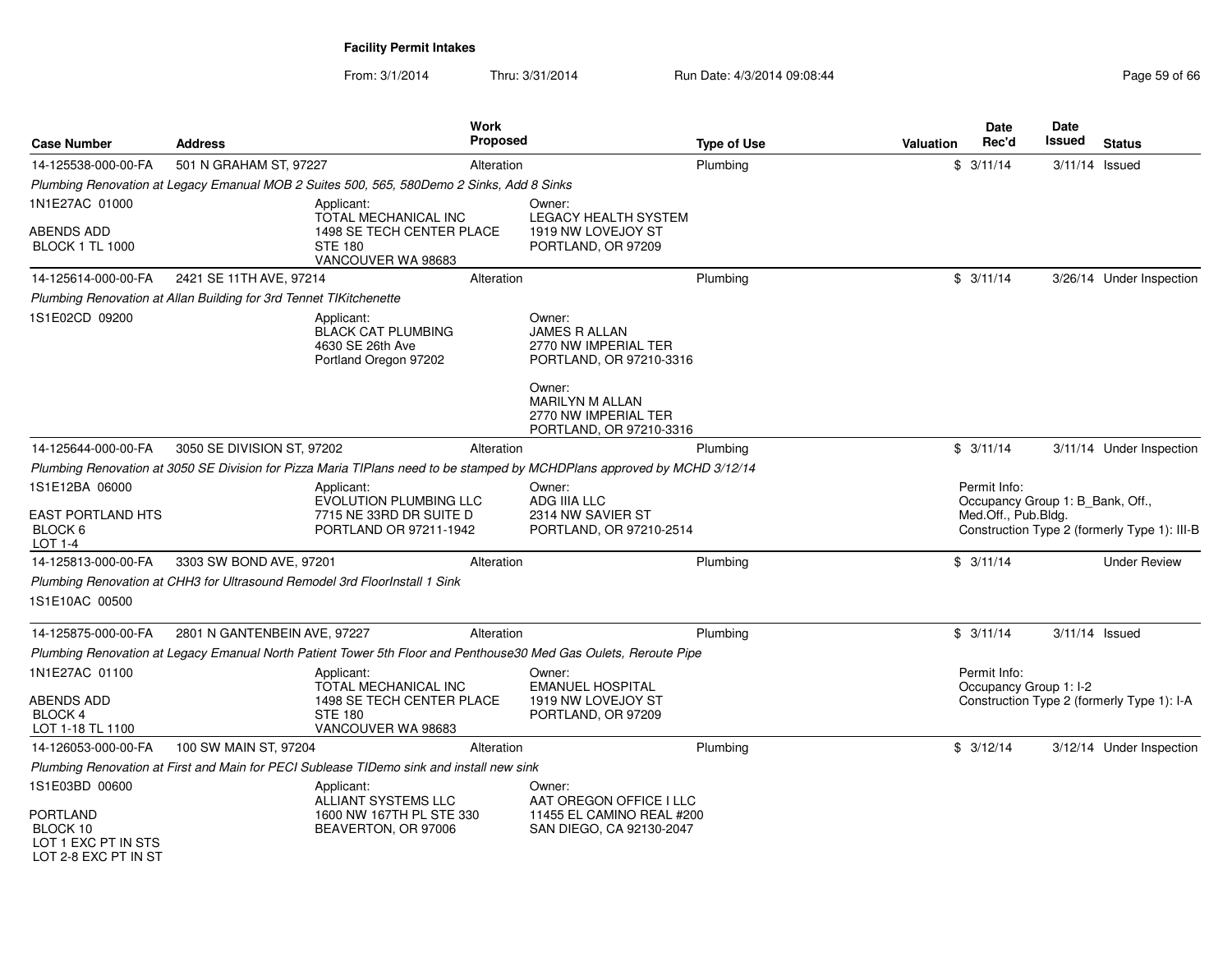| <b>Case Number</b>                                                                                                          | <b>Address</b>                                        |                                                                                                           | <b>Work</b><br><b>Proposed</b> |                                                                                                                                                                                                                                    | <b>Type of Use</b> |                                                                                            | <b>Valuation</b> | <b>Date</b><br>Rec'd                                                    | Date<br><b>Issued</b> | <b>Status</b>                              |
|-----------------------------------------------------------------------------------------------------------------------------|-------------------------------------------------------|-----------------------------------------------------------------------------------------------------------|--------------------------------|------------------------------------------------------------------------------------------------------------------------------------------------------------------------------------------------------------------------------------|--------------------|--------------------------------------------------------------------------------------------|------------------|-------------------------------------------------------------------------|-----------------------|--------------------------------------------|
| 14-126074-000-00-FA                                                                                                         | 7507 N LEADBETTER RD, 97203                           |                                                                                                           | Alteration                     |                                                                                                                                                                                                                                    | Plumbing           |                                                                                            |                  | \$3/12/14                                                               | 3/12/14 Final         |                                            |
|                                                                                                                             |                                                       | plumbing Renovation at Leadbetter Road for Media VaultSupply to Humidifier                                |                                |                                                                                                                                                                                                                                    |                    |                                                                                            |                  |                                                                         |                       |                                            |
| 2N1W25A 01100                                                                                                               |                                                       | Applicant:<br>HUNTER DAVISSON INC<br>1800 SE PERSHING ST<br>PORTLAND, OR 97202-2338                       |                                | Owner:<br>LIT INDUSTRIAL LTD<br><b>PARTNERSHIP</b><br>1717 MCKINNEY AVE #1900<br>DALLAS, TX 75202-1253                                                                                                                             |                    | CCB - Contractor:<br>HUNTER DAVISSON INC<br>1800 SE PERSHING ST<br>PORTLAND, OR 97202-2338 |                  |                                                                         |                       |                                            |
| 14-126357-000-00-FA                                                                                                         | 530 SW 5TH AVE, 97204                                 |                                                                                                           | Alteration                     |                                                                                                                                                                                                                                    | Plumbing           |                                                                                            |                  | \$3/12/14                                                               | $3/12/14$ Issued      |                                            |
|                                                                                                                             |                                                       | Plumbing Renovation at Yeon Building Suite 800 TI OLCBreakroom Sink and DW                                |                                |                                                                                                                                                                                                                                    |                    |                                                                                            |                  |                                                                         |                       |                                            |
| 1N1E34CD 09600<br><b>PORTLAND</b><br>BLOCK <sub>63</sub><br>LOT 5&6<br><b>HISTORIC PROPERTY</b><br>POTENTIAL ADDITIONAL TAX |                                                       | Applicant:<br>GILLESPIE PLUMBING LLC<br>PO Box 3175<br>Oregon City Oregon 97045                           |                                | Owner:<br>RGOF YEON BUILDING LLC<br>551 FIFTH AVE 23RD FLOOR<br>NEW YORK, NY 10176                                                                                                                                                 |                    |                                                                                            |                  | Permit Info:<br>Occupancy Group 1: B_Bank, Off.,<br>Med.Off., Pub.Bldg. |                       |                                            |
| 14-126387-000-00-FA                                                                                                         | 825 NE MULTNOMAH ST - Unit 1                          |                                                                                                           | Alteration                     |                                                                                                                                                                                                                                    | Plumbing           |                                                                                            |                  | \$3/12/14                                                               |                       | 3/12/14 Under Inspection                   |
|                                                                                                                             |                                                       | PJIumbing Renovation at Lloyd Center Tower Suites 1300 and 1400Restrooms on 13 and 14 and Breakroom on 14 |                                |                                                                                                                                                                                                                                    |                    |                                                                                            |                  |                                                                         |                       |                                            |
| 1N1E35BB 90002                                                                                                              |                                                       | Applicant:                                                                                                |                                | Owner:                                                                                                                                                                                                                             |                    |                                                                                            |                  |                                                                         |                       |                                            |
| LLOYD CENTER TOWER CONDOMINIUM<br>LOT <sub>1</sub><br>DEPT OF REVENUE                                                       |                                                       | MCKINSTRY CO<br>16790 NE MASON ST. STE 100<br>PORTLAND, OR 97230                                          |                                | <b>PACIFICORP</b><br>700 NE MULTNOMAH ST 7TH FLR<br>PORTLAND, OR 97232                                                                                                                                                             |                    |                                                                                            |                  |                                                                         |                       |                                            |
| 14-126490-000-00-FA                                                                                                         | 120 SW CLAY ST, 97201                                 |                                                                                                           | Alteration                     |                                                                                                                                                                                                                                    | Plumbing           |                                                                                            |                  | \$3/13/14                                                               |                       | $4/2/14$ Issued                            |
|                                                                                                                             | Jplumbing Renovation at Crown Plaza Suite 240Sink, DW |                                                                                                           |                                |                                                                                                                                                                                                                                    |                    |                                                                                            |                  |                                                                         |                       |                                            |
| 1S1E03BC 03200<br><b>PORTLAND</b><br><b>BLOCK 127 TL 3200</b>                                                               |                                                       | Applicant:<br>RAYBORN'S PLUMBING INC<br>19990 SW CIPOLE RD<br>TUALATIN, OR 97062                          |                                | Owner:<br><b>URBAN OFFICE</b><br>111 SW COLUMBIA ST #1380<br>PORTLAND, OR 97201-5845<br>Owner:<br><b>PARKING</b><br>111 SW COLUMBIA ST #1380<br>PORTLAND, OR 97201-5845<br>Owner:<br><b>FACILITIES</b><br>111 SW COLUMBIA ST #1380 |                    |                                                                                            |                  | Permit Info:<br>Occupancy Group 1: S-2                                  |                       | Construction Type 2 (formerly Type 1): I-A |
|                                                                                                                             |                                                       |                                                                                                           |                                | PORTLAND, OR 97201-5845                                                                                                                                                                                                            |                    |                                                                                            |                  |                                                                         |                       |                                            |
| 14-126493-000-00-FA                                                                                                         | 100 SW MAIN ST, 97204                                 | Plumbing Renovation at First and Main 13th and 16th FloorSinks, DW, Coffee, H2O, Ice                      | Alteration                     |                                                                                                                                                                                                                                    | Plumbing           |                                                                                            |                  | \$3/13/14                                                               |                       | <b>Under Review</b>                        |
| 1S1E03BD 00600                                                                                                              |                                                       |                                                                                                           |                                | Owner:                                                                                                                                                                                                                             |                    |                                                                                            |                  |                                                                         |                       |                                            |
| <b>PORTLAND</b><br>BLOCK 10<br>LOT 1 EXC PT IN STS<br>LOT 2-8 FXC PT IN ST                                                  |                                                       |                                                                                                           |                                | AAT OREGON OFFICE I LLC<br>11455 EL CAMINO REAL #200<br>SAN DIEGO, CA 92130-2047                                                                                                                                                   |                    |                                                                                            |                  |                                                                         |                       |                                            |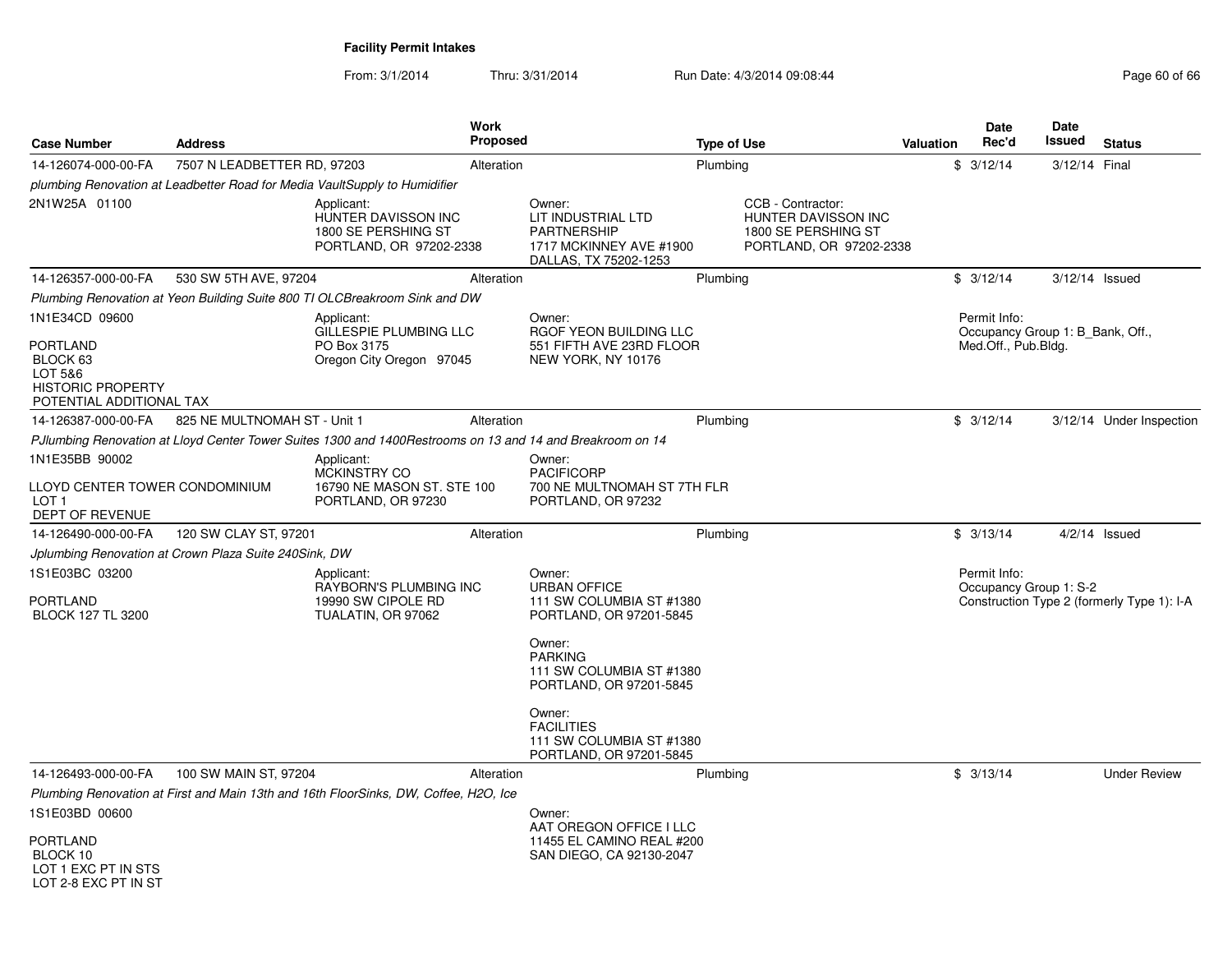From: 3/1/2014

| <b>Case Number</b>                                                                                                          | <b>Address</b>                                                        | <b>Work</b><br><b>Proposed</b>                     | <b>Type of Use</b>                                                                 | <b>Valuation</b> | <b>Date</b><br>Rec'd                                                    | Date<br>Issued | <b>Status</b>       |
|-----------------------------------------------------------------------------------------------------------------------------|-----------------------------------------------------------------------|----------------------------------------------------|------------------------------------------------------------------------------------|------------------|-------------------------------------------------------------------------|----------------|---------------------|
| 14-126494-000-00-FA                                                                                                         | 9600 NE CASCADES PKY, 97220                                           | Alteration                                         | Plumbing                                                                           |                  | \$3/13/14                                                               |                | <b>Under Review</b> |
|                                                                                                                             | Plumbing Renovation at 9600 NE Cascades ParkwaySink                   |                                                    |                                                                                    |                  |                                                                         |                |                     |
| 1N2E16 00100                                                                                                                |                                                                       |                                                    | Owner:<br>PORT OF PORTLAND<br>PO BOX 3529<br>PORTLAND, OR 97208-3529               |                  |                                                                         |                |                     |
| 14-126497-000-00-FA                                                                                                         | 101 SW MAIN ST, 97204                                                 | Alteration                                         | Plumbing                                                                           |                  | \$3/13/14                                                               |                | <b>Under Review</b> |
|                                                                                                                             | Plumbing Renovation at One Main Place Suite 1850Demo 1 Sink           |                                                    |                                                                                    |                  |                                                                         |                |                     |
| 1S1E03BD 00300                                                                                                              |                                                                       |                                                    | Owner:<br>KBSH ONE MAIN PLACE LLC                                                  |                  |                                                                         |                |                     |
| PORTLAND<br>BLOCK 11<br>$LOT 1-4$<br>LOT 5-8 EXC PT IN STS                                                                  |                                                                       |                                                    | 121 SW MORRISON ST #200<br>PORTLAND, OR 97204                                      |                  |                                                                         |                |                     |
| 14-126501-000-00-FA                                                                                                         | 101 SW MAIN ST, 97204                                                 | Alteration                                         | Plumbing                                                                           |                  | \$3/13/14                                                               |                | <b>Under Review</b> |
|                                                                                                                             | Plumbing Renovation at One Main Place Suite 1950Breakroom Sink        |                                                    |                                                                                    |                  |                                                                         |                |                     |
| 1S1E03BD 00300<br><b>PORTLAND</b><br>BLOCK 11<br>LOT 1-4<br>LOT 5-8 EXC PT IN STS                                           |                                                                       |                                                    | Owner:<br>KBSH ONE MAIN PLACE LLC<br>121 SW MORRISON ST #200<br>PORTLAND, OR 97204 |                  |                                                                         |                |                     |
| 14-126505-000-00-FA                                                                                                         | 1211 SW 5TH AVE, 97204                                                | Alteration                                         | Plumbing                                                                           |                  | \$3/13/14                                                               |                | 3/13/14 Issued      |
|                                                                                                                             | Plumbing Renovation at PacWest Center Suite 2830Breakroom sink and DW |                                                    |                                                                                    |                  |                                                                         |                |                     |
| 1S1E03BC 00900<br><b>PORTLAND</b><br>BLOCK 167<br>LOT 1-8                                                                   | Applicant:<br><b>MCKINSTRY CO</b><br>PORTLAND, OR 97230               | 16790 NE MASON ST. STE 100                         | Owner:<br>PACWEST CENTER LLC<br>1211 SW 5TH AVE #2230<br>PORTLAND, OR 97204        |                  | Permit Info:<br>Occupancy Group 1: B_Bank, Off.,<br>Med.Off., Pub.Bldg. |                |                     |
| 14-126516-000-00-FA                                                                                                         | 530 SW 5TH AVE, 97204                                                 | Alteration                                         | Plumbing                                                                           |                  | \$3/13/14                                                               |                | 3/13/14 Issued      |
|                                                                                                                             | Plumbing Renovation at Yeon Building Suite 900Breakroom sink and DW   |                                                    |                                                                                    |                  |                                                                         |                |                     |
| 1N1E34CD 09600<br><b>PORTLAND</b><br>BLOCK <sub>63</sub><br>LOT 5&6<br><b>HISTORIC PROPERTY</b><br>POTENTIAL ADDITIONAL TAX | Applicant:<br>PO Box 3175                                             | GILLESPIE PLUMBING LLC<br>Oregon City Oregon 97045 | Owner:<br>RGOF YEON BUILDING LLC<br>551 FIFTH AVE 23RD FLOOR<br>NEW YORK, NY 10176 |                  | Permit Info:<br>Occupancy Group 1: B Bank, Off.,<br>Med.Off., Pub.Bldg. |                |                     |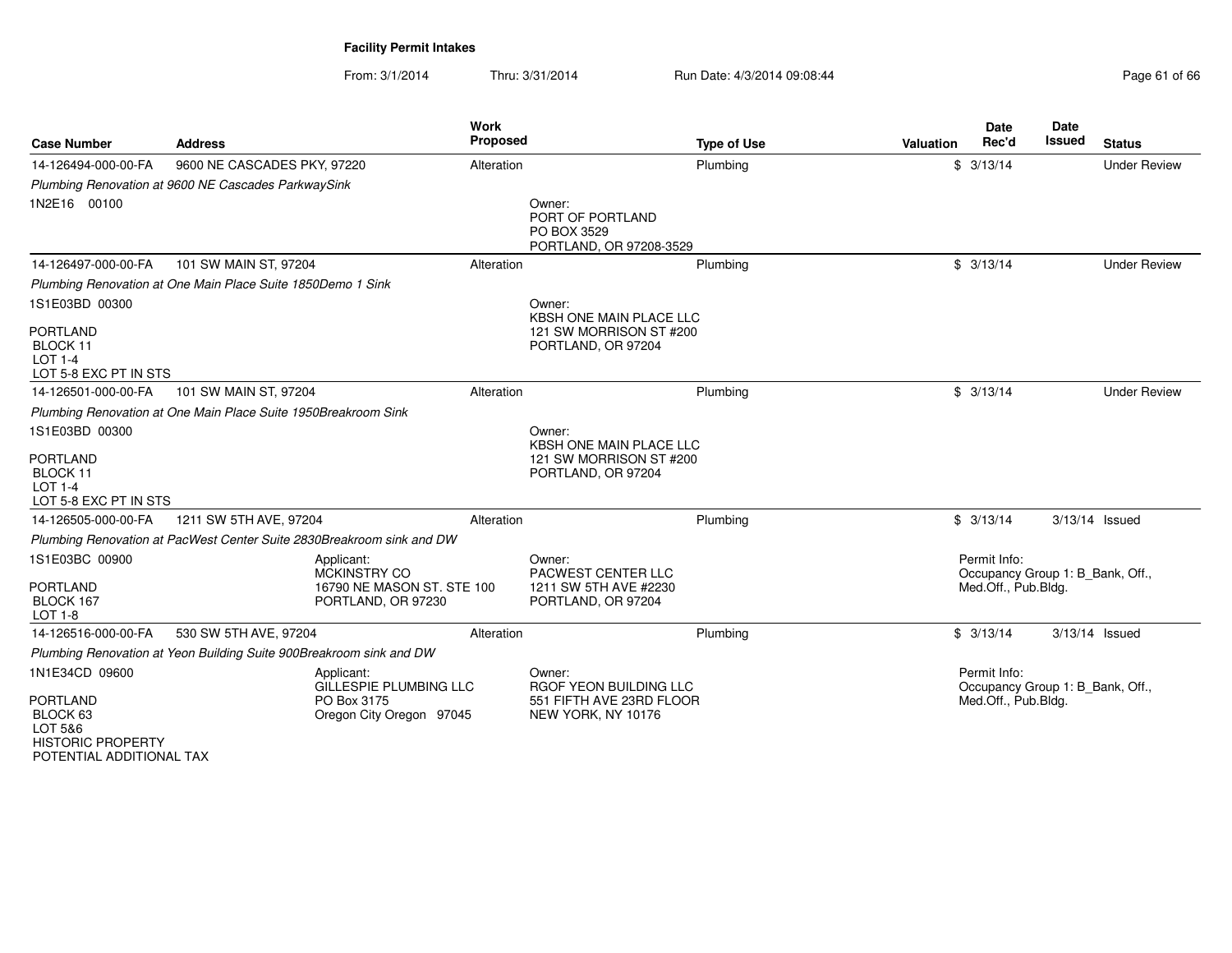| <b>Case Number</b>                                        | <b>Address</b>                                        |                                                                                                        | <b>Work</b><br><b>Proposed</b> |                                                                                          | <b>Type of Use</b> | Valuation | <b>Date</b><br>Rec'd                          | Date<br>Issued | <b>Status</b>                               |
|-----------------------------------------------------------|-------------------------------------------------------|--------------------------------------------------------------------------------------------------------|--------------------------------|------------------------------------------------------------------------------------------|--------------------|-----------|-----------------------------------------------|----------------|---------------------------------------------|
| 14-126787-000-00-FA                                       | 1650 NW NAITO PKY - Unit 304, 97209                   |                                                                                                        | Alteration                     |                                                                                          | Plumbina           |           | \$3/13/14                                     |                | 3/13/14 Issued                              |
|                                                           |                                                       | Plumbing Renovation at Fremont Place II for Legacy Clinical Informatic Center 2 Sinks, 2 Coffee Makers |                                |                                                                                          |                    |           |                                               |                |                                             |
| 1N1E28DD 00400                                            |                                                       | Applicant:                                                                                             |                                | Owner:                                                                                   |                    |           | Permit Info:                                  |                |                                             |
| <b>WATSONS ADD</b><br>LOT 1-10 TL 400                     |                                                       | POWER PLUMBING<br>PO BOX 19418<br>PORTLAND, OR 97280                                                   |                                | THE REALTY ASSOCIATES<br>1301 DOVE ST #860<br>NEWPORT BEACH, CA 92660                    |                    |           | Occupancy Group 1: B<br>I-FR                  |                | Construction Type 2 (formerly Type 1):      |
|                                                           |                                                       |                                                                                                        |                                | Owner:<br><b>FUND IX LP</b><br>1301 DOVE ST #860<br>NEWPORT BEACH, CA 92660              |                    |           |                                               |                |                                             |
| 14-127581-000-00-FA                                       | 919 NE 19TH AVE, 97232                                |                                                                                                        | Alteration                     |                                                                                          | Plumbing           |           | \$3/17/14                                     |                | 3/28/14 Under Inspection                    |
|                                                           |                                                       | Plumbing Renovation at Lloyd Cororate Plaza Suite 200N for ABC AnalyticsBreakroom Sink                 |                                |                                                                                          |                    |           |                                               |                |                                             |
| 1N1E35AC 00100<br>SULLIVANS ADD<br><b>BLOCK 36 TL 100</b> |                                                       | Applicant:<br><b>BEAVERTON PLUMBING INC</b><br>13980 SW TV HWY<br>BEAVERTON, OR 97005                  |                                | Owner:<br>WESTON INVESTMENT CO LLC<br>2154 NE BROADWAY RM 200<br>PORTLAND, OR 97232-1590 |                    |           | Permit Info:<br>Occupancy Group 1: B          |                | Construction Type 2 (formerly Type 1): II-A |
| 14-127591-000-00-FA                                       | 5331 SW MACADAM AVE, 97201                            |                                                                                                        | Alteration                     |                                                                                          | Plumbing           |           | \$3/17/14                                     |                | 3/21/14 Under Inspection                    |
|                                                           |                                                       | Plumbing Renovation at The Water Tower Suite 214 for Oregon Sleep TIBreakroom and Office Sinks         |                                |                                                                                          |                    |           |                                               |                |                                             |
| 1S1E15BD 03900<br>SECTION 15 1S 1E<br>TL 3900 3.66 ACRES  |                                                       | Applicant:<br>D & F PLUMBING CO<br>4636 N ALBINA<br>PORTLAND, OR 97217                                 |                                | Owner:<br>WATER TOWER BUILDING LLC<br>111 SW COLUMBIA ST #1380<br>PORTLAND, OR 97239     |                    |           | Permit Info:<br>Occupancy Group 1: B<br>IV-HT |                | Construction Type 2 (formerly Type 1):      |
| 14-127597-000-00-FA                                       | 1500 SW 1ST AVE, 97201                                |                                                                                                        | Alteration                     |                                                                                          | Plumbing           |           | \$3/17/14                                     |                | <b>Under Review</b>                         |
|                                                           |                                                       | Plumbing Renovation at Crown Plaza 4th and 5th Floors for Project James TI3 Break Areas                |                                |                                                                                          |                    |           |                                               |                |                                             |
| 1S1E03CA 00600                                            |                                                       |                                                                                                        |                                | Owner:                                                                                   |                    |           | Permit Info:                                  |                |                                             |
| <b>PORTLAND</b><br><b>BLOCK 116 TL 600</b>                |                                                       |                                                                                                        |                                | <b>URBAN OFFICE</b><br>111 SW COLUMBIA ST #1380<br>PORTLAND, OR 97201-5845               |                    |           | Occupancy Group 1: B                          |                | Construction Type 2 (formerly Type 1): I-A  |
|                                                           |                                                       |                                                                                                        |                                | Owner:<br><b>PARKING</b><br>111 SW COLUMBIA ST #1380<br>PORTLAND, OR 97201-5845          |                    |           |                                               |                |                                             |
|                                                           |                                                       |                                                                                                        |                                | Owner:<br><b>FACILITIES</b><br>111 SW COLUMBIA ST #1380<br>PORTLAND, OR 97201-5845       |                    |           |                                               |                |                                             |
| 14-127753-000-00-FA                                       | 111 SW 5TH AVE, 97204-3626                            |                                                                                                        | Alteration                     |                                                                                          | Plumbing           |           | \$3/18/14                                     | 3/18/14 Final  |                                             |
|                                                           | Plumbing Renovation at US Bank Tower for Webtrends TI |                                                                                                        |                                |                                                                                          |                    |           |                                               |                |                                             |
| 1N1E34CD 01300                                            |                                                       | Applicant:<br>West Coast Central Plmbing, LLC<br>12714 SE Majestic Ln.<br>Clackamas, OR 97086          |                                |                                                                                          |                    |           | Permit Info:<br>Occupancy Group 1: B          |                | Construction Type 2 (formerly Type 1): I-A  |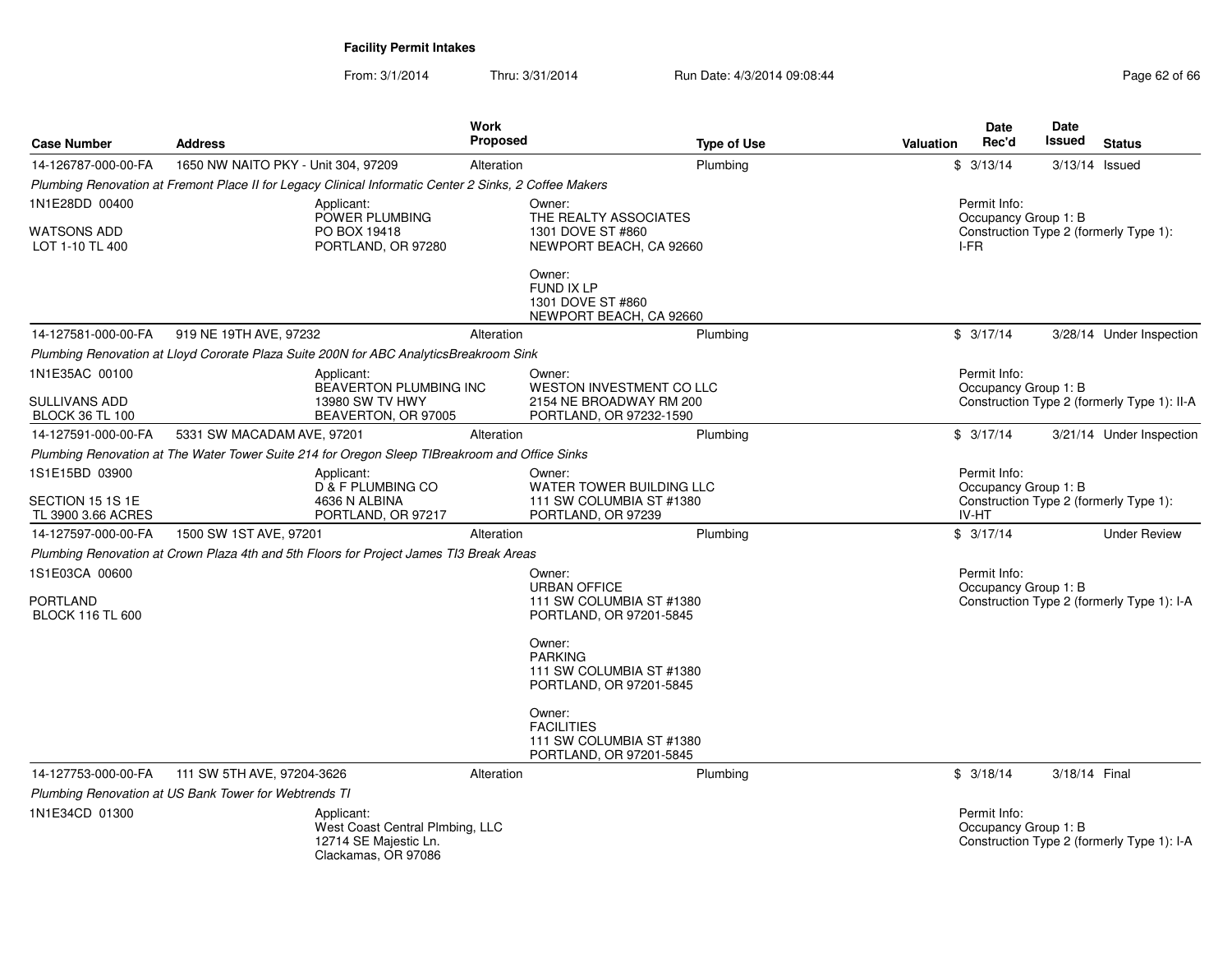| <b>Case Number</b>  | <b>Address</b>                                                                                   | Work<br><b>Proposed</b>                         | <b>Type of Use</b>          | <b>Date</b><br>Rec'd<br>Valuation | Date<br>Issued<br><b>Status</b>                                      |
|---------------------|--------------------------------------------------------------------------------------------------|-------------------------------------------------|-----------------------------|-----------------------------------|----------------------------------------------------------------------|
| 14-128150-000-00-FA | 3375 SW TERWILLIGER BLVD, 97201                                                                  | Alteration                                      | Plumbing                    | \$3/18/14                         | 3/18/14 Final                                                        |
|                     | Plumbing Renovation at OHSU Casey Eye InstituteCap water to ice makerOn-site Plumbers to do work |                                                 |                             |                                   |                                                                      |
| 1S1E09 00200        |                                                                                                  | Owner:<br>OREGON STATE OF<br>PORTLAND, OR 97239 | 3181 SW SAM JACKSON PARK RD | Permit Info:                      | Occupancy Group 1: B<br>Construction Type 2 (formerly Type 1): I-A   |
| 14-128158-000-00-FA | 611 SW CAMPUS DR, 97201                                                                          | Alteration                                      | Plumbing                    | \$3/18/14                         | 3/18/14 Final                                                        |
|                     | Plumbing Renovation at OHSU SODReplace RPBAOn-site Plumbers to do work                           |                                                 |                             |                                   |                                                                      |
| 1S1E09AC 03800      |                                                                                                  | Owner:<br>OREGON STATE OF<br>PORTLAND, OR 97239 | 3181 SW SAM JACKSON PARK RD | Permit Info:                      | Occupancy Group 1: B<br>Construction Type 2 (formerly Type 1): II-A  |
| 14-128169-000-00-FA | 3181 SW SAM JACKSON PARK RD - Bldg DCH, 9 Alteration                                             |                                                 | Plumbing                    | \$3/18/14                         | 3/18/14 Final                                                        |
|                     | Plumbing Renovation at OHSU DCH 10NInstall DishwasherOn-site Plumbers to do work                 |                                                 |                             |                                   |                                                                      |
| 1S1E09 00200        |                                                                                                  | Owner:<br>OREGON STATE OF<br>PORTLAND, OR 97239 | 3181 SW SAM JACKSON PARK RD |                                   |                                                                      |
| 14-128174-000-00-FA | 3181 SW SAM JACKSON PARK RD - Bldg DCH, 9 Alteration                                             |                                                 | Plumbing                    | \$3/18/14                         | 3/18/14 Final                                                        |
|                     | Plumbing Renovation at OHSU DCH 9NInstall DishwasherOn-site Plumbers to do work                  |                                                 |                             |                                   |                                                                      |
| 1S1E09 00200        |                                                                                                  | Owner:<br>OREGON STATE OF<br>PORTLAND, OR 97239 | 3181 SW SAM JACKSON PARK RD |                                   |                                                                      |
| 14-128184-000-00-FA | 3181 SW SAM JACKSON PARK RD - Bldg DCH, 9 Alteration                                             |                                                 | Plumbing                    | \$3/18/14                         | 3/18/14 Final                                                        |
|                     | Plumbing Renovation at OHSU DCH 10NInstall Coffee MakerOn-site Plumbers to do work               |                                                 |                             |                                   |                                                                      |
| 1S1E09 00200        |                                                                                                  | Owner:<br>OREGON STATE OF<br>PORTLAND, OR 97239 | 3181 SW SAM JACKSON PARK RD |                                   |                                                                      |
| 14-128742-000-00-FA | 3181 SW SAM JACKSON PARK RD - Bldg DCH, 9 Alteration                                             |                                                 | Plumbing                    | \$3/19/14                         | 3/19/14 Final                                                        |
|                     | Plumbing Renovation at OHSU DCHDemo Hopper and Cap Waste and WaterOn-site Plumbers to do Work    |                                                 |                             |                                   |                                                                      |
| 1S1E09 00200        |                                                                                                  | Owner:<br>OREGON STATE OF<br>PORTLAND, OR 97239 | 3181 SW SAM JACKSON PARK RD |                                   |                                                                      |
| 14-128748-000-00-FA | 3181 SW SAM JACKSON PARK RD - Bldg OHS, 9 Alteration                                             |                                                 | Plumbing                    | \$3/19/14                         | 3/19/14 Final                                                        |
|                     | Plumbing Renovation at OHSU OSH 14BInstall Insta-Hot Water DispenserOn-site Plumbers to do Work  |                                                 |                             |                                   |                                                                      |
| 1S1E09 00200        |                                                                                                  | Owner:<br>OREGON STATE OF<br>PORTLAND, OR 97239 | 3181 SW SAM JACKSON PARK RD | Permit Info:                      | Occupancy Group 1: I-2<br>Construction Type 2 (formerly Type 1): I-A |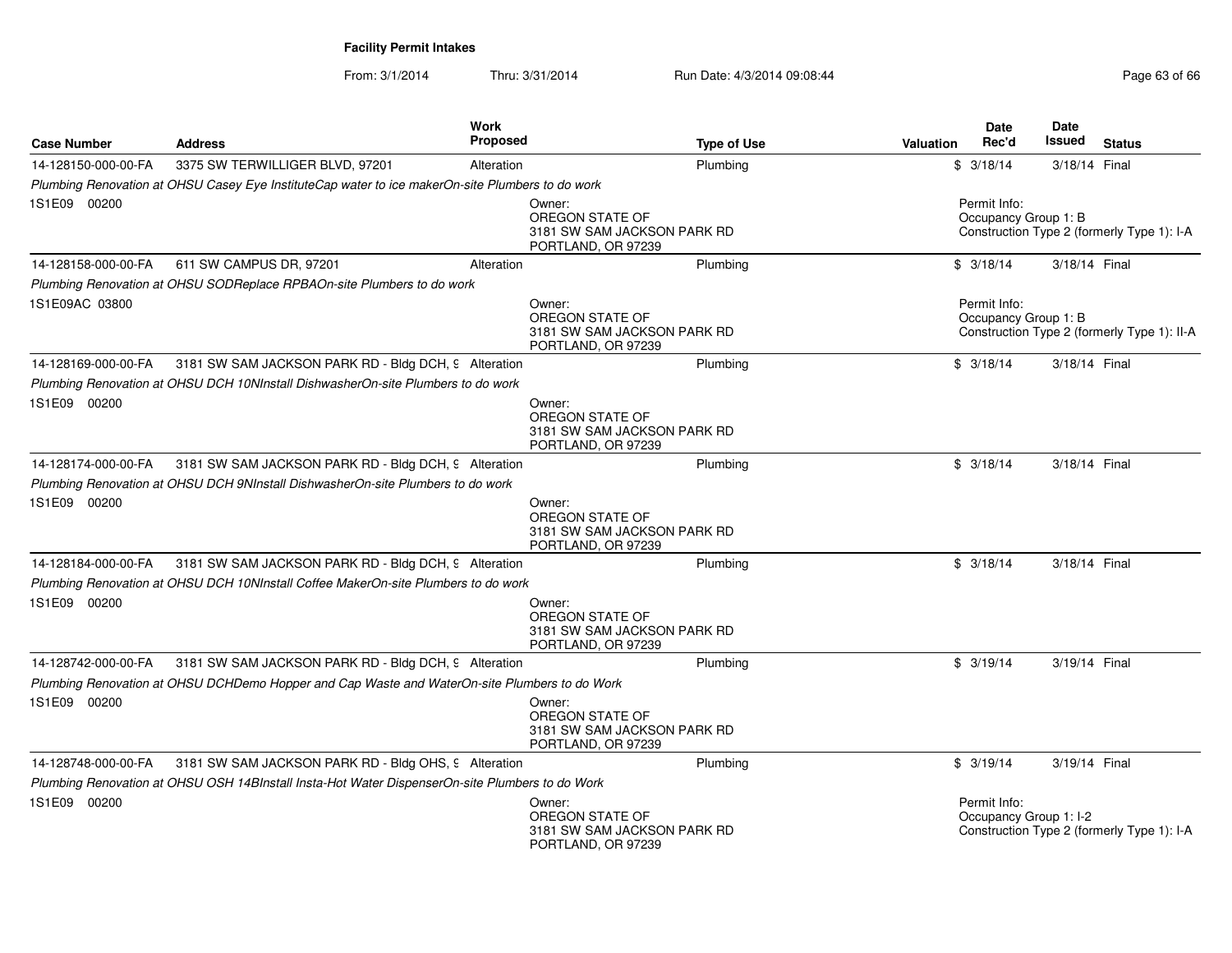| <b>Case Number</b>                                                             | <b>Address</b>                                                                  | <b>Work</b><br><b>Proposed</b>                                                                            | <b>Type of Use</b>                                                                       | Valuation | <b>Date</b><br>Rec'd                                    | <b>Date</b><br>Issued | <b>Status</b>                              |
|--------------------------------------------------------------------------------|---------------------------------------------------------------------------------|-----------------------------------------------------------------------------------------------------------|------------------------------------------------------------------------------------------|-----------|---------------------------------------------------------|-----------------------|--------------------------------------------|
| 14-129092-000-00-FA                                                            |                                                                                 | 3181 SW SAM JACKSON PARK RD - Bldg VIAB, § Alteration                                                     | Plumbing                                                                                 |           | \$3/20/14                                               |                       | <b>Under Review</b>                        |
|                                                                                | Plumbing Renovation at OHSU Vollum Institute C 102/1421New Breakroom Sink       |                                                                                                           |                                                                                          |           |                                                         |                       |                                            |
| 1S1E09 00200                                                                   |                                                                                 |                                                                                                           | Owner:<br>OREGON STATE OF<br>3181 SW SAM JACKSON PARK RD<br>PORTLAND, OR 97239           |           | Permit Info:<br>Occupancy Group 1: B                    |                       | Construction Type 2 (formerly Type 1): I-B |
| 14-129176-000-00-FA                                                            | 1515 SW 5TH AVE, 97201                                                          | Alteration                                                                                                | Plumbing                                                                                 |           | \$3/20/14                                               |                       | <b>Under Review</b>                        |
|                                                                                |                                                                                 | Plumbing Renovation at 1515 Market Square for The Oregonian TIDemo Sink, Add Unisex RR                    |                                                                                          |           |                                                         |                       |                                            |
| 1S1E03BC 03700                                                                 |                                                                                 |                                                                                                           | Owner:                                                                                   |           | Permit Info:                                            |                       |                                            |
| <b>PORTLAND</b><br>BLOCK 164<br>$LOT 1-8$<br>DEFERRED ADDITIONAL TAX LIABILITY |                                                                                 |                                                                                                           | WESTON INVESTMENT CO LLC<br>2154 NE BROADWAY RM 200<br>PORTLAND, OR 97232-1590           |           | Occupancy Group 1: B<br>I-FR                            |                       | Construction Type 2 (formerly Type 1):     |
| 14-129202-000-00-FA                                                            | 3147 SW SAM JACKSON PARK RD, 97201                                              | Alteration                                                                                                | Plumbing                                                                                 |           | \$3/20/14                                               |                       | <b>Under Review</b>                        |
|                                                                                | Plumbing Renovation at OHSU PPV 450.17 X-Ray Remodel 4th FloorR/R Sink          |                                                                                                           |                                                                                          |           |                                                         |                       |                                            |
| 1S1E09AD 00100                                                                 |                                                                                 |                                                                                                           | Owner:                                                                                   |           | Permit Info:                                            |                       |                                            |
| SECTION 09 1S 1E<br>TL 100 0.65 ACRES<br>LAND & IMPS                           |                                                                                 |                                                                                                           | OREGON STATE OF(LEASED<br>3181 SW SAM JACKSON PARK RD<br>PORTLAND, OR 97239              |           | Occupancy Group 1: B_Bank, Off.,<br>Med.Off., Pub.Bldg. |                       |                                            |
| SEE R327835 (R991091601) FOR IMPS AND<br>AIR SPACE                             |                                                                                 |                                                                                                           | Owner:<br><b>BRIM OHSU</b><br>3181 SW SAM JACKSON PARK RD<br>PORTLAND, OR 97239          |           |                                                         |                       |                                            |
|                                                                                |                                                                                 |                                                                                                           | Owner:<br>MAIL STOP PP E<br>3181 SW SAM JACKSON PARK RD<br>PORTLAND, OR 97239            |           |                                                         |                       |                                            |
| 14-129246-000-00-FA                                                            | 3203 SE WOODSTOCK BLVD, 97202                                                   | Alteration                                                                                                | Plumbing                                                                                 |           | \$3/20/14                                               |                       | 3/20/14 Issued                             |
|                                                                                | Plumbing Renovation at Reed College for The Old TheaterRemodel RR, Kitchen Area |                                                                                                           |                                                                                          |           |                                                         |                       |                                            |
| 1S1E13 00100<br>SECTION 13 1S 1E                                               |                                                                                 | Applicant:<br><b>EVOLUTION PLUMBING LLC</b><br>7715 NE 33RD DR SUITE D                                    | Owner:<br>THE REED INSTITUTE<br>3203 SE WOODSTOCK BLVD                                   |           | Permit Info:<br>Occupancy Group 1: A2                   |                       | Construction Type 2 (formerly Type 1):     |
| TL 100 98.52 ACRES                                                             |                                                                                 | PORTLAND OR 97211-1942                                                                                    | PORTLAND, OR 97202-8138                                                                  |           | $V-1HR$                                                 |                       |                                            |
| 14-129816-000-00-FA                                                            | 2020 NW NORTHRUP ST, 97209                                                      | Alteration                                                                                                | Plumbing                                                                                 |           | \$3/21/14                                               |                       | 3/21/14 Issued                             |
|                                                                                | Plumbing Renovation at Marshall Union Manor to Repipe 8400 ft of water pipe     |                                                                                                           |                                                                                          |           |                                                         |                       |                                            |
| 1N1E33BA 02600<br><b>COUCHS ADD</b><br>BLOCK 287<br>LOT 1-14                   | <b>DRIVE</b>                                                                    | Applicant:<br>PORTLAND MECHANICAL<br><b>CONTRACTORS</b><br>2000 SE HANNA HARVESTER<br>MII WAUKIF OR 97222 | Owner:<br>UNION LABOR RETIREMENT ASSN<br>1625 SE LAFAYETTE ST<br>PORTLAND, OR 97202-3862 |           |                                                         |                       |                                            |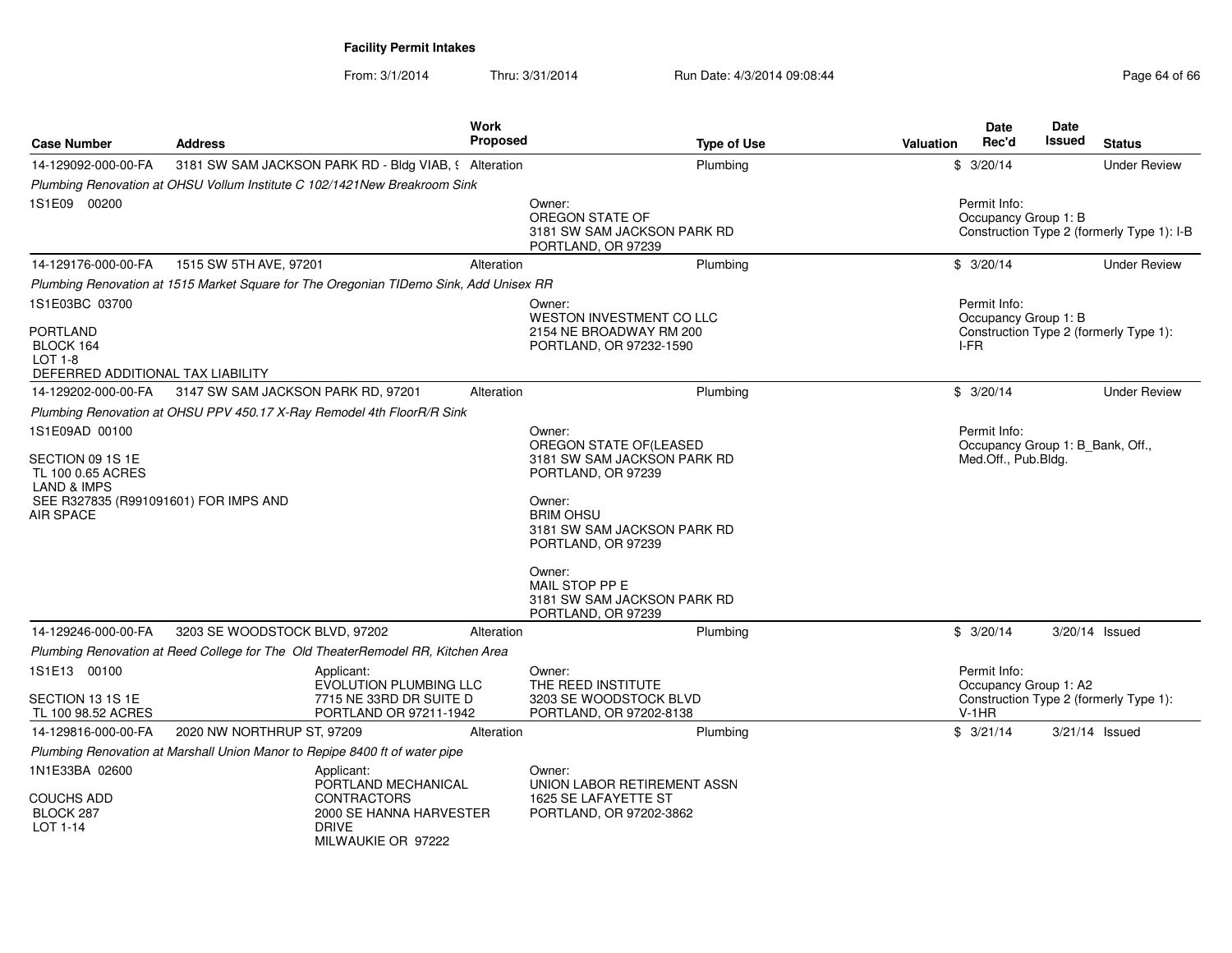| <b>Case Number</b>                                                                                                     | <b>Address</b>                                                                            | <b>Work</b><br><b>Proposed</b>                                            | <b>Type of Use</b>                                                                                                                                                                  | <b>Date</b><br>Rec'd<br><b>Valuation</b> | <b>Date</b><br>Issued<br><b>Status</b>                                           |
|------------------------------------------------------------------------------------------------------------------------|-------------------------------------------------------------------------------------------|---------------------------------------------------------------------------|-------------------------------------------------------------------------------------------------------------------------------------------------------------------------------------|------------------------------------------|----------------------------------------------------------------------------------|
| 14-129866-000-00-FA                                                                                                    | 1300 SW 5TH AVE, 97201                                                                    | Alteration                                                                | Plumbing                                                                                                                                                                            | \$3/21/14                                | 3/27/14 Under Inspection                                                         |
|                                                                                                                        | Pllumbing Renovation at Wells Fargo Plaza 27th Floor for Kalama Exportssink and insta-hot |                                                                           |                                                                                                                                                                                     |                                          |                                                                                  |
| 1S1E03BC 01800<br>PORTLAND<br><b>BLOCK 148 TL 1800</b>                                                                 | Applicant:<br>TUALATIN, OR 97062                                                          | RAYBORN'S PLUMBING INC<br>19990 SW CIPOLE RD                              | Owner:<br>FIRST INTERSTATE BANK OF OR<br>PO BOX 2609<br>CARLSBAD, CA 92018-2609                                                                                                     | Permit Info:<br>Occupancy Group 1: B     | Construction Type 2 (formerly Type 1): I-A                                       |
| 14-129875-000-00-FA                                                                                                    | 3181 SW SAM JACKSON PARK RD - Bldg OPC, 9 Alteration                                      |                                                                           | Plumbing                                                                                                                                                                            | \$3/21/14                                | <b>Under Review</b>                                                              |
|                                                                                                                        | Plumbing Renovation at OHSU SJH CafeDemo sink WH, FS to prepare for remodel               |                                                                           |                                                                                                                                                                                     |                                          |                                                                                  |
| 1S1E09 00200                                                                                                           |                                                                                           |                                                                           | Owner:<br>OREGON STATE OF<br>3181 SW SAM JACKSON PARK RD<br>PORTLAND, OR 97239                                                                                                      | Permit Info:<br>Occupancy Group 1: I-2   | Construction Type 2 (formerly Type 1): I-A                                       |
| 14-129886-000-00-FA                                                                                                    | 123 NE 3RD AVE, 97232                                                                     | Alteration                                                                | Plumbing                                                                                                                                                                            | \$3/21/14                                | 4/1/14 Under Inspection                                                          |
|                                                                                                                        | Plumbing Renovation at Eastside Exchange Suite 310Sink, HW, Hub                           |                                                                           |                                                                                                                                                                                     |                                          |                                                                                  |
| 1N1E34DA 02800<br>EAST PORTLAND<br>BLOCK 68<br>INC PT VAC ST LOT 1&8<br>LOT 2&3&6&7<br>INC PT VAC ST LOT 4&5; HISTORIC | Applicant:                                                                                | CASCADE PLUMBING CO<br>2416 N HAYDEN ISLAND DR<br>PORTLAND, OR 97217-8256 | Owner:<br>BRIDGEHEAD DEVELOPMENT LLC<br>1001 SE WATER AVE #120<br>PORTLAND, OR 97214-2147                                                                                           | Permit Info:<br>Med.Off., Pub.Bldg.      | Occupancy Group 1: B Bank, Off.,<br>Construction Type 2 (formerly Type 1): III-A |
| PROPERTY; POTENTIAL ADDITIONAL TAX                                                                                     |                                                                                           |                                                                           |                                                                                                                                                                                     |                                          |                                                                                  |
| 14-129892-000-00-FA                                                                                                    | 3181 SW SAM JACKSON PARK RD - Bldg OPC, 9 Alteration                                      |                                                                           | Plumbing                                                                                                                                                                            | \$3/21/14                                | <b>Under Review</b>                                                              |
|                                                                                                                        | Plumbing Renovation at OHSU SJH CafeNew Sink, Hand sink, Floor Sink, Floor Drain          |                                                                           |                                                                                                                                                                                     |                                          |                                                                                  |
| 1S1E09 00200                                                                                                           |                                                                                           |                                                                           | Owner:<br>OREGON STATE OF<br>3181 SW SAM JACKSON PARK RD<br>PORTLAND, OR 97239                                                                                                      | Permit Info:<br>Occupancy Group 1: I-2   | Construction Type 2 (formerly Type 1): I-A                                       |
| 14-129925-000-00-FA                                                                                                    | 837 SW 11TH AVE, 97205                                                                    | Alteration                                                                | Plumbing                                                                                                                                                                            | \$3/21/14                                | <b>Under Review</b>                                                              |
|                                                                                                                        | Plumbing Renovation at Medical Dental Building Redside 1st floor Dime Store TI            |                                                                           |                                                                                                                                                                                     |                                          |                                                                                  |
| 1S1E04AA 00400<br>PORTLAND<br>BLOCK 259<br>LOT 3&4                                                                     |                                                                                           |                                                                           | Owner:<br><b>EASTERN WESTERN</b><br><b>CORPORATION</b><br>PO BOX 3228<br>PORTLAND, OR 97208-3228                                                                                    |                                          |                                                                                  |
| 14-130093-000-00-FA                                                                                                    | 3500 N INTERSTATE AVE, 97227                                                              | Alteration                                                                | Plumbing                                                                                                                                                                            | \$3/24/14                                | $3/24/14$ Issued                                                                 |
|                                                                                                                        | Plumbing Renovation at Kaiser Interstate South to Repair/ Replace Water Service           |                                                                           |                                                                                                                                                                                     |                                          |                                                                                  |
| 1N1E22CC 12100                                                                                                         | Applicant:<br><b>STE 180</b>                                                              | TOTAL MECHANICAL INC<br>1498 SE TECH CENTER PLACE<br>VANCOUVER WA 98683   | Owner:<br>KAISER FOUNDATION HEALTH<br>500 NE MULTNOMAH ST #100<br>PORTLAND, OR 97232-2099<br>Owner:<br>PLAN OF THE NORTHWEST<br>500 NE MULTNOMAH ST #100<br>PORTLAND, OR 97232-2099 | Permit Info:<br>Occupancy Group 1: I-2   | Construction Type 2 (formerly Type 1): I-A                                       |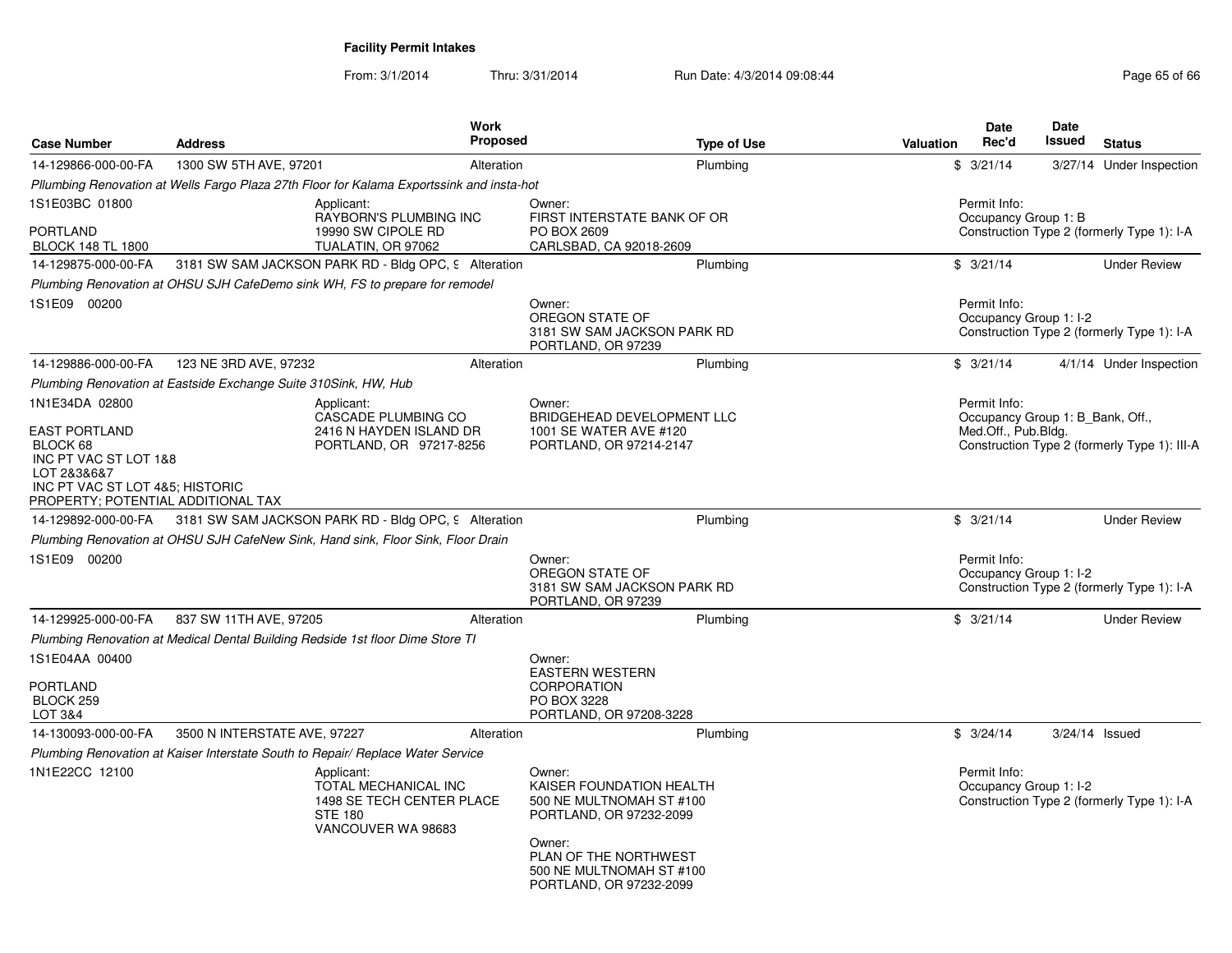From: 3/1/2014Thru: 3/31/2014 Run Date: 4/3/2014 09:08:44 Run Date: 4/3/2014 09:08:44

| <b>Case Number</b>                             | <b>Address</b>                                               |                                                                                                   | <b>Work</b><br><b>Proposed</b> |                                                                                              | <b>Type of Use</b> | <b>Valuation</b>                                              | Date<br>Rec'd                | Date<br>Issued | <b>Status</b>                              |
|------------------------------------------------|--------------------------------------------------------------|---------------------------------------------------------------------------------------------------|--------------------------------|----------------------------------------------------------------------------------------------|--------------------|---------------------------------------------------------------|------------------------------|----------------|--------------------------------------------|
| 14-130402-000-00-FA                            | 501 N GRAHAM ST, 97227                                       |                                                                                                   | Alteration                     |                                                                                              | Plumbing           |                                                               | \$3/25/14                    | 3/25/14 Issued |                                            |
|                                                |                                                              | Plumbing Renovation at Legacy Emanual MOB Hot Water Generator Replacement                         |                                |                                                                                              |                    |                                                               |                              |                |                                            |
| 1N1E27AC 01000                                 |                                                              | Applicant:<br>TOTAL MECHANICAL INC                                                                |                                | Owner:<br><b>LEGACY HEALTH SYSTEM</b>                                                        |                    |                                                               |                              |                |                                            |
| <b>ABENDS ADD</b><br><b>BLOCK 1 TL 1000</b>    |                                                              | 1498 SE TECH CENTER PLACE<br><b>STE 180</b><br>VANCOUVER WA 98683                                 |                                | 1919 NW LOVEJOY ST<br>PORTLAND, OR 97209                                                     |                    |                                                               |                              |                |                                            |
| 14-132037-000-00-FA                            | 409 SW 11TH AVE, 97205                                       |                                                                                                   | Alteration                     |                                                                                              | Plumbing           |                                                               | \$3/27/14                    |                | <b>Under Review</b>                        |
|                                                |                                                              | Plumbing Renovation at Mark Spencer Hotel Rms 108, 118ADA Updates WC, Lav, Shower, Sink, Demo Tub |                                |                                                                                              |                    |                                                               |                              |                |                                            |
| 1N1E33DD 02000                                 |                                                              |                                                                                                   |                                | Owner:<br>PETER A NATHAN                                                                     |                    |                                                               |                              |                |                                            |
| <b>PORTLAND</b><br>BLOCK 255<br>LOT 1&2        |                                                              |                                                                                                   |                                | 2455 NW MARSHALL ST #1<br>PORTLAND, OR 97210                                                 |                    |                                                               |                              |                |                                            |
| 14-132052-000-00-FA                            | 3800 SE 22ND AVE, 97202                                      |                                                                                                   | Alteration                     |                                                                                              | Plumbing           |                                                               | \$3/27/14                    |                | <b>Under Review</b>                        |
|                                                | Plumbing Renovation at Fred Meyer Main OfficeKitchen Remodel |                                                                                                   |                                |                                                                                              |                    |                                                               |                              |                |                                            |
| 1S1E11DA 04300                                 |                                                              |                                                                                                   |                                | Owner:                                                                                       |                    |                                                               | Permit Info:                 |                |                                            |
| SECTION 11 1S 1E                               |                                                              |                                                                                                   |                                | FRED MEYER STORES INC<br>1014 VINE ST 7TH FLOOR                                              |                    |                                                               | Factory, Low Hazard          |                | Occupancy Group 1: F-2 Industrial Plant -  |
| TL 4300 5.37 ACRES                             |                                                              |                                                                                                   |                                | CINCINNATI, OH 45202-1141                                                                    |                    |                                                               |                              |                | Construction Type 2 (formerly Type 1): V-B |
| 14-132068-000-00-FA                            | 1300 SW 6TH AVE, 97201                                       |                                                                                                   | Alteration                     |                                                                                              | Plumbing           |                                                               | \$3/27/14                    |                | 3/27/14 Under Inspection                   |
|                                                |                                                              | Plumbing Renovation at Unitus Plaza for H.I.T. Locker roomWC's, Lavs, Showers, FD                 |                                |                                                                                              |                    |                                                               |                              |                |                                            |
| 1S1E03BC 01900                                 |                                                              | Applicant:                                                                                        |                                | Owner:                                                                                       |                    |                                                               | Permit Info:                 |                |                                            |
| <b>PORTLAND</b><br>BLOCK 166<br><b>LOT 1-8</b> |                                                              | <b>CASCADE PLUMBING CO</b><br>2416 N HAYDEN ISLAND DR<br>PORTLAND, OR 97217-8256                  |                                | <b>ERICKSON REALTY LTD</b><br>4900 SW GRIFFITH DR STE 133<br>BEAVERTON, OR 97005             |                    |                                                               | Occupancy Group 1: B<br>I-FR |                | Construction Type 2 (formerly Type 1):     |
| 14-132119-000-00-FA                            | 0615 SW PALATINE HILL RD. 97219                              |                                                                                                   | Alteration                     |                                                                                              | Plumbing           |                                                               | \$3/27/14                    | 3/27/14 Issued |                                            |
|                                                |                                                              | Plumbing Renovation at Lewis and Clark College at Juniper HallRemodel Dorm                        |                                |                                                                                              |                    |                                                               |                              |                |                                            |
| 1S1E27D 00100                                  |                                                              | Applicant:<br>ALLIANT SYSTEMS LLC                                                                 |                                | Owner:<br>LEWIS & CLARK COLLEGE                                                              |                    |                                                               |                              |                |                                            |
| SECTION 27 1S 1E                               |                                                              | 1600 NW 167TH PL STE 330<br>TL 100 85.50 ACRES SPLIT LEVY (R709301280 BEAVERTON, OR 97006         |                                | 0615 SW PALATINE HILL RD MSC<br>31<br>PORTLAND, OR 97219                                     |                    |                                                               |                              |                |                                            |
|                                                |                                                              |                                                                                                   |                                | Owner:<br><b>BUSINESS OFFICE</b><br>0615 SW PALATINE HILL RD MSC<br>31<br>PORTLAND, OR 97219 |                    |                                                               |                              |                |                                            |
| Total # of FA Alteration permit intakes: 374   |                                                              |                                                                                                   |                                |                                                                                              |                    | Total valuation of FA Alteration permit intakes: \$11,740,637 |                              |                |                                            |

**Total # of Facility Permit intakes: 374**

**Total valuation of Facility Permit intakes: \$11,740,637**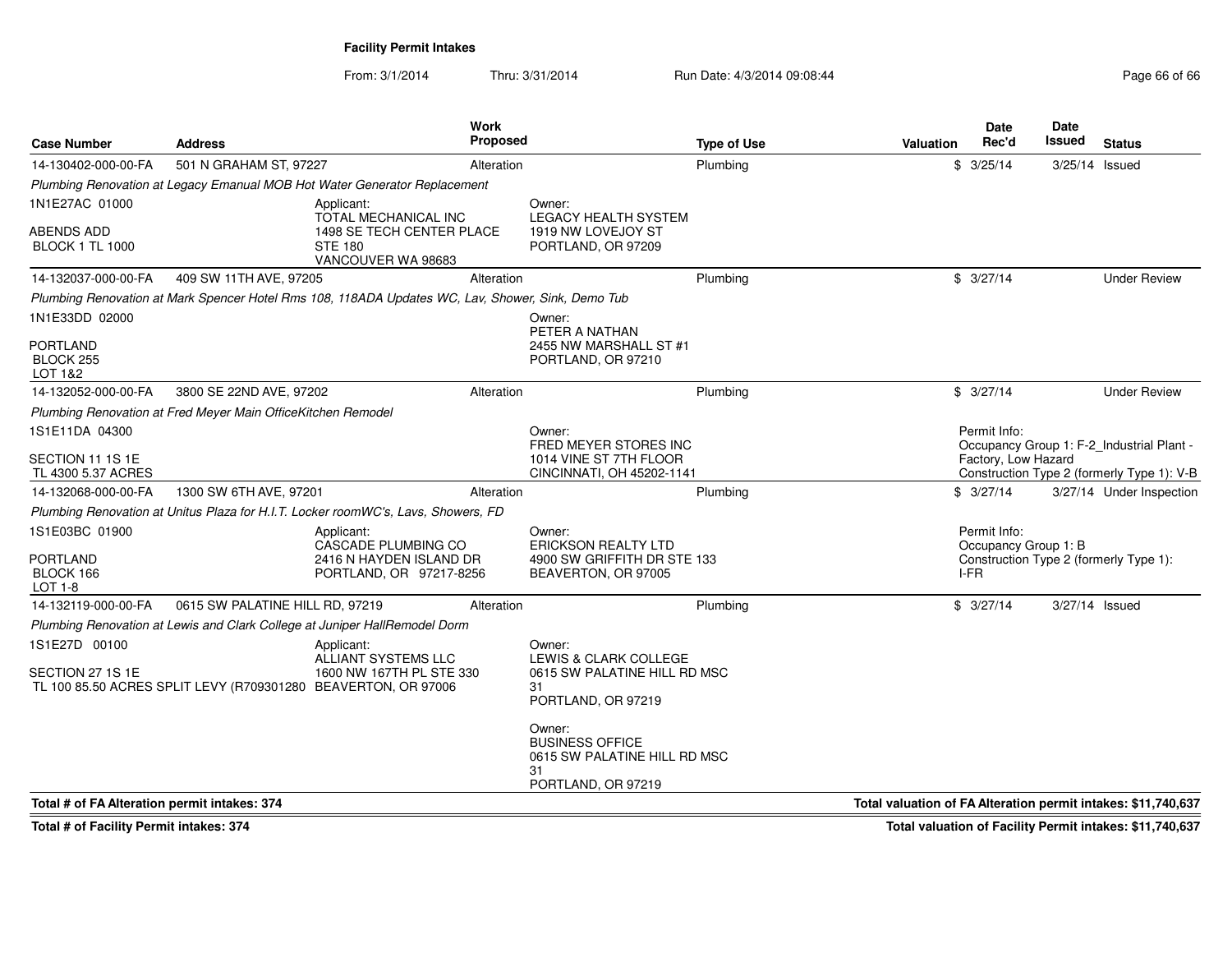# **Major Project Groups Permit Intakes**

From: 3/1/2014Thru: 3/31/2014 Run Date: 4/3/2014 09:08:44 Run Date: 4/3/2014 09:08:44

| <b>Case Number</b>                                     | Address            |                                                                                                                    | Work<br>Proposed        |                                                                                                                                                                                                                           | <b>Type of Use</b> |                                                                                                  | Valuation          | <b>Date</b><br>Rec'd         | <b>Date</b><br><b>Issued</b>                                     | <b>Status</b>                                                      |
|--------------------------------------------------------|--------------------|--------------------------------------------------------------------------------------------------------------------|-------------------------|---------------------------------------------------------------------------------------------------------------------------------------------------------------------------------------------------------------------------|--------------------|--------------------------------------------------------------------------------------------------|--------------------|------------------------------|------------------------------------------------------------------|--------------------------------------------------------------------|
| 12-153461-DFS-10-MG                                    | 1061 NE 9TH, 97232 |                                                                                                                    | <b>New Construction</b> |                                                                                                                                                                                                                           |                    | Apartments/Condos (3 or more i                                                                   |                    | $$1 \t3/7/14$                | 3/19/14 Issued                                                   |                                                                    |
| DFS 10 for FND Permit - Parking garage PT beams Area C |                    |                                                                                                                    |                         |                                                                                                                                                                                                                           |                    |                                                                                                  |                    |                              |                                                                  |                                                                    |
| 1N1E35BB 02800                                         |                    | Applicant:<br>Gina Coplon<br><b>Turner Construction</b><br>PORTLAND OR 97232                                       |                         | Owner:<br>AAT LLOYD DISTRICT LLC<br>11455 EL CAMINO REAL #200<br>700 NE MULTNOMAH ST STE 116( SAN DIEGO, CA 92130-2047                                                                                                    |                    | CCB - Contractor:<br>TURNER CONSTRUCTION CO<br>1200 NW NAITO PARKWAY #300<br>PORTLAND, OR 972209 |                    | Permit Info:<br>Multi-family | Occupancy Group 1: R-2_Residential<br>Construction Type 1: I-A   | Construction Type 2 (formerly Type 1): I-A                         |
| 12-153461-DFS-11-MG                                    | 1061 NE 9TH, 97232 |                                                                                                                    | New Construction        |                                                                                                                                                                                                                           |                    | Apartments/Condos (3 or more i                                                                   |                    | $$1 \quad 3/20/14$           |                                                                  | $4/3/14$ Issued                                                    |
| DFS 11 for FND Permit - Parking garage PT beams Area B |                    |                                                                                                                    |                         |                                                                                                                                                                                                                           |                    |                                                                                                  |                    |                              |                                                                  |                                                                    |
| 1N1E35BB 02800                                         |                    | Applicant:<br>Gina Coplon<br><b>Turner Construction</b><br>PORTLAND OR 97232                                       |                         | Owner:<br>AAT LLOYD DISTRICT LLC<br>11455 EL CAMINO REAL #200<br>700 NE MULTNOMAH ST STE 116( SAN DIEGO, CA 92130-2047                                                                                                    |                    | CCB - Contractor:<br>TURNER CONSTRUCTION CO<br>1200 NW NAITO PARKWAY #300<br>PORTLAND, OR 972209 |                    | Permit Info:<br>Multi-family | Occupancy Group 1: R-2_Residential<br>Construction Type 1: I-A   | Construction Type 2 (formerly Type 1): I-A                         |
| 12-153461-REV-03-MG  1061 NE 9TH, 97232                |                    |                                                                                                                    | New Construction        |                                                                                                                                                                                                                           |                    | Apartments/Condos (3 or more i                                                                   |                    | \$3/6/14                     | 3/19/14 Issued                                                   |                                                                    |
|                                                        |                    |                                                                                                                    |                         | REV-3 for FND Permit - Parking garage Area A revisons to lid; Parking garage Area A & B: relocation of mechanical shafts (approved PTs already reflect this change)                                                       |                    |                                                                                                  |                    |                              |                                                                  |                                                                    |
| 1N1E35BB 02800                                         |                    | Applicant:<br><b>RON HULD</b><br><b>GBD ARCHITECTS</b><br>300<br>PORTLAND, OR 97204                                |                         | Owner:<br>AAT LLOYD DISTRICT LLC<br>11455 EL CAMINO REAL #200<br>1120 NW COUCH STREET, SUITE SAN DIEGO, CA 92130-2047                                                                                                     |                    | CCB - Contractor:<br>TURNER CONSTRUCTION CO<br>1200 NW NAITO PARKWAY #300<br>PORTLAND, OR 972209 |                    | Permit Info:<br>Multi-family | Occupancy Group 1: R-2_Residential<br>Construction Type 1: I-A   | Construction Type 2 (formerly Type 1): I-A                         |
| 12-153462-DFS-01-MG 1088 NE 8TH AVE, 97232             |                    |                                                                                                                    | New Construction        |                                                                                                                                                                                                                           |                    | Apartments/Condos (3 or more i                                                                   |                    | \$300,000 3/19/14            |                                                                  | $4/3/14$ Issued                                                    |
|                                                        |                    |                                                                                                                    |                         | DFS 1: 2nd flr PTsProposed 6 story tower (5/1) mixed use residential (177 units) and 11.251 GSF, ground floor retail.                                                                                                     |                    |                                                                                                  |                    |                              |                                                                  |                                                                    |
| 1N1E35BB 03100                                         |                    | Applicant:<br>Gina Coplon<br><b>Turner Construction</b><br>PORTLAND OR 97232                                       |                         | Owner:<br>AAT LLOYD DISTRICT LLC<br>11455 EL CAMINO REAL #200<br>700 NE MULTNOMAH ST STE 116( SAN DIEGO, CA 92130-2047                                                                                                    |                    |                                                                                                  |                    | Permit Info:<br>Multi-family | Occupancy Group 1: R-2 Residential<br>Construction Type 1: III-B | Construction Type 2 (formerly Type 1): I-A                         |
| 12-153462-STR-01-MG  1088 NE 8TH AVE, 97232            |                    |                                                                                                                    | <b>New Construction</b> |                                                                                                                                                                                                                           |                    | Apartments/Condos (3 or more i                                                                   | \$1,500,000 3/6/14 |                              | 3/20/14 Issued                                                   |                                                                    |
|                                                        |                    |                                                                                                                    |                         | ***Partial structural permit for concrete structure from parking structure lid to and including 2nd floor slab and canopy framing.***Proposed 6 story tower (5/1) mixed use residential (177 units) and 11,251 GSF, grown |                    |                                                                                                  |                    |                              |                                                                  |                                                                    |
| 1N1E35BB 03100                                         |                    | Applicant:<br><b>RON HULD</b><br><b>GBD ARCHITECTS</b><br>1120 NW COUCH STREET, SUITE<br>300<br>PORTLAND, OR 97204 |                         | Owner:<br>AAT LLOYD DISTRICT LLC<br>11455 EL CAMINO REAL #200<br>SAN DIEGO, CA 92130-2047                                                                                                                                 |                    |                                                                                                  |                    | Permit Info:<br>Multi-family | Occupancy Group 1: R-2_Residential<br>Construction Type 1: III-B | Construction Type 2 (formerly Type 1): I-A                         |
| Total # of MG New Construction permit intakes: 5       |                    |                                                                                                                    |                         |                                                                                                                                                                                                                           |                    |                                                                                                  |                    |                              |                                                                  | Total valuation of MG New Construction permit intakes: \$1,800,002 |

**Total # of Major Project Groups Permit intakes: 5**

**Total valuation of Major Project Groups Permit intakes: \$1,800,002**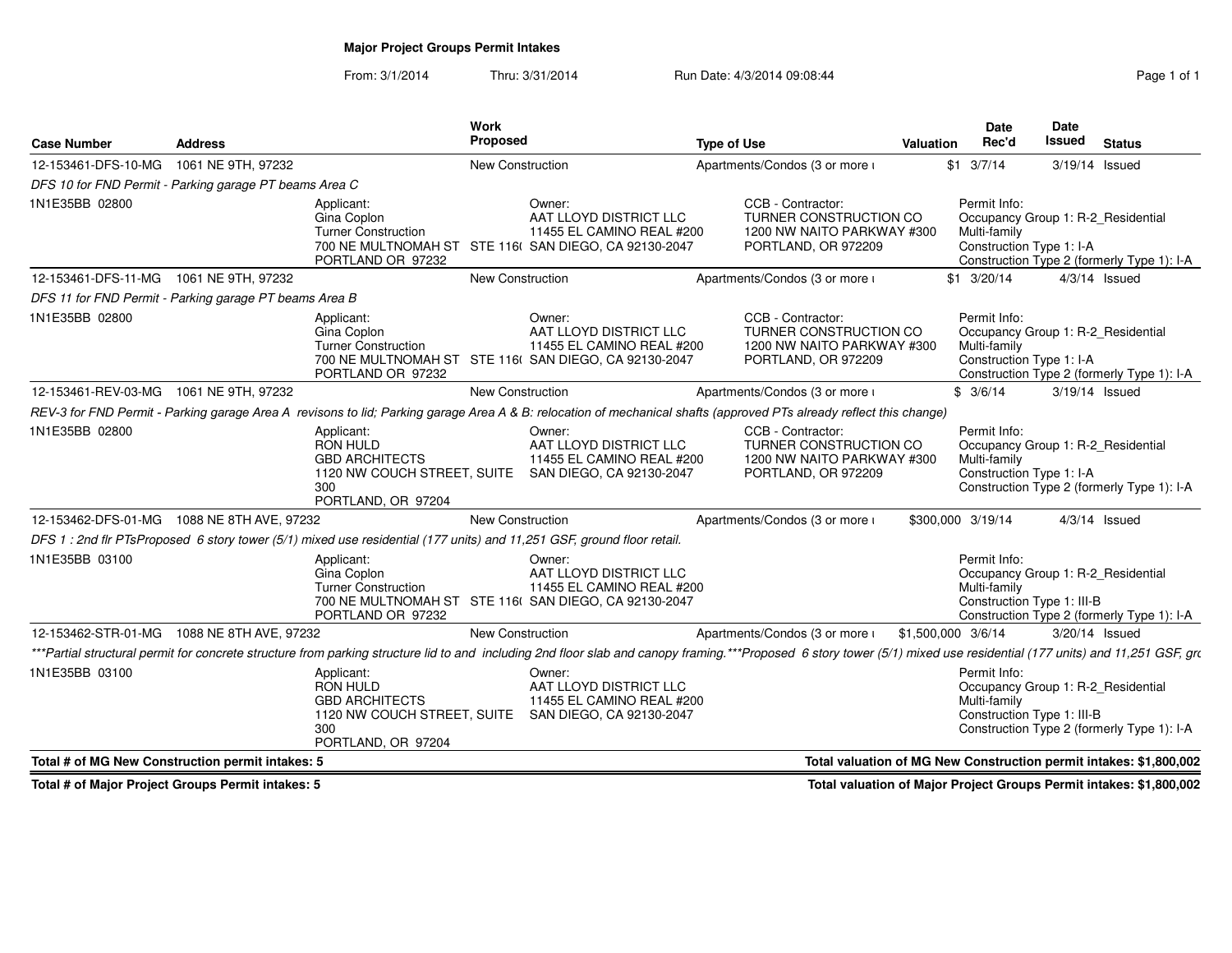**Site Development Permit Intakes**

From: 3/1/2014Thru: 3/31/2014 Run Date: 4/3/2014 09:08:44 Run Date: 4/3/2014 09:08:44

| <b>Case Number</b>                                                | <b>Address</b>            |                                                                                                                               | <b>Work</b><br>Proposed |                                                                                                                                                      | <b>Type of Use</b> |                                                                                                                          | <b>Valuation</b>  | Date<br>Rec'd | <b>Date</b><br>Issued | <b>Status</b>                                                  |
|-------------------------------------------------------------------|---------------------------|-------------------------------------------------------------------------------------------------------------------------------|-------------------------|------------------------------------------------------------------------------------------------------------------------------------------------------|--------------------|--------------------------------------------------------------------------------------------------------------------------|-------------------|---------------|-----------------------|----------------------------------------------------------------|
| 14-120747-000-00-SD                                               | 4001 SW CANYON RD, 97221  |                                                                                                                               | Grading                 |                                                                                                                                                      |                    | <b>Existing Commercial Site</b>                                                                                          | \$125,000 3/6/14  |               |                       | <b>Under Review</b>                                            |
|                                                                   |                           |                                                                                                                               |                         | SITE WORK AND GRADING FOR FUTURE CANOPY. STORM WATER IMPROVMENT TO INCLUDE STORM DRAIN AND CATCH BASIN                                               |                    |                                                                                                                          |                   |               |                       |                                                                |
| 1S1E05 01400<br>SECTION 05 1S 1E<br>TL 1400 60.69 ACRES           |                           | Applicant:<br>ELLIOTT VEAZEY<br><b>NELSON CAPITOL CPM</b><br>1410 NW JOHNSON STREET 3RD<br><b>FLOOR</b><br>PORTLAND, OR 97209 |                         | Owner:<br><b>METRO</b><br>600 NE GRAND AVE<br>PORTLAND, OR 97232-2736                                                                                |                    | Primary Contractor:<br>TO BID                                                                                            |                   |               |                       |                                                                |
| Total # of SD Grading permit intakes: 1                           |                           |                                                                                                                               |                         |                                                                                                                                                      |                    |                                                                                                                          |                   |               |                       | Total valuation of SD Grading permit intakes: \$125,000        |
| 14-129932-000-00-SD                                               | 1806 SE 50TH AVE, 97215   |                                                                                                                               |                         | Multiple Dwellings/Single Lot Improvem Existing Residential Site                                                                                     |                    |                                                                                                                          | \$76,500 3/21/14  |               |                       | <b>Under Review</b>                                            |
|                                                                   |                           | SHARED DRIVEWAY, LANDSCAPING AND UTILITIES FOR MUTIPLE DWELLING SITE                                                          |                         |                                                                                                                                                      |                    |                                                                                                                          |                   |               |                       |                                                                |
| 1S2E06CA 04500<br>HAWTHORNE PL<br>BLOCK 7<br>LOT <sub>1</sub>     |                           | Applicant:<br><b>KEVIN PARTAIN</b><br><b>URBAN VISIONS</b><br>223 NE 56TH AVE<br>PORTLAND, OR 97213                           |                         | Owner:<br><b>JSM EQUITIES LLC</b><br>4110 SE HAWTHORNE BLVD #166<br>PORTLAND, OR 97214-5246                                                          |                    | CCB - Contractor:<br><b>STEVE MELKERSON</b><br><b>CALIBER HOMES</b><br>4110 SE HAWTHORNE BLVD #166<br>PORTLAND, OR 97214 |                   |               |                       |                                                                |
| 14-130882-000-00-SD                                               | 1507 NW 24TH AVE, 97210   |                                                                                                                               |                         | Multiple Dwellings/Single Lot Improvem Existing Residential Site                                                                                     |                    |                                                                                                                          | \$280,000 3/27/14 |               |                       | <b>Under Review</b>                                            |
|                                                                   |                           | SHARED DRIVEWAY, LANDSCAPING AND UTILITIES FOR MULTIPLE DWELLING SITE                                                         |                         |                                                                                                                                                      |                    |                                                                                                                          |                   |               |                       |                                                                |
| 1N1E28CC 15800<br>GOLDSMITHS ADD<br>BLOCK <sub>9</sub><br>LOT 1&2 |                           | Applicant:<br><b>GABE DOMINEK</b><br><b>DOMINEK ARCHITECTURE</b><br>330 SE MLK BLVD #350<br>PORTLAND, OR 97214                |                         | Owner:<br><b>MARTY KEHOE</b><br>PORTLAND LEEDS LIVING LLC<br>1200 SW MAIN STREET<br>PORTLAND, OR 97205                                               |                    | <b>Primary Contractor:</b><br>TO BID                                                                                     |                   |               |                       |                                                                |
|                                                                   |                           | Total # of SD Multiple Dwellings/Single Lot Improvements permit intakes: 2                                                    |                         |                                                                                                                                                      |                    | Total valuation of SD Multiple Dwellings/Single Lot Improvements permit intakes: \$356,500                               |                   |               |                       |                                                                |
| 14-124106-000-00-SD                                               | 5843 SE BELMONT ST, 97215 |                                                                                                                               | <b>Private Street</b>   |                                                                                                                                                      |                    | New Land Division/Subdivision                                                                                            | \$96,693 3/6/14   |               |                       | <b>Under Review</b>                                            |
|                                                                   |                           |                                                                                                                               |                         | ADDITION OF PRIVATE STREET CONSTRUCTED WITH PERVIOUS PAVERS, INCLUDE WATER AND SEWER LATERS FOR FUTURE LOTS, ASSOCIATED GRADING WORK FOR IMPROVMENTS |                    |                                                                                                                          |                   |               |                       |                                                                |
| 1S2E06AA 07900<br>SECTION 06 1S 2E<br>TL 7900 0.41 ACRES          |                           | Applicant:<br><b>KEVIN PARTAIN</b><br><b>URBAN VISIONS</b><br>223 NE 56TH AVE<br>PORTLAND, OR 97213                           |                         | Owner:<br><b>CHARLES K STALSBERG</b><br>1441 SE 58TH AVE<br>PORTLAND, OR 97215                                                                       |                    | CCB - Contractor:<br>RENAISSANCE DEVELOPMENT<br><b>CORP</b><br>16771 BOONES FERRY RD<br>LAKE OSWEGO OR 97035             |                   |               |                       |                                                                |
| 14-129585-000-00-SD                                               | 2301 SE 77TH AVE, 97215   |                                                                                                                               | <b>Private Street</b>   |                                                                                                                                                      |                    | New Land Division/Subdivision                                                                                            | \$62,000 3/21/14  |               |                       | <b>Under Review</b>                                            |
|                                                                   |                           | PRIVATE STREET SHARED COURT WITH ASSOCIATED UTILITES AND GRADING                                                              |                         |                                                                                                                                                      |                    |                                                                                                                          |                   |               |                       |                                                                |
| 1S2E05DC 02000<br>SECTION 05 1S 2E<br>TL 2000 0.32 ACRES          |                           | Applicant:<br>Mike Mitchoff<br>Tabor 77. LLC.<br>2211 SE Spokane St<br>Portland, OR 97202                                     |                         | Owner:<br>TABOR 77 LLC<br>PO BOX 82697<br>PORTLAND, OR 97282                                                                                         |                    | CCB - Contractor:<br><b>HEYWORTH DEVELOPMENT LLC</b><br>6341 SW GARDEN HOME RD<br>PORTLAND OR 97219                      |                   |               |                       |                                                                |
| Total # of SD Private Street permit intakes: 2                    |                           |                                                                                                                               |                         |                                                                                                                                                      |                    |                                                                                                                          |                   |               |                       | Total valuation of SD Private Street permit intakes: \$158,693 |
|                                                                   |                           |                                                                                                                               |                         |                                                                                                                                                      |                    |                                                                                                                          |                   |               |                       |                                                                |

**Total # of Site Development Permit intakes: 5**

**Total valuation of Site Development Permit intakes: \$640,193**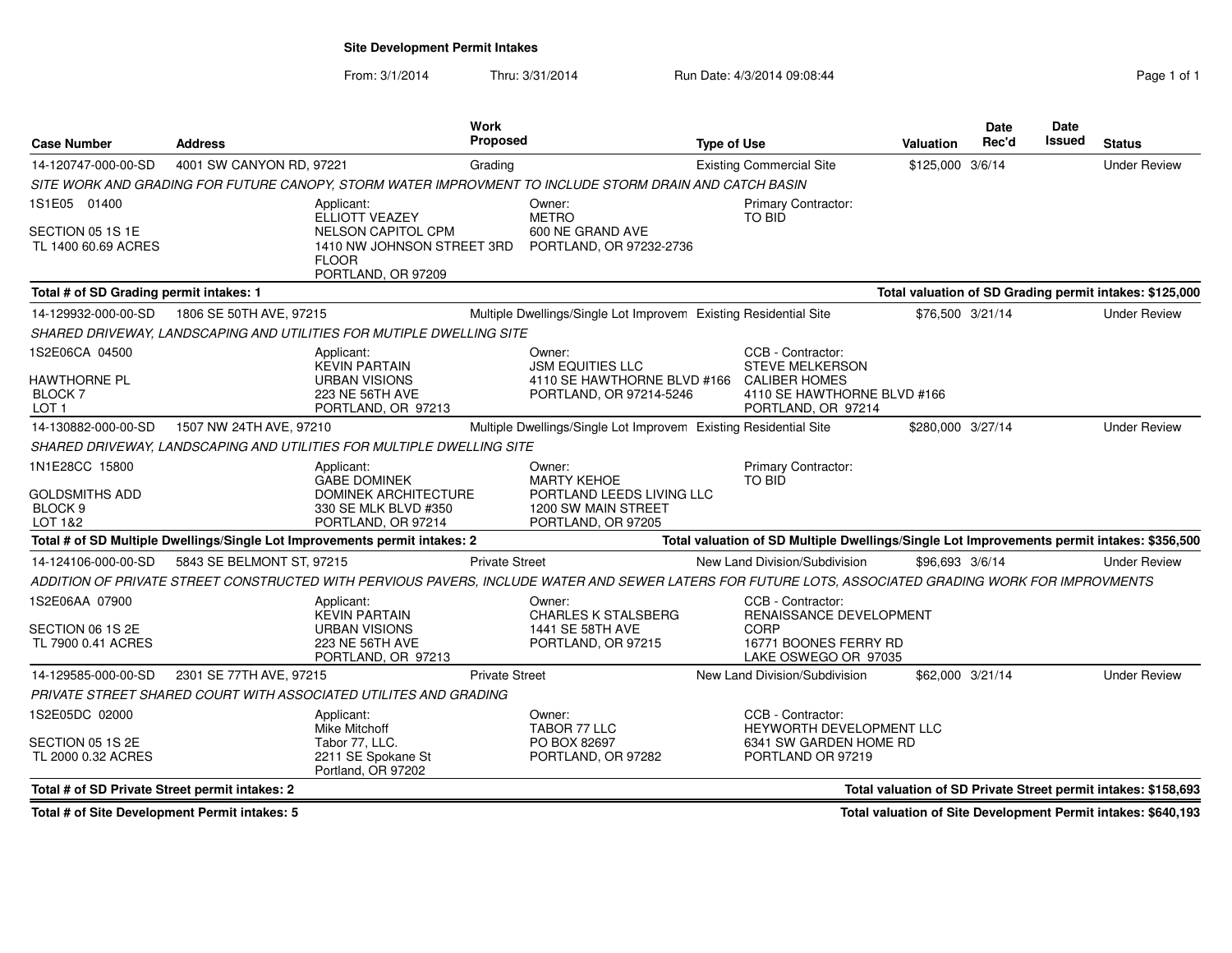**Zoning Permit Intakes**

From: 3/1/2014Thru: 3/31/2014 Run Date: 4/3/2014 09:08:44 Register 2010 1:08:44

| <b>Case Number</b>                                                                                                                       | <b>Address</b>                   |                                                                             | Work<br>Proposed |                                                                                                           | <b>Type of Use</b>                                                                                                                                      | <b>Valuation</b> | Date<br>Rec'd    | Date<br>Issued   | <b>Status</b>                                             |
|------------------------------------------------------------------------------------------------------------------------------------------|----------------------------------|-----------------------------------------------------------------------------|------------------|-----------------------------------------------------------------------------------------------------------|---------------------------------------------------------------------------------------------------------------------------------------------------------|------------------|------------------|------------------|-----------------------------------------------------------|
| 14-122861-000-00-ZP                                                                                                                      | .97215                           |                                                                             | Commercial       |                                                                                                           | <b>Code Compliance Requirements</b>                                                                                                                     | \$1              | 3/4/14           |                  | $3/4/14$ Issued                                           |
|                                                                                                                                          |                                  |                                                                             |                  | TEMPORARY STAGING FOR BES PUBLIC UTILITY PROJECT; VEGETATIVE GROUND COVER REQUIRED AFTER ACTIVITY CEASES. |                                                                                                                                                         |                  |                  |                  |                                                           |
| 1S2E06AA 06400                                                                                                                           |                                  | Applicant:<br>Canby Excavating, Inc.                                        |                  | Owner:<br>ROSEHILL INVESTMENTS L L C                                                                      |                                                                                                                                                         |                  |                  |                  |                                                           |
| MT TABOR CENTRAL TR<br>BLOCK <sub>2</sub><br>INC 15' STRIP M/L S OF & ADJ LOT 7<br>LOT 8<br>W 85' OF LOT 9; W 85' OF S 10' OF LOT 10     |                                  | PO Box 848<br>Canby OR 97013                                                |                  | 2001 6TH AVE #2300<br>SEATTLE, WA 98121-2522                                                              |                                                                                                                                                         |                  |                  |                  |                                                           |
| 14-124411-000-00-ZP                                                                                                                      | 11321 SW TERWILLIGER BLVD, 97219 |                                                                             | Commercial       |                                                                                                           | E-Zone                                                                                                                                                  | \$40,000 3/7/14  |                  |                  | <b>Under Review</b>                                       |
|                                                                                                                                          |                                  |                                                                             |                  |                                                                                                           | INTERPRETIVE TRAILHEAD IMPROVEMENT REPLACING ASPHALT PATH W/BUSALT PLAZA W/SEAT WALL AND STEP 24' DIAMETER (PER PLANS)                                  |                  |                  |                  |                                                           |
| 1S1E34BD 01500                                                                                                                           |                                  | Applicant:<br><b>GARY PAGENSTECHER</b>                                      |                  | Owner:<br>OREGON STATE OF                                                                                 | <b>Primary Contractor:</b><br><b>TO BID</b>                                                                                                             |                  |                  |                  |                                                           |
| SECTION 34 1S 1E<br>TL 1500 5.56 ACRES                                                                                                   |                                  | <b>FRIENDS OF TRYON CREEK</b><br>1525 SW ORCHID ST<br>PORTLAND OREGON 97219 |                  | 525 TRADE ST SE<br><b>SALEM, OR 97310</b>                                                                 |                                                                                                                                                         |                  |                  |                  |                                                           |
| 14-123911-000-00-ZP                                                                                                                      | 910 N HARBOUR DR, 97217          |                                                                             | Commercial       |                                                                                                           | Landscaping                                                                                                                                             | \$2,500 3/6/14   |                  |                  | $3/6/14$ Issued                                           |
|                                                                                                                                          |                                  |                                                                             |                  |                                                                                                           | Install missing perimeter parking lot landscaping adjacent to new proposed property line for minor partition plat LU 2013-16578 AP and LU 04-064678 LDP |                  |                  |                  |                                                           |
| 1N1E03BA 02500                                                                                                                           |                                  | Applicant:<br><b>Dillon Stelling</b>                                        |                  | Owner:<br><b>GRE HARBOUR COURT LLC</b>                                                                    |                                                                                                                                                         |                  |                  |                  |                                                           |
| NORTH HARBOUR<br>LOT 4 TL 2500                                                                                                           |                                  | Michael Chiu/Chiu TR.<br>1231 N. Anchor Way<br>Portland, OR 97217           |                  | 3131 S VAUGHN WAY #301<br>AURORA, CO 80014                                                                |                                                                                                                                                         |                  |                  |                  |                                                           |
| 14-131122-000-00-ZP                                                                                                                      | 7807 SE 82ND AVE, 97266          |                                                                             | Commercial       |                                                                                                           | Landscaping                                                                                                                                             |                  | \$800 3/26/14    | $3/26/14$ Issued |                                                           |
|                                                                                                                                          |                                  |                                                                             |                  | ZP TO CAPTURE REQUIREMENTS OF 00-127522-ZP; SET UP SATISFY ENFORCEMENT CASE PER INSPECTOR                 |                                                                                                                                                         |                  |                  |                  |                                                           |
| 1S2E20DA 04800                                                                                                                           |                                  | Applicant:<br><b>CHRISTOPHER VARGAS</b>                                     |                  | Owner:<br>BITAR BROS LTD PRTNRSHP                                                                         |                                                                                                                                                         |                  |                  |                  |                                                           |
| D & O LITTLE HMS SUB 2<br>N 1/2 OF N 1/2 OF LOT 12 EXC W 70' & EXC<br>PT IN STS<br>LAND & IMPS SEE R145926 (R202611561)<br>FOR BILLBOARD |                                  | PREMIER NEW & USED LLC<br>7807 SE 82ND AVE<br>PORTLAND OR 97266             |                  | 2929 E BURNSIDE ST<br>PORTLAND, OR 97214-1831                                                             |                                                                                                                                                         |                  |                  |                  |                                                           |
| Total # of ZP Commercial permit intakes: 4                                                                                               |                                  |                                                                             |                  |                                                                                                           |                                                                                                                                                         |                  |                  |                  | Total valuation of ZP Commercial permit intakes: \$43,301 |
| 14-126406-000-00-ZP                                                                                                                      | 2449 SE 117TH AVE, 97216         |                                                                             | Residential      |                                                                                                           | Code Compliance Requirements                                                                                                                            |                  | \$2,000 3/25/14  | 3/25/14 Issued   |                                                           |
| <b>LEGALIZE DRIVEWAY IN FRONT OF HOUSE</b>                                                                                               |                                  |                                                                             |                  |                                                                                                           |                                                                                                                                                         |                  |                  |                  |                                                           |
| 1S2E03DC 05500                                                                                                                           |                                  | Applicant:<br><b>CHAP MA</b>                                                |                  | Owner:<br><b>CHAP MA</b>                                                                                  |                                                                                                                                                         |                  |                  |                  |                                                           |
| <b>CADYCREST</b><br>BLOCK <sub>2</sub><br>LOT 8 EXC N 15'                                                                                |                                  | 1909 NE 140TH AVE<br>PORTLAND, OR 97230-4028                                |                  | 1909 NE 140TH AVE<br>PORTLAND, OR 97230-4028                                                              |                                                                                                                                                         |                  |                  |                  |                                                           |
| 14-125849-000-00-ZP                                                                                                                      | 13928 SE RHONE ST, 97236         |                                                                             | Residential      |                                                                                                           | Landscaping                                                                                                                                             |                  | $$100$ $3/12/14$ | 3/12/14 Issued   |                                                           |
|                                                                                                                                          |                                  |                                                                             |                  |                                                                                                           | LANDSCAPING, HIGH SCREEN EVERGREEN SHRUBS to meet flag lot requirement and four new 1.5" diameter trees to meet mitgation requirements on Parcel 2      |                  |                  |                  |                                                           |
| 1S2E11DA 03501                                                                                                                           |                                  | Applicant:<br><b>STANISLAN KRAVETS</b>                                      |                  | Owner:<br>SOLID MANAGEMENT SOLUTIONS                                                                      |                                                                                                                                                         |                  |                  |                  |                                                           |
| PARTITION PLAT 1992-24<br>LOT 1 TL 3501                                                                                                  |                                  | 26900 SE HWY 224<br>EAGLE CREEK, OR 97022                                   |                  | LLC<br>26900 SE HIGHWAY 224<br>EAGLE CREEK, OR 97022-9731                                                 |                                                                                                                                                         |                  |                  |                  |                                                           |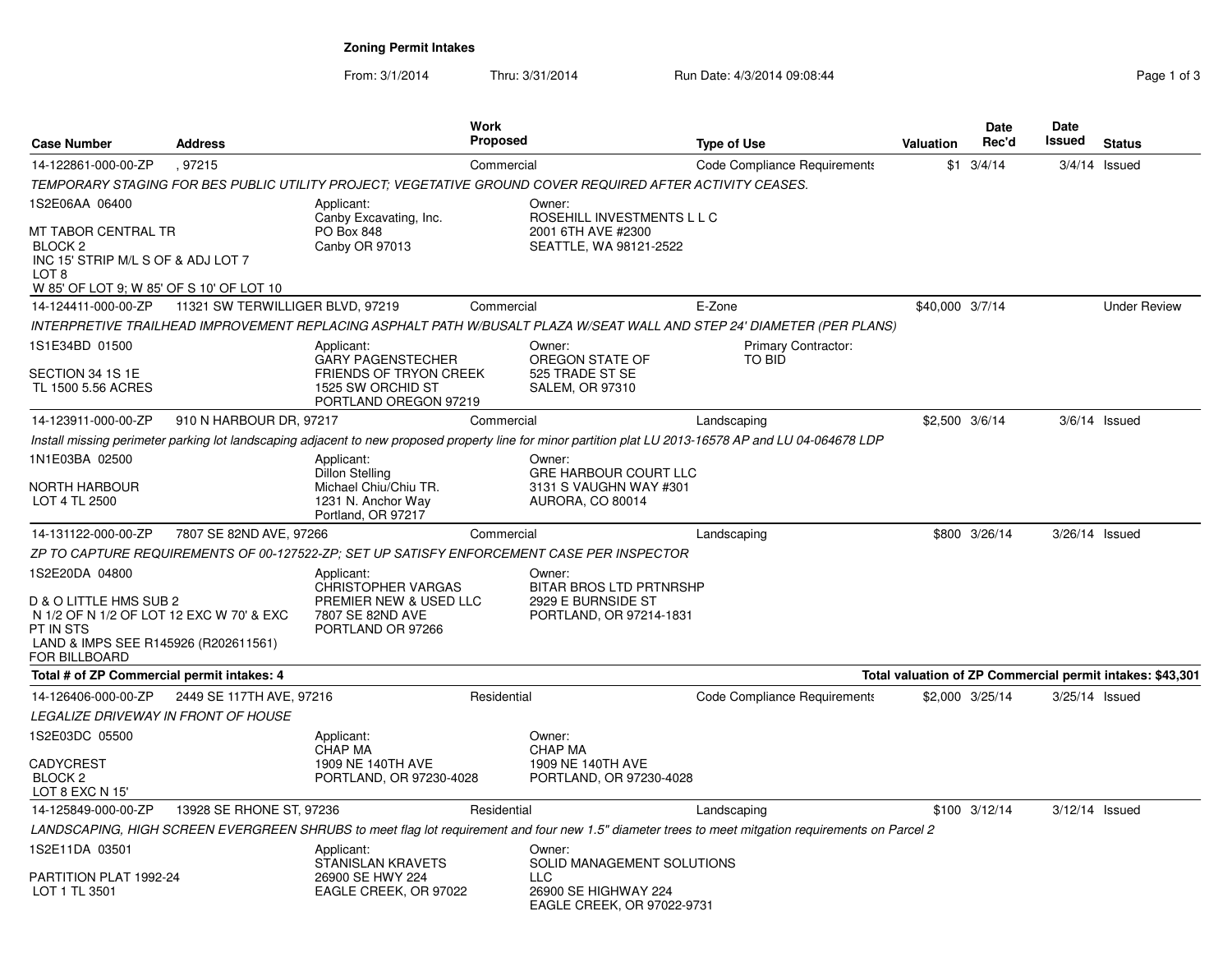# **Zoning Permit Intakes**

| <b>Case Number</b>                                           | <b>Address</b>                                        |                                                                             | Work<br>Proposed |                                                                            | <b>Type of Use</b> |                                                                                                       | Valuation | Date<br>Rec'd   | <b>Date</b><br>Issued | <b>Status</b>            |
|--------------------------------------------------------------|-------------------------------------------------------|-----------------------------------------------------------------------------|------------------|----------------------------------------------------------------------------|--------------------|-------------------------------------------------------------------------------------------------------|-----------|-----------------|-----------------------|--------------------------|
| 14-128783-000-00-ZP                                          | 6917 SW 49TH AVE, 97219                               |                                                                             | Residential      |                                                                            | Landscaping        |                                                                                                       | \$500     | 3/19/14         | 3/19/14 Issued        |                          |
| <b>MITGATION PLANTING</b>                                    |                                                       |                                                                             |                  |                                                                            |                    |                                                                                                       |           |                 |                       |                          |
| 1S1E19AA 04300                                               |                                                       | Applicant:<br>DOMINIC J CORRADO                                             |                  | Owner:<br>DOMINIC J CORRADO                                                |                    |                                                                                                       |           |                 |                       |                          |
| SECTION 19 1S 1E                                             |                                                       | 6917 SW 49TH AVE                                                            |                  | 6917 SW 49TH AVE                                                           |                    |                                                                                                       |           |                 |                       |                          |
| TL 4300 0.77 ACRES                                           |                                                       | PORTLAND, OR 97219                                                          |                  | PORTLAND, OR 97219                                                         |                    |                                                                                                       |           |                 |                       |                          |
|                                                              |                                                       |                                                                             |                  | Owner:<br><b>MARIA C CORRADO</b><br>6917 SW 49TH AVE<br>PORTLAND, OR 97219 |                    |                                                                                                       |           |                 |                       |                          |
| 14-121542-REV-01-ZP                                          | 1005 SE FRANKLIN ST. 97202                            |                                                                             | Residential      |                                                                            |                    | <b>Residential Driveway</b>                                                                           |           | \$3/5/14        |                       | $3/5/14$ Issued          |
|                                                              | <b>REVISION TO MOVE DRIVEWAY 14" OVER TO THE WEST</b> |                                                                             |                  |                                                                            |                    |                                                                                                       |           |                 |                       |                          |
| 1S1E11BD 17000                                               |                                                       | Applicant:<br>AMANDA FELT                                                   |                  | Owner:<br><b>COURTNEY R SPRINKLING</b>                                     |                    |                                                                                                       |           |                 |                       |                          |
| <b>BROOKLAND HTS</b><br>BLOCK <sub>2</sub><br>W 1/2 OF LOT 9 |                                                       | 1005 SE FRANKLIN ST<br>PORTLAND, OR 97202                                   |                  | 1005 SE FRANKLIN ST<br>PORTLAND, OR 97202-2529                             |                    |                                                                                                       |           |                 |                       |                          |
| 14-125583-000-00-ZP                                          | 3636 SW TROY ST, 97219                                |                                                                             | Residential      |                                                                            |                    | <b>Residential Driveway</b>                                                                           |           | \$3,800 3/11/14 |                       | 3/11/14 Under Inspection |
| NEW 10'X30' FT DRIVEWAY                                      |                                                       |                                                                             |                  |                                                                            |                    |                                                                                                       |           |                 |                       |                          |
| 1S1E20CA 09600                                               |                                                       | Applicant:<br>PAUL N CHORUBY                                                |                  | Owner:<br>PAUL N CHORUBY                                                   |                    | CCB - Contractor:<br>DEMETRIO IVANOV                                                                  |           |                 |                       |                          |
| WILDWOOD                                                     |                                                       | 12520 SW 68TH PKWY #A                                                       |                  | 12520 SW 68TH PKWY #A                                                      |                    | 8004 S BARNARDS RD                                                                                    |           |                 |                       |                          |
| <b>BLOCK7</b><br>LOT 4 EXC S 20'                             |                                                       | <b>TIGARD, OR 97223</b>                                                     |                  | <b>TIGARD, OR 97223</b>                                                    |                    | CANBY, OR 97013                                                                                       |           |                 |                       |                          |
| 14-126755-000-00-ZP                                          | 5148 SW NEBRASKA ST, 97221                            |                                                                             | Residential      |                                                                            |                    | <b>Residential Driveway</b>                                                                           |           | \$500 3/13/14   |                       | 3/13/14 Under Inspection |
| <b>EXPAND EXISTING DRIVEWAY</b>                              |                                                       |                                                                             |                  |                                                                            |                    |                                                                                                       |           |                 |                       |                          |
| 1S1E18DC 06800                                               |                                                       | Applicant:<br>STEPHEN K ASHBROOK                                            |                  | Owner:<br><b>KRISTI L ASHBROOK</b>                                         |                    |                                                                                                       |           |                 |                       |                          |
| <b>VERMONT HILLS</b><br>BLOCK 6<br>LOT <sub>27</sub>         |                                                       | 5148 SW NEBRASKA ST<br>PORTLAND, OR 97221                                   |                  | 5148 SW NEBRASKA ST<br>PORTLAND, OR 97221                                  |                    |                                                                                                       |           |                 |                       |                          |
|                                                              |                                                       |                                                                             |                  | Owner:<br>STEPHEN K ASHBROOK<br>5148 SW NEBRASKA ST<br>PORTLAND, OR 97221  |                    |                                                                                                       |           |                 |                       |                          |
| 14-127895-000-00-ZP                                          | 5210 SW NEBRASKA ST, 97221                            |                                                                             | Residential      |                                                                            |                    | <b>Residential Driveway</b>                                                                           |           | \$800 3/20/14   |                       | 3/20/14 Under Inspection |
|                                                              |                                                       | PROPOSE TO REMOVE GRADE AND PAVE TO EXPAND (E) DRIVEWAY BY 9.5' TO THE EAST |                  |                                                                            |                    |                                                                                                       |           |                 |                       |                          |
| 1S1E18DC 06900                                               |                                                       | Applicant:                                                                  |                  | Owner:                                                                     |                    | CCB - Contractor:                                                                                     |           |                 |                       |                          |
| <b>VERMONT HILLS</b><br>BLOCK 6<br>LOT <sub>28</sub>         |                                                       | <b>FRANKLIN D TROWT</b><br>5210 SW NEBRASKA ST<br>PORTLAND, OR 97221-1658   |                  | <b>FRANKLIN D TROWT</b><br>5210 SW NEBRASKA ST<br>PORTLAND, OR 97221-1658  |                    | <b>WILLIAM STANLEY &amp; SONS</b><br><b>PAVING LLC</b><br>PO BOX 2010<br>GRESHAM OR 97080<br>243-1274 |           |                 |                       |                          |